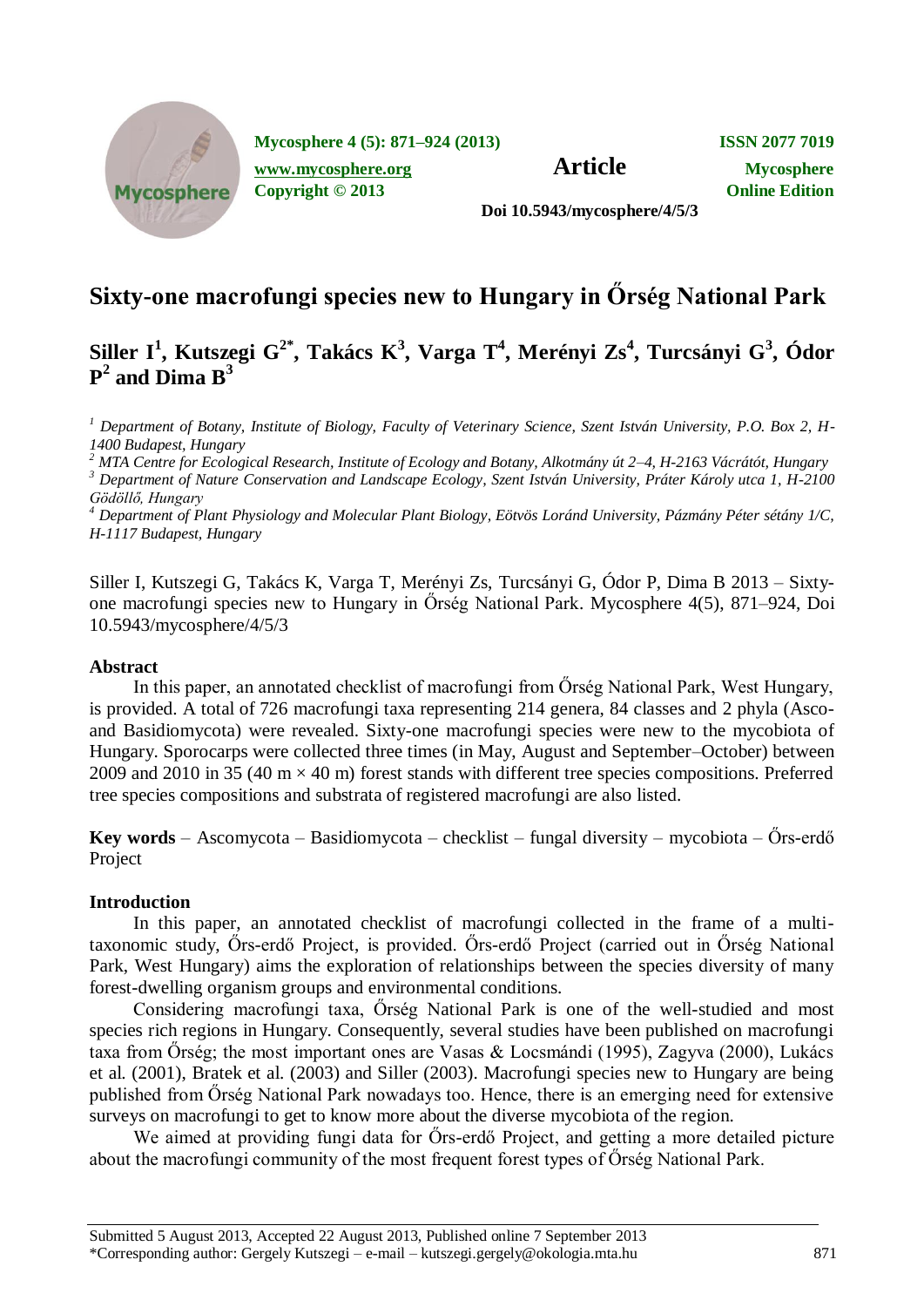#### **Materials & Methods**

#### **Study sites**

This study has been carried out in Őrség National Park, West Hungary (46°51'–55' North, 16°06'–26' East, Fig. 1a). Őrség National Park has an area of 440 km<sup>2</sup> ; forest stands cover the majority (80%) of the region (Dövényi 2010). Forests are rarely monodominant but more often mixed with great compositional diversity (Tímár et al. 2002). Woodlands are dominated by beech (*Fagus sylvatica* L.), sessile and pedunculate oak [*Quercus petraea* (Matuschka) Liebl. and *Q. robur* L.], hornbeam (*Carpinus betulus* L.) and Scots pine (*Pinus sylvestris* L.). The most frequent mixing trees are Norway maple (*Acer platanoides* L.), silver birch (*Betula pendula* Roth), sweet chestnut (*Castanea sativa* Mill.), hazelnut (*Corylus avellana* L.), Norway spruce (*Picea abies* (L.) Karst.), trembling poplar (*Populus tremula* L.), wild cherry (*Prunus avium* L.), red oak (*Quercus rubra* L.) and small-leaved lime (*Tilia cordata* Mill.).



**Fig. 1** – Borderline of West Hungary; the studied area is highlighted by grey (a). The geographical position of the 35 sampled plots (black dots) in Őrség National Park; villages are numbered and shown by grey (b).

Őrség is the most humid part of the country. The precipitation alters between 700 and 800 mm yearly. The annual mean temperature range is 9.0–9.5 °C. The landscape is divided into hills and wide valleys at the elevation range of 250–350 m above sea level. Bedrock consists of alluviated gravel and clay. Nutrient poor brown forest soils with pseudogley or lessivage are the most frequent soil types (Halász 2006, Dövényi 2010). Soil pH of stands is acidic; it tends to be altering from 3.9 through 4.4 (mean) up to 4.8 (Juhász et al. 2011).

In Őrség National Park, we selected forest stands by stratified random sampling and using the Hungarian Forestry Database (Hungarian Central Agricultural Office, Forestry Directorate, [www.nebih.gov\)](http://www.nebih.gov/). We chose 70–100 years old, spatially independent stands that are located in relatively plain areas and not influenced by water directly. We selected 35 stands randomly from these filtered ones representing a gradient along the characteristic tree species combinations of the region and then we assigned a 40 m  $\times$  40 m plot in each stand. Fig. 1b and Table 1 show the geographical positions of plots. We carried out our field survey within these plots only.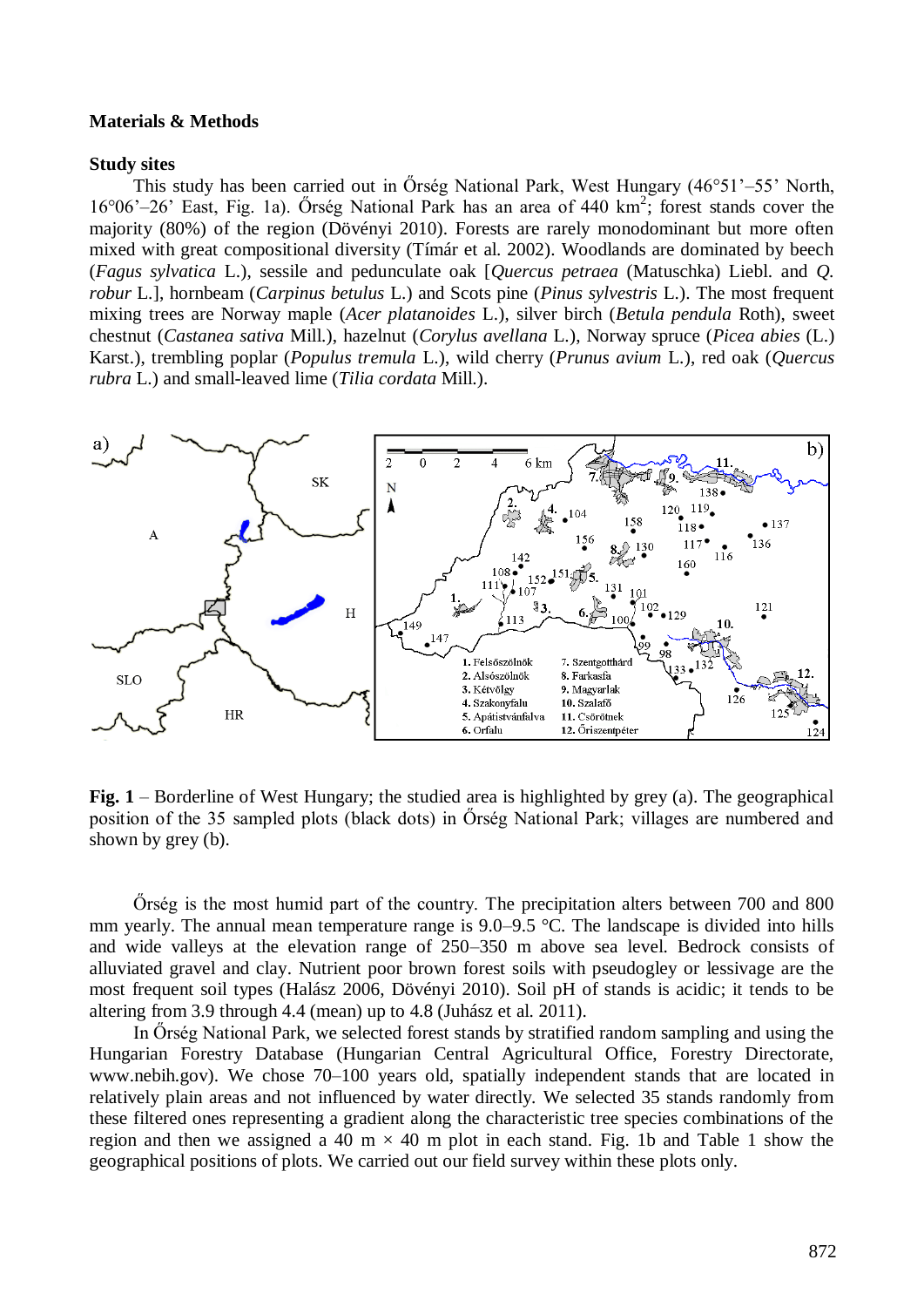| <b>Locality code</b><br>of plot | <b>Geographical position</b>       | Forest<br>$\bf subcompartment$ | <b>Village</b>       |
|---------------------------------|------------------------------------|--------------------------------|----------------------|
| 98                              | 46 51' 54.653" N, 16 19' 15.296" E | 15/L                           | Szalafő <sup>1</sup> |
| 99                              | 46 52' 05.690" N, 16 18' 12.649" E | 13/I                           | Szalafő <sub>2</sub> |
| 100                             | 46 52' 28.150" N, 16 17' 43.240" E | 12/M                           | Szalafő 3            |
| 101                             | 46 53' 05.110" N, 16 17' 46.681" E | 4/A                            | Orfalu 1             |
| 102                             | 46 52' 46.837" N, 16 18' 29.870" E | 3/F                            | Szalafő 4            |
| 104                             | 46 55' 33.982" N, 16 14' 33.891" E | 15/G                           | Szentgotthárd 1      |
| 107                             | 46 53' 19.188" N, 16 12' 23.680" E | 35/G                           | Kétvölgy 1           |
| 108                             | 46 53' 54.781" N, 16 12' 25.385" E | 4/E                            | Alsószölnök 1        |
| 111                             | 46 53' 30.615" N, 16 11' 59.816" E | 64/J                           | Felsőszölnök 1       |
| 113                             | 46 52' 20.415" N, 16 11' 50.458" E | $50/D$                         | Kétvölgy 2           |
| 116                             | 46 54' 55.997" N, 16 21' 42.780" E | $8/F$                          | Csörötnek 1          |
| 117                             | 46 55' 06.374" N, 16 20' 55.250" E | 5/E                            | Csörötnek 2          |
| 118                             | 46 55' 31.548" N, 16 20' 40.027" E | 3/E                            | Csörötnek 3          |
| 119                             | 46 55' 59.289" N, 16 21' 03.414" E | 43/B                           | Csörötnek 4          |
| 120                             | 46 55' 45.747" N, 16 19' 40.323" E | 2/F                            | Magyarlak            |
| 121                             | 46 52' 50.779" N, 16 23' 31.846" E | 32/K                           | Öriszentpéter 1      |
| 124                             | 46 49' 40.442" N, 16 26' 00.453" E | $10/C$                         | Öriszentpéter 2      |
| 125                             | 46 50' 09.071" N, 16 24' 52.290" E | 61/A                           | Öriszentpéter 3      |
| 126                             | 46 50' 35.277" N, 16 22' 27.295" E | 25/D                           | Öriszentpéter 4      |
| 129                             | 46 52' 47.693" N, 16 19' 05.507" E | $10/F$                         | Szalafő 5            |
| 130                             | 46 54' 34.661" N, 16 18' 08.796" E | 34/B                           | Szentgotthárd 2      |
| 131                             | 46 53' 17.735" N, 16 16' 49.926" E | 2/H                            | Orfalu 2             |
| 132                             | 46 51' 06.913" N, 16 20' 22.909" E | 64/C                           | Szalafő 6            |
| 133                             | 46 50' 52.490" N, 16 19' 43.349" E | 66/A                           | Szalafő 7            |
| 136                             | 46 55' 18.223" N, 16 22' 49.107" E | 20/B                           | Csörötnek 5          |
| 137                             | 46 55' 39.989" N, 16 23' 28.937" E | 3/C                            | Rábagyarmat          |
| 138                             | 46 56' 33.435" N, 16 21' 33.252" E | 41/D                           | Csörötnek 6          |
| 142                             | 46 54' 08.387" N, 16 12' 42.110" E | 4/D                            | Alsószölnök 2        |
| 147                             | 46 51' 35.705" N, 16 08' 39.744" E | 6/B                            | Felsőszölnök 2       |
| 149                             | 46 51' 54.429" N, 16 07' 23.460" E | 2/F                            | Felsőszölnök 3       |
| 151                             | 46 53' 42.833" N, 16 14' 05.108" E | 67/C                           | Szakonyfalu 1        |
| 152                             | 46 53' 40.821" N, 16 13' 58.406" E | 24/D                           | Szakonyfalu 2        |
| 156                             | 46 54' 44.777" N, 16 15' 28.818" E | 33/A                           | Apátistvánfalva      |
| 158                             | 46 55' 18.534" N, 16 17' 36.418" E | $5/B$                          | Szentgotthárd 3      |
| 160                             | 46 54' 04.947" N, 16 20' 03.882" E | 75/J                           | Szentgotthárd 4      |

**Table 1** Geographical coordinates of plots; name of nearby village is also shown.

## **Tree species compositions and available substrata on sites**

In order to express tree species compositions we surveyed all the trees larger than 5 cm in diameter at breast height (DBH) within the 40 m  $\times$  40 m plots. We registered the identity of tree species, and the DBH and height of each tree individual. We computed the volume of tree individuals by species specific equations using DBH and tree height (Sopp & Kolozs 2000). We calculated the percentage composition of frequent tree species for each plot by using the relative volume of tree species. Based on this, we classified each plot into 6 stand types. We summarized these in Table 2 with the lists of rare tree species identified on the relating plots and represented by one or two individuals only.

Considering available substrata of macrofungi, it is to be noted that each of our surveyed forest stand are managed. Hence, the amount of dead wood is restricted to relatively low volumes (av. 19.5 m<sup>3</sup>) per hectare with the preponderance of cut stumps and thinner (5–10 cm in diameter) branches. Large logs and snags are usually missing. In our opinion ectomycorrhizal fungi are not independent of litter conditions; they also have saprotrophic activity (Lindahl et al. 2005), so we registered litter types (leaf, needle or mixed litter) for each identified ectomycorrhizal and terricolous saprotrophic macrofungi to get a more comprehensive picture about their substrate preferences.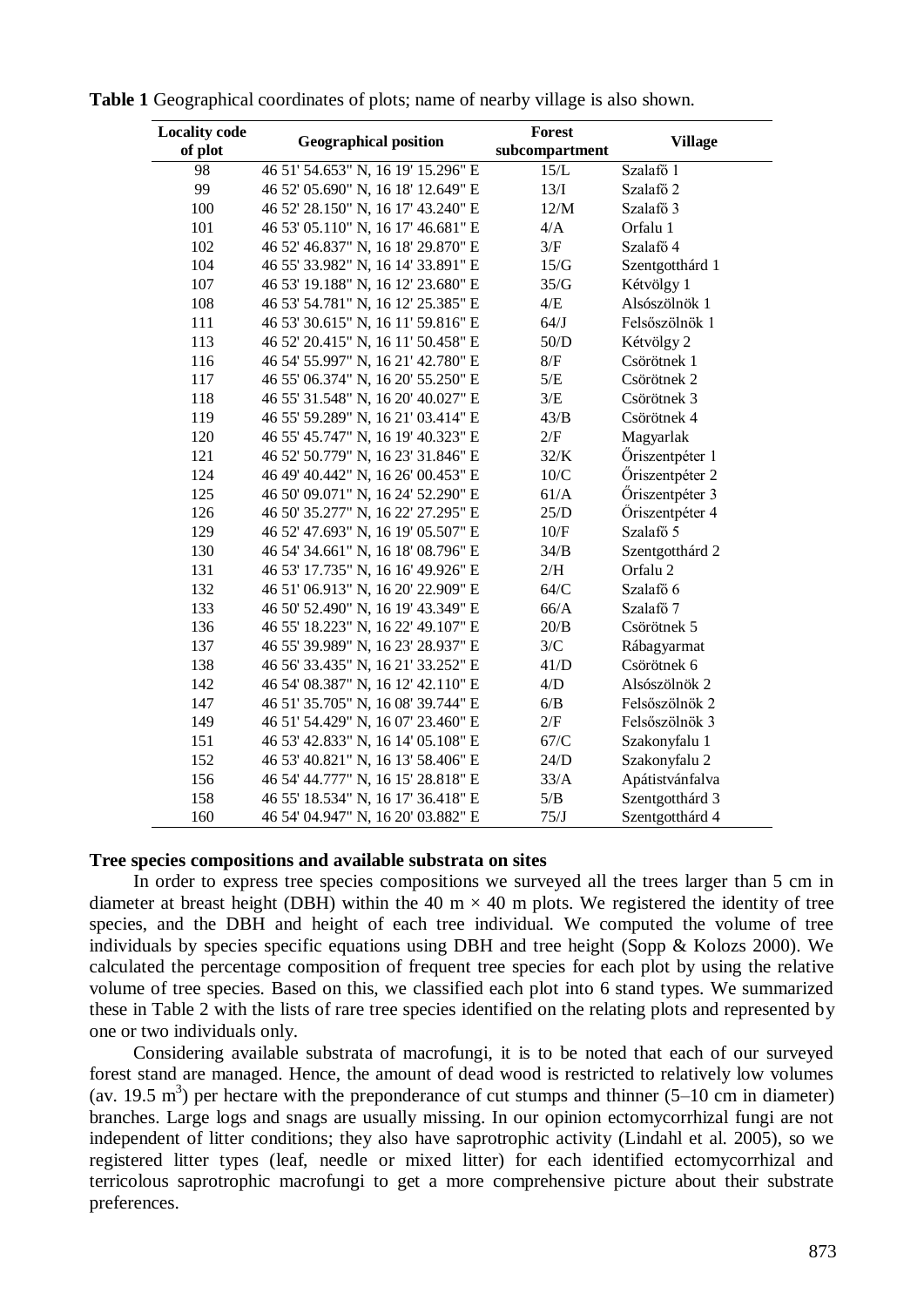| <b>Stand</b><br>type | <b>Locality code of</b><br>included plots        | Range of relative volumes of<br>frequent trees $(\% )$                                                                                                       | Rare tree species                                                                                                                                        |
|----------------------|--------------------------------------------------|--------------------------------------------------------------------------------------------------------------------------------------------------------------|----------------------------------------------------------------------------------------------------------------------------------------------------------|
| 1                    | 107, 111, 116,<br>136, 147, 149,<br>151          | F. sylvatica (94–46), Q. petraea (29–1),<br>C. betulus $(22-15)$ , P. sylvestris $(9-0)$ , P.<br>abies $(8-0)$                                               | A. incana, A. platanoides, B. pendula, C.<br>sativa, P. tremula, Q. robur                                                                                |
| 2                    | 113, 117, 118,<br>152, 158                       | F. sylvatica (55–26), Q. petraea (38–11),<br>P. sylvestris $(30-15)$ , B. pendula $(15-0)$ ,<br>P. abies $(14-0)$ , Q. robur $(9-0)$ , C.<br>betulus $(6-3)$ | C. sativa, C. avellana, P. avium                                                                                                                         |
| 3                    | 99, 119, 120,<br>125, 130, 137                   | Q. petraea (97–10), Q. robur (65–43), F.<br>sylvatica $(20-0)$ , C. betulus $(13-3)$ , P.<br>avium $(4-1)$                                                   | A. glutinosa, B. pendula, C. avellana, P.<br>abies, T. cordata                                                                                           |
| $\overline{4}$       | 100, 104, 129,<br>131, 132, 133,<br>138          | Q. petraea (77–53), P. sylvestris (26–7),<br>C. betulus $(15-0)$ , F. sylvatica $(13-0)$ , Q.<br>$c$ erris $(7-0)$                                           | B. pendula, C. avellana, C. sativa, L.<br>decidua, P. abies, P. avium, T. cordata, Q.<br>robur                                                           |
| 5                    | 142                                              | P. abies (50), P. sylvestris (23), C. betulus A. glutinosa, B. pendula, F. sylvatica<br>$(18)$ , P. tremula $(3)$ , Q. robur $(2)$                           |                                                                                                                                                          |
| 6                    | 98, 101, 102,<br>108, 121, 124,<br>126, 156, 160 | <i>P. sylvestris</i> $(77–55)$ , <i>F. sylvatica</i> $(32–0)$ ,<br>Q. petraea $(28-0)$ , T. platyphyllos $(6-0)$ ,<br>B. pendula $(5-0)$ , P. abies $(5-0)$  | A. glutinosa, C. avellana, C. betulus, C.<br>monogyna, P. avium, P. pyraster, P.<br>tremula, Q. robur, Q. rubra, S. torminalis,<br>T. cordata, U. glabra |

**Table 2** Stand types and characteristic tree species compositions surveyed in this study.

*A* = *Alnus*, *A. platanoides* = *Acer platanoides*, *B* = *Betula*, *C* = *Carpinus*, *C. sativa* = *Castanea sativa*, *C. avellana* = *Corylus avellana*, *C. monogyna* = *Crataegus monogyna*, *F* = *Fagus*, *L* = *Larix*, *P. abies* = *Picea abies*, *P. avium* = *Prunus avium*, *P. sylvestris* = *Pinus sylvestris*, *P. tremula* = *Populus tremula*, *P. pyraster* = *Pyrus pyraster*, *Q* = *Quercus*, *S* = *Sorbus*, *T* = *Tilia*, *U* = *Ulmus*

#### **Macrofungi surveys and conservation of specimens**

We registered all the macrofungi taxa belonging to phyla Basidiomycota (excluding most of Corticiaceae s.l.) and Ascomycota and develop sporocarps larger than 2 mm. In order to find macrofungi of early and late fruiting alike, we performed three field surveys  $(I–III)$ : one between  $1<sup>st</sup>$ and  $8<sup>th</sup>$  of August 2009 (I), and two others in spring (from 24<sup>th</sup> until 31<sup>st</sup> of May) (II) and autumn (between  $19<sup>th</sup>$  of September and  $5<sup>th</sup>$  of November) (III) 2010. We looked for sporocarps systematically within the 40 m  $\times$  40 m plots on any kind of substrata: on soil, litter, dead or living wood (until two meters height), among mosses and on sporocarps of other fungi, etc. We stored dried specimens in fungarium to conserve sporocarps for further identification and proof. Drying was carried out by a fruit dryer machine. Specimens are available at Irén Siller, Szent István University, Budapest.

#### **Identification and nomenclature**

We performed species identifications in laboratory by using two optical microscopes (Labo America DN-200M and Zeiss Laboval  $2/IC$ ) and applying lenses with  $40\times$  or  $100\times$  magnification powers, oil immersion technique and  $10\times$  or  $15\times$  eyepieces. We examined specimens (one sporocarp per specimen) in water or 2–10% KOH. When it was needed, we used special dyes like Melzer's reagent (for genera *Cortinarius*, *Hebeloma*, *Mycena*, etc.), Congo red (fixed in ammonium solution, for genus *Inocybe*) and cotton blue (for genus *Ramaria*). We measured length and width of 5–50 spores and calculated length/width ratio (Q-value). When it was necessary, we checked cystidia, basidia and structures of pileipellis too.

Sometimes we identified taxa at "sensu lato" level only due to hardships in separating species complexes (e.g. *Schizopora paradoxa* s.l. and some *Cortinarius* taxa) under microscope. We had identification problems with some *Cortinarius* and one *Hydnum* species because of the incomplete clarification of their taxonomy. In these cases we finished the identifications at genus level.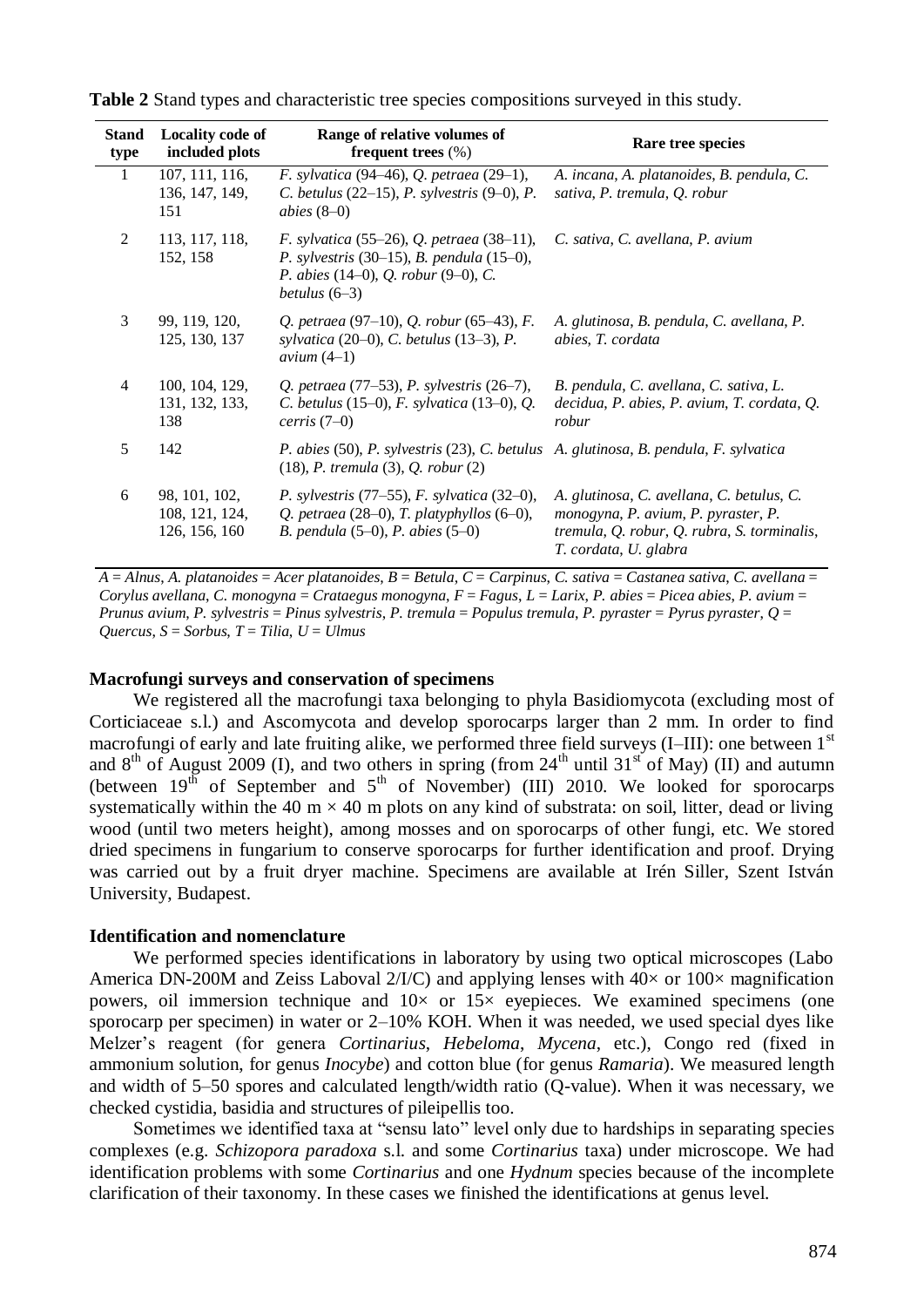We determined the identity and nomenclature of collected taxa by using the following monographs and books: Breitenbach & Kränzlin (1984, 1986, 1991, 1995, 2000), Jülich (1984), Moser & Jülich (1985), Kuyper (1986), Bas et al. (1990, 1995, 1999), Ryvarden & Gilbertson (1993, 1994), Courtecuisse & Duhem (1994), Galli (1996, 2001, 2006), Hansen & Knudsen (1997, 2000), Sarnari (1998, 2005), Basso (1999), Heilmann-Clausen et al. (2000), Krieglsteiner (2000a, b, 2001, 2003), Ladurner & Simonini (2003), Robich (2003), Bernicchia (2005), Vesterholt (2005), Christan (2008), Consiglio & Setti (2008), Hausknecht (2009), Bernicchia & Gorjón (2010), Krieglsteiner & Gminder (2010) and Knudsen & Vesterholt (2012). Sometimes we needed special literature for some identifications: Kobayasi (1941), Kobayasi & Shimizu (1982), Brandrud et al. (1990, 1992, 1994, 1998), Bidaud et al. (2000), Bidaud et al. (2001, 2008, 2010), Bidaud et al. (2002–2004), Wagner & Fischer (2002), Consiglio et al. (2003–2007), Huhtinen & Ruotsalainen (2006), Miettinen et al. (2006), Niskanen (2008), Tomšovský (2008), Bello et al. (2009), Larsson et al. (2009), Roberts (2009), Carbone & van Vooren (2010), Saar (2010), Olariaga et al. (2012) and Ghyselinck (2013).

In most cases we followed MycoBank (www.mycobank.org, assessed between  $19<sup>th</sup>$  and  $20<sup>th</sup>$ of April 2013) and more rarely Knudsen & Vesterholt (2012) to verify the legitimate scientific name of collected macrofungi taxa. In the same time we used Index Fungorum (www.indexfungorum.org) to get abbreviated reference for each identified species.

## **Checklist**

The species list is arranged alphabetically. After the Latin name of each taxon we indicate the abbreviated name of their author, following Kirk & Ansell (1992), a suitable reference, the legitimate name of their family, the location(s) where they occurred (based on Table 1) and their preferred stand type(s) (detailed in Table 2) and substrata. We show the time of field survey(s) in brackets, indicated by Roman numerals (I–III), after the name of each location. We provide also a unique collection code (ORS-ERDO) with number and some microscopic features for taxa that are new to Hungary or were identified at genus level only. New species to Hungary are marked by an asterisk (\*); the underlined ones are red-listed.

## **Results**

In this study, we registered 13447 records in total and deposited 1604 specimens in fungarium. We fixed the vast majority of records (11657 pc, ca. 87%) during the third field survey between September and November 2010 due to the summer precipitation had been far above average. We stored a total of 1341 (ca. 10%) records in August 2009 and 438 (ca. 3%) in May 2010. Now, we list altogether 726 macrofungi taxa representing 214 genera, 84 classes and 2 phyla (Asco- and Basidiomycota). Registered taxa belonging to phylum Basidiomycota (654 species and 174 genera) were predominant over taxa of the phylum Ascomycota (71 species and 40 genera). Approximately one third (264, ca. 36%) of all taxa were rare, i.e. represented by a single occurrence only. Sixty-one macrofungi species are new to the mycobiota of Hungary; 48 species are included in the proposed Hungarian Red List (Rimóczi et al. 1999). The three highest threat categories [such as Extinct (0), Critically Endangered (1) and Endangered (2)] were taken into consideration only.

## **List of collected macrofungi taxa**

- *Agaricus essettei* Bon, Docums. Mycol. 13(49): 56, 1983, Agaricaceae, found in plot Alsószölnök 2 (III), Őriszentpéter 1 (I) and 4 (III), in stand type 5 and 6, on mixed (needle and leaf) litter.
- *Agaricus semotus* Fr., Monogr. Hymenomyc. Suec. (Upsaliae) 2(2): 347, 1863, Agaricaceae, found in plot Alsószölnök 2 (III) and Szakonyfalu 1 (III), in stand type 1 and 5, on mixed (needle and leaf) litter.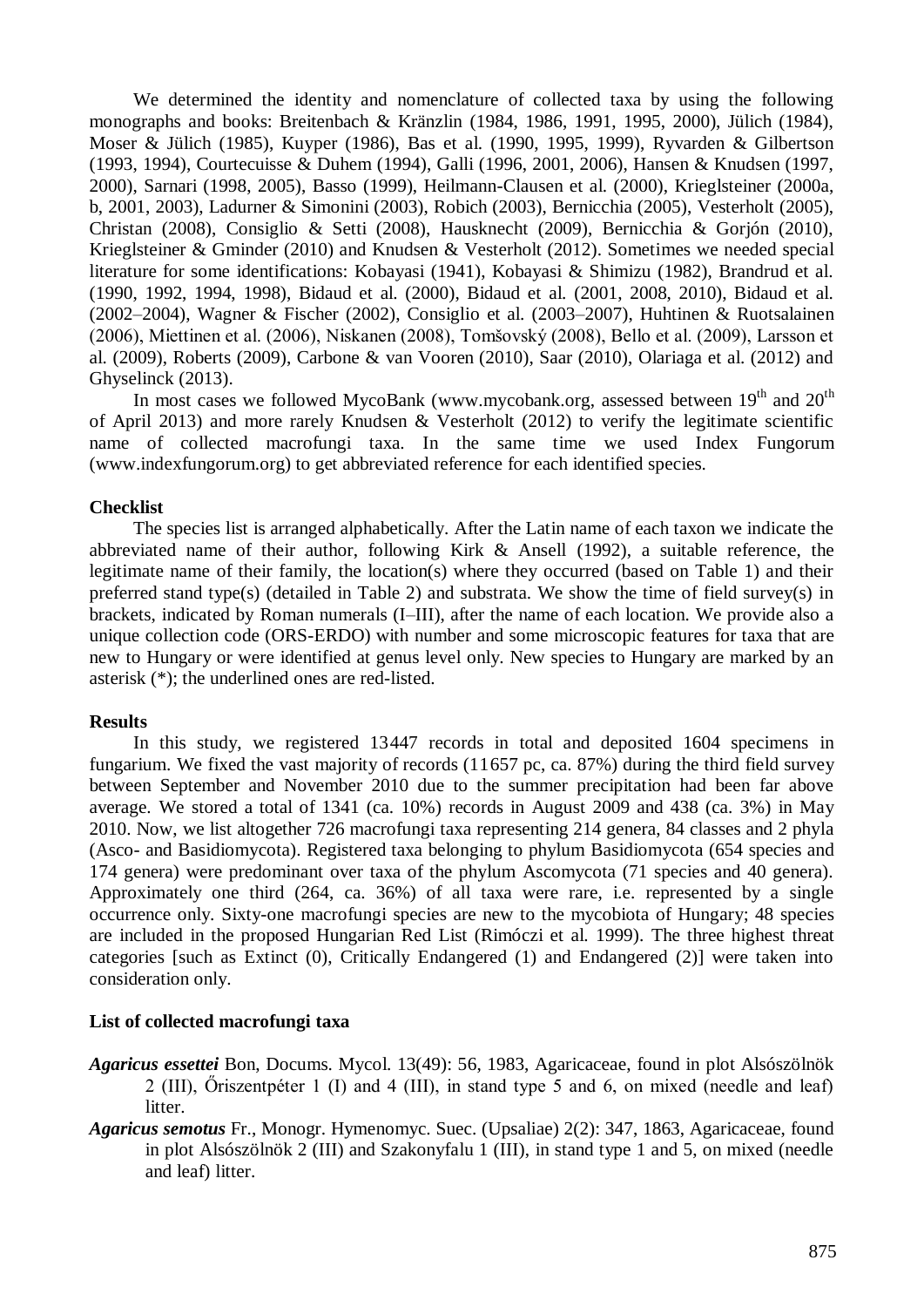- *Agaricus sylvaticus* Schaeff., Fung. Bavar. Palat. 4: 62, 1774, Agaricaceae, found in plot Alsószölnök 2 (III), in stand type 5, on mixed (needle and leaf) litter.
- *Agrocybe firma* (Peck) Singer, Revue Mycol. (Paris) 5: 11, 1940, Strophariaceae, found in plot Csörötnek 1 (III), in stand type 1, on leaf litter and decaying wood of *Fagus sylvatica* and *Carpinus betulus*.
- *Agrocybe praecox* (Pers.) Fayod, Annls Sci. Nat. Bot., sér. 7, 9: 358, 1889, Strophariaceae, found in plot Csörötnek 1, 3 (II) and Felsőszölnök 3 (II), in stand type 1 and 2, on leaf litter and decaying wood of *Fagus sylvatica*.
- *Agrocybe vervacti* (Fr.) Singer, Beih. Bot. Cbl. Abt. B 56: 167, 1936, Strophariaceae, found in plot Rábagyarmat (III), in stand type 3, on leaf litter.
- *Aleurodiscus disciformis* (DC.) Pat., Bull. Soc. Mycol. Fr. 10: 80, 1894, Stereaceae, found in plot Alsószölnök 1 (III), Csörötnek 4 (I, III), 5 (III), Felsőszölnök 3 (II), Magyarlak (III), Orfalu 2 (III), Őriszentpéter 3 (III), Rábagyarmat (II), Szalafő 3 (I, III), 5 (II, III) and Szentgotthárd 3 (III), in stand type 1–4 and 6, on bark of living *Quercus petraea*.
- *Amanita argentea* Huijsm., Bull. Soc. Mycol. Fr. 75: 14, 1959, Amanitaceae, found in plot Csörötnek 5 (I), Kétvölgy 2 (I), Őriszentpéter 2 (I, III) and Szalafő 2, 3, 6 (I), in stand type 1–4 and 6, mainly on leaf, sometimes on mixed (needle and leaf) litter.
- *Amanita caesarea* (Scop.) Pers., Syn. Meth. Fung. (Göttingen) 2: 252, 1801, Amanitaceae, found in plot Csörötnek 4 (I) and Szalafő 2 (I), in stand type 3, mainly on leaf, sometimes on mixed (needle and leaf) litter.
- *Amanita citrina* (Schaeff.) Pers., Syn. Meth. Fung. (Göttingen) 1: 251, 1801, Amanitaceae, found in plot Alsószölnök 1 (III), Apátistvánfalva (III), Csörötnek 5, 6 (III), Felsőszölnök 3 (III), Kétvölgy 1 (III), Orfalu 1 (III), Rábagyarmat (III), Szakonyfalu 1 (III), Szalafő 1–3, 7 (III) and Szentgotthárd 4 (I, III), in stand type 1, 3, 4 and 6, mainly on mixed (needle and leaf), sometimes on leaf litter.
- *Amanita eliae* Quél., Mém. Soc. Émul. Montbéliard, sér. 2, 5: 230, 1872, Amanitaceae, found in plot Szentgotthárd 2 (I), in stand type 3, on leaf litter.
- *Amanita excelsa* (Fr.) Bertill., Dict. Encyclop. Sci. Medic. 13: 499, 1866, Amanitaceae, found in plot Csörötnek 2 (II, III), Magyarlak (I), Őriszentpéter 1 (II), Szakonyfalu 1 (III), Szalafő 1 (I, III) and Szalafő 2 (I), in stand type 1–3 and 6, on mixed (needle and leaf) litter.
- *Amanita franchetii* (Boud.) Fayod, Annls Sci. Nat., Bot., sér. 7, 9: 316, 1889, Amanitaceae, found in plot Csörötnek 1 (III), in stand type 1, on leaf litter.
- *Amanita fulva* (Fr.) Fr., Observ. Mycol. (Havniae) 1: 2, 1815, Amanitaceae, found in plot Orfalu 1 (I), Szalafő 1 (I, III) and Szentgotthárd 4 (I), in stand type 6, on mixed (needle and leaf) **litter**
- *Amanita gemmata* (Fr.) Bertill., Essai Crypt. Exot. (Paris) 3: 496, 1866, Amanitaceae, found in plot Alsószölnök 1 (I), Csörötnek 2 (III) and Szalafő 1 (III), in stand type 2 and 6, on mixed (needle and leaf) litter.
- *Amanita muscaria* (L.) Lam., Encycl. Méth. Bot. (Paris) 1(1): 111, 1783, Amanitaceae, found in plot Alsószölnök 1 (III) and Kétvölgy 2 (III), in stand type 2 and 6, on mixed (needle and leaf) litter.
- *Amanita phalloides* (Fr.) Link, Handbuch zur Erkennung der nutzbarsten und am häufigsten vorkommenden Gewächse: 272, 1833, Amanitaceae, found in plot Alsószölnök 2 (I, III), Csörötnek 3 (III), 5 (I), Orfalu 2 (I), Őriszentpéter 2, 3 (III) and Szentgotthárd 2 (I), in stand type 1–6, mainly on leaf, sometimes on mixed (needle and leaf) litter.
- *Amanita porphyria* Alb. & Schwein., Consp. fung. (Leipzig): 142, 1805, Amanitaceae, found in plot Szalafő 1 (III), in stand type 6, on mixed (needle and leaf) litter.
- *Amanita rubescens* Pers., Tent. Disp. Meth. Fung. (Lipsiae): 71, 1797, Amanitaceae, found in plot Alsószölnök 1 (I, III), Csörötnek 1, 2, 4 (I), Felsőszölnök 1 (III), Magyarlak (I), Orfalu 1 (I), Őriszentpéter 2 (III), 3 (I, III), Rábagyarmat (I), Szakonyfalu 1 (III), Szalafő 1 (III), 2 (I, III), 5 (I), 6 (I), Szentgotthárd 1 (III) and 2, 3 (I), in stand type 1–4 and 6, mainly on leaf, sometimes on mixed (needle and leaf) litter.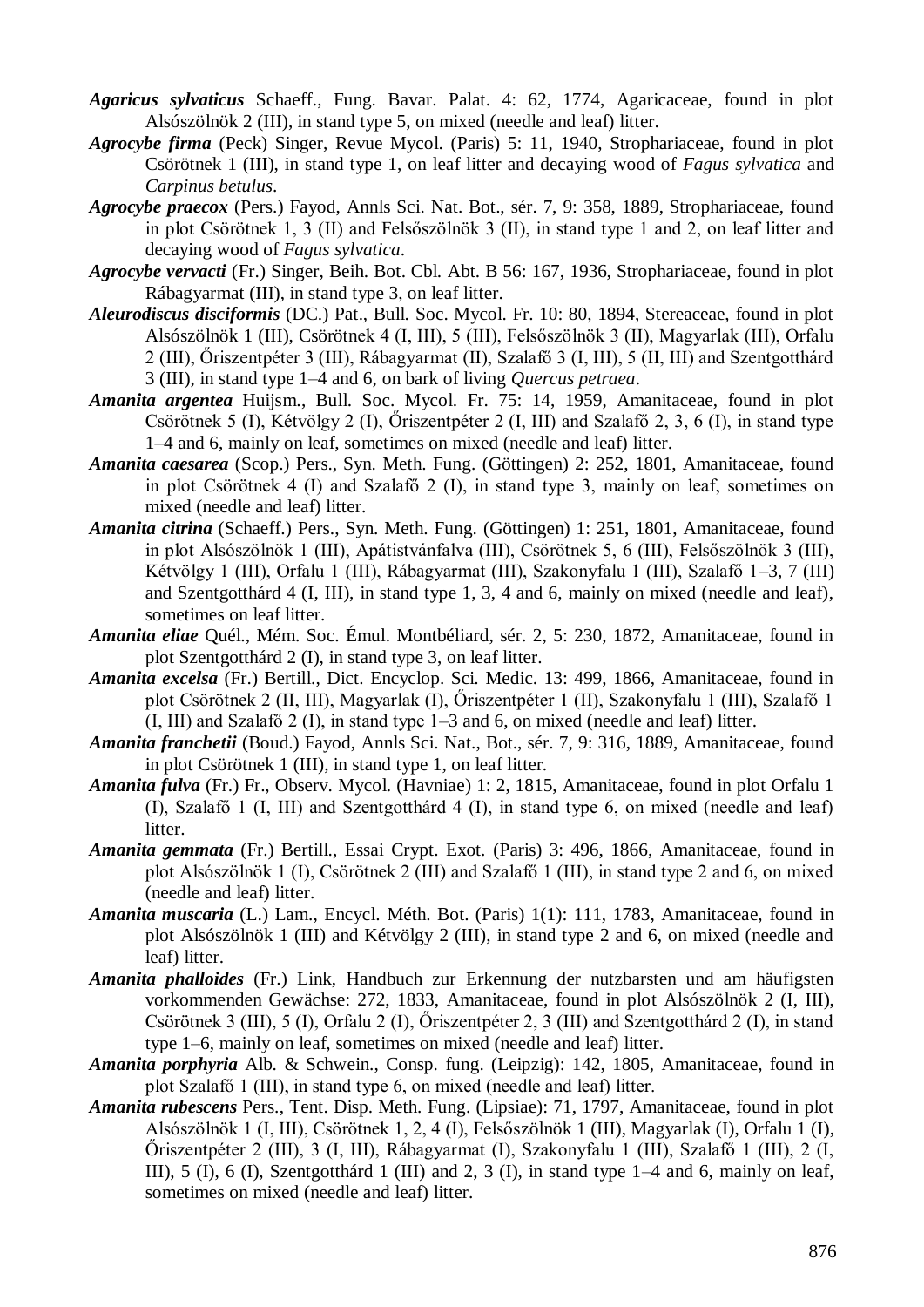*Amanita vaginata* (Bull.) Lam., Encycl. Méth. Bot. (Paris) 1(1): 109, 1783, Amanitaceae, found in plot Kétvölgy 2 (I) and Orfalu 2 (I), in stand type 2 and 4, on mixed (needle and leaf) litter.

- *Ampulloclitocybe clavipes* (Pers.) Redhead, Lutzoni, Moncalvo & Vilgalys, Mycotaxon 83: 36, 2002, Hygrophoraceae, found in plot Őriszentpéter 4 (III) and Szalafő 1 (III), in stand type 6, among mosses, sometimes on mixed (needle and leaf) litter.
- *Annulohypoxylon cohaerens* (Pers.) Y.-M. Ju, J.D. Rogers & H.-M. Hsieh, Mycologia 97(4): 857, 2005, Xylariaceae, found in plot Kétvölgy 1 (I), Orfalu 1 (I) and Szakonyfalu 2 (I), in stand type 1, 2 and 6, on decaying wood of *Fagus sylvatica*.
- *Annulohypoxylon multiforme* (Fr.) Y.-M. Ju, J.D. Rogers & H.-M. Hsieh, Mycologia 97(4): 859, 2005, Xylariaceae, found in plot Csörötnek 6 (I), Őriszentpéter 1, 3 (I) and Szentgotthárd 2 (I), in stand type 3, 4 and 6, on decaying wood of *Carpinus betulus* and *Quercus petraea*.
- *Anthina flammea*\* (Jungh.) Fr., Syst. Mycol. (Lundae) 3: 283, 1832, incertae sedis, found in plot Csörötnek 5 (III) and Szentgotthárd 2 (III), in stand type 1 and 3, on leaf litter. Specimen examined: ORS-ERDO 136-56-1 (September 10, 2010). Anamorphs are known only; anamorphs form bright flame-like spines of aggregated mycelium; hyphae 3.0–4.0 μm wide, pigmented, without clamp connections.
- *Antrodia albida* (Fr.) Donk, Persoonia 4(3): 339, 1966, Fomitopsidaceae, found in plot Csörötnek 1, 2 (III), 4 (II), Kétvölgy 1 (III), Szakonyfalu 1 (III), Szalafő 1 (III) and Szentgotthárd 2, 3 (III), in stand type 1–3 and 6, on decaying wood of *Fagus sylvatica*.
- *Antrodia heteromorpha* (Fr.) Donk, Persoonia 4(3): 339, 1966, Fomitopsidaceae, found in plot Csörötnek 4 (I), in stand type 3, on decaying wood of *Picea abies*.
- *Antrodia malicola* (Berk. & M.A. Curtis) Donk, Persoonia 4(3): 339, 1966, Fomitopsidaceae, found in plot Csörötnek 1 (I, III), 3 (I), 6 (I), Felsőszölnök 1 (III), 2 (I), 3 (II), Kétvölgy 1 (I, III) and Szentgotthárd 4 (I), in stand type 1, 2, 4 and 6, on decaying wood of *Fagus sylvatica*.
- *Antrodia vaillantii* (DC.) Ryvarden, Norw. Jl. Bot. 20(1): 8, 1973, Fomitopsidaceae, found in plot Szakonyfalu 1 (III), in stand type 1, on decaying wood of *Pinus sylvestris*.
- *Antrodiella faginea*\* Vampola & Pouzar, Czech Mycol. 49(1): 25, 1996, Phanerochaetaceae, found in plot Csörötnek 1 (I), 2 (III), 4 (I), Őriszentpéter 2 (III), Szakonyfalu 1 (I), Szalafő 1 (III) and Szentgotthárd 3 (I), in stand type 1–3 and 6, on dead wood of broadleaved trees. Specimen examined: ORS-ERDO 124-25-1 (September 20, 2010). Spores  $3.2-4.3 \times 2.2$  $\mu$ m, av. 4.0 × 2.2  $\mu$ m, Qav = 1.883, n = 6; generative hyphae with clamps, 2.2  $\mu$ m in diameter, skeletal hyphae 4.3 µm wide.
- *Antrodiella fragrans* (A. David & Tortič) A. David & Tortič, Cryptog. Mycol. 7(1): 4, 1986, Phanerochaetaceae, found in plot Apátistvánfalva (I), Csörötnek 1, 3 (I, III), 4 (III), 5 (I, III), 6 (I), Felsőszölnök 1–3 (I, III), Orfalu 2 (I), Őriszentpéter 1 (III), Szakonyfalu 1, 2 (I– III), Szalafő 1, 3, 4 (III), 5 (II, III), 6 (I–III), 7 (III) and Szentgotthárd 2, 4 (I–III), in stand type 1–4 and 6, on dead wood of broadleaved trees.
- *Antrodiella pallescens* (Pilát) Niemelä & Miettinen, Mycotaxon 96: 227, 2006, Phanerochaetaceae, found in plot Alsószölnök 2 (I), Csörötnek 1, 2 (I) and Felsőszölnök 1, 2 (I), in stand type 1, 2 and 5, on decaying wood of *Fagus sylvatica* and *Carpinus betulus*.
- *Antrodiella romellii*\* (Donk) Niemelä, Karstenia 22: 11, 1982, Phanerochaetaceae, found in plot Csörötnek 3–5 (I), in stand type 1–3, on decaying wood of *Fagus sylvatica* and *Quercus petraea*. Specimen examined: ORS-ERDO 15/18 (August 3, 2009). Spores  $3.6-5.4 \times 1.8$ µm; hyphae with clamps, 3.6 µm wide; cystidia not observed.
- *Antrodiella serpula* (P. Karst.) Spirin & Niemelä, Mycotaxon 96: 231, 2006, Phanerochaetaceae, found in plot Csörötnek 2 (I) and Szakonyfalu 1 (III), in stand type 1 and 2, on decaying wood of *Fagus sylvatica*.
- *Armillaria lutea* Gillet, Hyménomycètes (Alençon): 93, 1874, Physalacriaceae, found in plot Csörötnek 1, 5, 6 (III), Felsőszölnök 2, 3 (III), Kétvölgy 2 (III), Orfalu 2 (III), Rábagyarmat (III), Szalafő 7 (III) and Szentgotthárd 1, 3 (III), in stand type 1–4, on soil or on (buried) dead wood of broadleaved trees.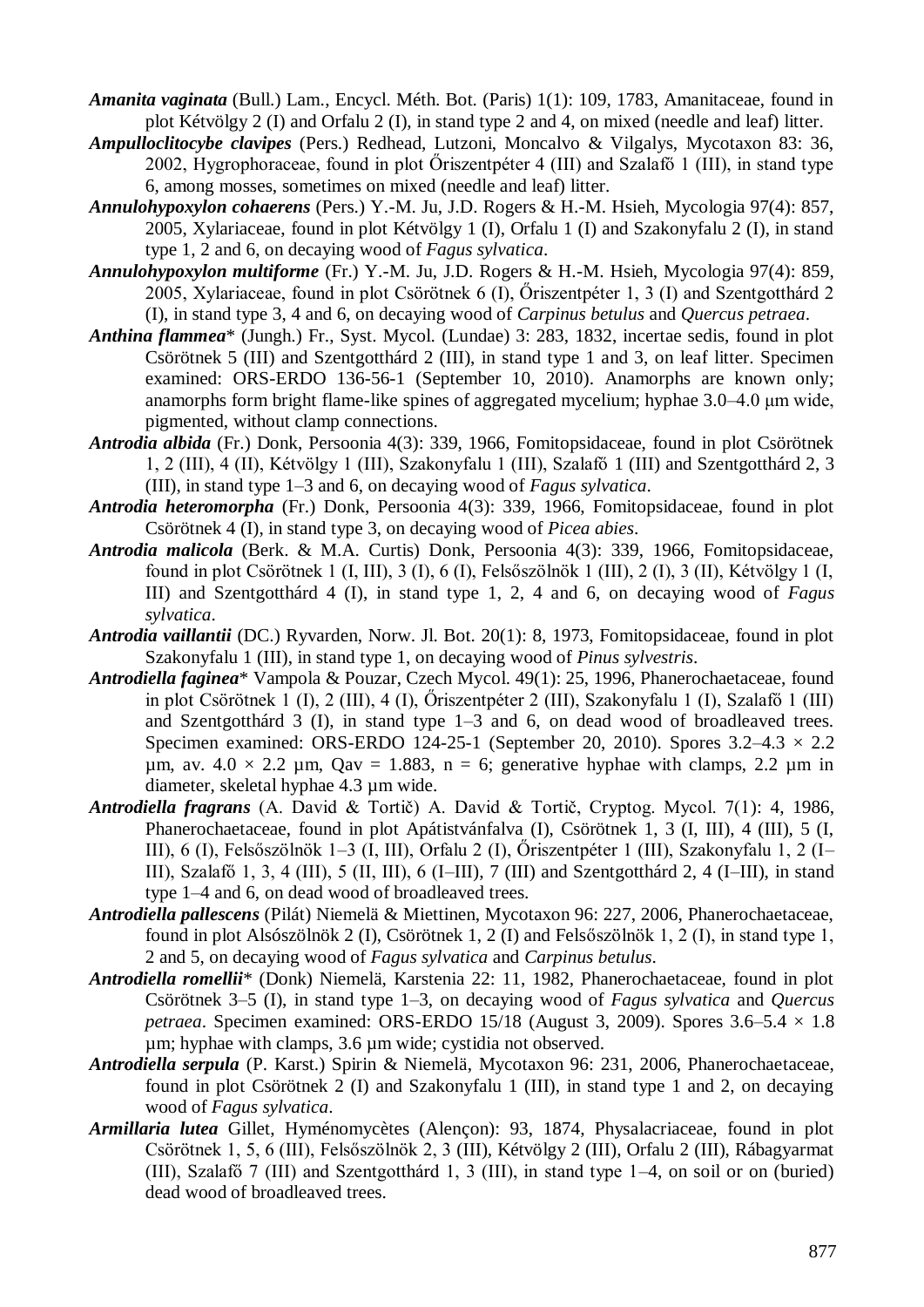- *Armillaria mellea* (Vahl) P. Kumm., Führ. Pilzk. (Zwickau): 134, 1871, Physalacriaceae, found in plot Csörötnek 1 (III), in stand type 1, on dead wood of broadleaved trees.
- *Armillaria ostoyae* (Romagn.) Herink, Sympozium o Václavce Obecné *Armillaria mellea* (Vahl ex Fr.) Kumm. (Brno): 42, 1973, Physalacriaceae, found in plot Szalafő 4 (III), in stand type 6, on needle litter and decaying wood of *Pinus sylvestris*.
- *Artomyces pyxidatus* (Pers.) Jülich, Biblthca Mycol. 85: 399, 1982, Amylostereaceae, found in plot Felsőszölnök 2 (III), in stand type 1, on decaying wood of *Fagus sylvatica*.
- *Ascocoryne cylichnium* (Tul.) Korf, Phytologia 21(4): 202, 1971, Heliotaceae, found in plot Csörötnek 1 (III), Kétvölgy 2 (III), Szalafő 2 (III) and Szentgotthárd 2 (III), in stand type 1– 3, on dead wood of broadleaved trees.
- *Ascocoryne sarcoides* (Jacq.) J.W. Groves & D.E. Wilson, Taxon 16(1): 40, 1967, Heliotaceae, found in plot Szakonyfalu 1 (III), Szalafő 5, 7 (III) and Szentgotthárd 2 (I), in stand type 1, 3 and 4, on decaying wood of *Quercus petraea*.
- *Ascotremella faginea*\* (Peck) Seaver, Mycologia 22(2): 53, 1930, Helotiaceae, found in plot Csörötnek 1 (I, III), in stand type 1, on dead wood of broadleaved trees. Specimen examined: ORS-ERDO 23/13 (August 4, 2009). Spores  $6.5-8.6 \times 3.2-4.3$  um, av.  $7.6 \times 3.8$ um,  $Qav = 2.017$ ,  $n = 10$ , ellipsoid with two oil drops; asci on av.  $75.3 \times 8.6$  um, 8-spored, without iodine reaction; paraphyses filamentous.
- *Asterophora lycoperdoides* (Bull.) Ditmar, J. Bot. (Schrader) 3: 56, 1809, Lyophyllaceae, found in plot Csörötnek 2 (III), Orfalu 2 (I), Őriszentpéter 2 (I), 2 (III), Szakonyfalu 1 (III), Szalafő 1 (III), 2 (I, III) and Szentgotthárd 3 (I), in stand type 1–4 and 6, on sporocarp of *Russula nigricans* or *R. acrifolia*.
- *Atheniella flavoalba* (Fr.) Redhead, Moncalvo, Vilgalys, Desjardin, B.A. Perry, Index Fungorum, 14: 1, 2012, Porotheleaceae, found in plot Őriszentpéter 3, 4 (III), Szakonyfalu 2 (III) and Szalafő 1, 3–5 (III), in stand type 2–4 and 6, on mixed (needle and leaf) litter, sometimes among mosses.
- *Auricularia auricula-judae* (Bull.) Quél., Enchir. fung. (Paris): 207, 1886, Auriculariaceae, found in plot Csörötnek 1 (III), Felsőszölnök 2 (I, III), 3 (I), Szakonyfalu 2 (II, III), Szalafő 3, 5 (II, III), 6 (III) and Szentgotthárd 4 (I–III), in stand type 1, 2, 4 and 6, on dead wood of broadleaved trees.
- *Auriscalpium vulgare* Gray, Nat. Arr. Brit. Pl. (London) 1: 650, 1821, Auriscalpiaceae, found in plot Alsószölnök 1, 2 (III), Apátistvánfalva (III), Csörötnek 1–3, 5, 6 (III), Kétvölgy 2 (III), Orfalu 1 (I, III), 2 (III), Őriszentpéter 1–4 (III), Szakonyfalu 1 (I, III), 2 (II, III), Szalafő 1 (II, III), 3, 4, 6, 7 (III), Szentgotthárd 1 (III) and 3, 4 (I, III), in stand type 1–6, on fallen cones of *Pinus sylvestris*.
- *Baeospora myosura* (Fr.) Singer, Revue Mycol. (Paris) 3: 193, 1938, Cyphellaceae, found in plot Alsószölnök 1, 2 (III), Apátistvánfalva (III), Csörötnek 1, 3 (III), Kétvölgy 2 (III), Orfalu 1 (III), Őriszentpéter 2, 4 (III), Szakonyfalu 1, 2 (III), Szalafő 1, 3 (III) and Szentgotthárd 4 (III), in stand type 1, 2 and 4–6, on fallen cones.
- *Bertia moriformis* (Tode) De Not., G. Bot. Ital. 1(1): 335, 1844, Bertiaceae, found in plot Szakonyfalu 2 (I) and Szalafő 4 (I), in stand type 2 and 6, on decaying wood of *Fagus sylvatica*.
- *Biscogniauxia nummularia* (Bull.) Kuntze, Revis. Gen. Pl. (Leipzig) 2: 398, 1891, Xylariaceae, found in plot Alsószölnök 1 (I), Csörötnek 1–6 (I), Felsőszölnök 1–3 (I), Kétvölgy 1 (I), Magyarlak (I), Rábagyarmat (I), Szakonyfalu 1 (I), Szalafő 4, 6, 7 (I) and Szentgotthárd 4 (I), in stand type 1–4 and 6, on dead wood of broadleaved trees.
- *Bisporella citrina* (Batsch) Korf & S.E. Carp., Mycotaxon 1: 58, 1974, Helotiaceae, found in plot Szakonyfalu 2 (I) and Szentgotthárd 2 (I), in stand type 2 and 3, on decaying wood of *Fagus sylvatica* and *Quercus petraea*.
- *Bjerkandera adusta* (Willd.) P. Karst., Meddn. Soc. Fauna Flora Fenn. 5: 38, 1879, Meruliaceae, found in plot Csörötnek 1 (I, II), 3 (I), 5 (III), Felsőszölnök 3 (I, III), Kétvölgy 2 (I) and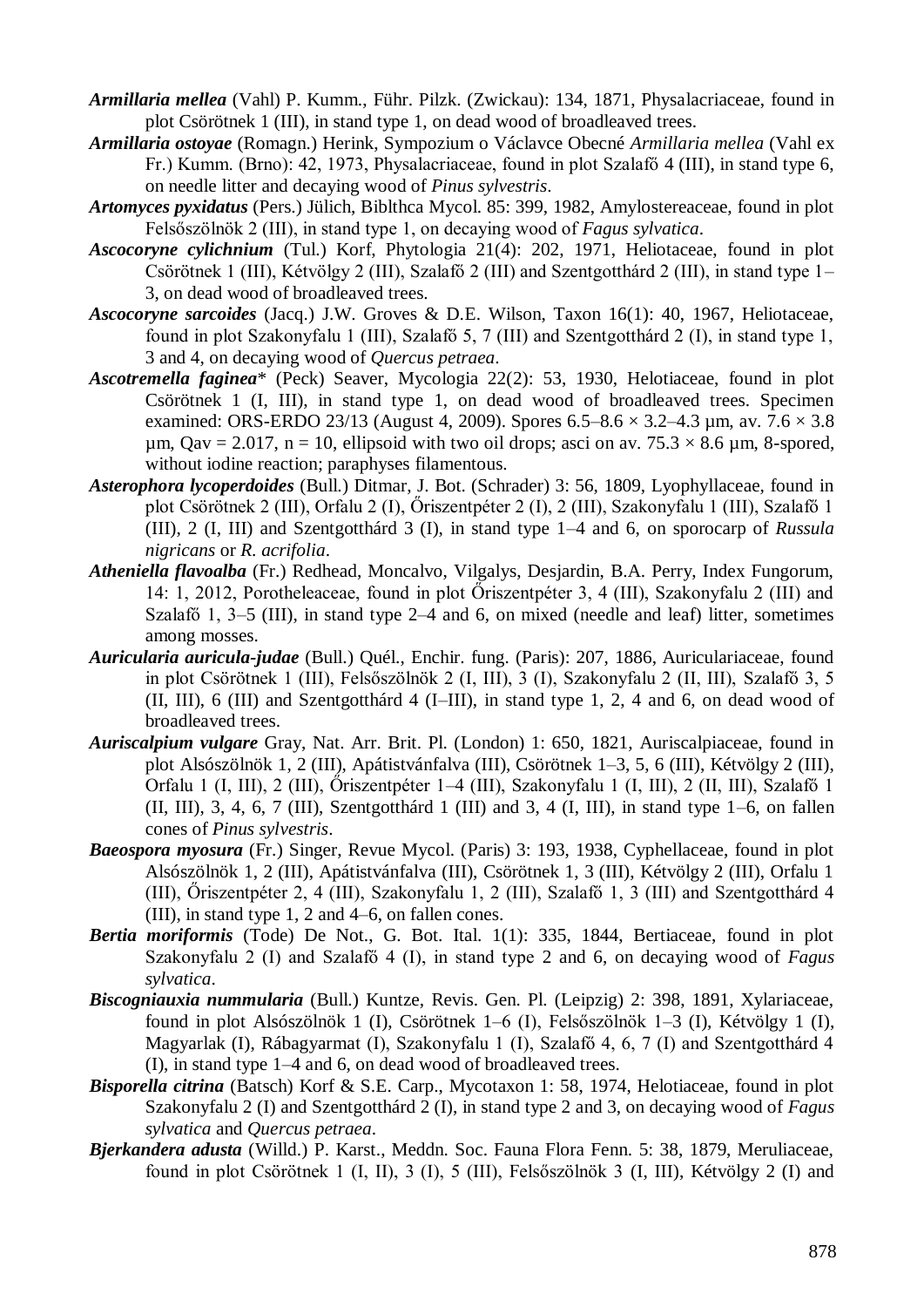Őriszentpéter 3 (III), in stand type 1–3, on decaying wood of *Fagus sylvatica* and *Carpinus betulus*.

- *Bjerkandera fumosa* (Pers.) P. Karst., Meddn. Soc. Fauna Flora Fenn. 5: 38, 1879, Meruliaceae, found in plot Felsőszölnök 3 (III), in stand type 1, on decaying wood of *Fagus sylvatica*.
- *Bolbitius pluteoides* M.M. Moser, Fung. Rar. Icon. Col. 7: 27, 1978, Bolbitiaceae, found in plot Szentgotthárd 1 (III), in stand type 4, on dead wood of broadleaved trees.
- *Bolbitius reticulatus* (Pers.) Ricken, Die Blätterpilze 1: 68, 1915, Bolbitiaceae, found in plot Felsőszölnök 3 (I), in stand type 1, on leaf litter.
- *Boletus edulis* Bull., Herb. Fr. 2: tab. 60, 1782, Boletaceae, found in plot Alsószölnök 2 (III), Szakonyfalu 1 (III) and Szalafő 2, 3 (III), in stand type 1 and 3–5, mainly on leaf, sometimes on mixed (needle and leaf) litter.
- *Boletus reticulatus* Schaeff., Fung. Bavar. Palat. 4: 78, 1774, Boletaceae, found in plot Őriszentpéter 3 (I) and Szalafő 5 (II), in stand type 3 and 4, on leaf litter.
- *Bulgaria inquinans* (Pers.) Fr., Syst. Mycol. (Lundae) 2: 167, 1822, Bulgariaceae, found in plot Csörötnek 6 (I), Szalafő 1 (III) and Szentgotthárd 2 (I), in stand type 3, 4 and 6, on decaying wood of *Quercus petraea*.
- *Byssomerulius corium* (Pers.) Parmasto, Eesti NSV Tead. Akad. Toim., Biol. seer 16(4): 383, 1967, Phanerochaetaceae, found in plot Alsószölnök 2 (III), Csörötnek 1 (III), Őriszentpéter 2–4 (III), Szentgotthárd 1 (III) and 2 (I, III), in stand type 1 and 3–6, on decaying wood of *Fagus sylvatica* and *Carpinus betulus*.
- *Callistosporium luteo-olivaceum* (Berk. & M.A. Curtis) Singer, Lloydia 89: 117, 1946, Tricholomataceae, found in plot Alsószölnök 2 (III) and Őriszentpéter 1 (III), in stand type 5 and 6, on decaying wood of *Pinus sylvestris*.
- *Calocera cornea* (Batsch) Fr., Stirp. Agri. Femison. 5: 67, 1827, Dacrymycetaceae, found in plot Csörötnek 5 (III), Felsőszölnök 3 (I), Őriszentpéter 3 (I), Rábagyarmat (I) and Szakonyfalu 1 (III), in stand type 1 and 3, on dead wood of broadleaved trees.
- *Calocera furcata* (Fr.) Fr., Compt. Rend. Assoc. Franç. Avancem. Sci. 9: 670, 1881, Dacrymycetaceae, found in plot Alsószölnök 1 (I), Csörötnek 1, 2, 5 (I), 5 (III), Felsőszölnök 3 (I, III), Őriszentpéter 4 (III), Rábagyarmat (III), Szakonyfalu 1 (III), Szalafő 2, 5 (III), 6 (II, III), Szentgotthárd 2 (II) and 3, 4 (I), in stand type 1–4 and 6, on dead wood of broadleaved trees.
- *Calocera viscosa* (Pers.) Fr., Syst. mycol. (Lundae) 1: 486, 1827, Dacrymycetaceae, found in plot Alsószölnök 1 (III), Csörötnek 4 (III), Orfalu 1 (I), Rábagyarmat (III), Szakonyfalu 1 (III), Szentgotthárd 3 (I) and 4 (III), in stand type 1–3 and 6, on decaying wood of *Pinus sylvestris*.
- *Cantharellula umbonata* (J.F. Gmel.) Singer, Revue Mycol., (Paris) 1: 281, 1936, Hygrophoraceae, found in plot Őriszentpéter 4 (III), in stand type 6, on buried decaying wood of *Quercus petraea*.
- *Cantharellus cibarius* Fr., Syst. Mycol. (Lundae) 1: 318, 1821, Cantharellaceae, found in plot Alsószölnök 1 (I, III), Csörötnek 4 (II), Felsőszölnök 1–3 (I), 3 (III), Kétvölgy 1 (I–III), Orfalu 1, 2 (I), Szakonyfalu 1 (I, III), Szalafő 1, 2 (I, III), 3 (II, III) and 5 (I), in stand type 1, 3, 4 and 6, mainly on mixed (needle and leaf), sometimes on leaf litter.
- *Ceriporia purpurea* (Fr.) Donk, Proc. K. Ned. Akad. Wet., ser. C, Biol. Med. Sci. 74(1): 28, 1971, Phanerochaetaceae, found in plot Csörötnek 2 (II), 4 (I) and Szalafő 3 (II), in stand type 2– 4, on dead wood of broadleaved trees.
- *Ceriporiopsis gilvescens* (Bres.) Dom., Acta Soc. Bot. Pol. 32(4): 731, 1963, Phanerochaetaceae, found in plot Szalafő 6 (III), in stand type 4, on decaying wood of *Quercus petraea*.
- *Ceriporiopsis mucida* (Pers.) Gilb. & Ryvarden, Mycotaxon 22: 364, 1985, Phanerochaetaceae, found in plot Alsószölnök 2 (I), Apátistvánfalva (I), Csörötnek 3 (II), 6 (I), Őriszentpéter 1 (I) and Szalafő 3 (III), in stand type 2 and 4–6, on dead wood of broadleaved and coniferous trees.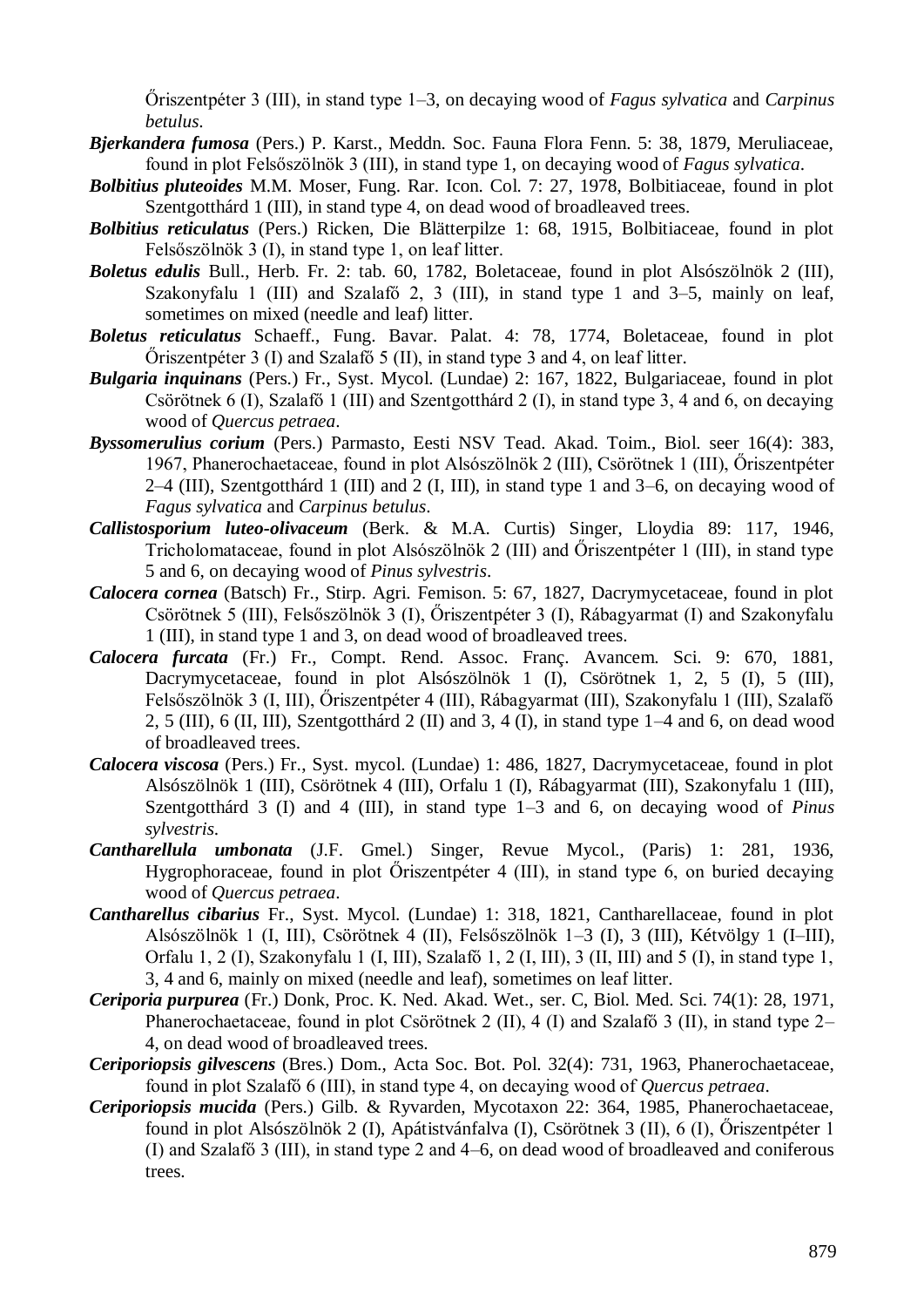- *Cerrena unicolor* (Bull.) Murrill, J. Mycol. 9(2): 91, 1903, Polyporaceae, found in plot Felsőszölnök 2 (I–III), in stand type 1, on living *Fagus sylvatica* trees.
- *Chalciporus piperatus* (Bull.) Bataille, Bull. Soc. Hist. Nat. Doubs 15: 39, 1908, Boletaceae, found in plot Alsószölnök 1 (III), in stand type 6, on mixed (needle and leaf) litter.
- *Cheilymenia crucipila* (Cooke & W. Phillips) Le Gal, Discom. de Madagascar: 111, 1954, Pyronemataceae, found in plot Őriszentpéter 4 (I), in stand type 6, on soil.
- *Chlorociboria aeruginascens* (Nyl.) Kanouse ex C.S. Ramamurthi, Korf & L.R. Batra, Mycologia 49(6): 858, 1957, Heliotaceae, found in plot Alsószölnök 1 (III), 2 (I, III), Csörötnek 2 (III) and Szakonyfalu 1 (III), in stand type 1, 2, 5 and 6, on dead wood of broadleaved and coniferous trees.
- *Chlorophyllum olivieri* (Barla) Vellinga, Mycotaxon 83: 416, 2002, Agaricaceae, found in plot Alsószölnök 1 (III) and Őriszentpéter 1, 4 (III), in stand type 6, on mixed (needle and leaf) litter.
- *Chroogomphus rutilus* (Schaeff.) O.K. Mill., Mycologia 56(4): 543, 1964, Gomphidiaceae, found in plot Apátistvánfalva (III), Őriszentpéter 2 (I, III) and Szakonyfalu 1 (III), in stand type 1 and 6, on mixed (needle and leaf) litter.
- *Ciboria* cf. *amentacea* (Balb.) Fuckel, Jb. Nassau. Ver. Naturk. 23–24: 311, 1870, Sclerotiniaceae, found in plot Rábagyarmat (III), in stand type 3, on leaf litter.
- *Claussenomyces prasinulus*\* (P. Karst.) Korf & Abawi, Can. J. Bot. 49(11): 1882, 1971, Helotiaceae, found in plot Szakonyfalu 1 (I), in stand type 1, on decaying wood of *Betula pendula*. Specimen examined: ORS-ERDO 51/12 (August 8, 2009). Spores 11.1–13.4  $\times$ 3.2–4.7  $\mu$ m, av. 12.0  $\times$  3.8  $\mu$ m, Qav = 3.138, n = 6, cylindrical, with 3 septa; asci on av.  $94.7 \times 7.9$  um; paraphyses forked.
- *Clavariadelphus pistillaris* (L.) Donk, Meddn. Bot. Mus. Herb. Rijhs. Universit. Utrecht. 9: 72, 1933, Clavariadelphaceae, found in plot Felsőszölnök 2 (III), in stand type 1, on leaf litter.
- *Clavulina cinerea* (Bull.) J. Schröt., Krypt.-Fl. Schlesien (Breslau) 3.1(25–32): 443, 1888, Clavulinaceae, found in plot Alsószölnök 2 (III), Csörötnek 1–6 (III), Felsőszölnök 1–3 (III), Kétvölgy 2 (III), Magyarlak (III), Orfalu 1, 2 (III), Őriszentpéter 1, 4 (III), Rábagyarmat (III), Szakonyfalu 2 (III), Szalafő 5–7 (III) and Szentgotthárd 2, 3 (III), in stand type 1–6, mainly on leaf, sometimes on mixed (needle and leaf) litter.
- *Clavulina coralloides* (L.) J. Schröt., Krypt.-Fl. Schlesien (Breslau) 3.1(25–32): 443, 1888, Clavulinaceae, found in plot Alsószölnök 2 (III), Apátistvánfalva (III), Csörötnek 1–6 (III), Felsőszölnök 2 (III), Kétvölgy 1, 2 (III), Magyarlak (III), Orfalu 1 (III), Őriszentpéter 1, 2, 4 (III), Rábagyarmat (III), Szakonyfalu 1 (III), 2 (I, III), Szalafő 1–3, 5, 6, 7 (III) and Szentgotthárd 2–4 (III), in stand type 1–6, mainly on leaf, sometimes on mixed (needle and leaf) litter.
- *Clavulina rugosa* (Bull.) J. Schröt., Krypt.-Fl. Schlesien (Breslau) 3.1(25–32): 442, 1888, Clavulinaceae, found in plot Csörötnek 4 (III), Felsőszölnök 1–3 (III), Kétvölgy 1, 2 (III), Orfalu 2 (III), Őriszentpéter 1 (III), Szakonyfalu 2 (III) and Szalafő 3, 6, 7 (III), in stand type 1–4 and 6, mainly on leaf, sometimes on mixed (needle and leaf) litter.
- *Clitocybe candicans* (Pers.) P. Kumm., Führ. Pilzk. (Zwickau): 122, 1871, Tricholomataceae, found in plot Apátistvánfalva (III), Csörötnek 1 (III), Felsőszölnök 2 (III), Kétvölgy 2 (III), Orfalu 1 (III), Szakonyfalu 1 (III), Szalafő 2 (III) and Szentgotthárd 4 (III), in stand type 1– 3 and 6, on mixed (needle and leaf) litter.
- *Clitocybe ditopa* (Fr.) Gillet, Hyménomycètes (Alençon): 166, 1874, Tricholomataceae, found in plot Apátistvánfalva (III), Csörötnek 1, 6 (III), Kétvölgy 2 (III), Orfalu 1 (III), Szalafő 1, 3, 7 (III) and Szentgotthárd 1, 4 (III), in stand type 1, 2, 4 and 6, on mixed (needle and leaf) litter.
- *Clitocybe fragrans* (With.) P. Kumm., Führ. Pilzk. (Zwickau): 121, 1871, Tricholomataceae, found in plot Csörötnek 6 (III) and Őriszentpéter 4 (III), in stand type 4 and 6, on leaf litter.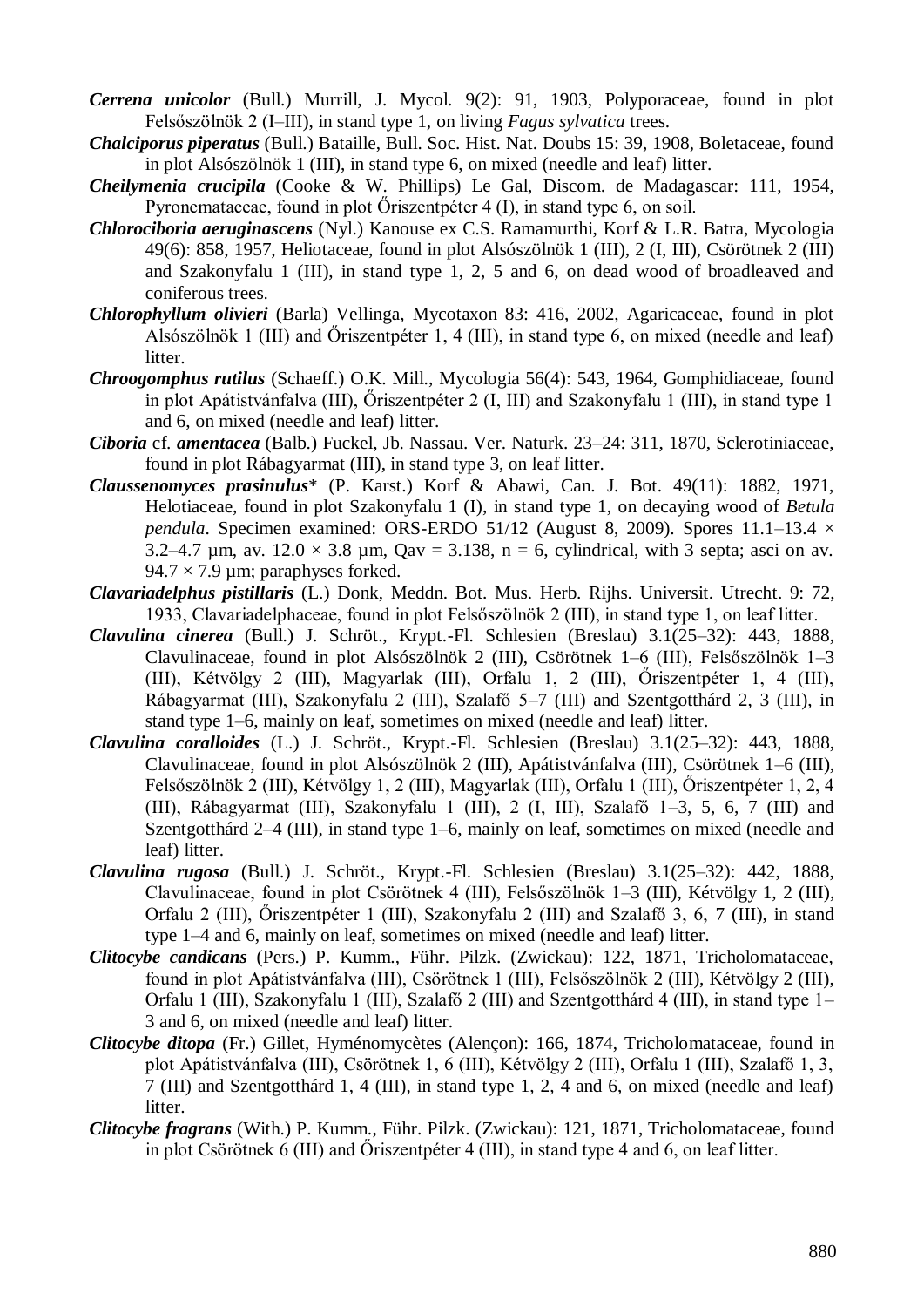- *Clitocybe metachroa* (Fr.) P. Kumm., Führ. Pilzk. (Zwickau): 120, 1871, Tricholomataceae, found in plot Csörötnek 1, 6 (III), Szalafő 4 (III) and Szentgotthárd 1 (III), in stand type 1, 4 and 6, on mixed (needle and leaf) litter.
- *Clitocybe nebularis* (Batsch) P. Kumm., Führ. Pilzk. (Zwickau): 124, 1871, Tricholomataceae, found in plot Csörötnek 5, 6 (III), Felsőszölnök 2, 3 (III), Kétvölgy 1, 2 (III), Orfalu 1 (III), Őriszentpéter 1, 3, 4 (III), Szakonyfalu 2 (III), Szalafő 5 (III) and Szentgotthárd 1, 2, 4 (III), in stand type 1–4 and 6, on mixed (needle and leaf) litter.
- *Clitocybe odora* (Bull.) P. Kumm., Führ. Pilzk. (Zwickau): 121, 1871, Tricholomataceae, found in plot Csörötnek 1 (III) and Őriszentpéter 3, 4 (III), in stand type 1, 3 and 6, on leaf litter.
- *Clitocybe phaeophthalma* (Pers.) Kuyper, Persoonia 11(3): 386, 1981, Tricholomataceae, found in plot Csörötnek 1, 6 (III), Szalafő 3 (III) and Szentgotthárd 4 (III), in stand type 1, 4 and 6, mainly on leaf, sometimes on mixed (needle and leaf) litter.
- *Clitocybe phyllophila* (Pers.) P. Kumm., Führ. Pilzk. (Zwickau): 122, 1871, Tricholomataceae, found in plot Csörötnek 1, 3 (III), Felsőszölnök 1 (III), Kétvölgy 1 (III), Orfalu 1 (III), Őriszentpéter 1 (III), Szalafő 3 (III) and Szentgotthárd 1 (III), in stand type 1, 2, 4 and 6, on mixed (needle and leaf) litter.
- *Clitocybula platyphylla* (Pers.) Malençon & Bertault, Trav. Inst. Sci. Chérifien, sér. Bot. Biol. Veg. 33: 398, 1975, Marasmiaceae, found in plot Csörötnek 1 (I–III), 3 (II), 5 (III), 6 (II), Felsőszölnök 2 (III), Őriszentpéter 2, 3 (II), Szalafő 3, 6 (II), Szentgotthárd 2 (II), 3, 4 (I) and 4 (II), in stand type 1–4 and 6, on leaf and needle litter.
- *Clitopilus prunulus* (Scop.) P. Kumm., Führ. Pilzk. (Zwickau): 96, 1871, Entolomataceae, found in plot Alsószölnök 2 (III), Szakonyfalu 1 (III) and Szalafő 2 (III), in stand type 1, 3 and 5, on mixed (needle and leaf) litter.
- *Collybia cirrata* (Schumach.) Quél., Mém. Soc. Émul. Montbéliard, sér. 2, 5: 96, 1872, Tricholomataceae, found in plot Csörötnek 3, 5 (III), Orfalu 1 (III), Rábagyarmat (III) and Szalafő 1, 3 (III), in stand type 1–4 and 6, on mixed (needle and leaf) litter.
- *Collybia cookei* (Bres.) J.D. Arnold, Mycologia 27(4): 413, 1935, Tricholomataceae, found in plot Alsószölnök 2 (III), Őriszentpéter 2 (III), Szalafő 1 (III) and Szentgotthárd 4 (III), in stand type 5 and 6, on mixed (needle and leaf) litter.
- *Collybia tuberosa* (Bull.) P. Kumm., Führ. Pilzk. (Zwickau): 119, 1871, Tricholomataceae, found in plot Alsószölnök 2 (III), Őriszentpéter 3 (III), Szakonyfalu 1 (III) and Szalafő 2, 3 (III), in stand type 1 and 3–5, on mixed (needle and leaf) litter.
- *Conocybe enderlei* var. *enderlei* Hauskn., Öst. Z. Pilzk. 10: 202, 2001, Bolbitiaceae, found in plot Őriszentpéter 3, 4 (III), in stand type 3 and 6, mainly on leaf, sometimes on mixed (needle and leaf) litter.
- *Conocybe* cf. *macrocephala* Kühner & Watling, Notes R. Bot. Gdn. Edinb. 38(2): 335, 1980, Bolbitiaceae, found in plot Csörötnek 1 (III), in stand type 1, on leaf litter.
- *Conocybe moseri* Watling, Notes R. Bot. Gdn. Edinb. 38(2): 342, 1980, Bolbitiaceae, found in plot Csörötnek 1 (III), Felsőszölnök 2 (III), Őriszentpéter 3 (III) and Szalafő 1 (III), in stand type 1, 3 and 6, on leaf litter.
- *Conocybe ochrostriata* var. *ochrostriata* Hauskn., Öst. Z. Pilzk. 14: 246, 2005, Bolbitiaceae, found in plot Alsószölnök 2 (III), in stand type 5, on mixed (needle and leaf) litter.
- *Conocybe tetrasporoides*\* Hauskn., Öst. Z. Pilzk. 12: 78, 2003, Bolbitiaceae, found in plot Alsószölnök 2 (III), Kétvölgy 1 (III), 2 (I, III), Őriszentpéter 3, 4 (III) and Szentgotthárd 2 (III), in stand type 1–3, 5 and 6, on mixed (needle and leaf) litter. Specimen examined: ORS-ERDO 142-51-1 (September 23, 2010). Spores 8.6–10.3  $\times$  4.3–5.4 µm, av. 9.5  $\times$  5.2  $\mu$ m, Qav = 1.833, n = 5, amygdaloid to citriform; caulo- and cheilocystidia lecythiform; pileipellis with 15.1–17.2 µm wide, spherical elements.
- *Coprinellus micaceus* (Bull.) Vilgalys, Hopple & Jacq. Johnson, Taxon 50(1): 234, 2001, Psathyrellaceae, found in plot Csörötnek 1 (III), 6 (I), Kétvölgy 2 (III) and Szentgotthárd 4 (II), in stand type 1, 2, 4 and 6, on dead wood of broadleaved trees.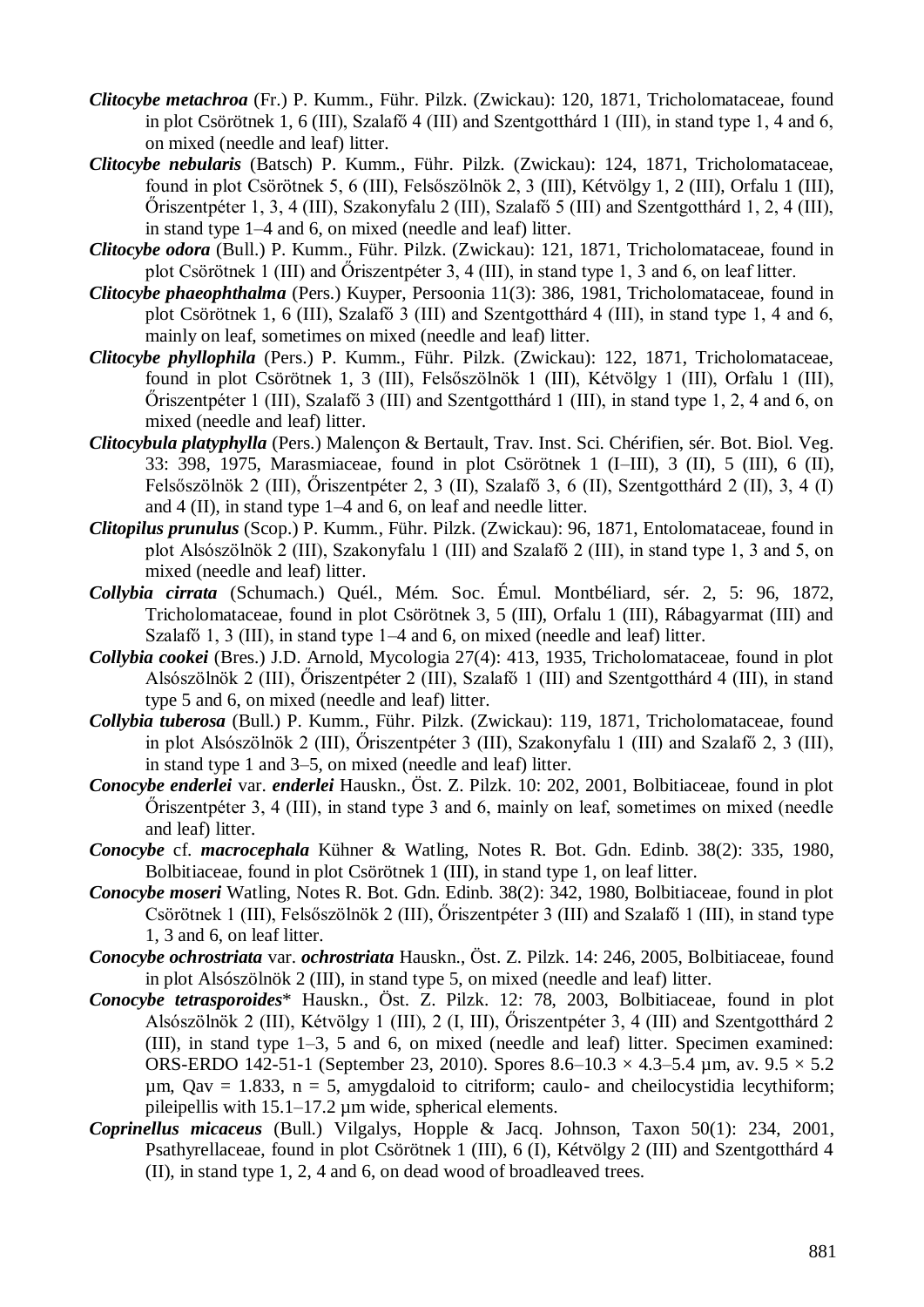- *Coprinopsis jonesii* (Peck) Redhead, Vilgalys & Moncalvo, Taxon 50(1): 228, 2001, Psathyrellaceae, found in plot Felsőszölnök 3 (III), in stand type 1, on leaf litter.
- *Cordyceps larvicola*\* Quél., Bull. Soc. Bot. Fr. 25: 292, 1879, Cordycipitaceae, found in plot Szakonyfalu 1 (II), in stand type 1, among mosses, on buried pupa. Specimen examined: ORS-ERDO 151-36-2b (May 29, 2010). Spores  $4.4-6.3 \times 1.3-1.9$  µm, av.  $5.2 \times 1.5$  µm,  $Q$ av = 3.452, n = 10, moniliform; asci cylindrical, capitate at apex.
- *Coriolopsis trogii* (Berk.) Domański, Mała Flora Grzybów, I Basidiomycetes (Podstawczaki), Aphyllophorales (Bezblaszkowce). (5) Corticiaceae (Kraków) 1: 230, 1974, Polyporaceae, found in plot Alsószölnök 2 (II, III) and Szalafő 2 (I), in stand type 3 and 5, on decaying wood of *Populus tremula*.
- *Cortinarius acetosus* (Velen.) Melot, Docums. Mycol. 17(68): 65, 1987, Cortinariaceae, found in plot Felsőszölnök 3 (III), Szalafő 7 (III) and Szentgotthárd 4 (III), in stand type 1, 4 and 6, on leaf litter.
- *Cortinarius acutus* (Pers.) Fr. s.l., Epicr. Syst. Mycol. (Upsaliae): 314, 1838, Cortinariaceae, found in plot Őriszentpéter 2 (III) and Szalafő 1, 3 (III), in stand type 4 and 6, on mixed (needle and leaf) litter.
- *Cortinarius albocyaneus*\* Fr., Monogr. Hymenomyc. Suec. (Upsaliae), 2(1): 62, 1863, Cortinariaceae, found in plot Őriszentpéter 1 (III), in stand type 6, on mixed (needle and leaf) litter. Specimen examined: ORS-ERDO 121-52-3 (November 3, 2010). Spores 7.5–9.4  $\times$  6.3–7.2 µm, av. 8.4  $\times$  6.7 µm, Qav = 1.260, n = 16, broadly ellipsoid, densely verrucose.
- *Cortinarius alboviolaceus* (Pers.) Fr., Epicr. Syst. Mycol. (Upsaliae): 280, 1838, Cortinariaceae, found in plot Szakonyfalu 1 (III) and Szalafő 1 (III), in stand type 1 and 6, on mixed (needle and leaf) litter.
- *Cortinarius anomalus* (Fr.) Fr., Epicr. Syst. Mycol. (Upsaliae): 286, 1838, Cortinariaceae, found in plot Szentgotthárd 2 (III), in stand type 3, on leaf litter.
- *Cortinarius anserinus* (Velen.) Rob. Henry, Bull. Trimest. Soc. Mycol. Fr. 102: 54, 1986, Cortinariaceae, found in plot Felsőszölnök 3 (III), in stand type 1, on mixed (needle and leaf) litter.
- *Cortinarius anthracinus* (Fr.) Sacc., Syll. Fung. (Abellini) 5: 941, 1887, Cortinariaceae, found in plot Apátistvánfalva (III), Csörötnek 3, 5 (III), Kétvölgy 1 (III), Orfalu 1 (III), Szakonyfalu 2 (III) and Szalafő 1, 3, 5–7 (III), in stand type 1, 2, 4 and 6, mainly on mixed (needle and leaf), sometimes on leaf litter.
- *Cortinarius balaustinus* Fr., Epicr. Syst. Mycol. (Upsaliae): 307, 1838, Cortinariaceae, found in plot Szakonyfalu 1 (III) and Szalafő 1 (III), in stand type 1 and 6, on mixed (needle and leaf) litter.
- *Cortinarius balteatocumatilis* Rob. Henry ex P.D. Orton, Trans. Br. Mycol. Soc. 43(2): 207, 1960, Cortinariaceae, found in plot Szakonyfalu 1 (III), in stand type 1, on leaf litter.
- *Cortinarius barbatus* (Batsch) Melot, Docums. Mycol. 20(77): 94, 1989, Cortinariaceae, found in plot Felsőszölnök 2 (III), in stand type 1, on leaf litter.
- *Cortinarius bataillei* J. Favre, Ergebn. Wiss. Unters. Schweiz. NatnParks, N.S. (42): 515, 1960, Cortinariaceae, found in plot Kétvölgy 1 (III), in stand type 1, on mixed (needle and leaf) litter.
- *Cortinarius bolaris* (Pers.) Fr., Epicr. Syst. Mycol. (Upsaliae): 282, 1838, Cortinariaceae, found in plot Orfalu 1 (I, III) and Szalafő 1 (III), in stand type 6, on mixed (needle and leaf) litter.
- *Cortinarius cagei* Melot, Docums. Mycol. 20(80): 58, 1990, Cortinariaceae, found in plot Felsőszölnök 3 (III), Kétvölgy 1 (III), Rábagyarmat (III), Szakonyfalu 1, 2 (III), Szalafő 1, 2, 7 (III) and Szentgotthárd 1 (III), in stand type 1–4 and 6, on mixed (needle and leaf) litter.
- *Cortinarius callisteus* (Fr.) Fr., Epicr. Syst. Mycol. (Upsaliae): 281, 1838, Cortinariaceae, found in plot Apátistvánfalva (III) and Szalafő 4 (III), in stand type 6, on mixed (needle and leaf) litter.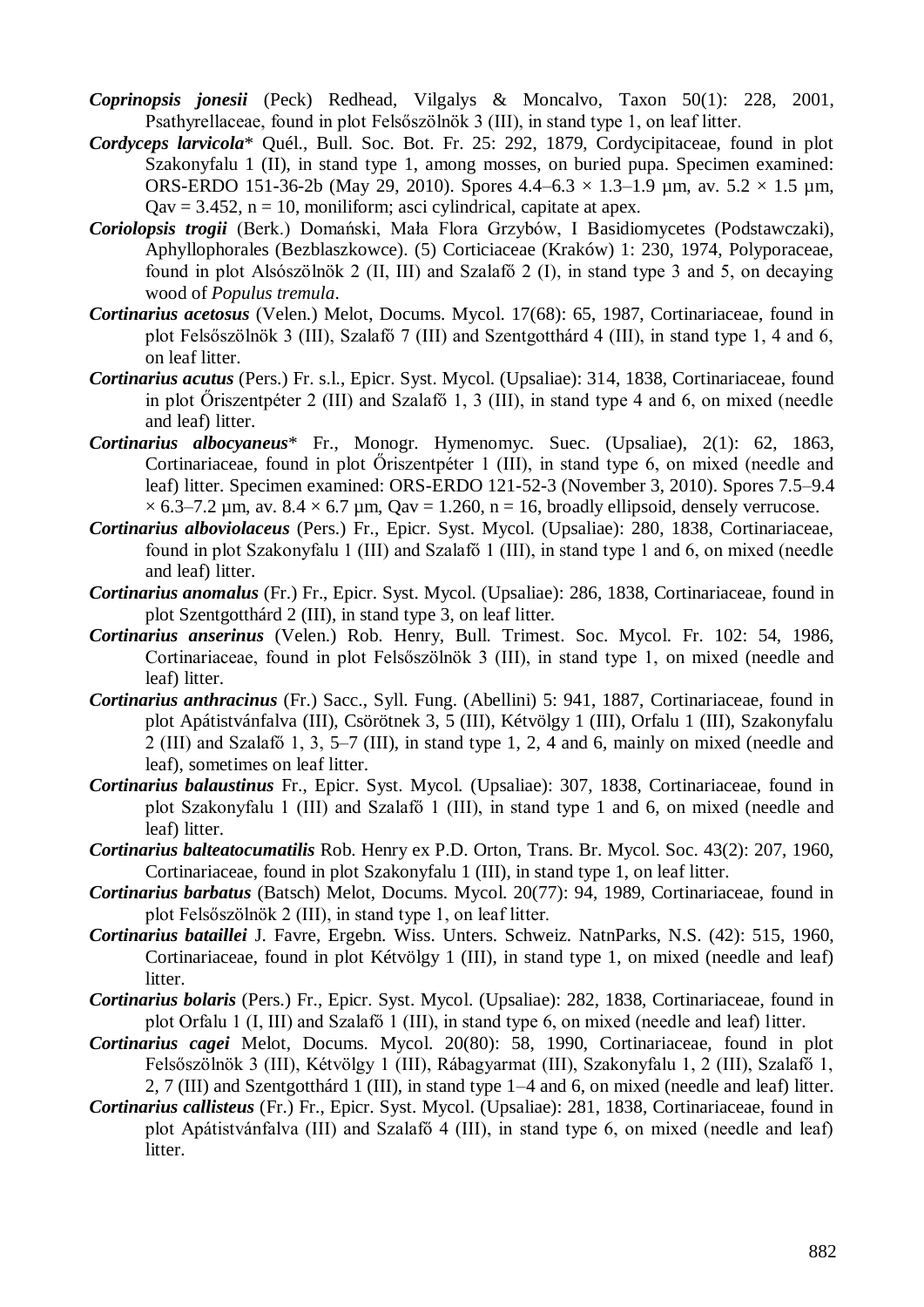- *Cortinarius calochrous* (Pers.) Gray, Nat. Arr. Brit. Pl. (London) 1: 629, 1821, Cortinariaceae, found in plot Felsőszölnök 3 (III) and Szentgotthárd 4 (III), in stand type 1 and 6, on leaf litter.
- *Cortinarius camphoratus* (Fr) Fr., Epicr. Syst. Mycol. (Upsaliae): 280, 1838, Cortinariaceae, found in plot Szalafő 3 (III), in stand type 4, on mixed (needle and leaf) litter.
- *Cortinarius caperatus* (Pers.) Fr., Epicr. Syst. Mycol. (Upsaliae): 256, 1838, Cortinariaceae, found in plot Szalafő 3 (III), in stand type 4, on mixed (needle and leaf) litter.
- *Cortinarius casimiri* (Velen.) Huijsman, Fungus (Wageningen) 25: 20, 1955, Cortinariaceae, found in plot Alsószölnök 2 (III), Apátistvánfalva (III), Csörötnek 1, 3 (III), Felsőszölnök 2 (III), Magyarlak (III), Orfalu 1 (III), Szakonyfalu 1 (III), Szalafő 1, 2, 6, 7 (III) and Szentgotthárd 2 (III), in stand type 1–6, mainly on mixed (needle and leaf), sometimes on leaf litter.
- *Cortinarius cinnabarinus* Fr., Epicr. Syst. Mycol. (Upsaliae): 287, 1838, Cortinariaceae, found in plot Felsőszölnök 3 (III) and Szentgotthárd 2 (III), in stand type 1 and 3, on leaf litter.
- *Cortinarius cinnamomeus* (L.) Gray, Nat. Arr. Brit. Pl. (London) 1: 630, 1821, Cortinariaceae, found in plot Alsószölnök 2 (III), in stand type 5, on mixed (needle and leaf) litter.
- *Cortinarius citrinus* (J.E. Lange) P.D. Orton, Trans. Br. Mycol. Soc. 43(2): 208, 1960, Cortinariaceae, found in plot Szentgotthárd 4 (III), in stand type 6, on mixed (needle and leaf) litter.
- *Cortinarius comptulus*\* M.M. Moser, Nova Hedwigia, 14(2–4): 514, 1968, Cortinariaceae, found in plot Alsószölnök 1 (III), in stand type 6, on mixed (needle and leaf) litter. Specimen examined: ORS-ERDO 108-22-1b (September 23, 2010). Spores  $5.6-6.9 \times 4.7-5.9$  µm, av.  $6.3 \times 5.1$  µm, Qav = 1.238, n = 16, subglobose to broadly ellipsoid, densely verrucose, weakly dextrinoid.
- *Cortinarius croceocaeruleus* (Pers.) Fr., Hymenomyc. Eur. (Upsaliae): 352, 1874, Cortinariaceae, found in plot Szentgotthárd 4 (III), in stand type 6, on mixed (needle and leaf) litter.
- *Cortinarius croceus* (Schaeff.) Gray, Nat. Arr. Brit. Pl. (London) 1: 630, 1821, Cortinariaceae, found in plot Kétvölgy 1 (III) and Szalafő 1 (III), in stand type 1 and 6, on mixed (needle and leaf) litter.
- *Cortinarius decipiens* (Pers.) Fr. s.l., Epicr. Syst. Mycol. (Upsaliae): 312, 1838, Cortinariaceae, found in plot Alsószölnök 1 (III), Apátistvánfalva (III), Csörötnek 1, 4, 5, 6 (III), Felsőszölnök 2, 3 (III), Kétvölgy 1, 2 (III), Orfalu 1, 2 (III), Őriszentpéter 2 (III), Szakonyfalu 1, 2 (III), Szalafő 1–7 (III) and Szentgotthárd 2, 4 (III), in stand type 1–4 and 6, mainly on leaf, sometimes on mixed (needle and leaf) litter.
- *Cortinarius delibutus* Fr., Epicr. Syst. Mycol. (Upsaliae): 276, 1838, Cortinariaceae, found in plot Orfalu 1 (III), in stand type 6, on mixed (needle and leaf) litter.
- *Cortinarius depressus* Fr., Epicr. Syst. Mycol. (Upsaliae): 314, 1838, Cortinariaceae, found in plot Kétvölgy 1 (III), in stand type 1, on leaf litter.
- *Cortinarius diasemospermus* var. *diasemospermus* Lamoure, Trav. Sci. Parc. Natl. Vanoise 9: 99, 1978, Cortinariaceae, found in plot Apátistvánfalva (III), Szakonyfalu 1, 2 (III), Szalafő 1, 3, 5 (III) and Szentgotthárd 4 (III), in stand type 1, 2, 4 and 6, mainly on mixed (needle and leaf), sometimes on leaf litter.
- *Cortinarius diasemospermus* var. *leptospermus* H. Lindstr., Cortinarius. Flora photographica, 4: 20, 1998, Cortinariaceae, found in plot Csörötnek 5 (III), in stand type 1, on leaf litter.
- *Cortinarius duracinus* Fr. s.l., Epicr. Syst. Mycol. (Upsaliae): 304, 1838, Cortinariaceae, found in plot Szalafő 3 (III) and Szentgotthárd 2 (III), in stand type 3 and 4, mainly on leaf, sometimes on mixed (needle and leaf) litter.
- *Cortinarius elatior* Fr., Epicr. Syst. Mycol. (Upsaliae): 274, 1838, Cortinariaceae, found in plot Alsószölnök 1 (III), Apátistvánfalva (III), Csörötnek 4, 5 (III), Felsőszölnök 1–3 (III), Kétvölgy 1 (III), Szakonyfalu 2 (III), Szalafő 3, 5, 7 (III) and Szentgotthárd 4 (III), in stand type 1–4 and 6, mainly on leaf, sometimes on mixed (needle and leaf) litter.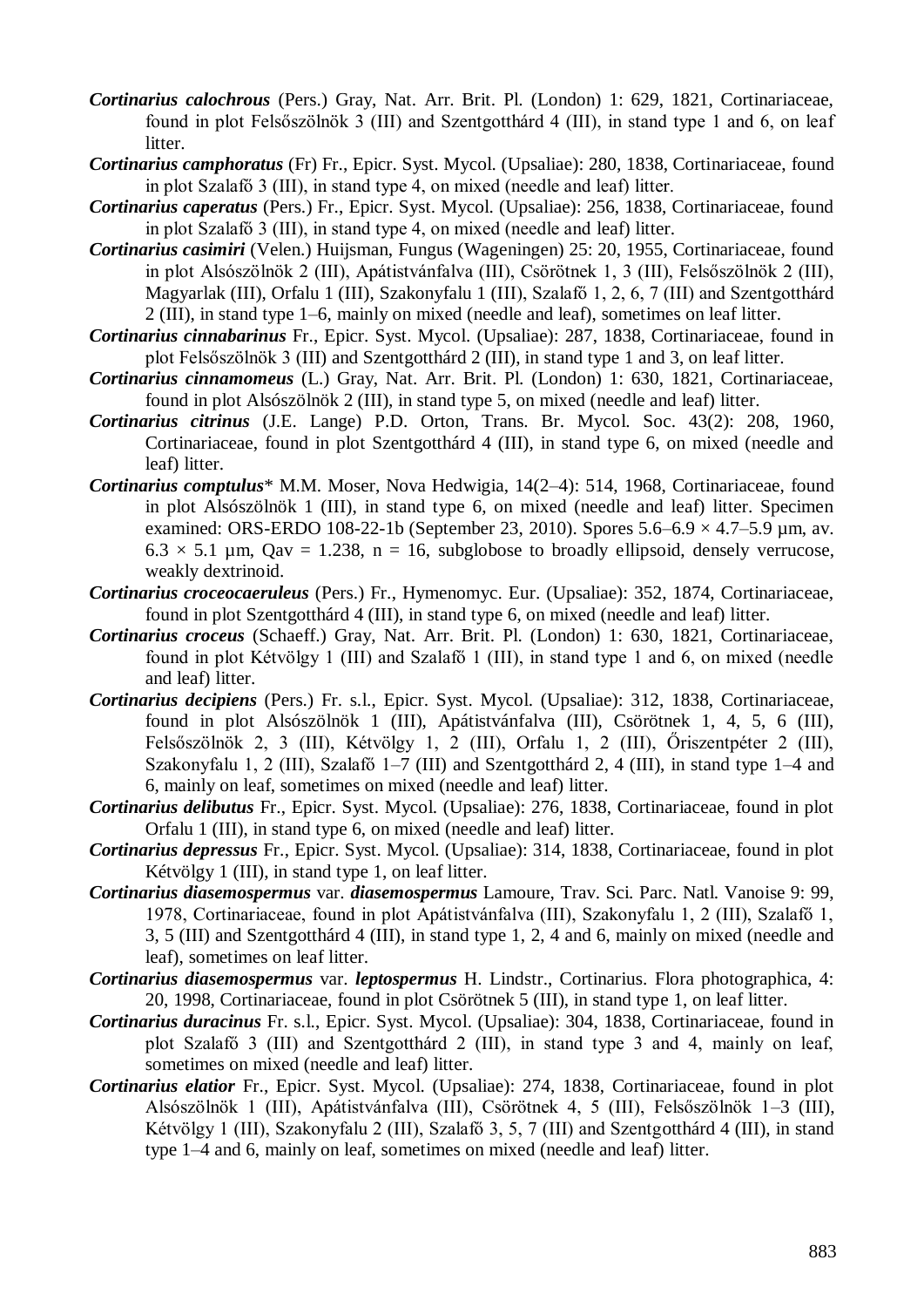- *Cortinarius emollitoides* Bidaud, Moënne-Locc. & Reumaux, Atlas des Cortinaires (Meyzieu) 10: 491, 2000, Cortinariaceae, found in plot Csörötnek 5 (III) and Szalafő 1, 3 (III), in stand type 1, 4 and 6, mainly on mixed (needle and leaf), sometimes on leaf litter.
- *Cortinarius emunctus* Fr., Epicr. Syst. Mycol. (Upsaliae): 275, 1838, Cortinariaceae, found in plot Apátistvánfalva (III), Szakonyfalu 1 (III) and Szalafő 2, 4 (III), in stand type 1, 3 and 6, mainly on mixed (needle and leaf), sometimes on leaf litter.
- *Cortinarius erubescens* M.M. Moser, Nova Hedwigia, 14(2–4): 515, 1968, Cortinariaceae, found in plot Csörötnek 6 (III), Szalafő 1 (III) and Szentgotthárd 2 (III), in stand type 3, 4 and 6, mainly on leaf, sometimes on mixed (needle and leaf) litter.
- *Cortinarius flexipes* var. *flabellus* (Fr.) H. Lindstr. & Melot, Cortinarius. Flora photographica, 4: 15, 1998, Cortinariaceae, found in plot Csörötnek 3, 5, 6 (III), Felsőszölnök 3 (III), Kétvölgy 1 (III), Rábagyarmat (III), Szalafő 3, 6 (III) and Szentgotthárd 2 (III), in stand type 1–4, mainly on leaf, sometimes on mixed (needle and leaf) litter.
- *Cortinarius flexipes* var. *flexipes* (Pers.) Fr., Epicr. Syst. Mycol. (Upsaliae): 300, 1838, Cortinariaceae, found in plot Apátistvánfalva (III), Csörötnek 3, 5 (III), Felsőszölnök 3 (III), Kétvölgy 1 (III), Orfalu 1 (III), Szakonyfalu 1, 2 (III), Szalafő 1–4, 7 (III) and Szentgotthárd 4 (III), in stand type 1–4 and 6, mainly on mixed (needle and leaf), sometimes on leaf litter.
- *Cortinarius flexipes* var. *inolens* H. Lindstr., Cortinarius. Flora photographica, 4: 20, 1998, Cortinariaceae, found in plot Szakonyfalu 2 (III), in stand type 2, on mixed (needle and leaf) litter.
- *Cortinarius fulvescens* Fr. s.l., Epicr. Syst. Mycol. (Upsaliae): 311, 1838, Cortinariaceae, found in plot Szalafő 1 (III), in stand type 6, on mixed (needle and leaf) litter.
- *Cortinarius glaucopus* (Schaeff.) Gray, Nat. Arr. Brit. Pl. (London) 1: 629, 1821, Cortinariaceae, found in plot Apátistvánfalva (III) and Szentgotthárd 2 (III), in stand type 3 and 6, mainly on leaf, sometimes on mixed (needle and leaf) litter.
- *Cortinarius herpeticus* Fr., Epicr. Syst. Mycol. (Upsaliae): 268, 1838, Cortinariaceae, found in plot Szalafő 2 (III), in stand type 3, on leaf litter.
- *Cortinarius hinnuleus* Fr. s.l., Epicr. Syst. Mycol. (Upsaliae): 296, 1838, Cortinariaceae, found in plot Szalafő 2, 3, 7 (III), in stand type 3 and 4, on leaf litter.
- *Cortinarius infractus* (Pers.) Fr. s.l., Epicr. Syst. Mycol. (Upsaliae): 261, 1838, Cortinariaceae, found in plot Apátistvánfalva (III), Felsőszölnök 3 (III), Őriszentpéter 3 (III), Szalafő 2–4 (III) and Szentgotthárd 4 (III), in stand type 1, 3, 4 and 6, mainly on mixed (needle and leaf), sometimes on leaf litter.
- *Cortinarius largus* Fr., Epicr. Syst. Mycol. (Upsaliae): 259, 1838, Cortinariaceae, found in plot Apátistvánfalva (III), Kétvölgy 1 (III), Szalafő 2 (I) and Szentgotthárd 2 (III), in stand type 1, 3 and 6, mainly on leaf, sometimes on mixed (needle and leaf) litter.
- *Cortinarius lebretonii* Quél., Bull. Soc. Amis Sci. Nat. Rouen, sér. 2, 15: 164, 1880, Cortinariaceae, found in plot Szalafő 3 (III), in stand type 4, on mixed (needle and leaf) litter.
- *Cortinarius lepidopus*\* Cooke, Grevillea 16(78): 43, 1887, Cortinariaceae, found in plot Szalafő 1, 2 (III), in stand type 3 and 6, mainly on leaf, sometimes on mixed (needle and leaf) litter. Specimen examined: ORS-ERDO 99-11-4b (September 22, 2010). Spores 6.3–8.1 × 5.6–6.3  $\mu$ m, av. 7.2 × 5.9  $\mu$ m, Qav = 1.221, n = 20, subglobose to broadly ellipsoid, distinctly verrucose.
- *Cortinarius luhmannii* Münzmay, Saar & B. Oertel, Journal des JEC 7(6): 31, 2004, Cortinariaceae, found in plot Csörötnek 3 (III), Felsőszölnök 1 (III) and Szentgotthárd 4 (III), in stand type 1, 2 and 6, on mixed (needle and leaf) litter.
- *Cortinarius melleopallens* (Fr.) Britzelm., Bot. Zbl. 51(2–3): 38, 1892, Cortinariaceae, found in plot Szalafő 1, 7 (III), in stand type 4 and 6, mainly on leaf, sometimes on mixed (needle and leaf) litter.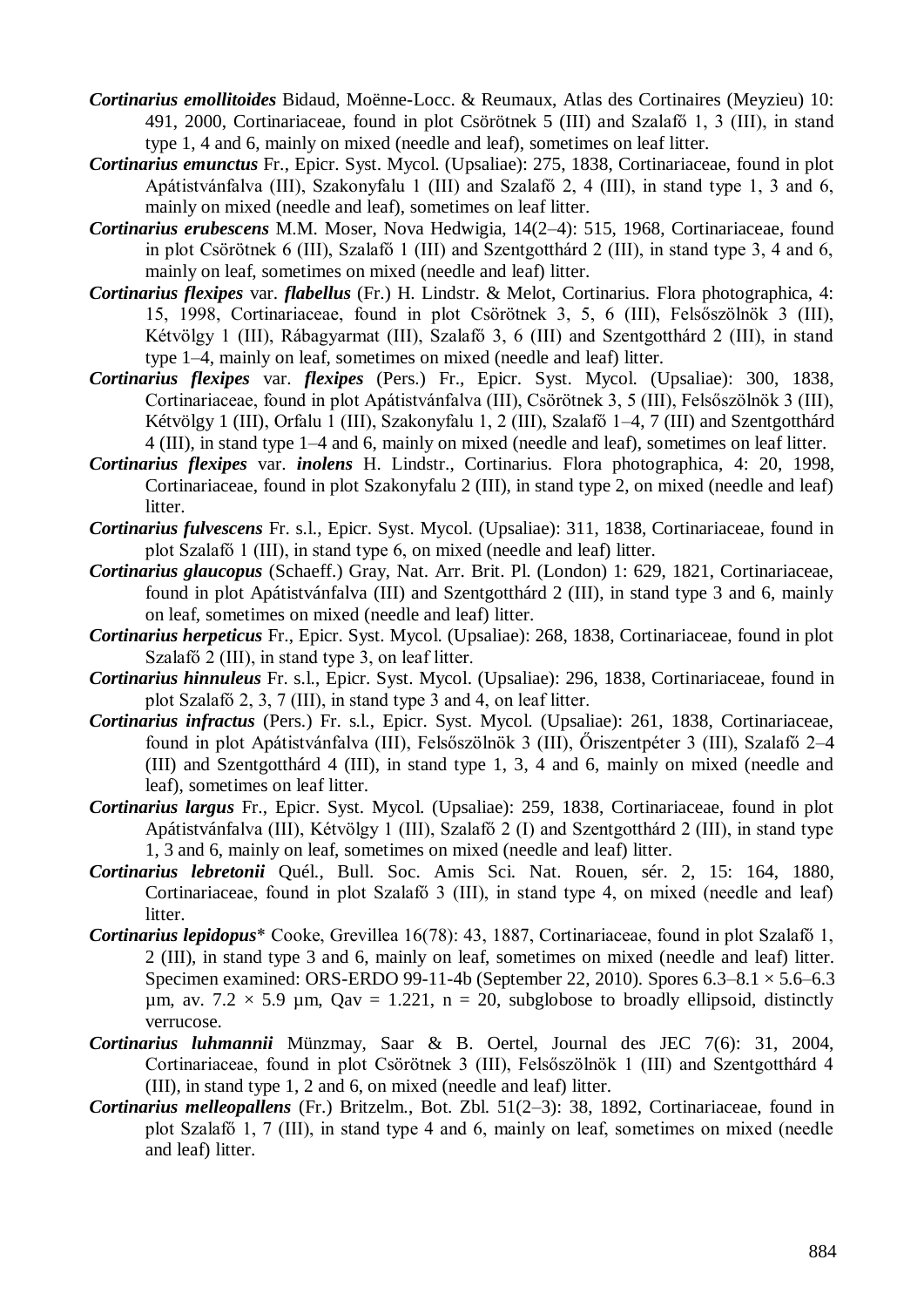- *Cortinarius nemorensis* s. Saar (Fr.) J.E. Lange, Fl. Agaric. Danic. 5: 3, 1940, Cortinariaceae, found in plot Szakonyfalu 1 (III) and Szalafő 2 (III), in stand type 1 and 3, mainly on leaf, sometimes on mixed (needle and leaf) litter.
- *Cortinarius obtusus* (Fr.) Fr., Epicr. Syst. Mycol. (Upsaliae): 313, 1838, Cortinariaceae, found in plot Szalafő 3 (III), in stand type 4, on mixed (needle and leaf) litter.
- *Cortinarius olidoamethysteus* Rob. Henry & Ramm, Bull. Trimest. Féd. Mycol. Dauphiné-Savoie 29(115): 11, 1989, Cortinariaceae, found in plot Alsószölnök 1 (III) and Felsőszölnök 3 (III), in stand type 1 and 6, mainly on mixed (needle and leaf), sometimes on needle litter.
- *Cortinarius olivaceofuscus* Kühner, Bull. Mens. Soc. Linn. Lyon, 24: 39, 1955, Cortinariaceae, found in plot Csörötnek 3 (III) and Szalafő 6, 7 (III), in stand type 2 and 4, mainly on leaf, sometimes on mixed (needle and leaf) litter.
- *Cortinarius orellanus* Fr., Epicr. Syst. Mycol. (Upsaliae): 288, 1838, Cortinariaceae, found in plot Alsószölnök 1 (III) and Szakonyfalu 1 (III), in stand type 1 and 6, on mixed (needle and leaf) litter.
- *Cortinarius praestigiosus* (Fr.) M.M. Moser, Schweiz. Z. Pilzk. 43: 131, 1965, Cortinariaceae, found in plot Csörötnek 5 (III) and Szentgotthárd 2 (III), in stand type 1 and 3, on leaf litter.
- *Cortinarius psammocephalus* (Bull.) Fr., Epicr. Syst. Mycol. (Upsaliae): 301, 1838, Cortinariaceae, found in plot Csörötnek 6 (III), Felsőszölnök 3 (III) and Szalafő 3, 7 (III), in stand type 1 and 4, mainly on leaf, sometimes on mixed (needle and leaf) litter.
- *Cortinarius purpurascens* Fr., Epicr. Syst. Mycol. (Upsaliae): 265, 1838, Cortinariaceae, found in plot Alsószölnök 1 (III), in stand type 6, on mixed (needle and leaf) litter.
- *Cortinarius raphanoides* (Pers.) Fr., Epicr. Syst. Mycol. (Upsaliae): 290, 1838, Cortinariaceae, found in plot Szalafő 1 (III), in stand type 6, on mixed (needle and leaf) litter.
- *Cortinarius renidens* Fr., Epicr. Syst. Mycol. (Upsaliae): 308, 1838, Cortinariaceae, found in plot Apátistvánfalva (I, III) and Kétvölgy 1 (III), in stand type 1 and 6, mainly on mixed (needle and leaf), sometimes on leaf litter.
- *Cortinarius rigidipes*\* M.M. Moser, Nova Hedwigia, 14(2–4): 516, 1968, Cortinariaceae, found in plot Apátistvánfalva (III), Csörötnek 4 (III), Kétvölgy 2 (III), Őriszentpéter 3 (III), Szalafő 3, 7 (III) and Szentgotthárd 2 (III), in stand type 2–4 and 6, mainly on leaf, sometimes on mixed (needle and leaf) litter. Specimen examined: ORS-ERDO 100-12-1b (October 20, 2010). Spores 8.1–9.7  $\times$  4.7–5.6 µm, av. 9.1  $\times$  5.3 µm, Qav = 1.737, n = 16, amygdaloid, strongly verrucose, strongly dextrinoid.
- *Cortinarius safranopes* Rob. Henry, Bull. Trimest. Soc. Mycol. Fr. 54: 95, 1938, Cortinariaceae, found in plot Rábagyarmat (III) and Szalafő 2 (III), in stand type 3, on leaf litter.
- *Cortinarius scaurotraganoides* Rob. Henry ex Rob. Henry, Bull. Soc. Mycol. Fr. 102: 78, 1986, Cortinariaceae, found in plot Orfalu 2 (III), in stand type 4, on leaf litter.
- *Cortinarius semisanguineus* (Fr.) Gillet, Hyménomycètes (Alençon): 484, 1876, Cortinariaceae, found in plot Szalafő 1 (III), in stand type 6, on mixed (needle and leaf) litter.
- *Cortinarius* sp.01, Cortinariaceae, found in plot Szalafő 2 (III), in stand type 3, on leaf litter. Specimen examined: ORS-ERDO 99-36-1b (September 22, 2010). Spores 7.2–8.3 × 5.6–6.3 um, av.  $7.6 \times 6.1$  um,  $Qav = 1.259$ ,  $n = 15$ , broadly ellipsoid to ovoid, densely but weakly verrucose, finely dextrinoid.
- *Cortinarius* sp.02, Cortinariaceae, found in plot Szakonyfalu 1 (III), in stand type 1, on mixed (needle and leaf) litter. Specimen examined: ORS-ERDO 151-32-1b (September 24, 2010). Spores 6.3–7.5  $\times$  4.1–4.7 µm, av. 7.0  $\times$  4.3 µm, Qav = 1.617, n = 20, ellipsoid, finely verrucose, weakly dextrinoid.
- *Cortinarius* sp.03, Cortinariaceae, found in plot Szalafő 1 (III), in stand type 6, on mixed (needle and leaf) litter. Specimen examined: ORS-ERDO 98-16-1b (September 21, 2010). Spores 8.1–10.6  $\times$  5.0–6.3 µm, av. 9.5  $\times$  5.6 µm, Qav = 1.686, n = 15, ellipsoid–amygdaloid– obovoid, strongly and densely verrucose, moderately to fairly strongly dextrinoid.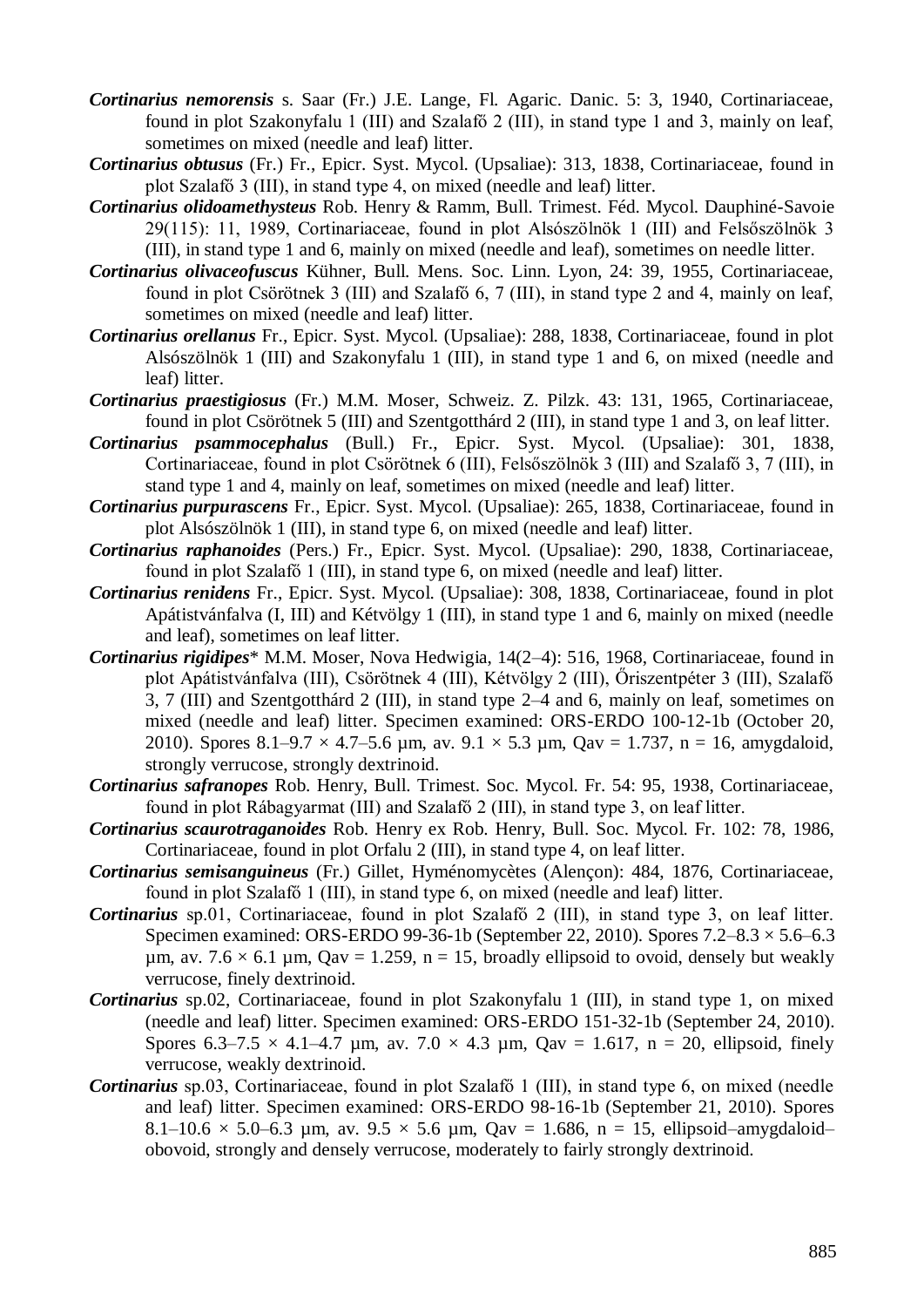- *Cortinarius* sp.04, Cortinariaceae, found in plot Csörötnek 4 (II, III), in stand type 3, on leaf litter. Specimen examined: ORS-ERDO 119-24-1 (October 24, 2010). Spores  $6.3-7.5 \times 3.8-5.6$ um, av.  $6.7 \times 4.6$  um,  $Qav = 1.455$ ,  $n = 15$ , ellipsoid, weakly verrucose, indextrinoid.
- *Cortinarius* sp.05, Cortinariaceae, found in plot Szakonyfalu 1 (III), in stand type 1, on mixed (needle and leaf) litter. Specimen examined: ORS-ERDO 151-53-1b (September 24, 2010). Spores 5.9–6.9  $\times$  4.4–5.0 µm, av. 6.5  $\times$  4.6 µm, Qav = 1.412, n = 20, broadly ellipsoid to ellipsoid, finely verrucose, weakly dextrinoid.
- *Cortinarius* sp.06, Cortinariaceae, found in plot Őriszentpéter 3 (III), in stand type 3, on leaf litter. Specimen examined: ORS-ERDO 125-15-5b (September 19, 2010). Spores  $6.9-8.8 \times 4.7-$ 5.6  $\mu$ m, av. 7.6  $\times$  5.1  $\mu$ m, Qav = 1.500, n = 30, subglobose–obvoid–dacryoid, strongly verrucose, moderately to strongly dextrinoid.
- *Cortinarius* sp.07, Cortinariaceae, found in plot Felsőszölnök 3 (III) and Szalafő 3 (III), in stand type 1 and 4, mainly on leaf, sometimes on mixed (needle and leaf) litter. Specimen examined: ORS-ERDO 149-42-1b (October 16, 2010). Spores  $7.8-9.1 \times 5.3-6.3$  µm, av.  $8.6 \times 5.6$  µm, Oav = 1.530, n = 15, dacryoid–obovoid–ellipsoid, distinctly and coarsely verrucose, moderately dextrinoid.
- *Cortinarius* sp.08, Cortinariaceae, found in plot Csörötnek 5 (III), Rábagyarmat (III) and Szakonyfalu 1 (III), in stand type 1 and 3, mainly on leaf, sometimes on mixed (needle and leaf) litter. Specimen examined: ORS-ERDO 137-22-1 (October 10, 2010). Spores 6.3–7.5  $\times$  4.4–5.0 µm, av. 7.0  $\times$  4.8 µm, Qav = 1.466, n = 20, ellipsoid–ovoid, distinctly verrucose (more at apex), moderately to fairly strongly dextrinoid.
- *Cortinarius* sp.09, Cortinariaceae, found in plot Szakonyfalu 1 (III), in stand type 1, on mixed (needle and leaf) litter. Specimen examined: ORS-ERDO 151-43-1b (September 24, 2010). Spores 6.3–8.1  $\times$  4.1–4.7 µm, av. 7.2  $\times$  4.4 µm, Qav = 1.650, n = 25, plum-shaped, fusoid to ellipsoid, verrucose, dextrinoid.
- *Cortinarius* sp.10, Cortinariaceae, found in plot Szalafő 2 (III), in stand type 3, on leaf litter. Specimen examined: ORS-ERDO 99-11-2b (September 22, 2010). Spores  $6.3-7.5 \times 4.4-5.0$  $\mu$ m, av. 6.9 × 4.7  $\mu$ m, Qav = 1.472, n = 12, ellipsoid to broadly ellipsoid, verrucose, moderately to fairly strongly dextrinoid.
- *Cortinarius* sp.11, Cortinariaceae, found in plot Kétvölgy 1 (III), in stand type 1, on leaf litter. Specimen examined: ORS-ERDO 107-65-1b (October 17, 2010). Spores 8.1–10.0 × 5.6–7.2  $\mu$ m, av. 9.0 × 6.0  $\mu$ m, Qav = 1.505, n = 15, ellipsoid to broadly ellipsoid, moderately to fairly strongly verrucose, weakly to moderately dextrinoid.
- *Cortinarius* sp.12, Cortinariaceae, found in plot Csörötnek 4 (III), in stand type 3, on leaf litter. Specimen examined: ORS-ERDO 119-56-1 (October 24, 2010). Spores  $6.9-7.8 \times 5.0-5.6$ µm, av.  $7.3 \times 5.3$  µm, Qav = 1.374, n = 15, broadly ellipsoid to obovoidly subglobose, densely or distinctly verrucose, strongly dextrinoid.
- *Cortinarius* sp.13, Cortinariaceae, found in plot Őriszentpéter 3 (III), in stand type 3, on leaf litter. Specimen examined: ORS-ERDO 125-25-1b (September 19, 2010). Spores  $8.4-9.4 \times 5.0-$ 5.6  $\mu$ m, av. 9.0  $\times$  5.3  $\mu$ m, Qav = 1.693, n = 15, ellispoid–obovoid, distinctly and fairly strongly verrucose, moderately to fairly strongly dextrinoid.
- *Cortinarius* sp.14, Cortinariaceae, found in plot Szakonyfalu 1 (III) and Szalafő 2, 3, 6 (III), in stand type 1, 3 and 4, mainly on leaf, sometimes on mixed (needle and leaf) litter. Specimen examined: ORS-ERDO 151-11-5b (September 24, 2010). Spores  $6.9-8.4 \times 4.3-5.0 \mu m$ , av.  $7.2 \times 4.6 \mu m$ , Qav = 1.557, n = 20, ellipsoid, verrucose, strongly dextrinoid.
- *Cortinarius* sp.15, Cortinariaceae, found in plot Alsószölnök 2 (III), Apátistvánfalva (III), Csörötnek 1, 5, 6 (III), Felsőszölnök 2 (III), Orfalu 1 (III), Szakonyfalu 1 (III) and Szalafő 1–3, 6, 7 (III), in stand type 1 and 3–6, mainly on leaf, sometimes on mixed (needle and leaf) litter. Specimen examined: ORS-ERDO 136-31-1 (October 9, 2010). Spores 5.9–7.6  $\times$ 4.1–5.0 µm, av.  $7.0 \times 4.5$  µm,  $Qav = 1.560$ , n = 21, ellipsoid–obovoid–ovoid, moderately verrucose, moderately to fairly strongly dextrinoid.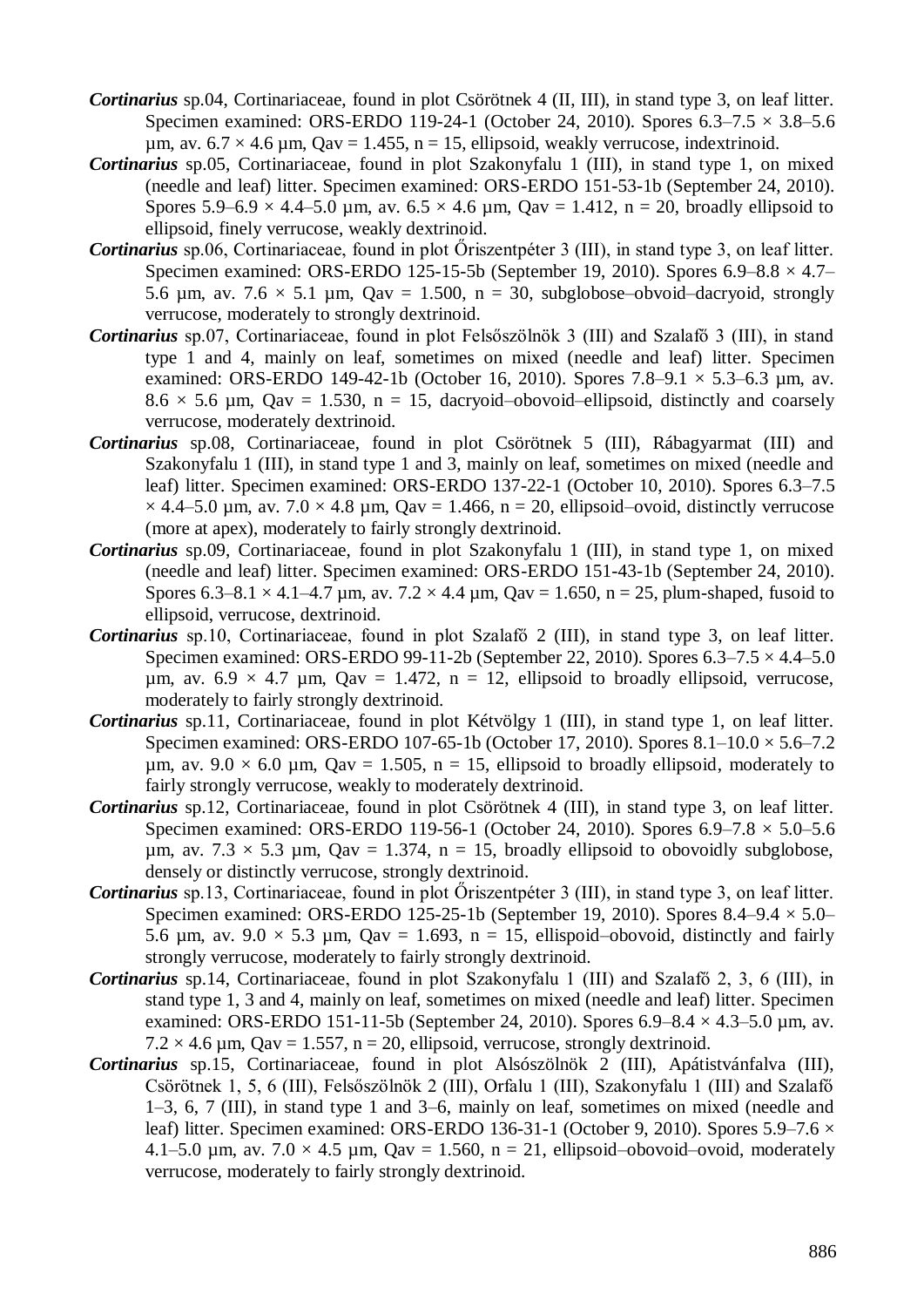- *Cortinarius* sp.16, Cortinariaceae, found in plot Apátistvánfalva (III), in stand type 6, on mixed (needle and leaf) litter. Specimen examined: ORS-ERDO 156-52-3b (October 19, 2010). Spores 7.2–8.8  $\times$  4.9–5.6 µm, av. 7.9  $\times$  5.1 µm, Qav = 1.558, n = 20, ellipsoid, moderatley verrucose, moderately dextrinoid.
- *Cortinarius* sp.17, Cortinariaceae, found in plot Szalafő 3 (III), in stand type 4, on mixed (needle and leaf) litter. Specimen examined: ORS-ERDO 100-14-1b (October 20, 2010). Spores 5.8–7.8  $\times$  4.4–5.3 µm, av. 6.6  $\times$  4.9 µm, Qav = 1.367, n = 30, subglobose to broadly ellipsoid, strongly verrucose, spiny.
- *Cortinarius* sp.18, Cortinariaceae, found in plot Őriszentpéter 3 (III), in stand type 3, on leaf litter. Specimen examined: ORS-ERDO 125-12-5b (September 19, 2010). Spores  $7.2-8.4 \times 4.9-$ 5.6  $\mu$ m, av. 7.6  $\times$  5.2  $\mu$ m, Qav = 1.446, n = 15, ellipsoid–ovoid, strongly verrucose (more at apex), moderately to fairly strongly dextrinoid.
- *Cortinarius* sp.19, Cortinariaceae, found in plot Szalafő 1 (III), in stand type 6, on mixed (needle and leaf) litter. Specimen examined: ORS-ERDO 98-35-2b (September 21, 2010). Spores 5.0–5.9  $\times$  3.8–4.4 µm, av. 5.5  $\times$  4.2 µm, Qav = 1.301, n = 15, broadly ellipsoid to ovoid, weakly verrucose, indextrinoid.
- *Cortinarius* sp.20, Cortinariaceae, found in plot Felsőszölnök 3 (III), in stand type 1, on leaf litter. Specimen examined: ORS-ERDO 149-24-2b (October 16, 2010). Spores 8.1–9.1 × 5.0–5.5  $\mu$ m, av. 8.6 × 5.1  $\mu$ m, Qav = 1.676, n = 13, ellispoid–obovoid (dacryoid), verrucose, fairly strongly dextrinoid.
- *Cortinarius* sp.21, Cortinariaceae, found in plot Szalafő 2 (III), in stand type 3, on leaf litter. Specimen examined: ORS-ERDO 99-24-1b (September 22, 2010). Spores 7.2–8.8 × 4.5–5.0  $\mu$ m, av. 7.9 × 4.9  $\mu$ m, Qav = 1.620, n = 20, ellipsoid to obtusely ellipsoid, densely, distinctly verrucose, fairly strongly dextrinoid.
- *Cortinarius* sp.22, Cortinariaceae, found in plot Szakonyfalu 1 (III) and Szalafő 2 (III), in stand type 1 and 3, mainly on mixed (needle and leaf), sometimes on leaf litter. Specimen examined: ORS-ERDO 99-11-3b (September 22, 2010). Spores  $6.6-8.1 \times 4.4-5.0 \text{ µm}$ , av.  $7.5 \times 4.7$  µm, Qav = 1.604, n = 15, ellipsoid, to obovoidly ellipsoid, densely but weakly verrucose, strongly to fairly strongly dextrinoid.
- *Cortinarius* sp.23, Cortinariaceae, found in plot Őriszentpéter 2 (III), in stand type 6, on mixed (needle and leaf) litter. Specimen examined: ORS-ERDO 124-43-2b (September 20, 2010). Spores 8.1–10.0  $\times$  5.5–6.3 µm, av. 9.3  $\times$  5.9 µm, Qav = 1.578, n = 15, ellipsoid–obovoid– ovoid, densely and distinctly verrucose, weakly to fairly weakly dextrinoid (more at apex).
- *Cortinarius* sp.24, Cortinariaceae, found in plot Szalafő 2 (III), in stand type 3, on leaf litter. Specimen examined: ORS-ERDO 99-15-1b (September 22, 2010). Spores 7.8–8.8 × 4.5–5.3 um, av.  $8.3 \times 5.0$  µm, Qav = 1.664, n = 10, amygdaloid to ellipsoid, very strongly (spiny) verrucose, more distinctly at apex, fairly strongly to strongly dextrinoid.
- *Cortinarius subbalaustinus* Rob. Henry, Docums. Mycol. 16(61): 28, 1985, Cortinariaceae, found in plot Orfalu 1 (III), in stand type 6, on mixed (needle and leaf) litter.
- *Cortinarius subporphyropus* Pilát, Česká Mykol. 8(1): 6, 1954, Cortinariaceae, found in plot Csörötnek 3, 5 (III), Rábagyarmat (III) and Szalafő 3, 5 (III), in stand type 1–4, mainly on leaf, sometimes on mixed (needle and leaf) litter.
- *Cortinarius subpurpurascens* (Batsch) Fr., Epicr. Syst. Mycol. (Upsaliae): 265, 1838, Cortinariaceae, found in plot Szalafő 2 (III), in stand type 3, on leaf litter.
- *Cortinarius tabularis*\* (Fr.) Fr., Epicr. Syst. Mycol. (Upsaliae): 284, 1838, Cortinariaceae, found in plot Csörötnek 4 (III), Őriszentpéter 1 (III), Szakonyfalu 1 (III) and Szalafő 1, 4, 7 (III), in stand type 1, 3, 4 and 6, mainly on mixed (needle and leaf), sometimes on leaf litter. Specimen examined: ORS-ERDO 102-66-2 (October 20, 2010). Spores 7.5–8.8 × 5.6–6.6  $\mu$ m, av. 8.0 × 5.9  $\mu$ m, Qav = 1.353, n = 10, broadly ellipsoid to subglobose, moderately to distinctly verrucose, fairly weakly to moderately dextrinoid.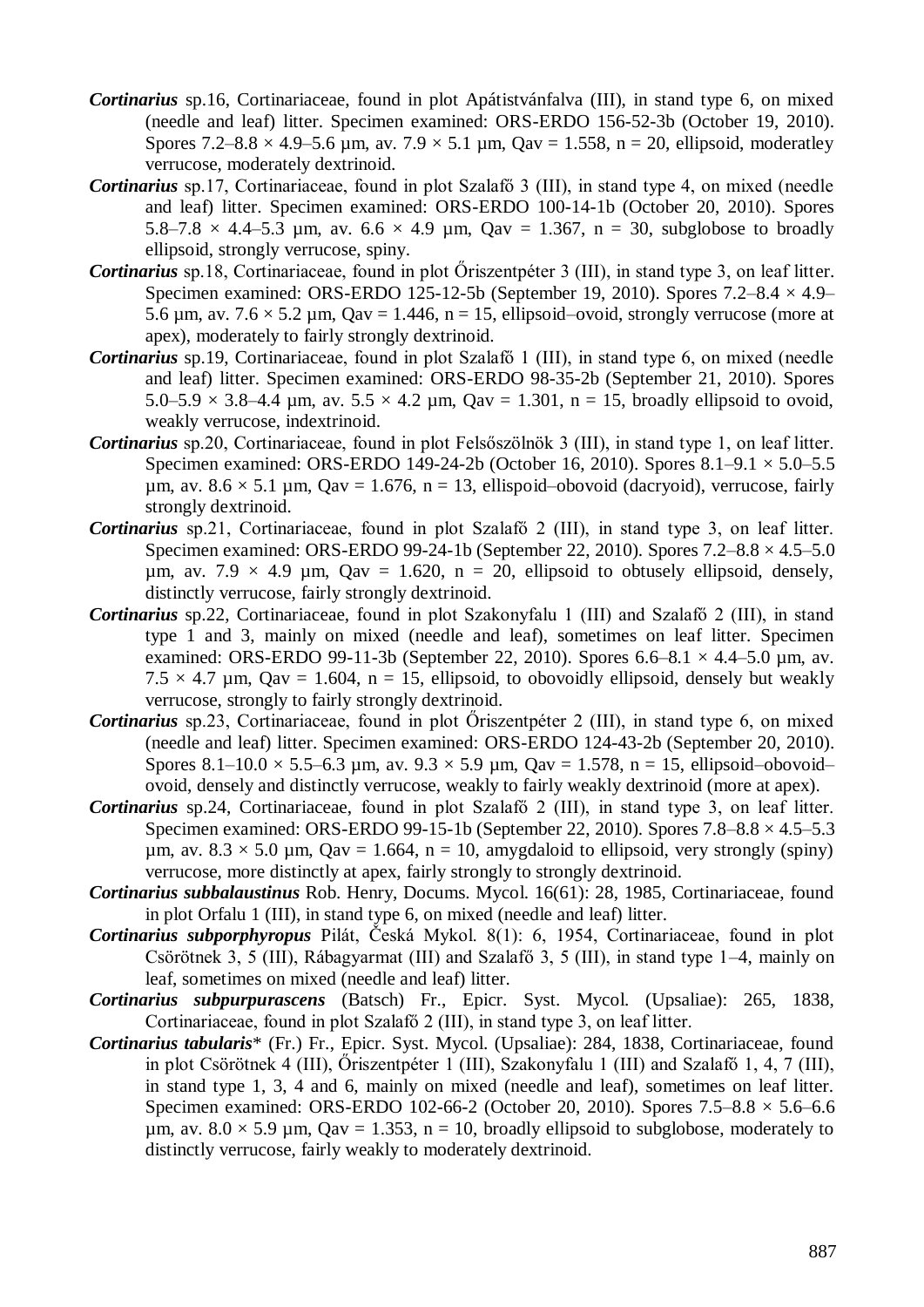- *Cortinarius talus* Fr., Epicr. Syst. Mycol. (Upsaliae): 263, 1838, Cortinariaceae, found in plot Kétvölgy 1 (III) and Szalafő 1, 2 (III), in stand type 1, 3 and 6, mainly on mixed (needle and leaf), sometimes on leaf litter.
- *Cortinarius terpsichores* Melot, Docums. Mycol. 20(77): 96, 1989, Cortinariaceae, found in plot Szakonyfalu 1 (III), in stand type 1, on leaf litter.
- *Cortinarius torvus* (Fr.) Fr., Epicr. Syst. Mycol. (Upsaliae): 293, 1838, Cortinariaceae, found in plot Csörötnek 4 (III), Felsőszölnök 1, 3 (III), Kétvölgy 1 (III), Szakonyfalu 1 (III) and Szalafő 2, 3 (III), in stand type 1, 3 and 4, mainly on leaf, sometimes on mixed (needle and leaf) litter.
- *Cortinarius trivialis* J.E. Lange s.l., Fl. Agaric. Danic. 5: 3, 1940, Cortinariaceae, found in plot Csörötnek 4 (III), Felsőszölnök 1, 3 (III), Kétvölgy 1 (III), Szakonyfalu 1 (III) and Szalafő 2, 3, 5 (III), in stand type 1, 3 and 4, mainly on mixed (needle and leaf), sometimes on leaf litter.
- *Cortinarius turgidus* Fr., Epicr. Syst. Mycol. (Upsaliae): 278, 1838, Cortinariaceae, found in plot Felsőszölnök 3 (III), in stand type 1, on leaf litter.
- *Cortinarius umbonatoides*\* Moënne-Locc. & Reumaux, Atlas des Cortinaires (Meyzieu) 17: 1178, 2008, Cortinariaceae, found in plot Szakonyfalu 1 (II) and Szalafő 1, 2 (II), in stand type 1, 3 and 6, mainly on mixed (needle and leaf), sometimes on leaf litter. Specimen examined: ORS-ERDO 99-65-1b (May 26, 2010). Spores  $8.1-10.0 \times 4.4-5.6$  µm, av.  $9.0 \times 5.0$  µm,  $Q$ av = 1.809, n = 20, amygdaloid, moderately verrucose, moderately dextrinoid.
- *Cortinarius urbicus* (Fr.) Fr., Epicr. Syst. Mycol. (Upsaliae): 293, 1838, Cortinariaceae, found in plot Szalafő 3 (III), in stand type 4, on leaf litter.
- *Cortinarius valgus* Fr., Epicr. Syst. Mycol. (Upsaliae): 290, 1838, Cortinariaceae, found in plot Orfalu 1 (III), in stand type 6, on mixed (needle and leaf) litter.
- *Cortinarius variecolor* (Pers.) Fr., Epicr. Syst. Mycol. (Upsaliae): 259 1838, Cortinariaceae, found in plot Szentgotthárd 2 (III), in stand type 3, on leaf litter.
- *Cortinarius venetus* (Fr.) Fr., Epicr. Syst. Mycol. (Upsaliae): 291, 1838, Cortinariaceae, found in plot Csörötnek 1 (III) and Szalafő 2–4, 7 (III), in stand type 1, 3, 4 and 6, mainly on leaf, sometimes on mixed (needle and leaf) litter.
- *Cortinarius veregregius*\* Rob. Henry, Bull. Trimest. Soc. Mycol. Fr. 54: 104, 1938, Cortinariaceae, found in plot Orfalu 1 (III) and Szakonyfalu 2 (III), in stand type 2 and 6, on mixed (needle and leaf) litter. Specimen examined: ORS-ERDO 152-22-1b (October 19, 2010). Spores 6.9–8.1  $\times$  4.4–5.3 µm, av. 7.4  $\times$  4.9 µm, Qav = 1.519, n = 10, ellipsoid, finely verrucose, weakly to moderately dextrinoid.
- *Cortinarius vibratilis* (Fr.) Fr., Epicr. Syst. Mycol. (Upsaliae): 277, 1838, Cortinariaceae, found in plot Szalafő 1, 2 (III), in stand type 3 and 6, mainly on mixed (needle and leaf), sometimes on leaf litter.
- *Cortinarius violaceus* (L.) Gray, Nat. Arr. Brit. Pl. (London) 1: 628, 1821, Cortinariaceae, found in plot Orfalu 1 (I, III), Szakonyfalu 1 (III) and Szalafő 4 (III), in stand type 1 and 6, on mixed (needle and leaf) litter.
- *Cortinarius vulpinus* (Velen.) Rob. Henry, Bull. Trimest. Soc. Mycol. Fr. 62: 207, 1947, Cortinariaceae, found in plot Felsőszölnök 2 (III), in stand type 1, on leaf litter.
- *Cortinarius xanthocephalus* P.D. Orton, Trans. Br. Mycol. Soc. 43(2): 214, 1960, Cortinariaceae, found in plot Őriszentpéter 1 (III), in stand type 6, on mixed (needle and leaf) litter.
- *Cortinarius xanthophyllus* (Cooke) Rob. Henry, Revue Mycol. (Paris) 8 (suppl.): 30, 1943, Cortinariaceae, found in plot Szalafő 2 (III), in stand type 3, on leaf litter.
- *Craterellus cornucopioides* (L.) Pers., Mycol. Eur. (Erlanga) 2: 5, 1825, Cantharellaceae, found in plot Alsószölnök 1 (III), Csörötnek 1, 3, 5, 6 (III), Orfalu 2 (III), Szalafő 1, 5 (III) and Szentgotthárd 2 (III), in stand type 1–4 and 6, mainly on leaf, sometimes on mixed (needle and leaf) litter.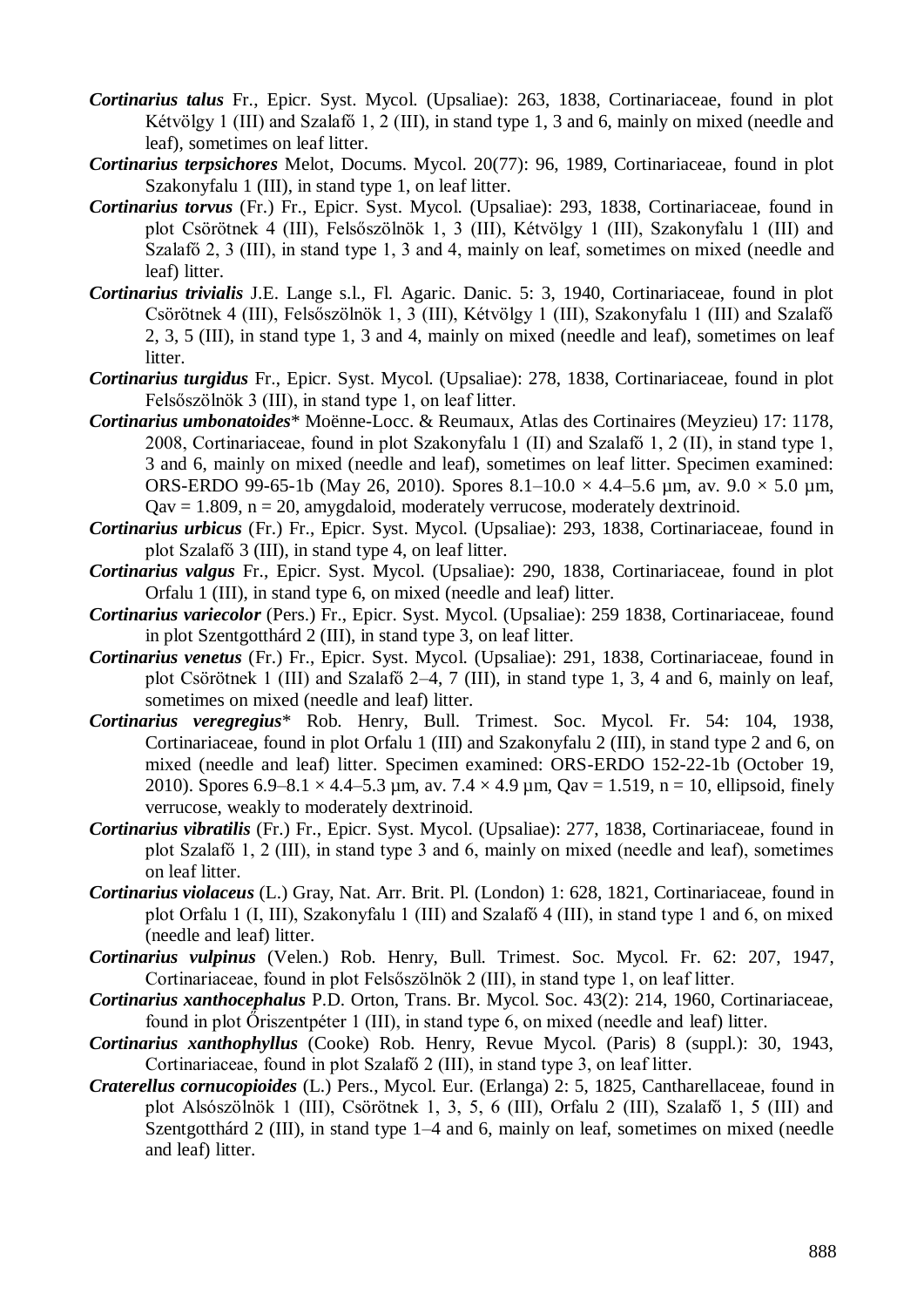- *Craterellus lutescens* (Pers.) Fr., Epicr. Syst. Mycol. (Upsaliae): 532, 1838, Cantharellaceae, found in plot Alsószölnök 1 (III), Apátistvánfalva (III), Orfalu 2 (III), Őriszentpéter 2 (III) and Szalafő 1, 4 (III), in stand type 4 and 6, on mixed (needle and leaf) litter.
- *Craterellus tubaeformis* (Fr.) Quél., Fl. Mycol. France (Paris): 36, 1888, Cantharellaceae, found in plot Apátistvánfalva (III), Kétvölgy 1 (III) and Szakonyfalu 1 (III), in stand type 1 and 6, mainly on mixed (needle and leaf), sometimes on leaf litter.
- *Crepidotus applanatus* (Pers.) P. Kumm., Führ. Pilzk. (Zwickau): 74, 1871, Crepidotaceae, found in plot Őriszentpéter 3 (II), in stand type 3, on decaying wood of *Fagus sylvatica*.
- *Crepidotus calolepis* (Fr.) P. Karst., Bidr. Känn. Finl. Nat. Folk 32: 414, 1879, Crepidotaceae, found in plot Alsószölnök 2 (III), in stand type 5, on decaying wood of *Populus tremula*.
- *Crepidotus cesatii* (Rabenh.) Sacc., Michelia 1(1): 2, 1877, Crepidotaceae, found in plot Apátistvánfalva (III), Csörötnek 5 (III), Orfalu 1 (III), Őriszentpéter 1, 2, 4 (III), Szakonyfalu 2 (II, III) and Szalafő 4 (III), in stand type 1, 2 and 6, on decaying wood of *Fagus sylvatica* and *Carpinus betulus*.
- *Crepidotus epibryus* (Fr.) Quél., Mém. Soc. Émul. Montbéliard, sér. 2, 5: 138, 1872, Crepidotaceae, found in plot Szalafő 1, 5 (III), in stand type 4 and 6, on dead wood of broadleaved trees.
- *Crepidotus luteolus* Sacc., Syll. Fung. (Abellini) 5: 888, 1887, Crepidotaceae, found in plot Szalafő 5 (III) and Szentgotthárd 2 (III), in stand type 3 and 4, on dead wood of broadleaved trees.
- *Crepidotus mollis* (Schaeff.) Staude, Schwämme Mitteldeutschl. 25: 71, 1857, Crepidotaceae, found in plot Csörötnek 1 (I, III), Orfalu 1 (III), 2 (I) and Őriszentpéter 3 (III), in stand type 1, 3, 4 and 6, on dead wood of broadleaved and coniferous trees.
- *Crepidotus variabilis* (Pers.) P. Kumm., Führ. Pilzk. (Zwickau): 74, 1871, Crepidotaceae, found in plot Alsószölnök 2 (II), Apátistvánfalva (III), Csörötnek 1 (I), 3, 5 (III), Orfalu 1 (III), Őriszentpéter 3 (III), 4 (II, III), Szakonyfalu 1 (II, III), Szalafő 1–4, 7 (III), Szentgotthárd 1 (III) and 2, 4 (I, III), in stand type 1–6, on dead wood of broadleaved trees.
- *Crepidotus versutus*\* (Peck) Sacc., Syll. Fung. (Abellini) 5: 888, 1887, Crepidotaceae, found in plot Szakonyfalu 2 (II), in stand type 2, on decaying wood of *Fagus sylvatica*. Specimen examined: ORS-ERDO 152-26-2 (May 29, 2010). Spores  $11.8-12.9 \times 6.5$  µm, av. 12.7  $\times$ 6.5  $\mu$ m, Qav = 1.976, n = 7, amygdaloid; cheilocystidia not branched.
- *Cyathus striatus* (Huds.) Willd., Fl. Berol. Prodr.: 399, 1787, Agaricaceae, found in plot Alsószölnök 2 (I, III), Csörötnek 1 (I, III), 2 (III), 3 (I, III), 5 (III), 6 (I, III), Felsőszölnök 3 (I, III), Őriszentpéter 1 (I, III), Rábagyarmat (I), Szakonyfalu 1 (III), Szalafő 5, 6 (III) and Szentgotthárd 4 (I, III), in stand type 1–6, on leaf litter and decaying wood of *Fagus sylvatica* and *Carpinus betulus*.
- *Cylindrobasidium laeve* (Pers.) Chamuris, Mycotaxon 20: 587, 1984, Physalacriaceae, found in plot Őriszentpéter 2 (I), in stand type 6, on decaying wood of *Carpinus betulus*.
- *Cystoderma amianthinum* (Scop.) Fayod, Annls Sci. Nat. Bot., sér. 7, 9: 351, 1889, Agaricaceae, found in plot Apátistvánfalva (III) and Szalafő 1, 3 (III), in stand type 4 and 6, on mixed (needle and leaf) litter.
- *Cystodermella cinnabarina* (Alb. & Schwein.) Harmaja, Karstenia 42: 45, 2002, Agaricaceae, found in plot Szalafő 4 (III), in stand type 6, on mixed (needle and leaf) litter.
- *Cystolepiota seminuda* (Lasch) Bon, Docums. Mycol. 6(24): 43, 1976, Agaricaceae, found in plot Alsószölnök 2 (III) and Csörötnek 1 (III), in stand type 1 and 5, mainly on leaf, sometimes on mixed (needle and leaf) litter.
- *Dacrymyces capitatus*\* Schwein., Trans. Am. Phil. Soc., ser. 2, 4(2): 186, 1832, Dacrymycetaceae, found in plot Csörötnek 1 (I), Felsőszölnök 3 (I), Őriszentpéter 2 (III) and Szentgotthárd 1 (I), in stand type 1, 4 and 6, on dead wood of broadleaved and coniferous trees. Specimen examined: ORS-ERDO 23/2 (August 4, 2009). Spores  $10.8-12.9 \times 4.3-6.5$  µm, av.  $12.5 \times$ 5.8  $\mu$ m, Qav = 2.148, n = 5; conidia 5.4–7.2  $\times$  5.4  $\mu$ m.
- *Dacrymyces chrysospermus*\* Berk. & M.A. Curtis, Grevillea 2(14): 20, 1873, Dacrymycetaceae, found in plot Alsószölnök 2 (III) and Felsőszölnök 3 (I), in stand type 1 and 5, on decaying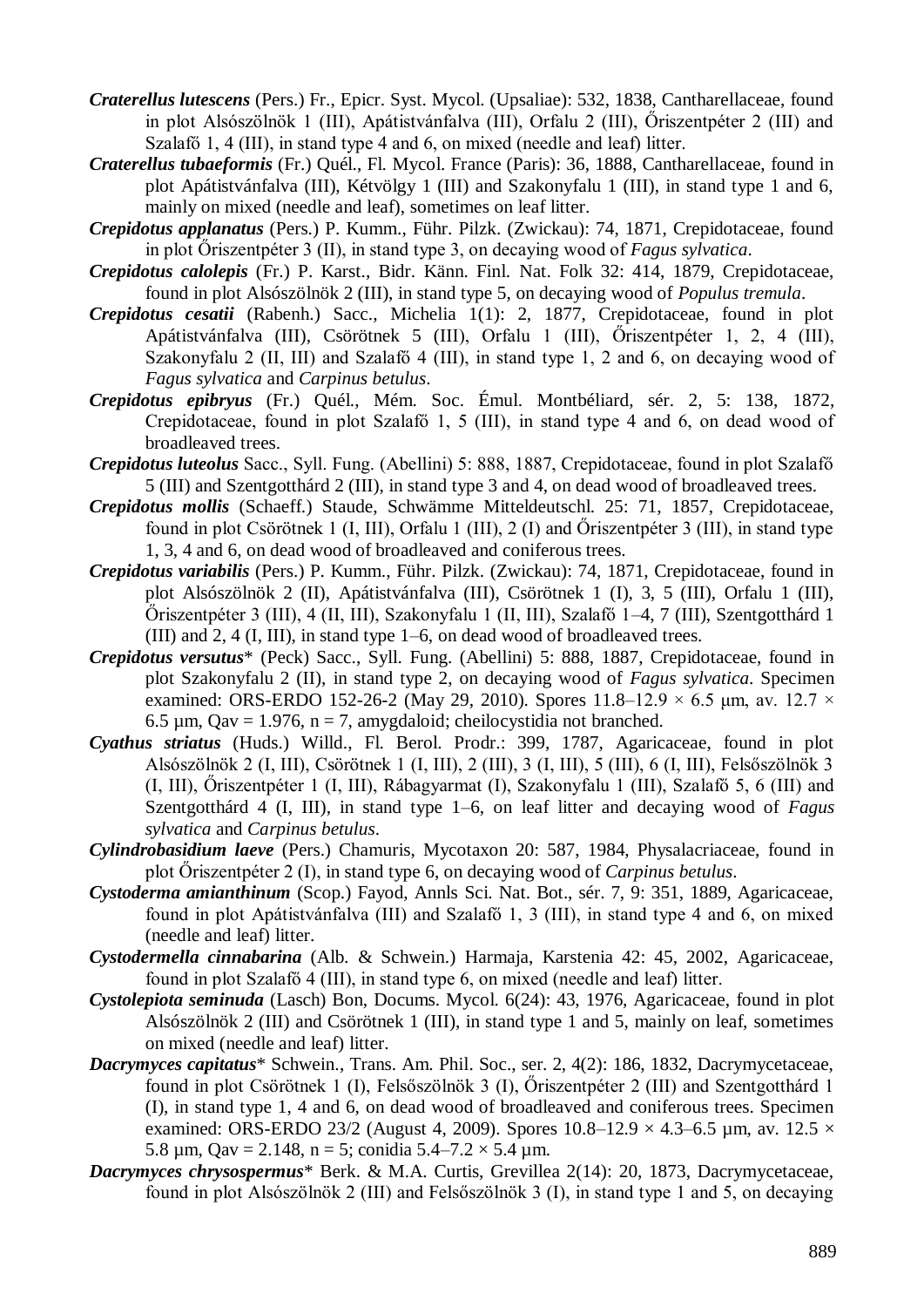wood of *Picea abies*. Specimen examined: ORS-ERDO 142-63-1 (September 23, 2010). Spores  $12.9-17.2 \times 3.9-5.4$  µm, av.  $14.6 \times 4.4$  µm,  $Qav = 3.301$ , n = 5, with 5–7 septa.

- *Dacrymyces lacrymalis*\* (Pers.) Sommerf., Suppl. Fl. Lapp. (Oslo): 1753, 1826, Dacrymycetaceae, found in plot Szakonyfalu 2 (II), in stand type 2, on decaying wood of *Fagus sylvatica*. Specimen examined: ORS-ERDO 152-24-2 (May 29, 2010). Spores  $12.9-14.4 \times 4.3-6.0$  $\mu$ m, av. 13.5 × 4.6  $\mu$ m, Qav = 2.907, n = 5, cylindrical, with 1–3 septa.
- *Dacrymyces stillatus* Nees, Syst. Pilze (Würzburg): 89, 1816, Dacrymycetaceae, found in plot Csörötnek 2 (I), Rábagyarmat (I) and Szakonyfalu 1 (II), in stand type 1–3, on decaying wood of *Fagus sylvatica* and *Quercus petraea*.
- *Daedalea quercina* (L.) Pers., Syn. Meth. Fung. (Göttingen) 2: 500, 1801, Fomitopsidaceae, found in plot Magyarlak (I–III), Rábagyarmat (I–III) and Szalafő 2 (I–III), in stand type 3, on decaying wood of *Quercus petraea*.
- *Daedaleopsis confragosa* (Bolton) J. Schröt., Krypt.-Fl. Schlesien (Breslau) 3.1(25–32): 492, 1888, Polyporaceae, found in plot Csörötnek 1 (I, III), Kétvölgy 2 (I), Őriszentpéter 3 (III), Szakonyfalu 2 (I), Szalafő 1 (III) and 4 (I), in stand type 1–3 and 6, on dead wood of broadleaved trees.
- *Daedaleopsis tricolor* (Bull.) Bond. & Sing., Annls Mycol. 39(1): 64, 1941, Polyporaceae, found in plot Felsőszölnök 2 (III) and Szalafő 5 (III), in stand type 1 and 4, on decaying wood of *Fagus sylvatica* and *Quercus petraea*.
- *Daldinia concentrica* (Bolton) Ces. & De Not., Comm. Soc. Crittog. Ital. 1(4): 197, 1863, Xylariaceae, found in plot Szentgotthárd 2 (III), in stand type 3, on decaying wood of *Betula pendula*.
- *Datronia mollis* (Sommerf.) Donk, Persoonia 4(3): 338, 1966, Polyporaceae, found in plot Felsőszölnök 2 (II), in stand type 1, on decaying wood of *Fagus sylvatica*.
- *Deconica inquilina* (Fr.) Romagn., Revue Mycol. (Paris) 2(6): 244, 1937, Strophariaceae, found in plot Alsószölnök 2 (III), in stand type 5, on leaf litter.
- *Dentipellis fragilis* (Pers.) Donk, Persoonia 2(2): 233, 1962, Hericiaceae, found in plot Alsószölnök 1 (I) and Orfalu 2 (I), in stand type 4 and 6, on dead wood of broadleaved and coniferous trees.
- *Diatrype disciformis* (Hoffm.) Fr., Summa veg. Scand. (Stockholm) 2: 385, 1849, Diatrypaceae, found in plot Csörötnek 3 (I), Felsőszölnök 1, 3 (I), Kétvölgy 1 (I), Orfalu 2 (I) and Szentgotthárd 3 (I), in stand type 1, 2 and 4, on decaying wood of *Fagus sylvatica*.
- *Diatrype stigma* (Hoffm.) Fr., Summa veg. Scand. (Stockholm) 2: 385, 1849, Diatrypaceae, found in plot Apátistvánfalva (I), Csörötnek 3 (I), Felsőszölnök 1 (I), 2 (I), Kétvölgy 1 (I), Orfalu 1, 2 (I), Őriszentpéter 3 (I), Szakonyfalu 1 (I), Szalafő 3, 5 (I) and Szentgotthárd 3, 4 (I), in stand type 1–4 and 6, on decaying wood of *Fagus sylvatica*.
- *Diatrypella favacea* (Fr.) Ces. & De Not., Comm. Soc. Crittog. Ital. 1(4): 205, 1863, Diatrypaceae, found in plot Csörötnek 6 (I), Szalafő 1, 3 (I) and Szentgotthárd 2 (I), in stand type 3, 4 and 6, on decaying wood of *Quercus petraea*.
- *Diatrypella quercina* (Pers.) Cooke, J. Bot. (London) 4: 99, 1866, Diatrypaceae, found in plot Orfalu 2 (I) and Őriszentpéter 3 (I), in stand type 3 and 4, on decaying wood of *Quercus petraea*.
- *Dichomitus campestris* (Quél.) Dom. & Orlicz, Acta Soc. Bot. Pol. 35: 627, 1966, Polyporaceae, found in plot Szalafő 7 (III), in stand type 4, on decaying wood of *Quercus petraea*.
- *Elaphocordyceps ophioglossoides* (Ehrh.) G.H. Sung, J.M. Sung & Spatafora, Stud. Mycol. 57: 37, 2007, Ophiocordycipitaceae, found in plot Felsőszölnök 2 (III), Szakonyfalu 1 (I, III) and Szalafő 1 (III), in stand type 1 and 6, on sporocarp of *Elaphomyces muricatus*.
- *Elaphomyces muricatus* Fr., Syst. Mycol. (Lundae) 3: 59, 1829, Elaphomycetaceae, found in plot Felsőszölnök 2 (III), 3 (I), Szakonyfalu 1 (I, III) and Szalafő 1 (III), in stand type 1 and 6, in soil.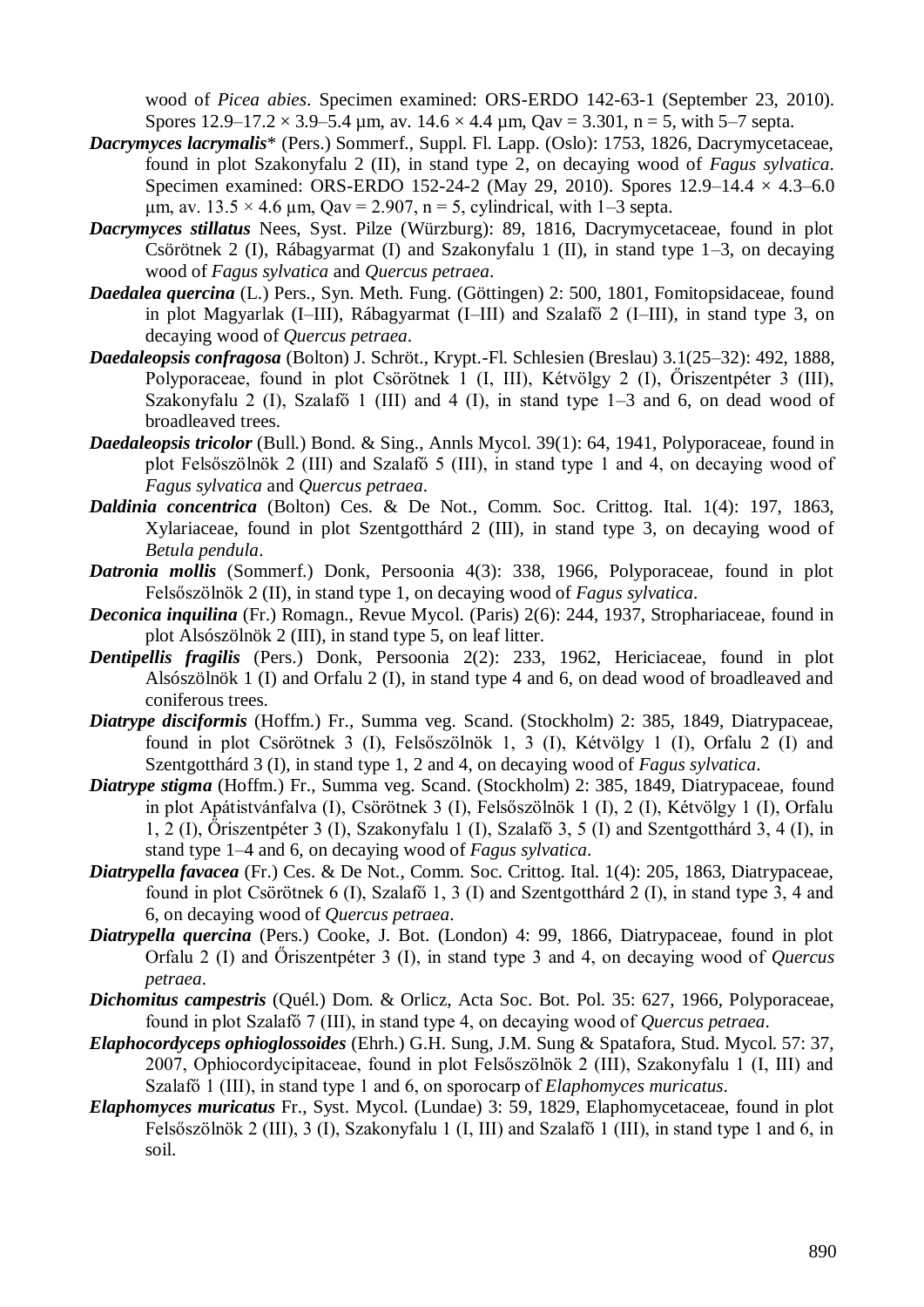- *Entoloma conferendum* var. *pusillum* (Velen.) Noordel., Persoonia 10(4): 450, 1980, Entolomataceae, found in plot Szakonyfalu 2 (III), in stand type 2, on mixed (needle and leaf) litter.
- *Entoloma hebes* (Romagn.) Trimbach, Docums. Mycol. 11(44): 6, 1981, Entolomataceae, found in plot Csörötnek 1 (III) and Kétvölgy 2 (III), in stand type 1 and 2, mainly on leaf, sometimes on mixed (needle and leaf) litter.
- *Entoloma jahnii* Wölfel & Winterh., Öst. Z. Pilzk. 2: 14, 1993, Entolomataceae, found in plot Csörötnek 2 (I), in stand type 2, on decaying wood of *Pinus sylvestris*.
- *Entoloma juncinum* (Kühner & Romagn.) Noordel., Persoonia 10(2): 255, 1979, Entolomataceae, found in plot Csörötnek 1, 5 (III), Szalafő 2, 7 (III) and Szentgotthárd 2 (III), in stand type 1, 3 and 4, on leaf litter.
- *Entoloma politum*\* (Pers.) Donk, Bull. Bot. Gdns Buitenz. 18: 158, 1949, Entolomataceae, found in plot Csörötnek 5 (III), Kétvölgy 2 (III), Szakonyfalu 1 (III) and Szalafő 5 (III), in stand type 1, 2 and 4, mainly on leaf, sometimes on mixed (needle and leaf) litter. Specimen examined: ORS-ERDO 151-13-2 (September 24, 2010). Spores  $7.5-8.6 \times 6.5-7.5$  µm, av.  $8.2 \times 6.7$  um, Oav = 1.226, n = 5, five- or six-angled; basidia 4-spored; cheilocystidia absent; hyphae of pileipellis 6.5–15.1 µm wide with intracellular pigments.
- *Entoloma rhodopolium* (Fr.) P. Kumm., Führ. Pilzk. (Zwickau): 98, 1871, Entolomataceae, found in plot Alsószölnök 2 (III), Csörötnek 1, 3, 5, 6 (III), Felsőszölnök 3 (III), Orfalu 2 (III), Őriszentpéter 2, 3 (III), Szalafő 1, 5, 7 (III) and Szentgotthárd 2–4 (III), in stand type 1–6, mainly on leaf, sometimes on mixed (needle and leaf) litter.
- *Eutypa flavovirens* (Pers.) Tul. & C. Tul., Select. Fung. Carpol. (Paris) 2: 57, 1863, Diatrypaceae, found in plot Szakonyfalu 2 (I), in stand type 2, on decaying wood of *Fagus sylvatica*.
- *Exidia glandulosa* (Bull.) Fr., Syst. Mycol. (Lundae) 2: 224, 1822, Auriculariaceae, found in plot Apátistvánfalva (III), Csörötnek 4–6 (III), Őriszentpéter 2 (III), Rábagyarmat (III), Szalafő 1, 2, 7 (III) and Szentgotthárd 2, 4 (III), in stand type 1, 3, 4 and 6, on dead wood of broadleaved trees.
- *Exidia nigricans* (With.) P. Roberts, Mycotaxon 109: 220, 2009, Auriculariaceae, found in plot Alsószölnök 2 (II, III), Apátistvánfalva (II), Csörötnek 2–4 (II, III), 5 (III), 6 (II, III), Felsőszölnök 1 (II), 2 (I, III), 3 (I, II), Kétvölgy 1 (I, III), Magyarlak (III), Orfalu 1 (III), 2 (II, III), Őriszentpéter 1 (II), 2, 3 (II, III), Rábagyarmat (II), Szakonyfalu 1, 2 (II, III), Szalafő 1, 2 (III), 3, 4 (II, III), 5–7 (III), Szentgotthárd 1 (II, III), 2 (II), 3 (III) and 4 (II, III), in stand type 1–6, on dead wood of broadleaved trees.
- *Flammulaster carpophilus* (Fr.) Earle, Persoonia 13(1): 7, 1986, Tubariaceae, found in plot Őriszentpéter 3 (III), in stand type 3, on buried decaying wood of *Quercus petraea*.
- *Flammulaster limulatus* var. *lituus*\* Vellinga, Persoonia 13(1): 17, 1986, Tubariaceae, found in plot Csörötnek 1 (II), in stand type 1, on decaying wood of *Carpinus betulus*. Specimen examined: ORS-ERDO 116-44-2 (May 30, 2010). Spores 6.2–6.9  $\times$  4.1–4.3 um, av. 6.5  $\times$ 4.3  $\mu$ m, Oav = 1.522, n = 8, amygdaloid.
- *Fomes fomentarius* (L.) Fr., Summa veg. Scand. (Stockholm) 2: 237, 1849, Polyporaceae, found in plot Őriszentpéter 3 (II, III) and Szalafő 2 (I, II), in stand type 3, on dead wood of broadleaved trees.
- *Fomitiporia punctata* (P. Karst.) Murrill, Lloydia 10: 254, 1947, Hymenochaetaceae, found in plot Szentgotthárd 2 (I, III), in stand type 3, on decaying wood of *Corylus avellana*.
- *Fomitiporia robusta* (P. Karst.) Fiasson & Niemelä, Karstenia 24: 25, 1984, Hymenochaetaceae, found in plot Csörötnek 1 (I) and Szalafő 5 (III), in stand type 1 and 4, on decaying wood of *Quercus petraea*.
- *Fomitopsis pinicola* (Sw.) P. Karst., Meddn Soc. Fauna Flora Fenn. 6: 9, 1881, Fomitopsidaceae, found in plot Kétvölgy 2 (I), in stand type 2, on decaying wood of *Picea abies*.
- *Fuscoporia contigua* (Pers.) G. Cunn., Bull. N.Z. Dept. Sci. Industr. Res. 73: 4, 1948, Hymenochaetaceae, found in plot Alsószölnök 1 (I), Csörötnek 4 (I), 6 (II), Orfalu 2 (I),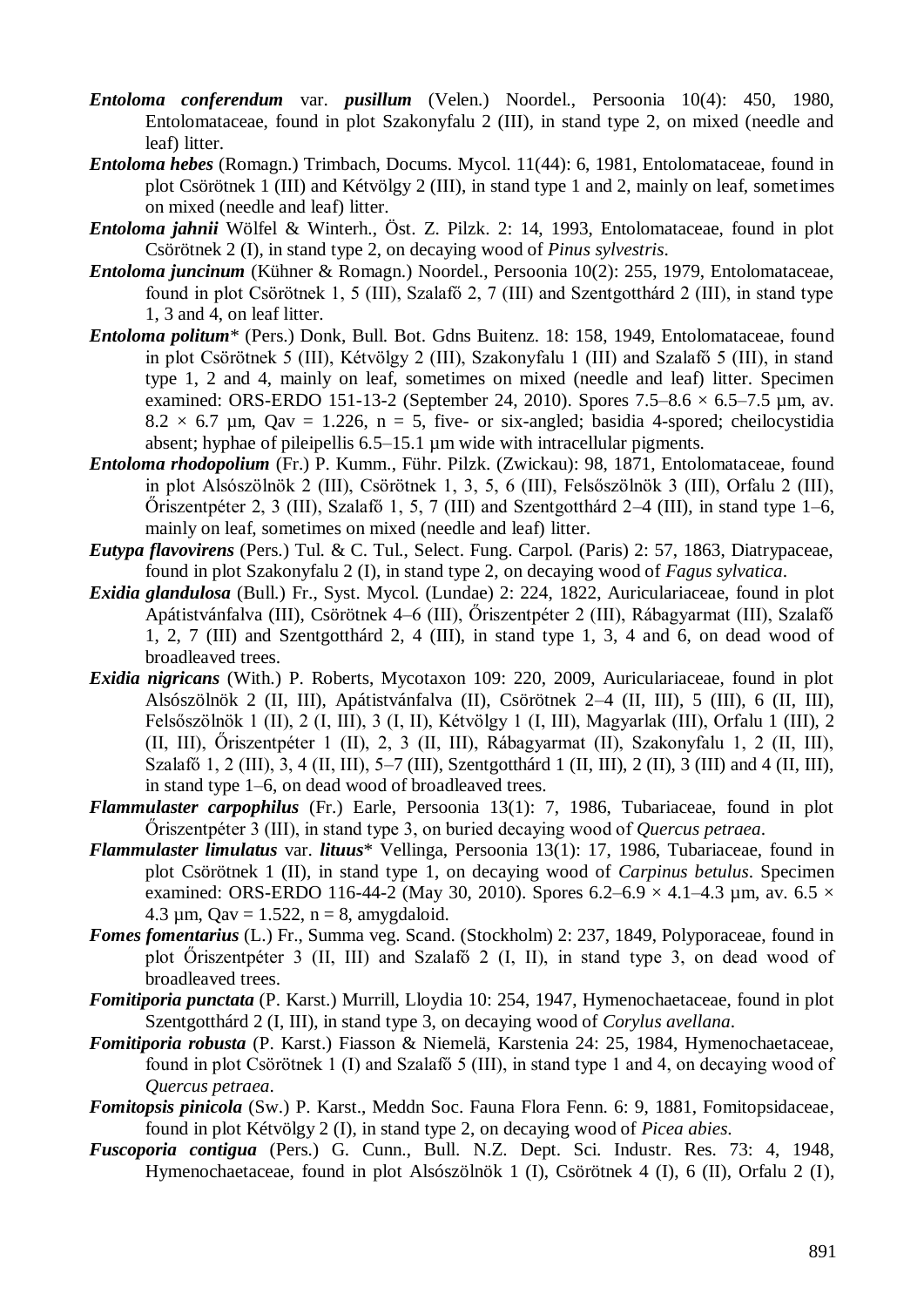Őriszentpéter 3, 4 (I), Rábagyarmat (I), Szakonyfalu 2 (I), Szalafő 2 (III) and Szentgotthárd 1–3 (I), in stand type 2–4 and 6, on decaying wood of *Quercus petraea*.

- *Fuscoporia ferruginosa* (Schrad.) Murrill, N. Amer. Fl. (New York) 9(1): 5, 1907, Hymenochaetaceae, found in plot Csörötnek 3 (I), Orfalu 2 (I) and Szentgotthárd 4 (I), in stand type 2, 4 and 6, on dead wood of broadleaved and coniferous trees.
- *Galerina* cf. *camerina* (Fr.) Kühner, Encyclop. Mycol. 7: 212, 1935, Hymenogasteraceae, found in plot Szakonyfalu 1 (III), in stand type 1, on decaying wood of *Pinus sylvestris*.
- *Galerina marginata* (Batsch) Kühner, Encyclop. Mycol. 7: 225, 1935, Hymenogasteraceae, found in plot Alsószölnök 2 (III), Csörötnek 2–6 (III), Felsőszölnök 3 (III), Kétvölgy 2 (III), Orfalu 1 (III), Őriszentpéter 1 (III), Szakonyfalu 1, 2 (III) and Szalafő 2–4, 7 (III), in stand type 1–6, on dead wood of broadleaved and coniferous trees.
- *Galerina* cf. *pallida* (Pilát) E. Horak & M.M. Moser, Kl. Krypt.-Fl., Edn. 3 (Stuttgart) 2b/2: 347, 1967, Hymenogasteraceae, found in plot Őriszentpéter 4 (II), in stand type 6, on decaying wood of *Pinus sylvestris*.
- *Galerina pruinatipes*\* A.H. Sm., Mycologia 45(6): 912, 1953, Hymenogasteraceae, found in plot Apátistvánfalva (III), Csörötnek 5 (III), Orfalu 1 (III), Szakonyfalu 1 (III) and Szalafő 1–3, 7 (III), in stand type 1, 3, 4 and 6, on soil among mosses and on decaying wood of *Quercus petraea*. Specimen examined: ORS-ERDO 98-43-1 (September 21, 2010). Spores 11.1–11.1  $\times$  6.3–7.9 µm, av. 11.1  $\times$  7.1 µm, Qav = 1.556, n = 4, amygdaloid to citriform; cheilocystidia 42.6–50.5  $\times$  9.5–15.8 µm, caulocystidia 34.7–74.2  $\times$  9.5–23.7 µm, pileocystidia 34.7–47.4  $\times$  9.5–12.6 µm, each type of cystidia utriform; hyphae of pileipellis 7.9–15.8 µm wide.
- *Galerina sideroides*\* (Bull.) Kühner, Encyclop. Mycol. 7: 215, 1935, Hymenogasteraceae, found in plot Csörötnek 6 (III), Felsőszölnök 3 (III) and Szakonyfalu 2 (III), in stand type 1, 2 and 4, on leaf litter and decaying wood of *Pinus sylvestris*. Specimen examined: ORS-ERDO 138- 41-1 (October 24, 2010). Spores 6.3–7.4  $\times$  3.9–4.7 µm, av. 6.9  $\times$  4.4 µm, Qav = 1.550, n = 5; basidia 4-spored, cheilocystidia  $11.1-23.7 \times 1.6-4.7$  µm, capitate, caulocystidia narrowly cylindrical; pileipellis with clamped, gelatinous hyphae, 11.1–23.7 µm wide.
- *Galerina triscopa* (Fr.) Kühner, Encyclop. Mycol. 7: 206, 1935, Hymenogasteraceae, found in plot Őriszentpéter 4 (III), in stand type 6, among mosses and on dead wood of broadleaved and coniferous trees.
- *Ganoderma applanatum* (Pers.) Pat., Bull. Soc. Mycol. Fr. 5: 67, 1889, Ganodermataceae, found in plot Őriszentpéter 1 (I, III) and 3 (I), in stand type 3 and 6, on decaying wood of *Fagus sylvatica* and *Carpinus betulus*.
- *Gloeophyllum abietinum* (Bull.) P. Karst., Bidr. Känn. Finl. Nat. Folk 37: 80, 1882, Gloeophyllaceae, found in plot Szalafő 3 (I), in stand type 4, on decaying wood of *Picea abies*.
- *Gloeophyllum sepiarium* (Wulfen) P. Karst., Bidr. Känn. Finl. Nat. Folk 37: 79, 1882, Gloeophyllaceae, found in plot Orfalu 2 (I), in stand type 4, on decaying wood of *Pinus sylvestris*.
- *Gloeoporus dichrous* (Fr.) Bres., Hedwigia 53: 74, 1913, Meruliaceae, found in plot Magyarlak (III), in stand type 3, on dead wood of broadleaved trees.
- *Gloeoporus taxicola* (Pers.) Gilb. & Ryvarden, Mycotaxon 22: 364, 1985, Meruliaceae, found in plot Felsőszölnök 2 (I), in stand type 1, on decaying wood of *Pinus sylvestris*.
- *Gomphidius roseus* (Fr.) Fr., Epicr. Syst. Mycol. (Upsaliae): 319, 1838, Gomphidiaceae, found in plot Őriszentpéter 2 (III), in stand type 6, on mixed (needle and leaf) litter.
- *Guepiniopsis buccina* (Pers.) L.L. Kenn., Mycologia 50(6): 888, 1959, Dacrymycetaceae, found in plot Szakonyfalu 1 (III), in stand type 1, on decaying wood of *Fagus sylvatica*.
- *Gymnopilus penetrans* (Fr.) Murrill, Mycologia 4(5): 254, 1912, Strophariaceae, found in plot Apátistvánfalva (III), Csörötnek 3, 6 (III), Őriszentpéter 1, 2, 4 (III), Szakonyfalu 1 (III) and Szalafő 7 (III), in stand type 1, 2, 4 and 6, on decaying wood of *Pinus sylvestris*.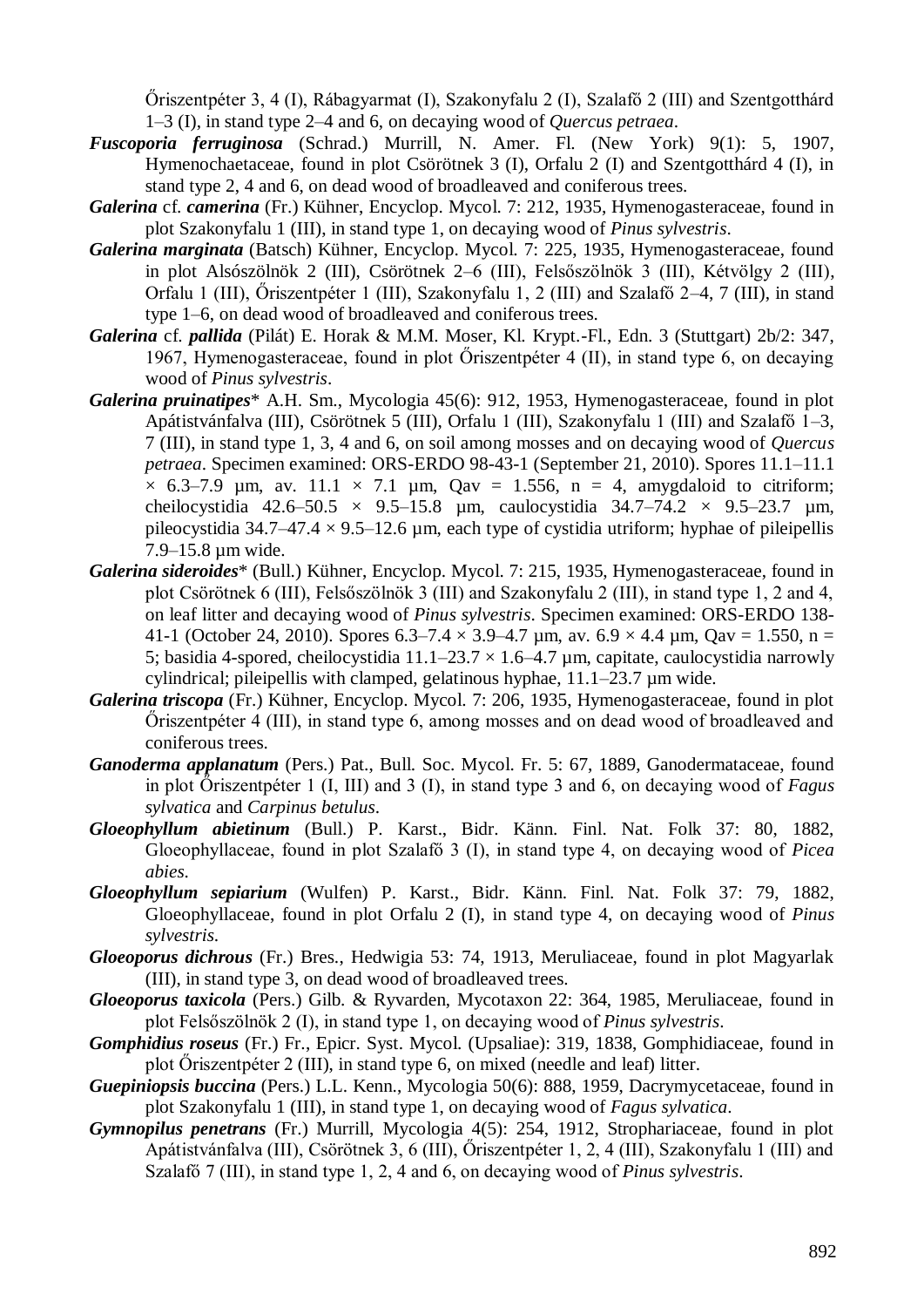- *Gymnopilus sapineus* (Fr.) Murrill, Mycologia 4(5): 254, 1912, Strophariaceae, found in plot Csörötnek 3 (III), Felsőszölnök 1 (III), Kétvölgy 2 (III) and Őriszentpéter 1 (III), in stand type 1, 2 and 6, on dead wood of coniferous trees.
- *Gymnopus androsaceus* (L.) J.L. Mata & R.H. Petersen, Mycoscience 45(3): 220, 2004, Marasmiaceae, found in plot Alsószölnök 1 (III), Apátistvánfalva (III), Orfalu 1 (I, III), Őriszentpéter 2, 4 (III), Szalafő 1, 4 (III) and Szentgotthárd 4 (III), in stand type 6, on mixed (needle and leaf) litter.
- *Gymnopus aquosus* (Bull.) Antonín & Noordel., Mycotaxon 63: 363, 1997, Marasmiaceae, found in plot Alsószölnök 2 (II), Csörötnek 1 (II), Felsőszölnök 3 (II), Kétvölgy 1, 2 (II), Őriszentpéter 1, 2, 4 (II), Szakonyfalu 1, 2 (II), Szalafő 1, 2, 4, 5, 7 (II) and Szentgotthárd 2, 4 (II), in stand type 1–6, mainly on mixed (needle and leaf), sometimes on leaf litter.
- *Gymnopus confluens* (Pers.) Antonín, Halling & Noordel., Mycotaxon 63: 364, 1997, Marasmiaceae, found in plot Alsószölnök 2 (I, III), Csörötnek 5, 6 (III), Felsőszölnök 2 (III) and Szalafő 7 (III), in stand type 1, 4 and 5, on leaf litter.
- *Gymnopus dryophilus* (Bull.) Murrill, N. Amer. Fl. (New York) 9(5): 362, 1916, Marasmiaceae, found in plot Csörötnek 1 (III), Őriszentpéter 3 (III), Szalafő 1 (III), Szentgotthárd 1 (III) and 2 (I), in stand type 1, 3, 4 and 6, mainly on leaf, sometimes on mixed (needle and leaf) litter.
- *Gymnopus erythropus* (Pers.) Antonín, Halling & Noordel., Mycotaxon 63: 364, 1997, Marasmiaceae, found in plot Csörötnek 1, 3, 5 (III), Orfalu 1 (III), Őriszentpéter 2–4 (III), Rábagyarmat (III), Szalafő 2 (III) and Szentgotthárd 1 (III), in stand type 1–4 and 6, on leaf litter.
- *Gymnopus fusipes* (Bull.) Gray, Nat. Arr. Brit. Pl. (London) 1: 604, 1821, Marasmiaceae, found in plot Csörötnek 1 (III) and Őriszentpéter 3 (I, III), in stand type 1 and 3, on leaf litter and dead wood of broadleaved trees.
- *Gymnopus ocior* (Pers.) Antonín & Noordel., Mycotaxon 63: 365, 1997, Marasmiaceae, found in plot Szalafő 1, 2 (III), in stand type 3 and 6, mainly on leaf, sometimes on mixed (needle and leaf) litter.
- *Gymnopus peronatus* (Bolton) Antonín, Halling & Noordel., Nat. Arr. Brit. Pl. (London) 1: 607, 1821, Marasmiaceae, found in plot Csörötnek 1 (I, III), 3, 5, 6 (III), Felsőszölnök 2, 3 (III), Kétvölgy 1 (III), Magyarlak (III), Orfalu 2 (III), Őriszentpéter 1, 3, 4 (III), Szalafő 1, 3, 5–7 (III), Szentgotthárd 1 (III) and 2–4 (I, III), in stand type 1–4 and 6, mainly on leaf, sometimes on mixed (needle and leaf) litter.
- *Gymnopus quercophilus* (Pouzar) Antonín & Noordel., Czech Mycol. 60(1): 25, 2008, Marasmiaceae, found in plot Apátistvánfalva (III), Szakonyfalu 2 (III) and Szentgotthárd 2 (II), in stand type 2, 3 and 6, mainly on leaf, sometimes on mixed (needle and leaf) litter.
- *Gyromitra infula* (Schaeff.) Quél., Enchir. fung. (Paris): 272, 1886, Discinaceae, found in plot Szalafő 2 (III), in stand type 3, on decaying wood of *Betula pendula*.
- *Hapalopilus nidulans* (Fr.) P. Karst., Revue Mycol. (Toulouse) 3(9): 18, 1881, Polyporaceae, found in plot Kétvölgy 2 (I), Orfalu 2 (I), Szalafő 7 (I) and Szentgotthárd 3, 4 (I), in stand type 2, 4 and 6, on dead wood of broadleaved trees.
- *Hebeloma birrus* (Fr.) Sacc., Syll. Fung. (Abellini) 5: 794, 1887, Hymenogasteraceae, found in plot Alsószölnök 1 (III) and Szentgotthárd 2 (III), in stand type 3 and 6, mainly on leaf, sometimes on mixed (needle and leaf) litter.
- *Hebeloma candidipes*\* Bruchet, Bull. Mens. Soc. Linn. Lyon, 39 (suppl.): 125, 1970, Hymenogasteraceae, found in plot Kétvölgy 2 (III), in stand type 2, mainly on mixed (needle and leaf), sometimes on leaf litter. Specimen examined: ORS-ERDO 113-14-1b (October 17, 2010). Spores  $10.0-12.5 \times 5.6-6.9 \mu m$ , av.  $11.2 \times 6.2 \mu m$ , Qav = 1.812, n = 10, amygdaloid to narrowly citriform, verruculose, moderately dextrinoid; cheilocystidia 4.4–5.6 µm wide at apex, ventricose, slender at upper part.
- *Hebeloma cavipes*\* Huijsman, Persoonia 2(1): 97, 1961, Hymenogasteraceae, found in plot Kétvölgy 1 (III), Őriszentpéter 3 (III) and Szalafő 2 (III), in stand type 1 and 3, on leaf litter.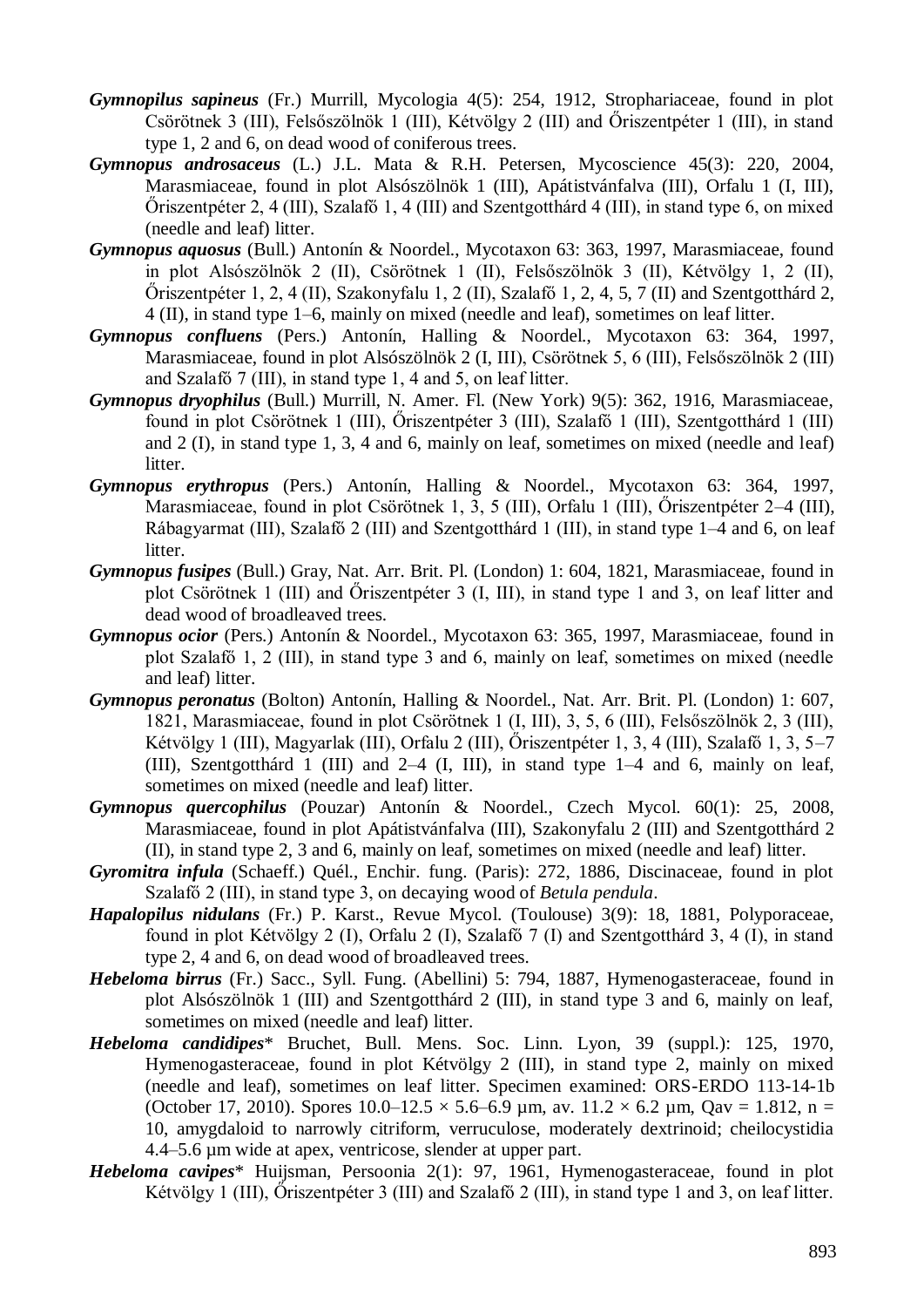Specimen examined: ORS-ERDO 99-25-1b (September 22, 2010). Spores  $10.0-12.8 \times 5.6-$ 6.9 µm, av.  $11.1 \times 6.3$  µm, Qav = 1.773, n = 15, amygdaloid to citriform, sometimes with loosening perispore, verrucose–verruculose, moderately to strongly dextrinoid; cheilocystidia 6.2–7.3 µm wide at apex, cylindrical to clavate, subcapitate, widened both at apex and base.

- *Hebeloma crustuliniforme* (Bull.) Quél., Mém. Soc. Émul. Montbéliard, sér. 2, 5: 128, 1872, Hymenogasteraceae, found in plot Csörötnek 5 (III), Felsőszölnök 1 (III) and Kétvölgy 1 (III), in stand type 1, on leaf litter.
- *Hebeloma hiemale* Bres., Fung. Trident. 2(11–13): 52, 1892, Hymenogasteraceae, found in plot Csörötnek 6 (III) and Szalafő 1 (III), in stand type 4 and 6, mainly on mixed (needle and leaf), sometimes on leaf litter.
- *Hebeloma radicosum* (Bull.) Ricken, Die Blätterpilze 1: 115, 1915, Hymenogasteraceae, found in plot Csörötnek 5 (III) and Felsőszölnök 3 (III), in stand type 1, mainly on mixed (needle and leaf), sometimes on leaf litter.
- *Hebeloma sacchariolens* Quél., Bull. Soc. Amis Sci. Nat. Rouen, sér. 2, 15: 158, 1880, Hymenogasteraceae, found in plot Felsőszölnök 3 (III), in stand type 1, on leaf litter.
- *Hebeloma sordescens*\* Vesterh., Nordic Jl. Bot. 9(3): 307, 1989, Hymenogasteraceae, found in plot Alsószölnök 2 (III), Apátistvánfalva (III), Csörötnek 5 (III), Kétvölgy 1 (III), Őriszentpéter 2, 3 (III), Szakonyfalu 2 (III) and Szalafő 2, 3 (III), in stand type 1–6, mainly on mixed (needle and leaf), sometimes on leaf litter. Specimen examined: ORS-ERDO 125- 41-2b (September 19, 2010). Spores  $8.8-10.3 \times 4.7-5.6$  µm, av.  $9.3 \times 5.0$  µm, Qav = 1.863,  $n = 5$ , narrowly amygdaloid to citriform, verruculose to distinctly verrucose, fairly strongly to strongly dextrinoid, sometimes with loosening perispore; cheilocystidia cylindrical to ventricose, lageniform with a widened lower part, apical part 3.0–8.0 µm wide.
- *Hebeloma velutipes* Bruchet, Bull. Mens. Soc. Linn. Lyon, 39 (suppl.): 127, 1970, Hymenogasteraceae, found in plot Alsószölnök 2 (III), Apátistvánfalva (III), Csörötnek 5 (III), Orfalu 1 (III), Őriszentpéter 2, 3 (III), Rábagyarmat (III), Szakonyfalu 1, 2 (III), Szalafő 2, 3 (III) and Szentgotthárd 2 (III), in stand type 1–6, mainly on leaf, sometimes on mixed (needle and leaf) litter.
- *Helvella elastica* Bull., Herb. Fr. 6: tab. 242, 1785, Helvellaceae, found in plot Alsószölnök 2 (III) and Felsőszölnök 2, 3 (III), in stand type 1 and 5, on soil among mixed (needle and leaf) litter.
- *Helvella lacunosa* Afzel., K. Vetensk-Acad. Nya Handl. 4: 304, 1783, Helvellaceae, found in plot Felsőszölnök 3 (III) and Szalafő 2 (III), in stand type 1 and 3, on soil among leaf litter, sometimes on decaying wood of *Quercus petraea*.
- *Helvella macropus* (Pers.) Gray, Bidr. Känn. Finl. Nat. Folk 19: 37, 1871, Helvellaceae, found in plot Szalafő 1, 2 (III), in stand type 3 and 6, on mixed (needle and leaf) litter.
- *Heterobasidion annosum* (Fr.) Bref., Unters. Gesammtgeb. Mykol. (Liepzig) 8: 154, 1888. Bondarzewiaceae, found in plot Csörötnek 2 (I, III), Kétvölgy 2 (I, III), Orfalu 1 (I–III), Őriszentpéter 1, 4 (I, III), Szakonyfalu 1 (I–III), 2 (III), Szentgotthárd 1 (III) and 3 (I, II), in stand type 1, 2, 4 and 6, on decaying wood of *Pinus sylvestris* and *Betula pendula*.
- *Humaria hemisphaerica* (F.H. Wigg.) Fuckel, Jb. Nassau. Ver. Naturk. 23–24: 322, 1870, Pyronemataceae, found in plot Csörötnek 1, 3, 5 (III), Felsőszölnök 3 (I, III), Kétvölgy 1, 2 (III), Őriszentpéter 3 (III), Szakonyfalu 2 (I, III), Szalafő 1–3, 5, 7 (III), Szentgotthárd 2 (I, III) and 4 (III), in stand type 1–4 and 6, on soil; mainly among leaf, sometimes among mixed (needle and leaf) litter.
- *Hydnellum concrescens* (Pers.) Banker, Mem. Torrey Bot. Club 12: 157, 1906, Bankeraceae, found in plot Szalafő 2 (III), in stand type 3, on mixed (needle and leaf) litter.
- *Hydnum repandum* L., Sp. Pl. 2: 1178, 1753, Hydnaceae, found in plot Alsószölnök 2 (III), Apátistvánfalva (I, III), Kétvölgy 1 (I, III), Orfalu 2 (III), Őriszentpéter 2 (III), Szakonyfalu 1 (I, III), Szalafő 1, 4 (III) and Szentgotthárd 1 (III), in stand type 1 and 4–6, mainly on mixed (needle and leaf), sometimes on leaf litter.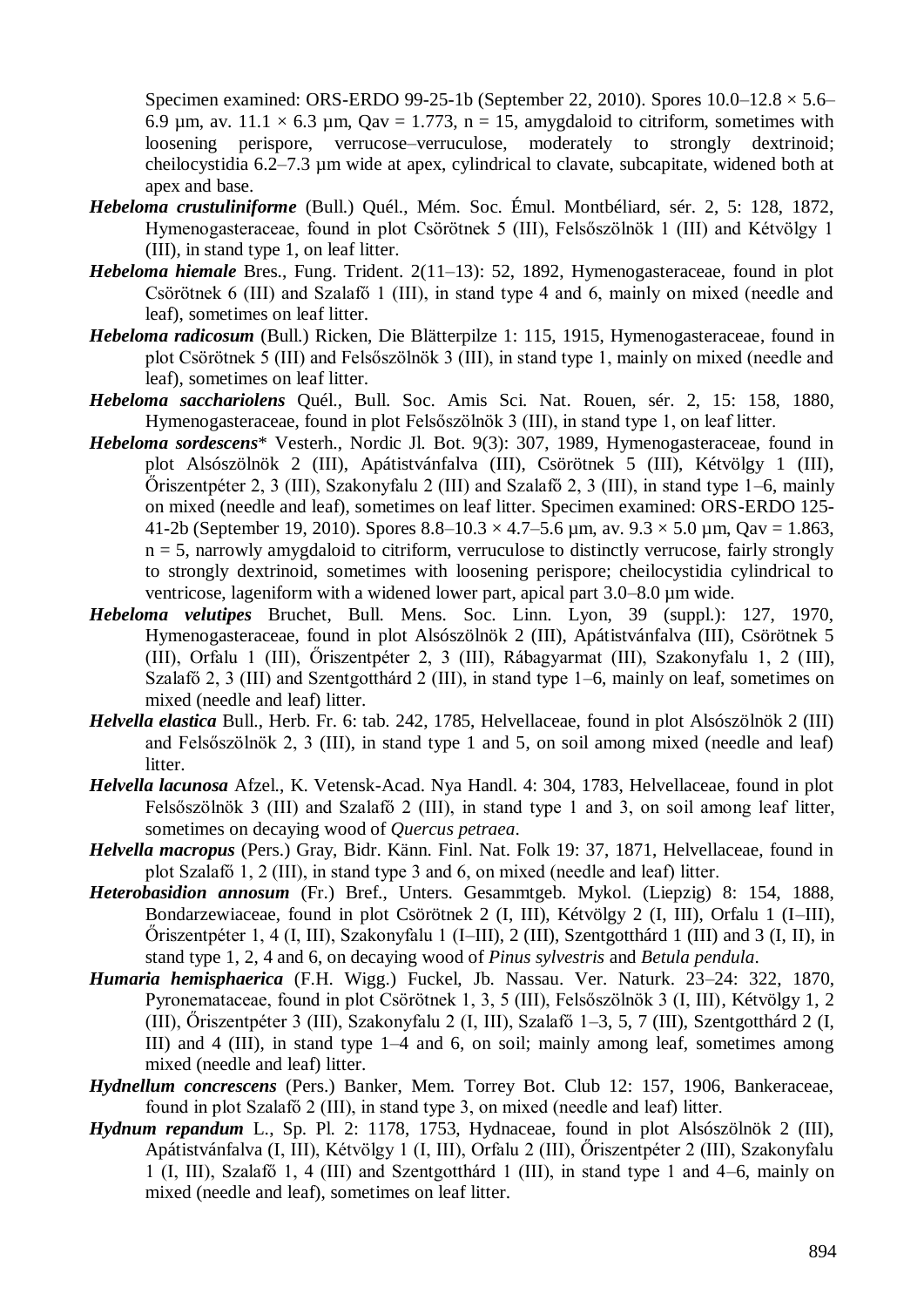- *Hydnum rufescens* Pers., Observ. Mycol. (Lipsiae) 2: 95, 1800, Hydnaceae, found in plot Alsószölnök 2 (III), Apátistvánfalva (I, III), Csörötnek 1, 3, 5 (III), Felsőszölnök 2 (III), Kétvölgy 1 (III), Orfalu 1, 2 (III), Őriszentpéter 2 (III), Szakonyfalu 1 (I, III) and Szalafő 4, 5, 7 (III), in stand type 1, 2 and 4–6, mainly on mixed (needle and leaf), sometimes on leaf litter.
- *Hydnum* sp., Hydnaceae, found in plot Szakonyfalu 1 (III), in stand type 1, on mixed (needle and leaf) litter. Specimen examined: ORS-ERDO 151-31-3b (September 24, 2010). Spores 6.4–  $8.6 \times 6.4 - 8.6 \text{ µm}, \text{av. } 8.0 \times 6.9 \text{ µm}, \text{Qav} = 1.150, \text{ n} = 10.$
- *Hydropus subalpinus* (Höhn.) Singer, Sydowia 15(1–6): 66, 1962, Marasmiaceae, found in plot Csörötnek 5 (III), in stand type 1, on leaf litter.
- *Hygrophoropsis aurantiaca* (Wulfen) Maire, L'Empoisonnem. Champ. 99, 1921, Hygrophoropsidaceae, found in plot Alsószölnök 1 (III), Kétvölgy 2 (III), Őriszentpéter 4 (III), Szakonyfalu 1, 2 (III) and Szalafő 1 (III), in stand type 1, 2 and 6, on mixed (needle and leaf) litter.
- *Hygrophorus agathosmus* (Fr.) Fr., Epicr. Syst. Mycol. (Upsaliae): 325, 1838, Hygrophoraceae, found in plot Alsószölnök 2 (III), in stand type 5, on mixed (needle and leaf) litter.
- *Hygrophorus eburneus* (Bull.) Fr., Epicr. Syst. mycol. (Upsaliae): 321, 1838, Hygrophoraceae, found in plot Csörötnek 5 (III), Felsőszölnök 1–3 (III), Szalafő 7 (III) and Szentgotthárd 4 (III), in stand type 1, 4 and 6, mainly on leaf, sometimes on mixed (needle and leaf) litter.
- *Hygrophorus lindtneri* M.M. Moser, Z. Pilzk. 33: 3, 1967, Hygrophoraceae, found in plot Alsószölnök 2 (III), in stand type 5, on mixed (needle and leaf) litter.
- *Hygrophorus penarioides* Jacobsson & E. Larss., Mycotaxon 99: 341, 2007, Hygrophoraceae, found in plot Alsószölnök 1 (III), in stand type 6, on mixed (needle and leaf) litter.
- *Hygrophorus persoonii* Arnolds, Persoonia 10(3): 365, 1979, Hygrophoraceae, found in plot Őriszentpéter 1, 3 (III) and Szalafő 3 (III), in stand type 3, 4 and 6, mainly on leaf, sometimes on mixed (needle and leaf) litter.
- *Hygrophorus poëtarum* R. Heim, Bull. Soc. Mycol. Fr. 63: 127, 1948, Hygrophoraceae, found in plot Apátistvánfalva (III), Felsőszölnök 1–3 (III) and Szentgotthárd 4 (III), in stand type 1 and 6, mainly on leaf, sometimes on mixed (needle and leaf) litter.
- *Hygrophorus russula* (Schaeff.) Kauffman, Publications Mich. Geol. Biol. Surv., Biol. Ser. 5, 26: 185, 1918, Hygrophoraceae, found in plot Szalafő 3, 5 (III), in stand type 4, mainly on leaf, sometimes on mixed (needle and leaf) litter.
- *Hygrophorus unicolor* Gröger, Z. Mykol. 46(2): 160, 1980, Hygrophoraceae, found in plot Felsőszölnök 3 (III), in stand type 1, on mixed (needle and leaf) litter.
- *Hymenochaete rubiginosa* (Dicks.) Lév., Annls Sci. Nat. Bot., sér. 3, 5: 151, 1846, Hymenochaetaceae, found in plot Alsószölnök 2 (I, III), Apátistvánfalva (I, III), Csörötnek 1, 2, 4, 6 (I, III), Felsőszölnök 1, 3 (I), Magyarlak (I, III), Orfalu 1 (I, III), 2 (I), Őriszentpéter 3 (I), 4 (I, III), Rábagyarmat (I, III), Szakonyfalu 1 (III), 2 (I), Szalafő 2, 3, 5, 6 (I, III), 7 (III), Szentgotthárd 1, 2 (I, III) and 3 (I), in stand type 1–6, on decaying wood of *Quercus petraea*.
- *Hymenopellis radicata* (Relhan) R.H. Petersen, Nova Hedwigia, Beih. 137: 202, 2010, Physalacriaceae, found in plot Alsószölnök 1, 2 (I, III), Apátistvánfalva (I), Csörötnek 1 (I, III), 2 (I), 3 (III), 4 (I), 5 (III), Felsőszölnök 1 (I, III), 2 (I), 3 (I, III), Kétvölgy 2 (III), Orfalu 1 (III), Őriszentpéter 2 (III), 3 (I, III), Szakonyfalu 1, 2 (III), Szalafő 1 (I) and 2 (III), in stand type 1–3, 5 and 6, on buried decaying wood of broadleaved trees.
- *Hypholoma capnoides* (Fr.) P. Kumm., Führ. Pilzk. (Zwickau): 72, 1871, Strophariaceae, found in plot Szakonyfalu 2 (III) and Szalafő 1 (III), in stand type 2 and 6, on decaying wood of *Pinus sylvestris*.
- *Hypholoma fasciculare* (Huds.) P. Kumm., Führ. Pilzk. (Zwickau): 72, 1871, Strophariaceae, found in plot Csörötnek 1 (III), 5 (I, III), Felsőszölnök 2, 3 (III), Kétvölgy 1, 2 (III), Orfalu 1 (I, III), Rábagyarmat (III), Szakonyfalu 1 (II, III), 2 (III), Szalafő 1 (I, III), 5, 7 (III),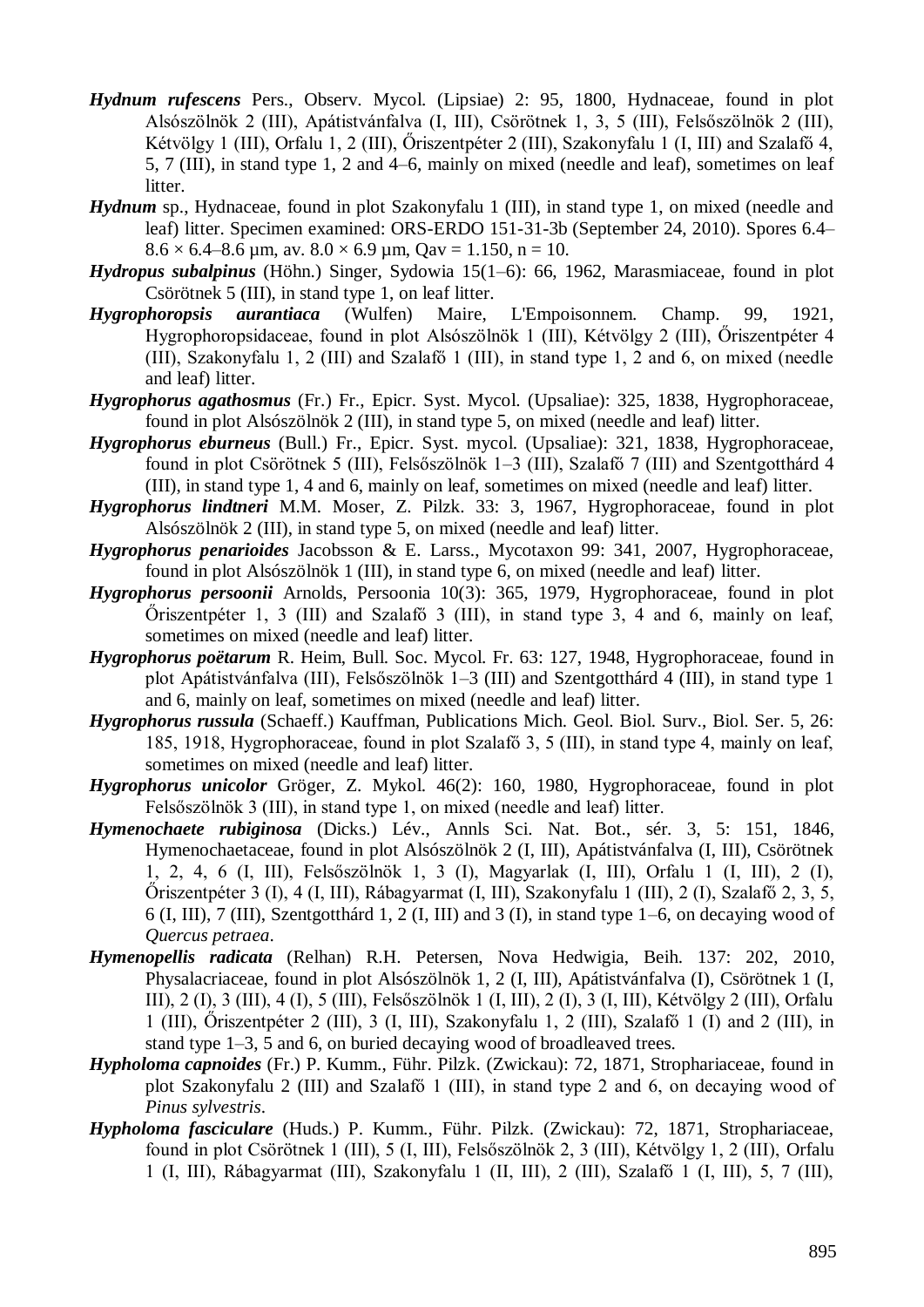Szentgotthárd 1 (III) and 3 (I–III), in stand type 1–4 and 6, on dead wood of broadleaved and coniferous trees.

- *Hypholoma lateritium* (Schaeff.) P. Kumm., Führ. Pilzk. (Zwickau): 72, 1871, Strophariaceae, found in plot Csörötnek 1, 2, 5 (III), Orfalu 1 (III), Rábagyarmat (III), Szakonyfalu 2 (III), Szalafő 1 (III) and Szentgotthárd 2 (III), in stand type 1–3 and 6, on dead wood of broadleaved and coniferous trees.
- *Hypocrea citrina* (Pers.) Fr., Summa veg. Scand. (Stockholm) 2: 383, 1849, Hypocreaceae, found in plot Csörötnek 2, 3, 6 (I), Felsőszölnök 1 (I, III), 2 (I), 3 (I, III), Kétvölgy 1 (I), Őriszentpéter 2, 3 (III), Rábagyarmat (I), Szakonyfalu 1, 2 (I, III), Szalafő 6 (I, III), 7 (I) and Szentgotthárd 3, 4 (I), in stand type 1–4 and 6, on decaying or living wood of *Fagus sylvatica* and *Carpinus betulus*.
- *Hypocrea gelatinosa* (Tode) Fr., Summa veg. Scand. (Stockholm) 1: 383, 1846, Hypocreaceae, found in plot Csörötnek 1 (I), Kétvölgy 2 (I) and Szentgotthárd 3 (I), in stand type 1 and 2, on decaying wood of *Fagus sylvatica* and *Quercus petraea*.
- *Hypocrea rufa* (Pers.) Fr., Summa veg. Scand. (Stockholm) 2: 383, 1849, Hypocreaceae, found in plot Szakonyfalu 1 (III), Szalafő 2 (III) and Szentgotthárd 2, 4 (I), in stand type 1, 3 and 6, on decaying wood of *Quercus petraea* and *Fagus sylvatica*.
- *Hypocrea sulphurea* (Schwein.) Sacc., Syll. Fung. (Abellini) 2: 535, 1883, Hypocreaceae, found in plot Szalafő 1 (III), in stand type 6, on decaying wood of *Quercus petraea*.
- *Hypoxylon* cf. *ferrugineum* G.H. Otth, Mitt. Naturf. Ges. Bern: 41, 1868, Xylariaceae, found in plot Őriszentpéter 1 (I), in stand type 6, on decaying wood of *Tilia cordata*.
- *Hypoxylon fragiforme* (Pers.) J. Kickx f., FI. Crypt. Louvain (Bruxelles): 116, 1835, Xylariaceae, found in plot Alsószölnök 1 (I), Apátistvánfalva (I), Csörötnek 4 (I), Felsőszölnök 1–3 (I), Kétvölgy 1, 2 (I), Szakonyfalu 1, 2 (I), Szalafő 4 (I) and Szentgotthárd 1, 3, 4 (I), in stand type 1–4 and 6, on decaying wood of *Fagus sylvatica*.
- *Hypoxylon fuscum* (Pers.) Fr., Summa veg. Scand. (Stockholm) 2: 384, 1849, Xylariaceae, found in plot Csörötnek 6 (I), Őriszentpéter 2 (I) and Szentgotthárd 2 (I), in stand type 3, 4 and 6, on dead wood of broadleaved trees.
- *Hypoxylon howeanum* Peck, Ann. Rep. N.Y. St. Mus. 24: 98, 1872, Xylariaceae, found in plot Csörötnek 1 (I), in stand type 1, on decaying wood of *Carpinus betulus*.
- *Hypoxylon rubiginosum* (Pers.) Fr., Summa veg. Scand. (Stockholm) 2: 384, 1849, Xylariaceae, found in plot Alsószölnök 1 (I), Csörötnek 3, 6 (I) and Szentgotthárd 2 (I), in stand type 2–4 and 6, on dead wood of broadleaved trees.
- *Infundibulicybe gibba* (Pers.) Harmaja, Ann. Bot. Fenn. 40(3): 217, 2003, Tricholomataceae, found in plot Apátistvánfalva (III), Csörötnek 1, 5 (III), Őriszentpéter 2–4 (III) and Szalafő 1, 2 (III), in stand type 1, 3 and 6, mainly on mixed (needle and leaf), sometimes on leaf litter.
- *Inocybe* cf. *amblyospora* Kühner, Bull. Soc. Nat. Oyonnax 9(suppl.): 3, 1955, Crepidotaceae, found in plot Szalafő 4 (III), in stand type 6, on mixed (needle and leaf) litter.
- *Inocybe assimilata* Britzelm., Ber. Naturhist. Augsburg 26: 137, 1881, Crepidotaceae, found in plot Csörötnek 2, 5, 6 (III), Orfalu 2 (III), Őriszentpéter 4 (III), Szakonyfalu 1, 2 (III), Szalafő 1 (II, III), 2, 7 (III) and Szentgotthárd 1 (III), in stand type 1–4 and 6, mainly on leaf, sometimes on mixed (needle and leaf) litter.
- *Inocybe asterospora* Quél., Bull. Soc. Bot. Fr. 26: 50, 1879, Crepidotaceae, found in plot Csörötnek 1, 3, 5, 6 (III) and Rábagyarmat (III), in stand type 1–4, mainly on leaf, sometimes on mixed (needle and leaf) litter.
- *Inocybe* cf. *auricoma* (Batsch) J.E. Lange, Dansk Bot. Ark. 2(7): 37, 1917, Crepidotaceae, found in plot Szentgotthárd 2 (III), in stand type 3, on leaf litter.
- *Inocybe calida* Velen., České Houby 2: 366, 1920, Crepidotaceae, found in plot Alsószölnök 2 (III) and Szakonyfalu 1 (III), in stand type 1 and 5, mainly on leaf, sometimes on mixed (needle and leaf) litter.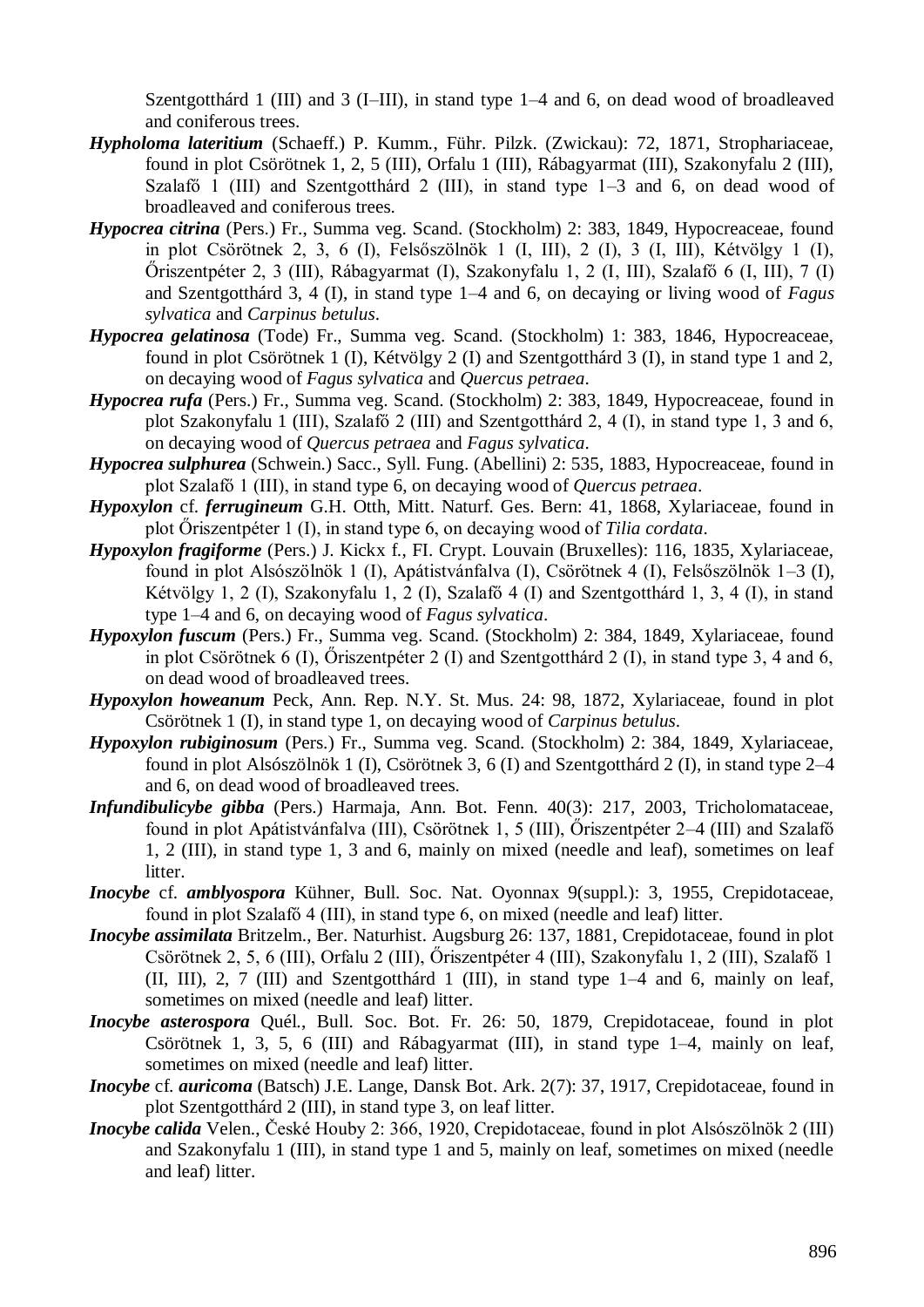- *Inocybe castanea*\* Peck, Bull. N.Y. St. Mus. 75: 16, 1904, Crepidotaceae, found in plot Szalafő 4 (III), in stand type 6, on mixed (needle and leaf) litter. Specimen examined: ORS-ERDO 102-46-1 (October 20, 2010). Spores  $6.9-8.8 \times 5.0-5.9$  µm, av.  $7.7 \times 5.5$  µm, Qav = 1.393,  $n = 10$ , nodulose; hymenial cystidia lageniform, thick-walled, walls up to 3.0 um.
- *Inocybe cervicolor* (Pers.) Quél., Enchir. fung. (Paris): 95, 1886, Crepidotaceae, found in plot Felsőszölnök 2, 3 (III), in stand type 1, mainly on leaf, sometimes on mixed (needle and leaf) litter.
- *Inocybe cincinnata* (Fr.) Quél., Mém. Soc. Émul. Montbéliard, sér. 2, 5: 179, 1872, Crepidotaceae, found in plot Alsószölnök 2 (III), Őriszentpéter 2 (III), Szakonyfalu 2 (III) and Szalafő 1, 2, 7 (III), in stand type 2–6, mainly on mixed (needle and leaf), sometimes on leaf litter.
- *Inocybe flocculosa* Sacc., Syll. Fung. (Abellini) 5: 768, 1887, Crepidotaceae, found in plot Szentgotthárd 4 (III), in stand type 6, on mixed (needle and leaf) litter.
- *Inocybe furfurea* Kühner, Bull. Soc. Nat. Oyonnax 9(suppl.): 4, 1955, Crepidotaceae, found in plot Felsőszölnök 3 (III) and Őriszentpéter 3 (III), in stand type 1 and 3, on leaf litter.
- *Inocybe fuscidula* Velen., České Houby 2: 378, 1920, Crepidotaceae, found in plot Felsőszölnök 2 (III), Kétvölgy 1 (III), Orfalu 2 (III), Őriszentpéter 3 (III) and Szalafő 2 (III), in stand type 1, 3 and 4, on leaf litter.
- *Inocybe geophylla* (Fr.) P. Kumm., Führ. Pilzk. (Zwickau): 78, 1871, Crepidotaceae, found in plot Csörötnek 6 (III), Felsőszölnök 1–3 (III), Kétvölgy 2 (III), Orfalu 2 (III), Őriszentpéter 1 (III), Szalafő 3, 7 (III) and Szentgotthárd 4 (III), in stand type 1, 2, 4 and 6, mainly on leaf, sometimes on mixed (needle and leaf) litter.
- *Inocybe grammata* Quél. & Le Bret., Bull. Soc. Amis Sci. Nat. Rouen, sér. 2, 15: 162, 1880, Crepidotaceae, found in plot Csörötnek 1 (III), in stand type 1, mainly on leaf, sometimes on mixed (needle and leaf) litter.
- *Inocybe hirtella* Bres., Fung. Trident. 1(4–5): 52, 1884, Crepidotaceae, found in plot Alsószölnök 2 (III), Őriszentpéter 3 (III) and Szentgotthárd 4 (III), in stand type 3, 5 and 6, mainly on leaf, sometimes on mixed (needle and leaf) litter.
- *Inocybe jacobi* Kühner, Bull. Soc. Mycol. Fr. 71: 170, 1956, Crepidotaceae, found in plot Kétvölgy 2 (III) and Szalafő 1 (III), in stand type 2 and 6, on mixed (needle and leaf) litter.
- *Inocybe leiocephala* D.E. Stuntz, Mycologia 42(1): 98, 1950, Crepidotaceae, found in plot Felsőszölnök 3 (III), in stand type 1, on leaf litter.
- *Inocybe lilacina* (Peck) Kauffman, Publications Mich. Geol. Biol. Surv., Biol. ser. 5, 26: 466, 1918, Crepidotaceae, found in plot Felsőszölnök 2, 3 (III), Kétvölgy 2 (III), Szalafő 3 (III) and Szentgotthárd 4 (III), in stand type 1, 2, 4 and 6, mainly on mixed (needle and leaf), sometimes on leaf litter.
- *Inocybe microspora* J.E. Lange, Dansk Bot. Ark. 2(7): 38, 1917, Crepidotaceae, found in plot Őriszentpéter 2 (III), in stand type 6, on mixed (needle and leaf) litter.
- *Inocybe mixtilis* (Britzelm.) Sacc., Syll. Fung. (Abellini) 5: 780, 1887, Crepidotaceae, found in plot Őriszentpéter 3 (III) and Szalafő 7 (III), in stand type 3 and 4, on leaf litter.
- *Inocybe nitidiuscula* (Britzelm.) Lapl., Mém. Soc. Linn. Normandie: 523, 1894, Crepidotaceae, found in plot Kétvölgy 2 (III) and Szalafő 3 (III), in stand type 2 and 4, mainly on mixed (needle and leaf), sometimes on leaf litter.
- *Inocybe petiginosa* (Fr.) Gillet, Hyménomycètes (Alençon): 521, 1876, Crepidotaceae, found in plot Alsószölnök 1, 2 (III), Apátistvánfalva (III), Csörötnek 3, 5 (III), Felsőszölnök 1–3 (III), Kétvölgy 1, 2 (III), Orfalu 2 (III), Őriszentpéter 2 (III), Szakonyfalu 1, 2 (III), Szalafő 2–7 (III) and Szentgotthárd 2, 4 (III), in stand type 1–6, mainly on mixed (needle and leaf), sometimes on leaf litter.
- *Inocybe praetervisa* Quél., Fung. Trident. 1(3): 35, 1883, Crepidotaceae, found in plot Csörötnek 1, 4 (III) and Szentgotthárd 2 (III), in stand type 1 and 3, mainly on leaf, sometimes on mixed (needle and leaf) litter.
- *Inocybe pseudoreducta*\* Stangl & Glowinski, Karstenia 21: 30, 1981, Crepidotaceae, found in plot Apátistvánfalva (III) and Csörötnek 1 (III), in stand type 1 and 6, on leaf litter. Specimen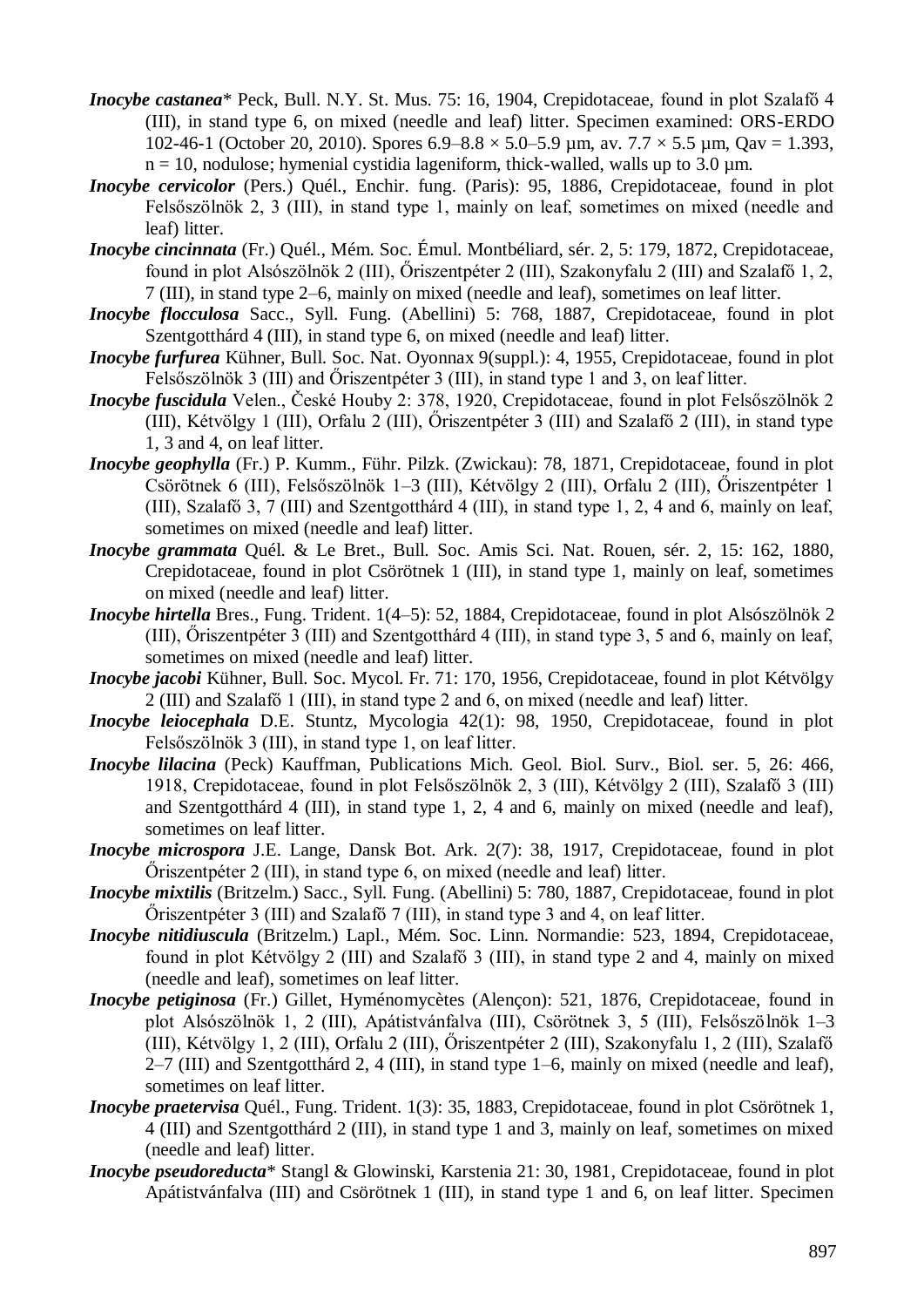examined: ORS-ERDO 156-11-1b (October 19, 2010). Spores  $7.5-9.7 \times 5.0-5.6$  um, av.  $8.8 \times 5.4$  µm, Qav = 1.630, n = 10, amygdaloid; hymenial cystidia 50.4–57.7  $\times$  14.4–17.0 µm, lageniform, without crystals, thick-walled, walls up to 2.5 µm.

- *Inocybe putilla*<sup>\*</sup> Bres., Fung. Trident. 1(6–7): 81, 1887. Crepidotaceae, found in plot Alsószölnök 2 (III), in stand type 5, on mixed (needle and leaf) litter. Specimen examined: ORS-ERDO 142-21-1b (September 23, 2010). Spores 8.4–10.0  $\times$  5.6–6.9 µm, av. 9.1  $\times$  6.2 µm, Qav = 1.457, n = 10, strongly nodulose; pleurocystidia abundant,  $37.0-66.6 \times 16.3-22.2 \mu m$ , utriform, sometimes with long neck, with crystals at top, thin-walled, walls up to 1.5–2.0 µm.
- *Inocybe rimosa* (Bull.) P. Kumm., Führ. Pilzk. (Zwickau): 78, 1871, Crepidotaceae, found in plot Csörötnek 1 (III), in stand type 1, on leaf litter.
- *Inocybe sindonia* (Fr.) P. Karst., Bidr. Känn. Finl. Nat. Folk 32: 465, 1879, Crepidotaceae, found in plot Csörötnek 1, 5 (III) and Kétvölgy 2 (III), in stand type 1 and 2, mainly on leaf, sometimes on mixed (needle and leaf) litter.
- *Inocybe soluta*\* Velen., České Houby 2: 365, 1920, Crepidotaceae, found in plot Csörötnek 3 (III) and Őriszentpéter 3 (III), in stand type 2 and 3, mainly on leaf, sometimes on mixed (needle and leaf) litter. Specimen examined: ORS-ERDO 118-16-2 (October 10, 2010). Spores 6.6–  $8.1 \times 5.0$ –6.6 µm, av.  $7.3 \times 5.7$  µm, Qav = 1.288, n = 20, nodulose with not prominent nodules; pleurocystidia  $44.4-57.7 \times 13.3-17.8$  µm, utriform, subfusiform, thin-walled, walls up to  $1.0-1.5$  µm, with crystals.
- *Inocybe splendens* R. Heim, Encyclop. Mycol. 1: 328, 1932, Crepidotaceae, found in plot Orfalu 2 (III), in stand type 4, on leaf litter.
- *Inonotus nidus-pici* Pilát, Sb. Nár. Muz. Praze, B: 108, 1953, Hymenochaetaceae, found in plot Felsőszölnök 2 (I), in stand type 1, on decaying wood of *Fagus sylvatica*.
- *Irpex lacteus* (Fr.) Fr., Elench. fung. (Greifswald) 1: 142, 1828, Meruliaceae, found in plot Felsőszölnök 2 (I) and Orfalu 1 (III), in stand type 1 and 6, on decaying wood of *Fagus sylvatica*.
- *Junghuhnia nitida* (Pers.) Ryvarden, Persoonia 7(1): 18, 1972, Meruliaceae, found in plot Alsószölnök 1, 2 (I), Csörötnek 1, 3 (I), 5 (II), 6 (I), Felsőszölnök 2 (I, III), 3 (I), Kétvölgy 1 (I), Szalafő 1 (III) and Szentgotthárd 4 (III), in stand type 1, 2 and 4–6, on dead wood of broadleaved trees.
- *Kretzschmaria deusta* (Hoffm.) P.M.D. Martin, Jl. S. Afr. Bot. 36(2): 80, 1970, Xylariaceae, found in plot Alsószölnök 2 (I) and Csörötnek 1 (I), in stand type 1 and 5, on decaying wood of *Fagus sylvatica* and *Carpinus betulus*.
- *Laccaria amethystina* Cooke, Grevillea 12(63): 70, 1884, Hydnangiaceae, found in plot Alsószölnök 1, 2 (III), Apátistvánfalva (III), Csörötnek 1–6 (III), Felsőszölnök 1–3 (III), Kétvölgy 1, 2 (III), Magyarlak (III), Orfalu 1, 2 (III), Őriszentpéter 1–3 (III), Rábagyarmat (III), Szakonyfalu 1, 2 (III), Szalafő 1–7 (III) and Szentgotthárd 1–4 (III), in stand type 1–6, mainly on mixed (needle and leaf), sometimes on leaf litter.
- *Laccaria bicolor* (Maire) P.D. Orton, Trans. Br. Mycol. Soc. 43(2): 280, 1960, Hydnangiaceae, found in plot Szalafő 2 (III), in stand type 3, on leaf litter.
- *Laccaria laccata* (Scop.) Cooke, Grevillea 12(63): 70, 1884, Hydnangiaceae, found in plot Alsószölnök 1 (III), Csörötnek 1–6 (III), Felsőszölnök 1–3 (III), Kétvölgy 1, 2 (III), Magyarlak (III), Orfalu 2 (III), Őriszentpéter 1, 3 (III), Rábagyarmat (III), Szakonyfalu 2 (III), Szalafő 1–3, 5–7 (III) and Szentgotthárd 2–4 (III), in stand type 1–4 and 6, mainly on leaf, sometimes on mixed (needle and leaf) litter.
- *Lachnum* cf. *fasciculare* Velen., Monogr. Discom. Bohem. (Prague): 247, 1934, Hyaloscyphaceae, found in plot Szentgotthárd 3 (I), in stand type 2, on decaying wood of *Quercus petraea*.
- *Lactarius acris* (Bolton) Gray, Nat. Arr. Brit. Pl. (London) 1: 625, 1821, Russulaceae, found in plot Felsőszölnök 1 (III), 2 (I, III), 3 (III), Kétvölgy 1, 2 (III), Szalafő 4 (III) and Szentgotthárd 4 (III), in stand type 1, 2 and 6, mainly on leaf, sometimes on mixed (needle and leaf) litter.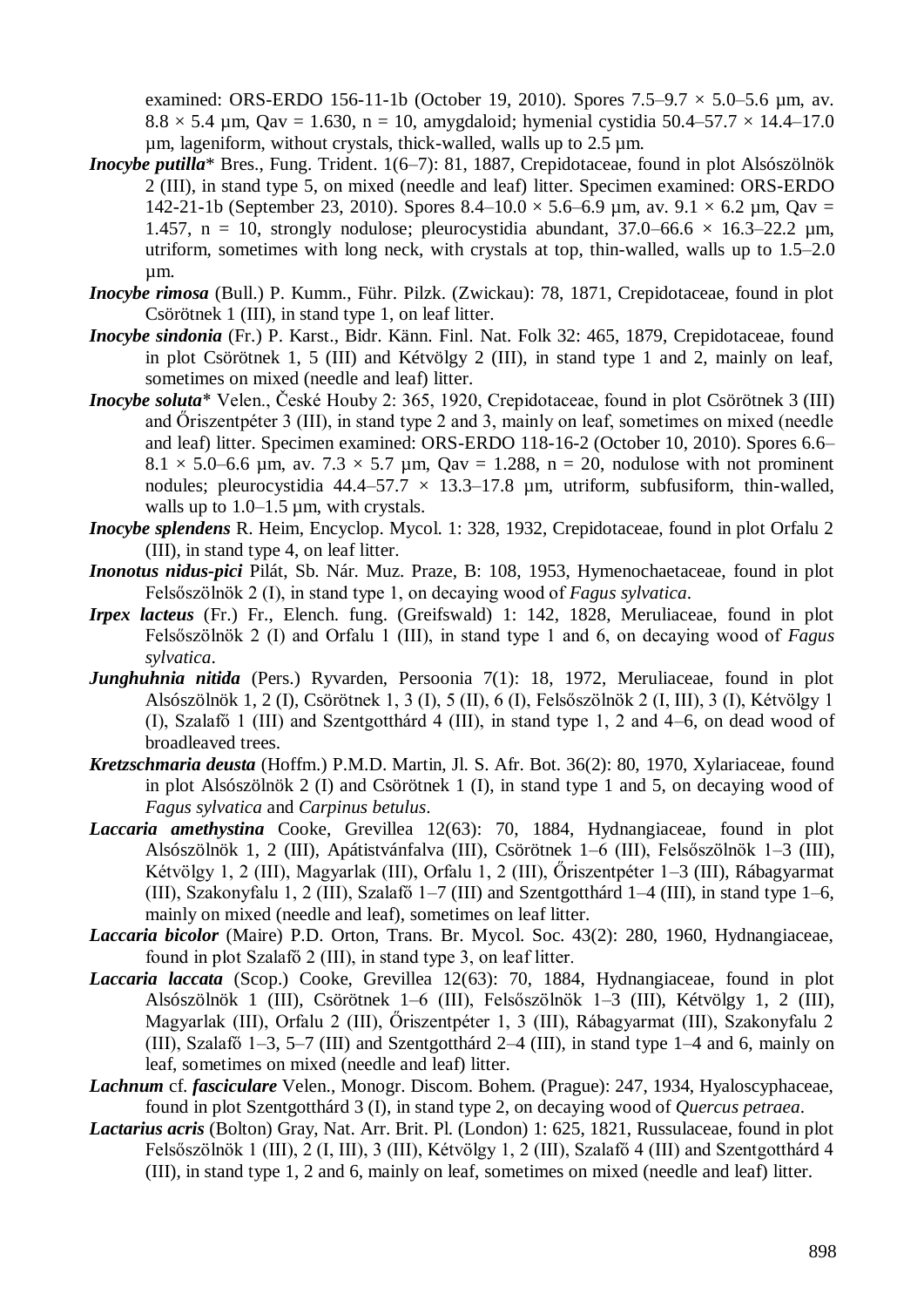- *Lactarius aurantiacus* (Pers.) Gray, Nat. Arr. Brit. Pl. (London) 1: 624, 1821, Russulaceae, found in plot Csörötnek 5 (III), Őriszentpéter 1 (III), Szakonyfalu 2 (III), Szalafő 1, 3 (III) and Szentgotthárd 1, 3, 4 (III), in stand type 1, 2, 4 and 6, mainly on mixed (needle and leaf), sometimes on leaf litter.
- *Lactarius bertillonii* (Neuhoff ex Z. Schaef.) Bon, Docums. Mycol. 10(37–38): 92, 1980, Russulaceae, found in plot Szalafő 1 (III), in stand type 6, on mixed (needle and leaf) litter.
- *Lactarius blennius* (Fr.) Fr., Epicr. Syst. Mycol. (Upsaliae): 337, 1838, Russulaceae, found in plot Alsószölnök 1 (III), Apátistvánfalva (III), Csörötnek 1, 3–6 (III), Felsőszölnök 1–3 (III), Kétvölgy 1, 2 (III), Orfalu 1 (III), Rábagyarmat (III), Szakonyfalu 1 (III), 2 (I, III), Szalafő 1–7 (III) and Szentgotthárd 2, 4 (III), in stand type 1–4 and 6, mainly on mixed (needle and leaf), sometimes on leaf litter.
- *Lactarius camphoratus* (Bull.) Fr., Epicr. Syst. Mycol. (Upsaliae): 346, 1838, Russulaceae, found in plot Alsószölnök 1 (III), Apátistvánfalva (III), Csörötnek 3 (III), 4 (II, III), 5 (III), Kétvölgy 1 (III), Orfalu 1 (I, III), 2 (III), Őriszentpéter 3 (III), Rábagyarmat (III), Szakonyfalu 1, 2 (I, III), Szalafő 1, 2 (I, III), 3, 5 (III) and Szentgotthárd 1 (III), in stand type 1–4 and 6, mainly on mixed (needle and leaf), sometimes on leaf litter.
- *Lactarius chrysorrheus* Fr., Epicr. Syst. Mycol. (Upsaliae): 342, 1838, Russulaceae, found in plot Alsószölnök 1 (III), Apátistvánfalva (III), Csörötnek 3, 4, 6 (III), Magyarlak (III), Orfalu 1, 2 (III), Szalafő 1 (I, III), 2–4, 6, 7 (III), Szentgotthárd 1 (III), 2 (I, III) and 3, 4 (III), in stand type 2–4 and 6, mainly on mixed (needle and leaf), sometimes on leaf litter.
- *Lactarius circellatus* Fr., Epicr. Syst. Mycol. (Upsaliae): 338, 1838, Russulaceae, found in plot Csörötnek 1 (III), Őriszentpéter 2 (I) and 3 (III), in stand type 1, 3 and 6, on leaf litter.
- *Lactarius deterrimus* Gröger, Westf. Pilzb. 7: 10, 1968, Russulaceae, found in plot Alsószölnök 2 (III), in stand type 5, on mixed (needle and leaf) litter.
- *Lactarius flexuosus* (Pers.) Gray, Nat. Arr. Brit. Pl. (London) 1: 624, 1821, Russulaceae, found in plot Orfalu 1 (III) and Szalafő 1 (III), in stand type 6, on mixed (needle and leaf) litter.
- *Lactarius fluens* Boud., Bull. Soc. Mycol. Fr. 15: 49, 1899, Russulaceae, found in plot Szalafő 1, 2 (III), in stand type 3 and 6, on mixed (needle and leaf) litter.
- *Lactarius fuliginosus* (Fr.) Fr., Epicr. Syst. Mycol. (Upsaliae): 348, 1838, Russulaceae, found in plot Apátistvánfalva (I), Őriszentpéter 3 (III), Szakonyfalu 1, 2 (III) and Szalafő 2 (I, III), in stand type 1–3 and 6, mainly on leaf, sometimes on mixed (needle and leaf) litter.
- *Lactarius glaucescens* Crossl., Naturalist (London): 5, 1900, Russulaceae, found in plot Felsőszölnök 2, 3 (I), Kétvölgy 1 (I), 2 (III), Szakonyfalu 1 (I), Szalafő 5 (I) and Szentgotthárd 4 (I), in stand type 1, 2, 4 and 6, mainly on mixed (needle and leaf), sometimes on leaf litter.
- *Lactarius glyciosmus* (Fr.) Fr., Epicr. Syst. Mycol. (Upsaliae): 348, 1838, Russulaceae, found in plot Szalafő 1 (III), in stand type 6, on mixed (needle and leaf) litter.
- *Lactarius necator* (Bull.) Pers., Observ. Mycol. (Lipsiae) 1: 42, 1796, Russulaceae, found in plot Kétvölgy 2 (III), Orfalu 1 (III) and Szalafő 1 (III), in stand type 2 and 6, on mixed (needle and leaf) litter.
- *Lactarius pallidus* Pers., Tent. Disp. Meth. Fung. (Lipsiae): 64, 1797, Russulaceae, found in plot Felsőszölnök 2 (III), in stand type 1, mainly on leaf, sometimes on mixed (needle and leaf) litter.
- *Lactarius pterosporus* Romagn., Revue Mycol. (Paris) 14: 108, 1949, Russulaceae, found in plot Felsőszölnök 3 (III), Őriszentpéter 2 (III), Szakonyfalu 1 (III) and Szalafő 2, 3 (III), in stand type 1, 3, 4 and 6, mainly on mixed (needle and leaf), sometimes on leaf litter.
- *Lactarius quieticolor* Romagn., Revue Mycol. (Paris) 23: 280, 1958, Russulaceae, found in plot Apátistvánfalva (III), Csörötnek 6 (III), Orfalu 1 (III), Őriszentpéter 1, 2 (III) and Szalafő 1, 3, 4, 7 (III), in stand type 4 and 6, mainly on mixed (needle and leaf), sometimes on needle litter.
- *Lactarius quietus* (Fr.) Fr., Epicr. Syst. Mycol. (Upsaliae): 343, 1838, Russulaceae, found in plot Alsószölnök 1, 2 (III), Csörötnek 3, 4, 6 (III), Őriszentpéter 2–4 (III), Rábagyarmat (III),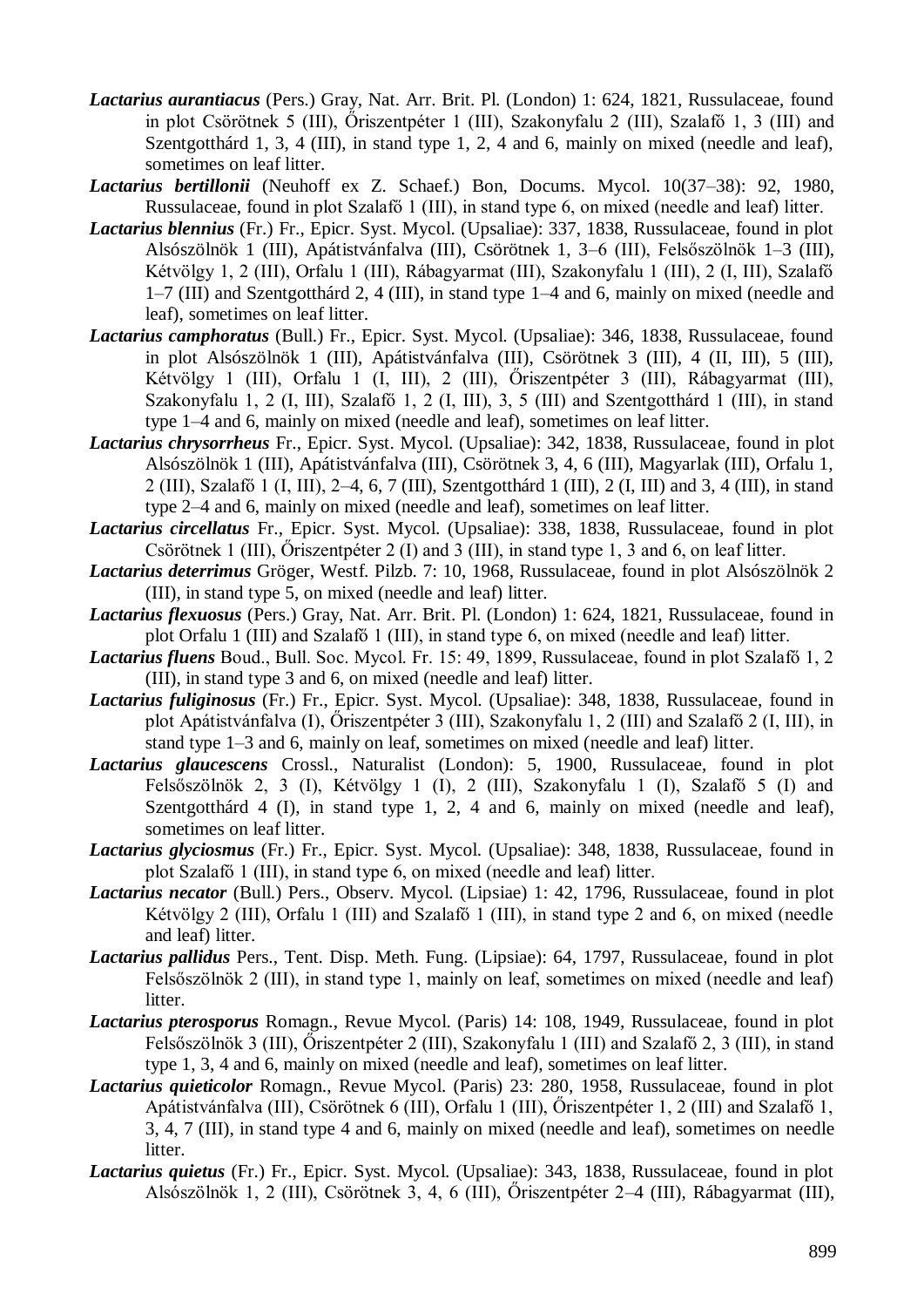Szakonyfalu 2 (III), Szalafő 1–3 (III) and Szentgotthárd 1–4 (III), in stand type 2–6, mainly on leaf, sometimes on mixed (needle and leaf) litter.

- *Lactarius rostratus* Heilm.-Claus., Fungi of Northern Europe (Greve) 2: 216, 1998, Russulaceae, found in plot Alsószölnök 2 (III), Apátistvánfalva (III), Csörötnek 3, 4 (III), Felsőszölnök 3 (III), Kétvölgy 1, 2 (III), Orfalu 1 (III), Szakonyfalu 1 (I, III), 2 (III), Szalafő 2–4, 7 (III) and Szentgotthárd 2 (III), in stand type 1–6, mainly on leaf, sometimes on mixed (needle and leaf) litter.
- *Lactarius ruginosus* Romagn., Bull. Soc. Mycol. Fr. 72: 340, 1957, Russulaceae, found in plot Őriszentpéter 2 (I) and Szalafő 7 (I), in stand type 4 and 6, on leaf litter.
- *Lactarius serifluus* (DC.) Fr., Epicr. Syst. Mycol. (Upsaliae): 345, 1838, Russulaceae, found in plot Alsószölnök 1 (III), Csörötnek 1, 4, 5 (III), Őriszentpéter 1, 2 (III), Rábagyarmat (III), Szalafő 2, 3, 7 (III) and Szentgotthárd 1 (III), in stand type 1, 3, 4 and 6, mainly on leaf, sometimes on mixed (needle and leaf) litter.
- *Lactarius subdulcis* (Pers.) Gray, Nat. Arr. Brit. Pl. (London) 1: 625, 1821, Russulaceae, found in plot Alsószölnök 1 (III), Csörötnek 1–6 (III), Felsőszölnök 1–3 (III), Kétvölgy 1, 2 (III), Magyarlak (III), Orfalu 1 (III), Őriszentpéter 1, 2 (III), Rábagyarmat (III), Szakonyfalu 1, 2 (III), Szalafő 1, 2, 5–7 (III) and Szentgotthárd 1–3 (III), in stand type 1–4 and 6, mainly on leaf, sometimes on mixed (needle and leaf) litter.
- *Lactarius torminosus* (Schaeff.) Pers., Tent. Disp. Meth. Fung. (Lipsiae): 64, 1797, Russulaceae, found in plot Orfalu 1 (III) and Szalafő 1 (III), in stand type 6, on mixed (needle and leaf) litter.
- *Lactarius uvidus* (Fr.) Fr., Epicr. Syst. Mycol. (Upsaliae): 338, 1838, Russulaceae, found in plot Csörötnek 2 (III), Őriszentpéter 2 (III) and Szalafő 5–7 (III), in stand type 2, 4 and 6, mainly on leaf, sometimes on mixed (needle and leaf) litter.
- *Lactarius vellereus* (Fr.) Fr., Epicr. Syst. Mycol. (Upsaliae): 340, 1838, Russulaceae, found in plot Felsőszölnök 2 (III), Kétvölgy 1, 2 (III), Orfalu 1 (III), Őriszentpéter 1, 3 (III), Szakonyfalu 1, 2 (III), Szalafő 1, 3, 4, 7 (III) and Szentgotthárd 4 (III), in stand type 1–4 and 6, mainly on mixed (needle and leaf), sometimes on leaf litter.
- *Lactarius vietus* (Fr.) Fr., Epicr. Syst. Mycol. (Upsaliae): 344, 1838, Russulaceae, found in plot Szalafő 1 (III), in stand type 6, on mixed (needle and leaf) litter.
- *Laxitextum bicolor* (Pers.) Lentz, U.S. Dept. Agric. Monogr. 24: 19, 1956, Hericiaceae, found in plot Csörötnek 5 (I, III), Felsőszölnök 1, 2 (I, III), Kétvölgy 1 (I, III), 2 (I), Rábagyarmat (I), Szakonyfalu 1), 2 (I, III) and Szentgotthárd 4 (I), in stand type 1–3 and 6, on decaying wood of *Fagus sylvatica*.
- *Leccinum aurantiacum* (Bull.) Gray, Nat. Arr. Brit. Pl. (London) 1: 646, 1821, Boletaceae, found in plot Apátistvánfalva (III), Szakonyfalu 1 (III), Szalafő 1, 2 (III) and 3 (I, III), in stand type 1, 3, 4 and 6, mainly on leaf, sometimes on mixed (needle and leaf) litter.
- *Leccinum crocipodium* (Letell.) Watling, Trans. & Proc. Bot. Soc. Edinb. 39(2): 200, 1961, Boletaceae, found in plot Szentgotthárd 2 (I), in stand type 3, on leaf litter.
- *Leccinum cyaneobasileucum* Lannoy & Estadès, Docums. Mycol. 21(81): 23, 1991, Boletaceae, found in plot Szalafő 1 (III), in stand type 6, on mixed (needle and leaf) litter.
- *Leccinum pseudoscabrum* (Kallenb.) Šutara, Česká Mykol. 43(1): 6, 1989, Boletaceae, found in plot Őriszentpéter 2 (I, III), 3 (I), Szakonyfalu 1 (I), Szalafő 2, 6, 7 (I) and Szentgotthárd 2 (I), in stand type 1, 3, 4 and 6, mainly on leaf, sometimes on mixed (needle and leaf) litter.
- *Lentinellus cochleatus* (Pers.) P. Karst., Bidr. Känn. Finl. Nat. Folk 32: 247, 1879, Auriscalpiaceae, found in plot Csörötnek 1 (III), in stand type 1, on leaf litter.
- *Lentinellus flabelliformis* (Bolton) S. Ito, Mycol. Fl. Japan 2: 151, 1959, Auriscalpiaceae, found in plot Felsőszölnök 2 (III), in stand type 1, on decaying wood of *Fagus sylvatica*.
- *Lentinellus ursinus* (Fr.) Kühner, Botaniste 17: 99, 1926, Auriscalpiaceae, found in plot Csörötnek 1 (III), 5 (I) and Szalafő 1, 4 (III), in stand type 1 and 6, on dead wood of broadleaved and coniferous trees.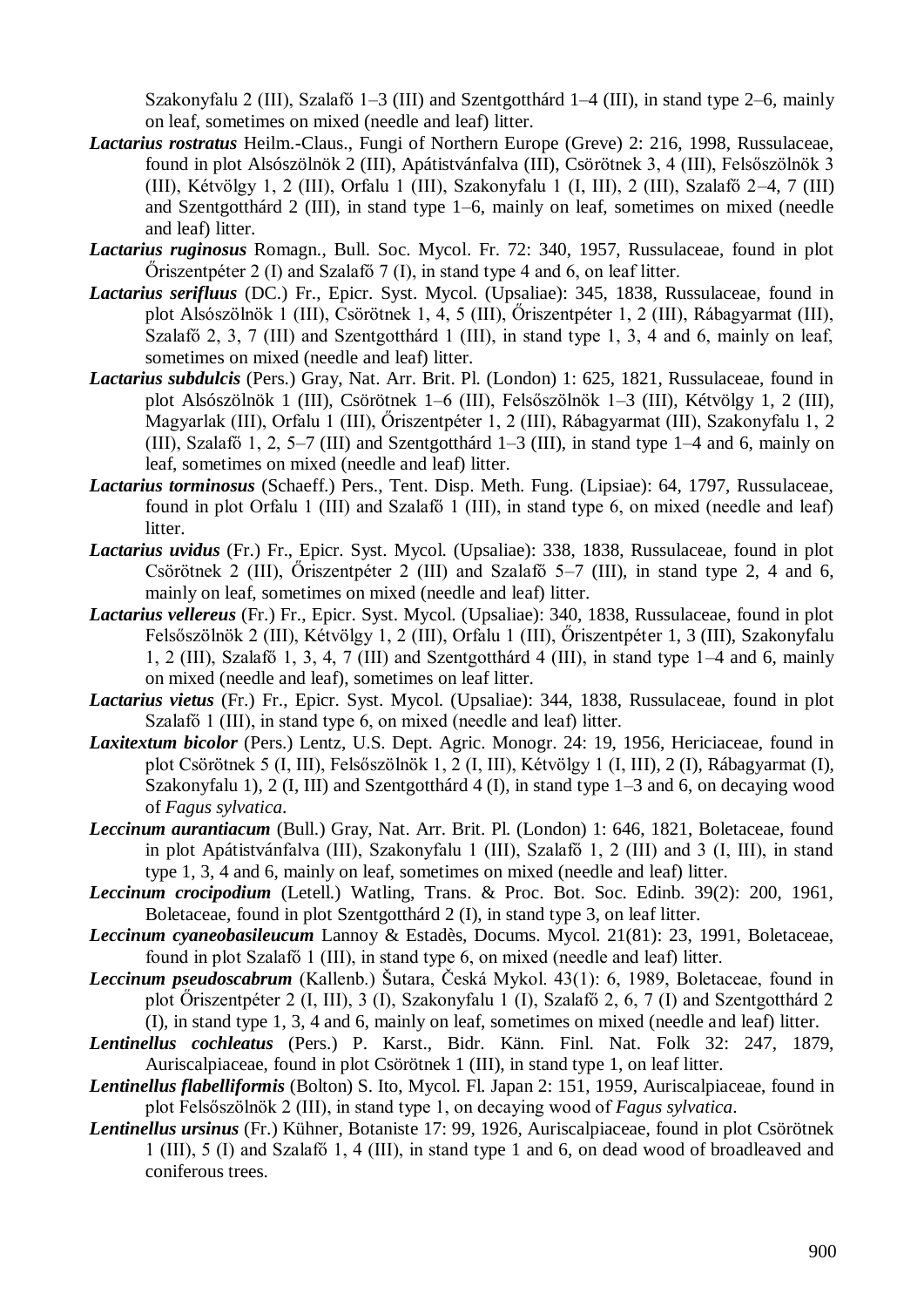- *Lenzites betulina* (L.) Fr., Epicr. Syst. Mycol. (Upsaliae): 405, 1838, Polyporaceae, found in plot Felsőszölnök 3 (III), Kétvölgy 2 (III) and Orfalu 1 (III), in stand type 1, 2 and 6, on decaying wood of *Betula pendula*.
- *Leotia lubrica* (Scop.) Pers., Comm. fung. clav. (Lipsiae): 31, 1797, Leotiaceae, found in plot Alsószölnök 1, 2 (III), Csörötnek 5 (III), Felsőszölnök 2, 3 (III), Kétvölgy 1, 2 (III), Orfalu 1, 2 (III), Őriszentpéter 2 (III), Szakonyfalu 1 (I, III), 2 (III), Szalafő 1–7 (III) and Szentgotthárd 4 (III), in stand type 1–6, on soil; mainly among leaf, sometimes among mixed (needle and leaf) litter.
- *Lepiota boudieri* Bres., Fung. Trident. 1(4–5): 43, 1884, Agaricaceae, found in plot Csörötnek 1 (III), in stand type 1, on leaf litter.
- *Lepiota castanea* Quél., Compt. Rend. Assoc. Franç. Avancem. Sci. 9: 661, 1881, Agaricaceae, found in plot Alsószölnök 2 (III), Csörötnek 1, 6 (III), Felsőszölnök 3 (III), Őriszentpéter 3 (III), Szakonyfalu 2 (III), Szalafő 7 (III) and Szentgotthárd 4 (III), in stand type 1–6, mainly on leaf, sometimes on mixed (needle and leaf) litter.
- *Lepiota clypeolaria* (Bull.) P. Kumm., Führ. Pilzk. (Zwickau): 137, 1871, Agaricaceae, found in plot Alsószölnök 2 (III), Csörötnek 1, 3, 6 (III), Felsőszölnök 2, 3 (III), Orfalu 1 (III), Őriszentpéter 3 (III), Szakonyfalu 2 (III), Szalafő 4, 6 (III) and Szentgotthárd 4 (III), in stand type 1–6, mainly on mixed (needle and leaf), sometimes on leaf litter.
- *Lepiota cristata* (Bolton) P. Kumm., Führ. Pilzk. (Zwickau): 137, 1871, Agaricaceae, found in plot Csörötnek 1 (III), Őriszentpéter 3 (III) and Szalafő 6 (III), in stand type 1, 3 and 4, on leaf litter.
- *Lepiota ignivolvata* Bousset & Joss. ex Joss., Riv. Micol. 33(1): 30, 1990, Agaricaceae, found in plot Alsószölnök 2 (III), Apátistvánfalva (III) and Felsőszölnök 2 (III), in stand type 1, 5 and 6, mainly on mixed (needle and leaf), sometimes on leaf litter.
- *Lepista flaccida* (Sowerby) Pat., Hyménomyc. Eur. (Paris): 96, 1887, Tricholomataceae, found in plot Alsószölnök 2 (III), Kétvölgy 2 (III), Orfalu 1 (III), Őriszentpéter 1, 4 (III), Szalafő 4, 6 (III) and Szentgotthárd 2, 4 (III), in stand type 2–6, on mixed (needle and leaf) litter.
- *Lepista glaucocana* (Bres.) Singer, Lilloa 22: 193, 1951, Tricholomataceae, found in plot Szakonyfalu 1 (III), in stand type 1, on mixed (needle and leaf) litter.
- *Lepista nuda* (Bull.) Cooke, Handb. Brit. Fungi 1: 192, 1871, Tricholomataceae, found in plot Apátistvánfalva (III), Csörötnek 3, 5 (III), Kétvölgy 2 (III), Orfalu 1 (III), Szakonyfalu 2 (III), Szalafő 3–6 (III) and Szentgotthárd 1–4 (III), in stand type 1–4 and 6, mainly on leaf, sometimes on mixed (needle and leaf) litter.
- *Leucocortinarius bulbiger* (Alb. & Schwein.) Singer, Lloydia 8: 141, 1945, Tricholomataceae, found in plot Szalafő 3 (III), in stand type 4, on mixed (needle and leaf) litter.
- *Lycoperdon excipuliforme* (Scop.) Pers., Syn. Meth. Fung. (Göttingen) 1: 143, 1801, Agaricaceae, found in plot Apátistvánfalva (III), Felsőszölnök 3 (III), Őriszentpéter 3 (III), Szakonyfalu 2 (III) and Szentgotthárd 1 (III), in stand type 1–4 and 6, on mixed (needle and leaf) litter.
- *Lycoperdon lividum* Pers., J. Bot. (Desvaux) 2: 18, 1809, Agaricaceae, found in plot Szentgotthárd 1 (III), in stand type 4, on mixed (needle and leaf) litter.
- *Lycoperdon molle* Pers., Observ. Mycol. (Lipsiae) 2: 70, 1800, Agaricaceae, found in plot Alsószölnök 1 (III), Apátistvánfalva (III), Csörötnek 3, 5 (III), Kétvölgy 1 (III), Orfalu 1 (III), Őriszentpéter 1 (III), 2 (I, III), 3, 4 (III), Szalafő 1, 4, 6 (III) and Szentgotthárd 4 (III), in stand type 1–4 and 6, on mixed (needle and leaf) litter.
- *Lycoperdon nigrescens* Pers., Neues Mag. Bot. 1: 87, 1794, Agaricaceae, found in plot Alsószölnök 1 (III), Kétvölgy 2 (III), Őriszentpéter 1, 4 (III), Szakonyfalu 1, 2 (III) and Szalafő 1 (III), in stand type 1, 2 and 6, on mixed (needle and leaf) litter.
- *Lycoperdon perlatum* Pers., Observ. Mycol. (Lipsiae) 1: 145, 1796, Agaricaceae, found in plot Alsószölnök 2 (III), Apátistvánfalva (I), Csörötnek 1, 3, 5 (III), Felsőszölnök 3 (III), Kétvölgy 2 (III), Magyarlak (III), Orfalu 1 (III), 2 (I), Őriszentpéter 3 (III), 4 (I, III), Szakonyfalu 1, 2 (III), Szalafő 1 (III), 2 (I, III), 3, 5 (III), 6 (I, III), 7 (III), Szentgotthárd 1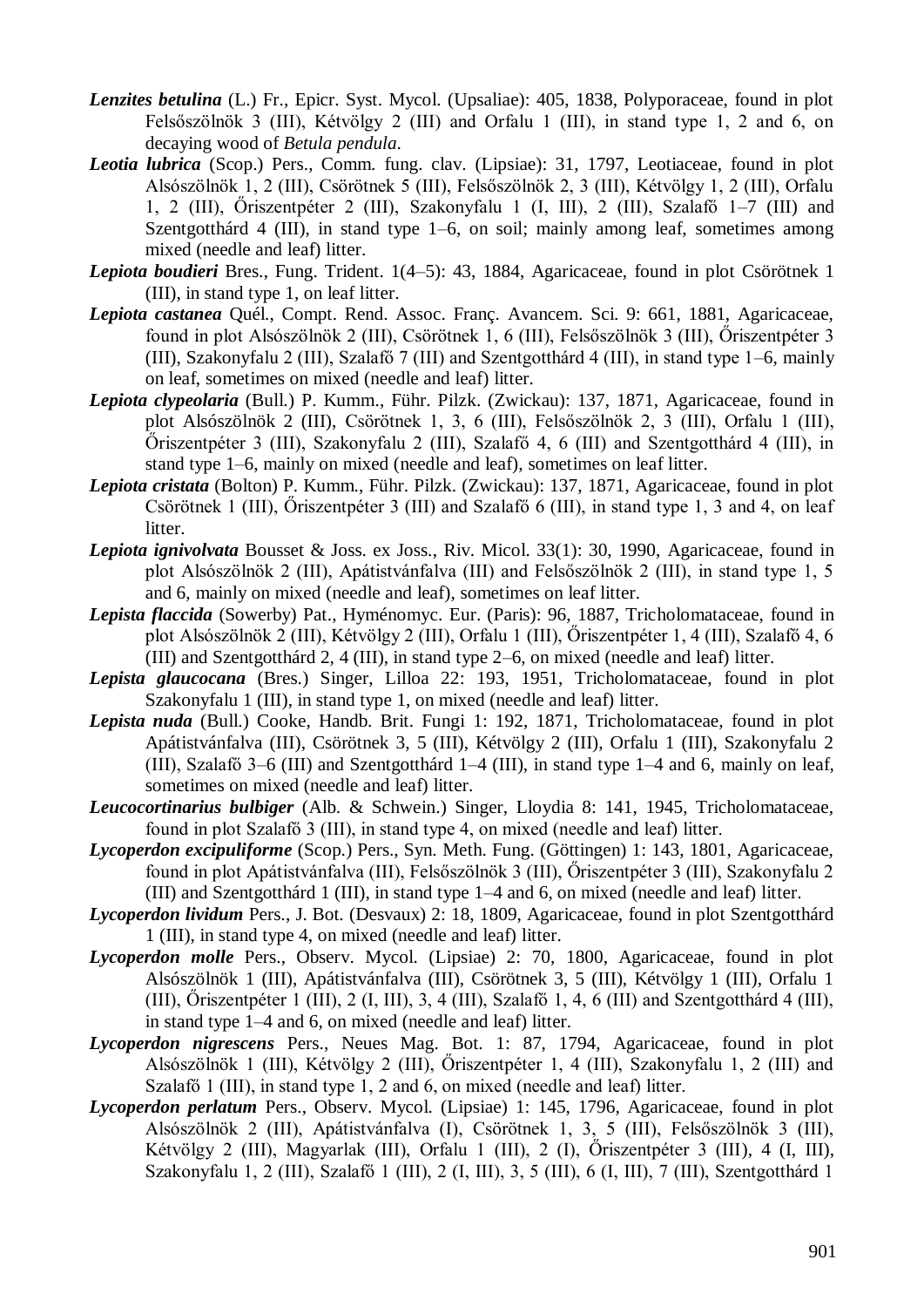(I, III), 2 (III) and 3, 4 (I, III), in stand type 1–6, mainly on leaf, sometimes on mixed (needle and leaf) litter.

- *Lycoperdon pyriforme* Willd., Fl. Berol. Prodr.: 411, 1787, Agaricaceae, found in plot Alsószölnök 2 (III), Apátistvánfalva (III), Csörötnek 1, 3, 5 (III), Felsőszölnök 2 (III), Kétvölgy 2 (III), Orfalu 1, 2 (III), Őriszentpéter 1 (I), 4 (III), Szakonyfalu 1 (III), Szalafő 1, 2, 6 (III) and Szentgotthárd 2 (III), in stand type 1–6, on dead wood of broadleaved and coniferous trees.
- *Lyophyllum baeospermum*\* Romagn., Bull. Soc. Nat. Oyonnax 8: 75, 1954, Lyophyllaceae, found in plot Őriszentpéter 4 (III), in stand type 6, on mixed (needle and leaf) litter. Specimen examined: ORS-ERDO 126-13-1 (September 20, 2010). Spores  $3.9-4.7 \times 3.2$  µm, av.  $4.5 \times$ 3.2  $\mu$ m, Qav = 1.417, n = 5; basidia av. 15.8  $\times$  4.7  $\mu$ m, finely incrusted; cheilocystidia absent.
- *Lyophyllum boudieri*\* Kühner & Romagn., Bull. Soc. Nat. Oyonnax 8: 75, 1954, Lyophyllaceae, found in plot Felsőszölnök 2 (III), in stand type 1, on leaf litter. Specimen examined: ORS-ERDO 147-46-1 (October 16, 2010). Spores 7.1–9.5  $\times$  3.9–4.7 µm, av. 8.1  $\times$  4.4 µm, Qav = 1.846,  $n = 7$ , finely verrucose; cheilocystidia absent; pileipellis with hyphae 12.6  $\mu$ m wide.
- *Lyophyllum leucophaeatum*\* (P. Karst.) P. Karst., Meddn. Soc. Fauna Flora Fenn. 6: 3, 1881, Lyophyllaceae, found in plot Csörötnek 1 (III) and Őriszentpéter 3 (III), in stand type 1 and 3, on leaf litter. Specimen examined: ORS-ERDO 116-15-2b (September 25, 2010). Spores  $5.0 - 7.2 \times 3.3 - 4.5$  µm, av.  $6.1 \times 3.8$  µm, Qav = 1.580, n = 15, ellipsoid to broadly ellipsoid (dacryoid), finely rough, amyloid; basidia siderophilous; cheilocystidia cylindrical, slightly capitate; hyphae of pileipellis 4.3–6.5 µm wide, clamped, with brown pigment.
- *Lyophyllum mephiticum* (Fr.) Singer, Lilloa 22: 166, 1951, Lyophyllaceae, found in plot Csörötnek 1 (III), Szakonyfalu 2 (III), Szalafő 3 (III) and Szentgotthárd 1 (III), in stand type 1, 2 and 4, mainly on leaf, sometimes on mixed (needle and leaf) litter.
- *Lyophyllum platypum*\* Kühner, Bull. Soc. Nat. Oyonnax 8: 75, 1954, Lyophyllaceae, found in plot Alsószölnök 2 (III), Csörötnek 1 (III), Kétvölgy 2 (III), Őriszentpéter 2 (III) and Szalafő 1, 3, 4 (III), in stand type 1, 2 and 4–6, on mixed (needle and leaf) litter. Specimen examined: ORS-ERDO 98-65-2 (September 21, 2010). Spores 4.3–5.4 × 2.2–4.3 µm, av. 4.5 × 3.7 µm,  $Q$ av = 1.199, n = 9; cheilocystidia absent; pileipellis with incrusted hyphae (3.2)–6.3–12.6 µm wide.
- *Lyophyllum rancidum* (Fr.) Singer, Annls Mycol. 41(1–3): 103, 1943, Lyophyllaceae, found in plot Apátistvánfalva (III), in stand type 6, on mixed (needle and leaf) litter.
- *Macrocystidia cucumis* (Pers.) Joss., Bull. Soc. Mycol. Fr. 49: 373, 1934, Macrocystidiaceae, found in plot Csörötnek 1 (III), in stand type 1, on leaf litter.
- *Macrolepiota mastoidea* (Fr.) Singer, Lilloa 22: 417, 1951, Agaricaceae, found in plot Őriszentpéter 4 (III), in stand type 6, on mixed (needle and leaf) litter.
- *Macrolepiota procera* (Scop.) Singer, Pap. Mich. Acad. Sci. 32: 141, 1948, Agaricaceae, found in plot Alsószölnök 1 (III), Csörötnek 5, 6 (III), Őriszentpéter 1 (I), Rábagyarmat (III) and Szakonyfalu 1 (III), in stand type 1, 3, 4 and 6, mainly on leaf, sometimes on mixed (needle and leaf) litter.
- *Macrotyphula juncea* (Alb. & Schwein.) Berthier, Bull. Mens. Soc. Linn. Lyon, 43: 186, 1974, Typhulaceae, found in plot Orfalu 1 (III), Őriszentpéter 4 (III), Szakonyfalu 2 (III) and Szalafő 1, 2, 4 (III), in stand type 2, 3 and 6, on mixed (needle and leaf) litter.
- *Marasmiellus ramealis* (Bull.) Singer, Pap. Mich. Acad. Sci. 32: 130, 1948, Marasmiaceae, found in plot Csörötnek 1 (I–III), 3 (III), Őriszentpéter 2 (III), Rábagyarmat (III), Szalafő 4 (III) and Szentgotthárd 2 (I), in stand type 1–3 and 6, on dead wood of broadleaved trees.
- *Marasmius bulliardii* Quél., Bull. Soc. Bot. Fr. 24: 323, 1878, Marasmiaceae, found in plot Csörötnek 1 (III), 5 (II), Kétvölgy 2 (III), Őriszentpéter 3 (I), 4 (III), Szalafő 1, 2 (III) and Szentgotthárd 2 (I), in stand type 1–3 and 6, mainly on leaf, sometimes on mixed (needle and leaf) litter or on dead wood of broadleaved and coniferous trees.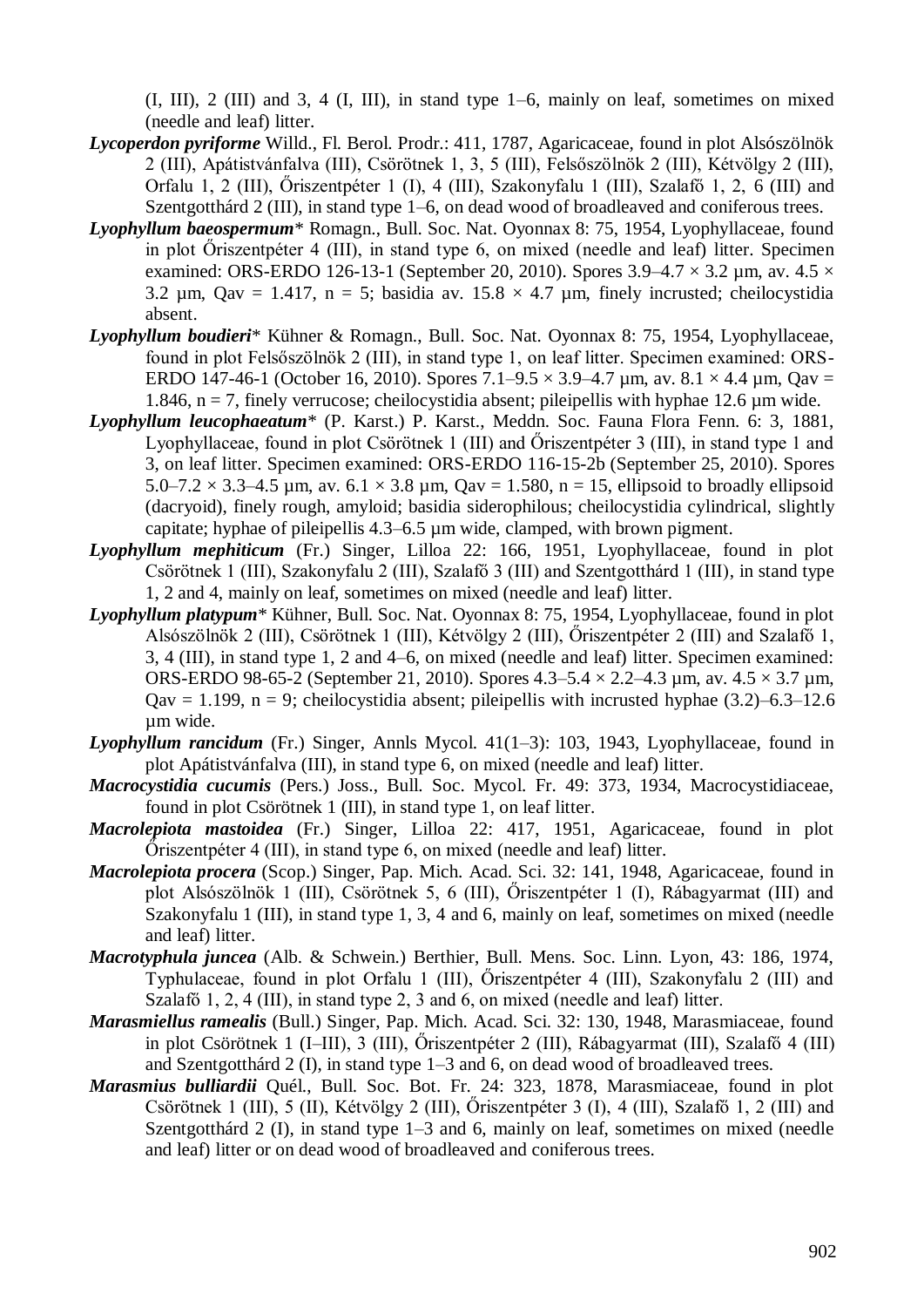- *Marasmius cohaerens* (Pers.) Cooke & Quél., Clavis Syn. Hymen. Europ. (London): 153, 1878, Marasmiaceae, found in plot Csörötnek 1, 6 (III) and Őriszentpéter 3 (III), in stand type 1, 3 and 4, on leaf litter.
- *Marasmius epiphyllus* (Pers.) Fr., Epicr. Syst. Mycol. (Upsaliae): 386, 1838, Marasmiaceae, found in plot Szalafő 2 (III), in stand type 3, on leaf litter.
- *Marasmius rotula* (Scop.) Fr., Epicr. Syst. Mycol. (Upsaliae): 385, 1838, Marasmiaceae, found in plot Csörötnek 1, 5, 6 (I), Őriszentpéter 3 (I, III), Szalafő 2 (III) and Szentgotthárd 2 (I), in stand type 1, 3 and 4, mainly on leaf litter, sometimes on dead wood of broadleaved trees.
- *Marasmius setosus* (Sowerby) Noordel., Persoonia 13(3): 241, 1987, Marasmiaceae, found in plot Kétvölgy 2 (III), in stand type 2, on mixed (needle and leaf) litter.
- *Marasmius torquescens* Quél., Mém. Soc. Émul. Montbéliard, sér. 2, 5: 221, 1872, Marasmiaceae, found in plot Alsószölnök 2 (III), Csörötnek 1 (I, III), 6 (III), Őriszentpéter 3 (III) and Szalafő 6 (III), in stand type 1 and 3–5, mainly on leaf, sometimes on mixed (needle and leaf) litter.
- *Marasmius wynneae* Berk. & Broome, Ann. Mag. Nat. Hist., ser. 3, 3: 358, 1859, Marasmiaceae, found in plot Csörötnek 1 (III), in stand type 1, on leaf litter.
- *Melogramma campylosporum* Fr., Summa veg. Scand., Section Post. (Stockholm): 386, 1849, Melanconidaceae, found in plot Alsószölnök 2 (I), in stand type 5, on decaying wood of *Carpinus betulus*.
- *Mensularia nodulosa* (Fr.) T. Wagner & M. Fisch., Mycol. Res. 105(7): 781, 2001, Hymenochaetaceae, found in plot Csörötnek 1 (III), 2 (II), 5 (III) and Felsőszölnök 2 (III), in stand type 1 and 2, on decaying wood of *Fagus sylvatica*.
- *Mollisia cinerella* Sacc., Syll. Fung. (Abellini) 8: 338, 1889, Dermateaceae, found in plot Csörötnek 6 (I), in stand type 4, on decaying wood of *Quercus petraea*.
- *Mollisia ligni* (Desm.) P. Karst., Bidr. Känn. Finl. Nat. Folk 19: 204, 1871, Dermateaceae, found in plot Csörötnek 6 (I) and Szentgotthárd 4 (I), in stand type 4 and 6, on decaying wood of *Quercus petraea*.
- *Mollisia lividofusca* (Fr.) Rehm, Rabenh. Krypt.-Fl., Edn 2 (Leipzig) 1.3 (lief. 36): 576, 1891, Dermateaceae, found in plot Csörötnek 1 (I), in stand type 1, on decaying wood of *Fagus sylvatica*.
- *Mucidula mucida* (Schrad.) Pat., Hyménomyc. Eur. (Paris): 96, 1887, Physalacriaceae, found in plot Csörötnek 1, 4 (III), Felsőszölnök 2, 3 (III) and Szakonyfalu 1 (III), in stand type 1 and 3, on decaying wood of *Fagus sylvatica*.
- *Mycena* cf. *abramsii* (Murrill) Murrill, Mycologia 8(4): 220, 1916, Mycenaceae, found in plot Csörötnek 1 (III) and Őriszentpéter 4 (III), in stand type 1 and 6, on leaf litter, sometimes on decaying wood of *Quercus petraea*.
- *Mycena acicula* (Schaeff.) P. Kumm., Führ. Pilzk. (Zwickau): 109, 1871, Mycenaceae, found in plot Szalafő 2 (II), in stand type 3, on leaf litter.
- *Mycena amicta* (Fr.) Quél., Mém. Soc. Émul. Montbéliard, sér. 2, 5: 243, 1872, Mycenaceae, found in plot Csörötnek 5 (III), Őriszentpéter 2 (II), Szakonyfalu 1 (II), Szalafő 3, 4 (III) and Szentgotthárd 4 (III), in stand type 1, 4 and 6, mainly on leaf, sometimes on mixed (needle and leaf) litter.
- *Mycena arcangeliana* Bres., Contr. Bolus Herb.: 78, 1904, Mycenaceae, found in plot Alsószölnök 2 (III), Csörötnek 1, 5 (III), Felsőszölnök 2 (III), Szakonyfalu 1 (III) and Szalafő 1, 2 (III), in stand type 1, 3, 5 and 6, on leaf litter or among mosses, on decaying wood of *Fagus sylvatica* and *Pinus sylvestris*.
- *Mycena aurantiomarginata* (Fr.) Quél., Mém. Soc. Émul. Montbéliard, sér. 2, 5: 240, 1872, Mycenaceae, found in plot Alsószölnök 2 (III), Apátistvánfalva (III), Csörötnek 6 (III), Orfalu 1 (III), Szakonyfalu 1, 2 (III), Szalafő 1–4, 7 (III) and Szentgotthárd 4 (III), in stand type 1–6, on mixed (needle and leaf) litter.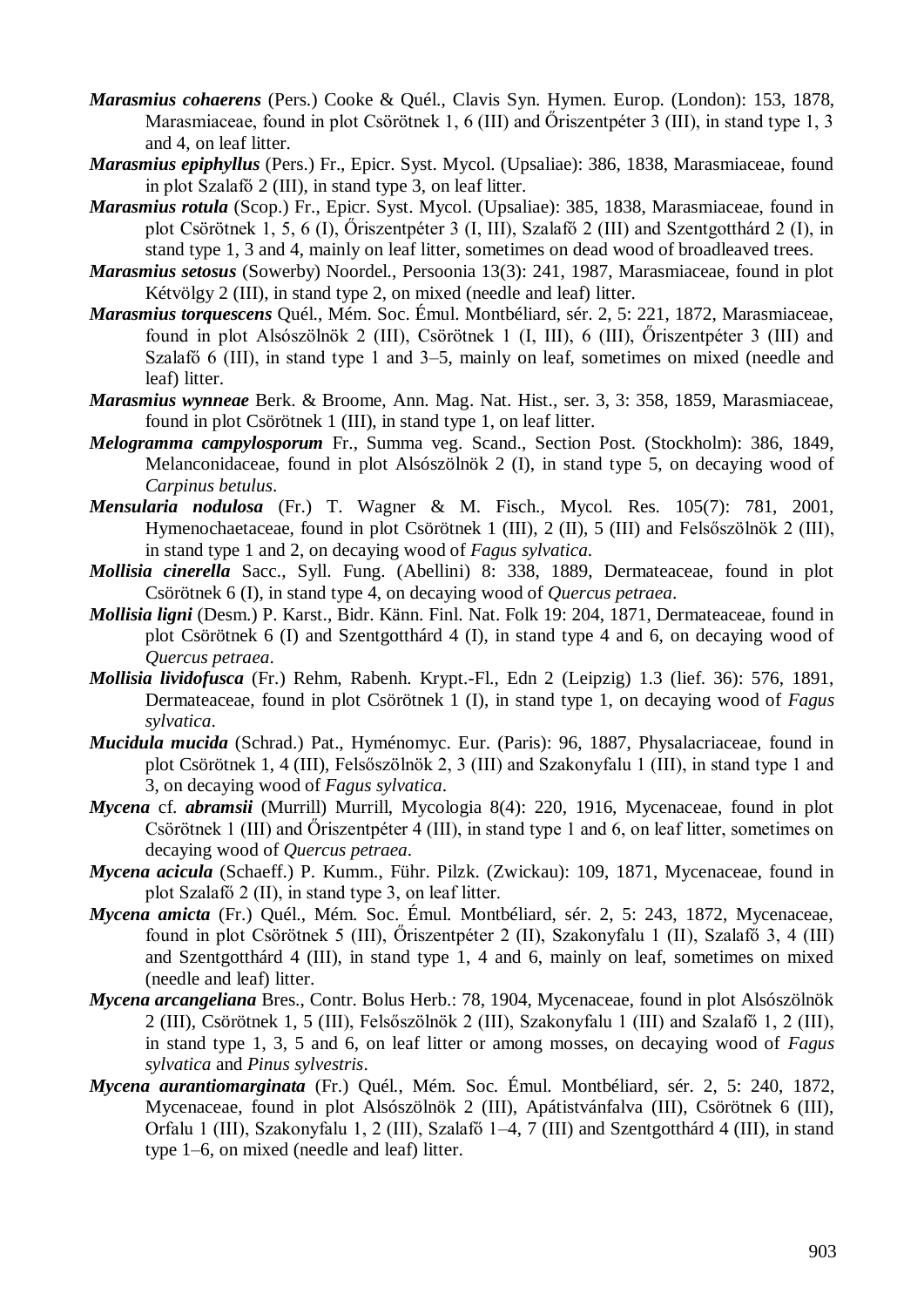- *Mycena capillaris* (Schumach.) P. Kumm., Führ. Pilzk. (Zwickau): 108, 1871, Mycenaceae, found in plot Kétvölgy 2 (III) and Őriszentpéter 2–4 (III), in stand type 2, 3 and 6, mainly on leaf, sometimes on mixed (needle and leaf) litter.
- *Mycena cinerella* (P. Karst.) P. Karst., Bidr. Känn. Finl. Nat. Folk 32: 113, 1879, Mycenaceae, found in plot Szakonyfalu 1 (III), in stand type 1, on mixed (needle and leaf) litter.
- *Mycena clavicularis*\* (Fr.) Gillet, Hyménomycètes (Alençon): 257, 1876, Mycenaceae, found in plot Alsószölnök 2 (III) and Szentgotthárd 2 (III), in stand type 3 and 5, on mixed (needle and leaf) litter, sometimes on decaying wood of Quercus robur. Specimen examined: ORS-ERDO 130-46-2 (November 2, 2010). Spores  $6.5-7.5 \times 4.3$  µm, av.  $6.8 \times 4.3$  µm, Qav =  $1.575$ ,  $n = 6$ .
- *Mycena crocata* (Schrad.) P. Kumm., Führ. Pilzk. (Zwickau): 108, 1871, Mycenaceae, found in plot Csörötnek 1 (III) and Felsőszölnök 3 (III), in stand type 1, on leaf litter.
- *Mycena diosma*\* Krieglst. & Schwöbel, Z. Mykol. 48(1): 32, 1982, Mycenaceae, found in plot Csörötnek 1 (III) and Szakonyfalu 2 (III), in stand type 1 and 2, mainly on leaf, sometimes on mixed (needle and leaf) litter. Specimen examined: ORS-ERDO 116-26-3 (September 25, 2010). Spores  $5.4-6.5 \times 3.2-4.3 \mu m$ , av.  $5.9 \times 3.8 \mu m$ , Qav = 1.571, n = 4.
- *Mycena epipterygia* (Scop.) Gray, Nat. Arr. Brit. Pl. (London) 1: 619, 1821, Mycenaceae, found in plot Alsószölnök 1, 2 (III), Apátistvánfalva (III), Csörötnek 1 (III), Kétvölgy 1 (III), Orfalu 1 (III), Őriszentpéter 4 (III), Szakonyfalu 1, 2 (III), Szalafő 1–4, 6, 7 (III) and Szentgotthárd 4 (III), in stand type 1–6, on litter.
- *Mycena erubescens* Höhn., Sber. Akad. Wiss. Wien, Math.-Naturw. Kl., Abt. 1 122(1): 267, 1913, Mycenaceae, found in plot Szalafő 3 (III), in stand type 4, on base of living *Quercus petraea*.
- *Mycena* cf. *fagetorum* (Fr.) Gillet, Hyménomycètes (Alençon): 274, 1876, Mycenaceae, found in plot Csörötnek 3 (III) and Szalafő 1 (III), in stand type 2 and 6, on mixed (needle and leaf) litter.
- *Mycena filopes* (Bull.) P. Kumm., Führ. Pilzk. (Zwickau): 110, 1871, Mycenaceae, found in plot Alsószölnök 2 (III), Rábagyarmat (III) and Szalafő 1 (III), in stand type 3, 5 and 6, on mixed (needle and leaf) litter, sometimes on decaying wood of *Pinus sylvestris*.
- *Mycena flavescens* Velen., České Houby 2: 323, 1920, Mycenaceae, found in plot Alsószölnök 2 (III), Csörötnek 5 (III), Magyarlak (III), Őriszentpéter 2–4 (III), Szalafő 1–3, 5 (III) and Szentgotthárd 1, 3 (III), in stand type 1–6, mainly on leaf, sometimes on mixed (needle and leaf) litter.
- *Mycena galericulata* (Scop.) Gray, Nat. Arr. Brit. Pl. (London) 1: 619, 1821, Mycenaceae, found in plot Alsószölnök 2 (III), Apátistvánfalva (III), Csörötnek 3, 6 (III), Kétvölgy 1, 2 (III), Orfalu 1 (III), Őriszentpéter 3, 4 (III), Szakonyfalu 1, 2 (III), Szalafő 2, 7 (III) and Szentgotthárd 2 (III), in stand type 1–6, on litter, on dead wood of broadleaved and coniferous trees.
- *Mycena galopus* var. *galopus* (Pers.) P. Kumm., Führ. Pilzk. (Zwickau): 108, 1871, Mycenaceae, found in plot Alsószölnök 2 (III), Csörötnek 1, 5 (III), Kétvölgy 2 (III), Orfalu 1 (III), Őriszentpéter 4 (III), Szakonyfalu 1, 2 (III) and Szalafő 1–5 (III), in stand type 1–6, mainly on leaf, sometimes on mixed (needle and leaf) litter.
- *Mycena galopus* var. *leucogala* (Cooke) J.E. Lange, Fl. Agaric. Danic. 2: 36, 1936, Mycenaceae, found in plot Csörötnek 5 (III), Kétvölgy 1 (III), Őriszentpéter 4 (III) and Szalafő 1, 2, 6 (III), in stand type 1, 3, 4 and 6, mainly on leaf, sometimes on mixed (needle and leaf) litter.
- *Mycena haematopus* (Pers.) P. Kumm., Führ. Pilzk. (Zwickau): 108, 1871, Mycenaceae, found in plot Alsószölnök 1, 2 (III), Csörötnek 1, 5 (III), Őriszentpéter 2 (III), Szakonyfalu 1, 2 (III) and Szalafő 1, 2 (III), in stand type 1–3, 5 and 6, on litter, on dead wood of broadleaved trees.
- *Mycena hiemalis*\* (Osbeck) Quél., Mém. Soc. Émul. Montbéliard, sér. 2, 5: 110, 1872, Mycenaceae, found in plot Őriszentpéter 2 (III) and Szalafő 2 (III), in stand type 3 and 6, on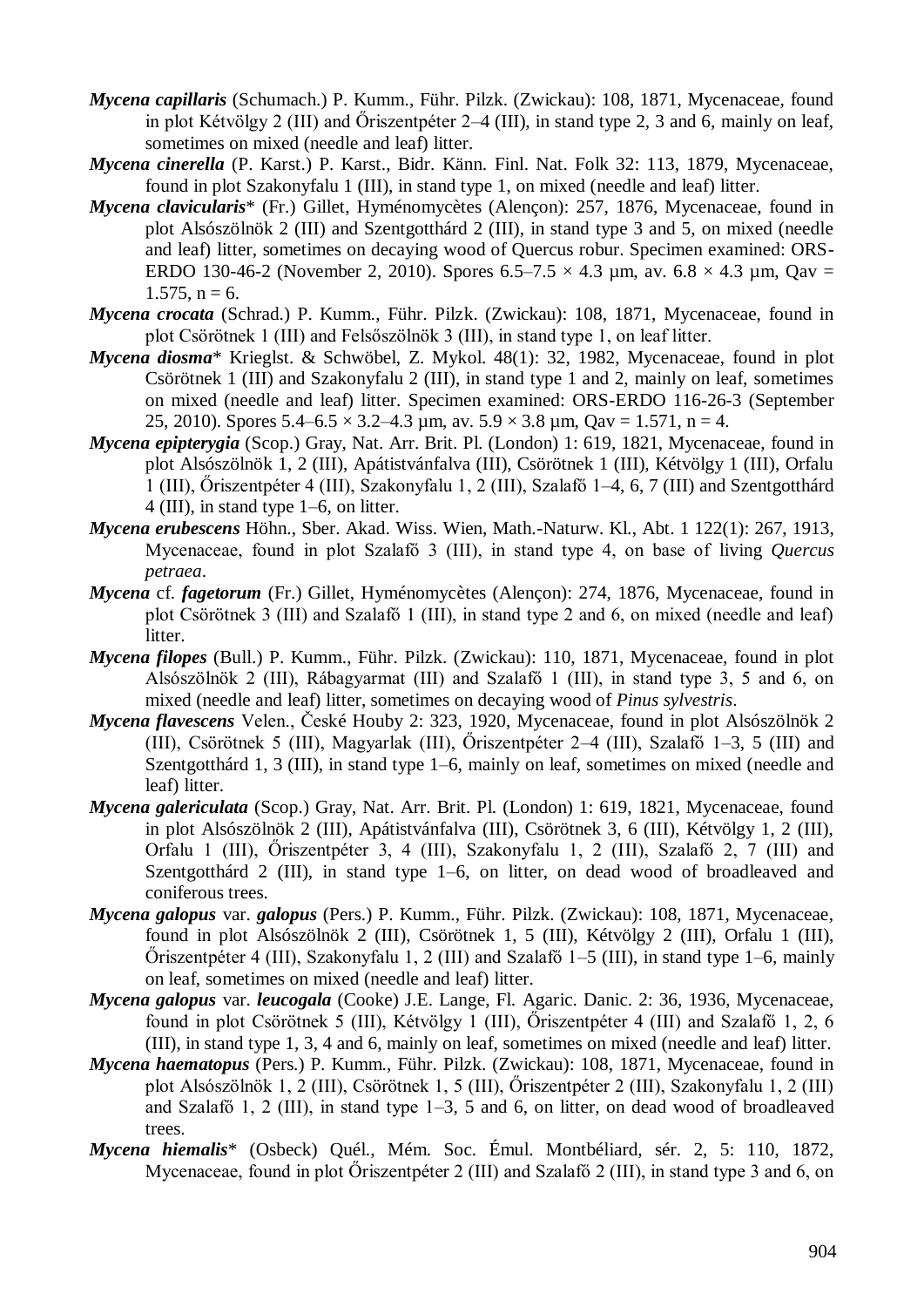decaying wood of *Quercus petraea*. Specimen examined: ORS-ERDO 124-53-1 (September 20, 2010). Spores  $6.5-8.6 \times 3.2-4.7 \mu m$ , av.  $7.6 \times 4.2 \mu m$ , Qav = 1.810, n = 7.

- *Mycena inclinata* (Fr.) Quél., Mém. Soc. Émul. Montbéliard, sér. 2, 5: 105, 1872, Mycenaceae, found in plot Csörötnek 1 (III), Magyarlak (III), Őriszentpéter 4 (III), Rábagyarmat (III), Szalafő 2 (III) and Szentgotthárd 2 (III), in stand type 1, 3 and 6, on dead wood of broadleaved trees.
- *Mycena leptocephala* (Pers.) Gillet, Hyménomycètes (Alençon): 267, 1876, Mycenaceae, found in plot Alsószölnök 2 (III), Őriszentpéter 3 (III) and Szalafő 1, 2 (III), in stand type 3, 5 and 6, mainly on mixed (needle and leaf), sometimes on leaf litter.
- *Mycena maculata* P. Karst., Meddn. Soc. Fauna Flora Fenn. 19: 89, 1890, Mycenaceae, found in plot Apátistvánfalva (III), Csörötnek 1, 6 (III), Felsőszölnök 1 (III), Őriszentpéter 2–4 (III), Szakonyfalu 1 (III), Szalafő 1, 2 (III) and Szentgotthárd 2 (III), in stand type 1, 3, 4 and 6, on litter.
- *Mycena metata* (Fr.) P. Kumm., Führ. Pilzk. (Zwickau): 109, 1871, Mycenaceae, found in plot Kétvölgy 2 (III), Rábagyarmat (III) and Szakonyfalu 2 (III), in stand type 2 and 3, on mixed (needle and leaf) litter.
- *Mycena pelianthina* (Fr.) Quél., Mém. Soc. Émul. Montbéliard, sér. 2, 5: 102, 1872, Mycenaceae, found in plot Csörötnek 1 (III), in stand type 1, on leaf litter.
- *Mycena polyadelpha* (Lasch) Kühner, Encyclop. Mycol. 10: 262, 1938, Mycenaceae, found in plot Szentgotthárd 1 (III), in stand type 4, on mixed (needle and leaf) litter.
- *Mycena polygramma* (Bull.) Gray, Nat. Arr. Brit. Pl. (London) 1: 619, 1821, Mycenaceae, found in plot Alsószölnök 1 (III), Csörötnek 1, 3, 6 (III), Orfalu 1, 2 (III), Őriszentpéter 2–4 (III), Rábagyarmat (III), Szakonyfalu 2 (III), Szalafő 1–3, 5, 7 (III) and Szentgotthárd 1, 4 (III), in stand type 1–4 and 6, on base of living and decaying wood of *Quercus petraea*.
- *Mycena pseudocorticola* Kühner, Encyclop. Mycol. 10: 687, 1938, Mycenaceae, found in plot Őriszentpéter 3 (III), in stand type 3, on base of living *Quercus petraea*.
- *Mycena pura* (Pers.) P. Kumm., Führ. Pilzk. (Zwickau): 107, 1871, Mycenaceae, found in plot Alsószölnök 2 (III), Apátistvánfalva (III), Csörötnek 1–3, 5, 6 (III), Felsőszölnök 2, 3 (III), Kétvölgy 2 (III), Orfalu 1 (III), Őriszentpéter 1, 4 (III), Szakonyfalu 1, 2 (III), Szalafő 1, 2, 4, 6, 7 (III) and Szentgotthárd 2, 4 (III), in stand type 1–6, mainly on leaf, sometimes on mixed (needle and leaf) litter.
- *Mycena* cf. *rebaudengi* Robich, Riv. Micol. 44(1): 26 2001, Mycenaceae, found in plot Őriszentpéter 2 (III), in stand type 6, on mixed (needle and leaf) litter.
- *Mycena rhenana*\* Maas Geest. & Winterh., Z. Mykol. 51(2): 247, 1985, Mycenaceae, found in plot Orfalu 2 (III), in stand type 4, on decaying cupule litter of *Fagus sylvatica*. Specimen examined: ORS-ERDO 131-52-1 (November 4, 2010). Spores  $6.5-8.6 \times 3.2-4.3$  µm, av.  $7.0 \times 3.9 \text{ µm}$ , Qav = 1.793, n = 8.
- *Mycena rosea* Gramberg, Iconogr. Gen. Pl. 1: 36, 1912, Mycenaceae, found in plot Apátistvánfalva (III), Csörötnek 1 (III), Felsőszölnök 3 (III), Kétvölgy 2 (III), Őriszentpéter 2–4 (III) and Szalafő 2–4, 6 (III), in stand type 1–4 and 6, mainly on leaf, sometimes on mixed (needle and leaf) litter.
- *Mycena rosella* (Fr.) P. Kumm., Führ. Pilzk. (Zwickau): 109, 1871, Mycenaceae, found in plot Alsószölnök 2 (III), Apátistvánfalva (III), Kétvölgy 2 (III), Őriszentpéter 3 (III) and Szakonyfalu 2 (III), in stand type 2, 3, 5 and 6, on mixed (needle and leaf) litter.
- *Mycena rubromarginata* (Fr.) P. Kumm., Führ. Pilzk. (Zwickau): 109, 1871, Mycenaceae, found in plot Őriszentpéter 4 (III) and Szakonyfalu 1 (III), in stand type 1 and 6, on mixed (needle and leaf) litter, sometimes on decaying wood of *Pinus sylvestris*.
- *Mycena sanguinolenta* (Alb. & Schwein.) P. Kumm., Führ. Pilzk. (Zwickau): 108, 1871, Mycenaceae, found in plot Alsószölnök 1 (III), 2 (I, III), Apátistvánfalva (III), Csörötnek 1, 3, 5 (III), Felsőszölnök 1 (I), Orfalu 1 (III), Őriszentpéter 1–4 (III), Szakonyfalu 1–2 (III), Szalafő 1, 2, 4 (III) and Szentgotthárd 4 (III), in stand type  $1-3$ , 5 and 6, mainly on mixed (needle and leaf), sometimes on leaf litter.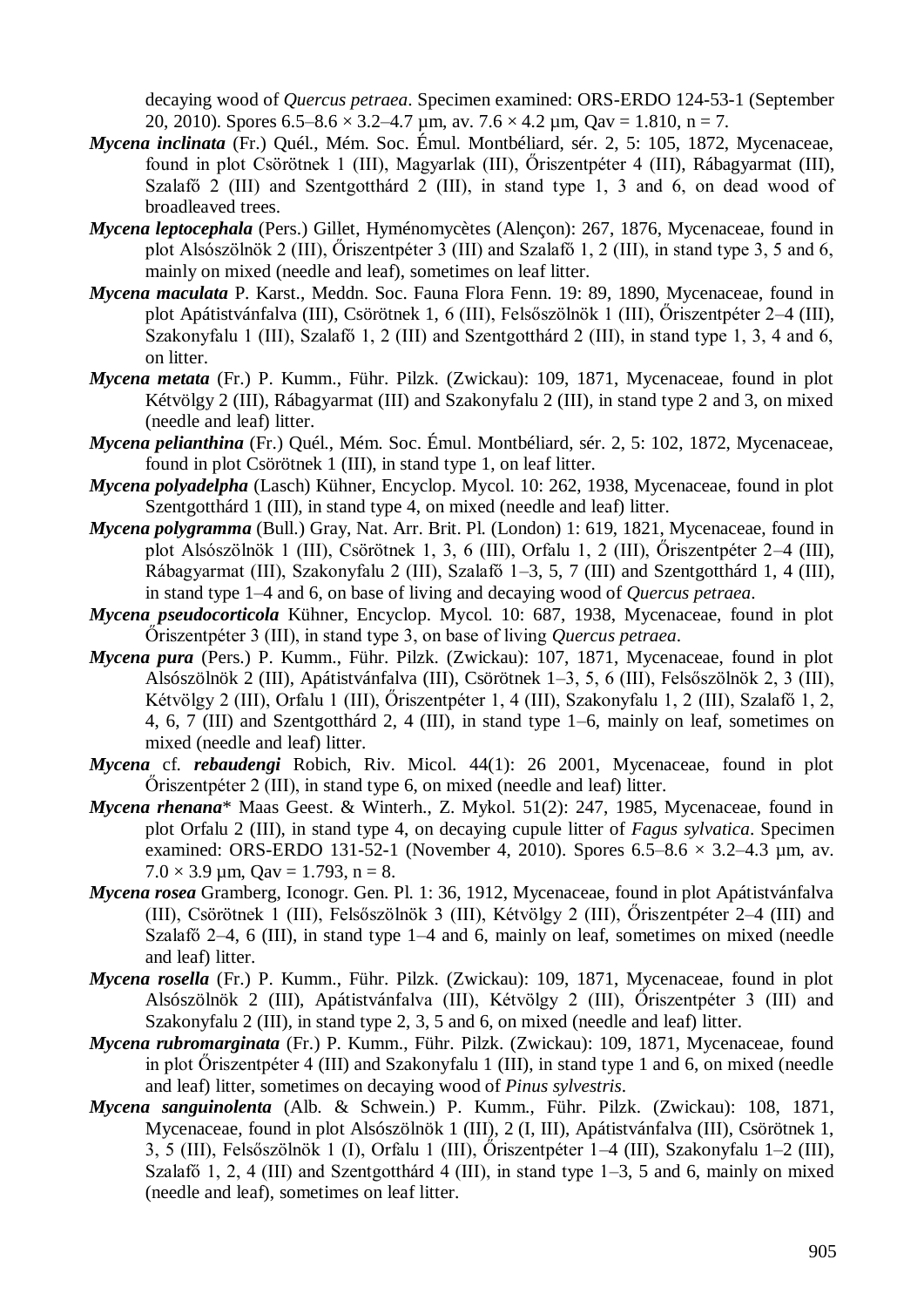- *Mycena silvae-nigrae* Maas Geest. & Schwöbel, Beitr. Kenntn. Pilze Mitteleur. 3: 149, 1987, Mycenaceae, found in plot Őriszentpéter 4 (II) and Szentgotthárd 1 (III), in stand type 4 and 6, on decaying wood of *Pinus sylvestris*.
- *Mycena stipata* Maas Geest. & Schwöbel, Beitr. Kenntn. Pilze Mitteleur. 3: 147, 1987, Mycenaceae, found in plot Felsőszölnök 1, 3 (III) and Szakonyfalu 1 (III), in stand type 1, on dead wood of broadleaved and coniferous trees.
- *Mycena stylobates* (Pers.) P. Kumm., Führ. Pilzk. (Zwickau): 108, 1871, Mycenaceae, found in plot Csörötnek 1 (I, III), 5 (III), Szalafő 1, 2 (III) and Szentgotthárd 4 (I), in stand type 1, 3 and 6, on leaf litter.
- *Mycena viridimarginata*\* P. Karst., Hedwigia 31: 218, 1892, Mycenaceae, found in plot Szakonyfalu 2 (I), in stand type 2, on decaying wood of *Pinus sylvestris*. Specimen examined: ORS-ERDO 49/18 (August 8, 2009). Spores  $10.8-12.9 \times 6.5$  µm, av.  $11.1 \times 6.5$  $\mu$ m, Qav = 1.722, n = 6, subglobose; cheilocystidia and caulocystidia lageniform.
- *Mycena vitilis* (Fr.) Quél., Mém. Soc. Émul. Montbéliard, sér. 2, 5: 106, 1872, Mycenaceae, found in plot Csörötnek 1 (II, III), 2, 3, 5, 6 (III), Felsőszölnök 3 (III), Kétvölgy 2 (III), Magyarlak (III), Orfalu 1 (III), Őriszentpéter 2–4 (III), Rábagyarmat (III), Szakonyfalu 1 (III), 2 (II, III), Szalafő 1–7 (III) and Szentgotthárd 1, 2, 4 (III), in stand type 1–4 and 6, on needle and leaf litter, sometimes on dead wood of broadleaved trees.
- *Mycena vulgaris* (Pers.) P. Kumm., Führ. Pilzk. (Zwickau): 108, 1871, Mycenaceae, found in plot Szakonyfalu 2 (III), in stand type 2, on decaying wood of *Pinus sylvestris*.
- *Mycena zephirus* (Fr.) P. Kumm., Führ. Pilzk. (Zwickau): 110, 1871, Mycenaceae, found in plot Alsószölnök 2 (III), Apátistvánfalva (III), Csörötnek 1 (III), Orfalu 1 (III), Őriszentpéter 2, 4 (III), Szakonyfalu 1 (III) and Szalafő 1–3 (III), in stand type 1 and 3–6, on mixed (needle and leaf) litter.
- *Mycetinis alliaceus* (Jacq.) Earle ex A.W. Wilson & Desjardin, Mycologia 97(3): 677, 2005, Marasmiaceae, found in plot Alsószölnök 2 (III), Apátistvánfalva (III), Csörötnek 1 (I–III), 2–5 (III), Felsőszölnök 1–3 (III), Kétvölgy 1 (III), Orfalu 1 (III), Rábagyarmat (III), Szakonyfalu 1, 2 (III), Szalafő 5, 7 (III) and Szentgotthárd 3, 4 (III), in stand type 1–6, on leaf litter.
- *Mycetinis scorodonius* (Fr.) A. Wilson & Desjardin, Mycologia 97(3): 678, 2005, Marasmiaceae, found in plot Szalafő 3 (III), in stand type 4, on leaf litter.
- *Mycoacia aurea* (Fr.) J. Erikss. & Ryvarden, Cortic. N. Eur. (Oslo) 4: 877, 1976, Meruliaceae, found in plot Szalafő 3 (I), in stand type 4, on decaying wood of *Quercus petraea*.
- *Mycoacia uda* (Fr.) Donk, Medded. Nedl. Mycol. Ver. 18–20: 151, 1931, Meruliaceae, found in plot Felsőszölnök 3 (I), in stand type 1, on decaying wood of *Quercus petraea*.
- *Naucoria bohemica*\* Velen., České Houby 3: 527, 1921, Hymenogasteraceae, found in plot Csörötnek 1 (III), Őriszentpéter 4 (III), Szakonyfalu 1 (III) and Szalafő 1 (III), in stand type 1 and 6, mainly on leaf, sometimes on mixed (needle and leaf) litter. Specimen examined: ORS-ERDO 126-64-1b (September 20, 2010). Spores 11.9–13.8  $\times$  6.3–7.8 µm, av. 12.8  $\times$ 7.4  $\mu$ m, Qav = 1.726, n = 10, citriform, moderately dextrinoid, coarsely verrucose.
- *Nemania atropurpurea*\* (Fr.) Pouzar, Česká Mykol. 39(1): 19, 1985, Xylariaceae, found in plot Apátistvánfalva (I), in stand type 6, on decaying wood of *Quercus petraea*. Specimen examined: ORS-ERDO 47/7 (August 8, 2009). Spores  $10.8-12.9 \times 6.5-7.5$  µm, av.  $12.5 \times$ 6.6  $\mu$ m, Qav = 1.881, n = 6.
- *Nemania serpens* (Pers.) Gray, Nat. Arr. Brit. Pl. (London) 1: 516, 1821, Xylariaceae, found in plot Csörötnek 4 (I), Felsőszölnök 1, 3 (I) and Magyarlak (I), in stand type 1 and 3, on decaying wood of *Quercus petraea* and *Fagus sylvatica*.
- *Neobulgaria pura* (Pers.) Petr., Annls Mycol. 19(1–2): 45, 1921, Helotiaceae, found in plot Szakonyfalu 2 (I), in stand type 2, on dead wood of broadleaved trees.
- *Neolentinus schaefferi* (Weinm.) Redhead & Ginns, Trans. Mycol. Soc. Japan 26(3): 357, 1985, Gloeophyllaceae, found in plot Szalafő 2 (I), in stand type 3, on decaying wood of *Quercus petraea*.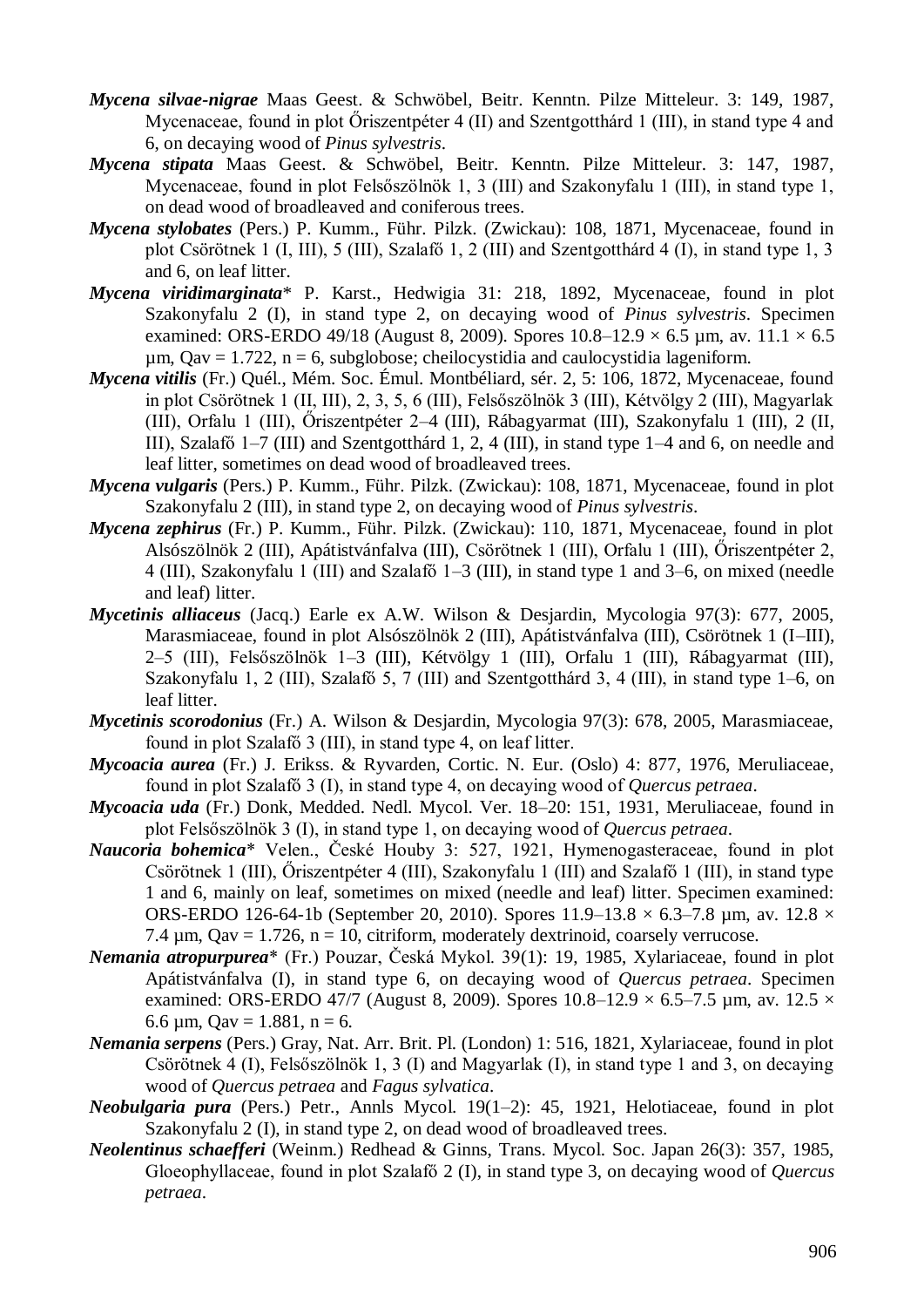- *Orbilia sarraziniana*\* Boud., Revue Mycol., (Toulouse) 7: 221, 1885, Orbiliaceae, found in plot Kétvölgy 2 (I) and Szentgotthárd 1 (I), in stand type 2 and 4, on dead wood of broadleaved trees.
- *Orbilia xanthostigma* (Fr.) Fr., Summa veg. Scand., Section Post. (Stockholm): 357, 1849, Orbiliaceae, found in plot Felsőszölnök 2 (I), in stand type 1, on decaying wood of *Fagus sylvatica*.
- *Otidea alutacea* (Pers.) Massee, Brit. Fung.-Fl. (London) 4: 446, 1895, Pyronemataceae, found in plot Felsőszölnök 3 (III), Kétvölgy 1 (III), Őriszentpéter 3 (III), Szalafő 3 (III) and Szentgotthárd 4 (III), in stand type 1, 3, 4 and 6, on soil; mainly among leaf, sometimes among mixed (needle and leaf) litter.
- *Otidea bufonia* (Pers.) Boud., Hist. Class. Discom. Eur. (Paris): 52, 1907, Pyronemataceae, found in plot Apátistvánfalva (III), Szalafő 2, 7 (III) and Szentgotthárd 4 (III), in stand type 3, 4 and 6, on soil; mainly on mixed (needle and leaf), sometimes on leaf litter.
- *Otidea fuckelii*\* M. Carbone & Van Vooren, Riv. Micol. 52(4): 322, 2010, Pyronemataceae, found in plot Felsőszölnök 2 (III), in stand type 1, on soil; mainly among leaf, sometimes among mixed (needle and leaf) litter. Specimen examined: ORS-ERDO 147-62-1 (October 16, 2010). Spores 8.6–12.9  $\times$  4.7–6.5 µm, av. 10.8  $\times$  5.9 µm, Oav = 1.846, n = 10; paraphyses slightly curved.
- *Otidea grandis*\* (Pers.) Arnould, Bull. Soc. Mycol. Fr. 9: 111, 1893, Pyronemataceae, found in plot Őriszentpéter 3 (III), in stand type 3, on soil among leaf litter. Specimen examined: ORS-ERDO 125-36-5 (September 19, 2010). Spores  $15.1 - 17.2 \times 8.2 - 9.7 \mu m$ , av.  $16.1 \times 8.8$  $\mu$ m, Qav = 1.837, n = 9; paraphyses curved, 4.3  $\mu$ m wide, diameter of curves 10.8  $\mu$ m.
- *Otidea onotica* (Pers.) Fuckel, Jb. Nassau. Ver. Naturk. 23–24: 330, 1870, Pyronemataceae, found in plot Csörötnek 3, 5, 6 (III), Kétvölgy 1 (III), Orfalu 1 (III), Őriszentpéter 3 (III), Szakonyfalu 1, 2 (III), Szalafő 2, 5 (III) and Szentgotthárd 2 (III), in stand type 1–4 and 6, on soil; mainly among leaf, sometimes among mixed (needle and leaf) litter.
- *Otidea* cf. *propinquata* (P. Karst.) Harmaja, Karstenia 15: 32, 1976, Pyronemataceae, found in plot Csörötnek 1 (II), in stand type 1, on decaying wood of *Carpinus betulus*.
- *Oxyporus latemarginatus* (Durieu & Mont.) Donk, Persoonia 4(3): 342, 1966, Schizoporaceae, found in plot Csörötnek 2 (I), Magyarlak (I) and Őriszentpéter 1 (I–II), in stand type 2, 3 and 6, on dead wood of broadleaved trees.
- *Oxyporus* cf. *obducens* (Pers.) Donk, Meddn. Bot. Mus. Herb. Rijhs. Universit. Utrecht. 9: 202, 1933, Schizoporaceae, found in plot Őriszentpéter 3 (III), in stand type 3, on decaying wood of *Quercus petraea*.
- *Oxyporus populinus* (Schumach.) Donk, Meddn. Bot. Mus. Herb. Rijhs. Universit. Utrecht. 9: 204, 1933, Schizoporaceae, found in plot Apátistvánfalva (II), in stand type 6, on decaying wood of *Quercus rubra*.
- *Panellus stipticus* (Bull.) P. Karst., Bidr. Känn. Finl. Nat. Folk 32: 96, 1879, Mycenaceae, found in plot Alsószölnök 1 (I), Csörötnek 6 (III), Felsőszölnök 1 (III), 3 (I, III), Kétvölgy 2 (III), Orfalu 1 (I), 2 (I, III), Szakonyfalu 1 (III), Szalafő 2 (III), 3 (I, III) and Szentgotthárd 2, 4 (III), in stand type 1–4 and 6, on dead wood of broadleaved trees.
- *Paxillus involutus* (Batsch) Fr., Epicr. Syst. Mycol. (Upsaliae): 317, 1838, Paxillaceae, found in plot Csörötnek 1, 3, 5 (III), Őriszentpéter 2, 4 (III), Szakonyfalu 1 (III), Szalafő 2 (III) and Szentgotthárd 2 (III), in stand type 1–3 and 6, mainly on mixed (needle and leaf), sometimes on leaf litter.
- *Pezicula carpinea* (Pers.) Tul. & C. Tul. ex Fuckel, Jb. Nassau. Ver. Naturk. 23–24: 279, 1870, Dermateaceae, found in plot Csörötnek 1 (I), in stand type 1, on living *Carpinus betulus* trees.
- *Peziza* cf. *arvernensis* Roze & Boud., Bull. Soc. Bot. Fr. 26(suppl.): LXXVI, 1879, Pezizaceae, found in plot Csörötnek 1 (III), in stand type 1, on leaf litter.
- *Peziza badia* Pers., Observ. Mycol. (Lipsiae) 2: 78, 1800, Pezizaceae, found in plot Csörötnek 1 (II), in stand type 1, on leaf litter.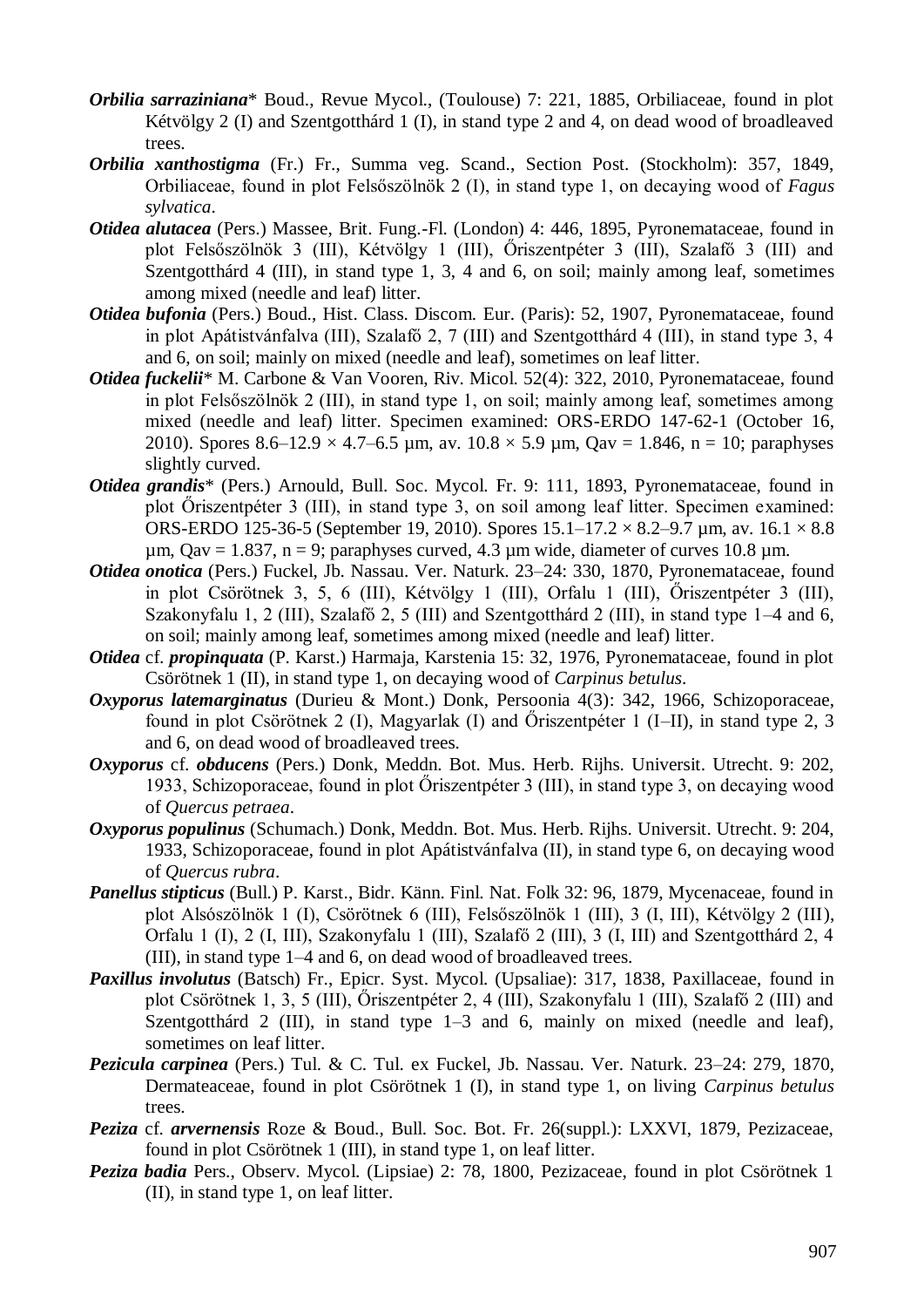- *Peziza micropus* Pers., Icon. Desc. Fung. Min. Cognit. (Leipzig) 2: 30, 1800, Pezizaceae, found in plot Csörötnek 1 (II), Kétvölgy 2 (III), Szakonyfalu 2 (III) and Szalafő 4 (III), in stand type 1, 2 and 6, on dead wood and litter of broadleaved trees.
- *Peziza phyllogena* Cooke, Mycographia, seu Icones Fungorum 1(4): 148, 1877, Pezizaceae, found in plot Őriszentpéter 2 (II), in stand type 6, on soil among mixed (needle and leaf) litter.
- *Peziza saniosa* Schrad., J. Bot. (Schrader) 2(1): 64, 1799, Pezizaceae, found in plot Alsószölnök 2 (III) and Szalafő 2 (III), in stand type 3 and 5, on soil among needle or leaf litter.
- *Peziza succosa* Berk., Ann. Mag. Nat. Hist., ser. 1, 6: 358, 1841, Pezizaceae, found in plot Őriszentpéter 3 (III), in stand type 3, on soil among leaf litter.
- *Phaeolus schweinitzii* (Fr.) Pat., Essai Tax. Hyménomyc. (Lons-le-Saunier): 86, 1900, Fomitopsidaceae, found in plot Őriszentpéter 4 (III), in stand type 6, on needle litter.
- *Phaeomarasmius erinaceus* (Fr.) Scherff. ex Romagn., Revue Mycol. (Paris) 2(5): 195, 1937, Tubariaceae, found in plot Csörötnek 1 (I, III), in stand type 1, on decaying wood of *Carpinus betulus*.
- *Phallus impudicus* L., Sp. Pl. 2: 1179, 1753, Phallaceae, found in plot Csörötnek 1 (I–III), 5 (I) and Szentgotthárd 3 (I), in stand type 1 and 2, on soil among leaf litter.
- *Phellinidium ferrugineofuscum*\* (P. Karst.) Fiasson & Niemelä, Karstenia 24: 26, 1984, Hymenochaetaceae, found in plot Apátistvánfalva (I) and Szalafő 4 (I), in stand type 6, on decaying wood of *Pinus sylvestris*. Specimen examined: ORS-ERDO 10/11 (August 2, 2009). Spores  $3.6-4.5 \times 1.8-2.1$  µm, cylindrical; seta straight,  $45.0-54.0 \times 7.2$  µm.
- *Phellinus pomaceus* (Pers.) Maire, Mus. Barcin. Scient. Nat. Op., ser. Bot. 37, 1933, Hymenochaetaceae, found in plot Őriszentpéter 3 (III), in stand type 3, on decaying wood of *Prunus avium*.
- *Phellinus tremulae* (Bondartsev) Bondartsev & P.N. Borisov, The Polyporaceae of the European USSR and Caucasia, 358, 1953, Hymenochaetaceae, found in plot Alsószölnök 2 (I, II), in stand type 5, on decaying wood of *Populus tremula*.
- *Phellinus viticola* (Schwein.) Donk, Persoonia 4(3): 342, 1966, Hymenochaetaceae, found in plot Alsószölnök 2 (I, III), Csörötnek 6 (I, II), Szakonyfalu 1 (I, III), 2 (I, II) and Szalafő 4, 7 (III), in stand type 1, 2 and 4–6, on dead wood of conifers.
- *Phellodon melaleucus* (Sw. ex Fr.) P. Karst., Revue Mycol. (Toulouse) 3(9): 19, 1881, Bankeraceae, found in plot Orfalu 2 (III), in stand type 4, on leaf litter.
- *Phlebia livida* (Pers.) Bres., Atti Acad. Agiato Rovereto 3: 105, 1897, Meruliaceae, found in plot Csörötnek 1 (III), Felsőszölnök 2 (I) and Szentgotthárd 2 (II), in stand type 1 and 3, on decaying wood of *Fagus sylvatica* and *Carpinus betulus*.
- *Phlebia radiata* Fr., Syst. Mycol. (Lundae) 1: 427, 1821, Meruliaceae, found in plot Csörötnek 1 (II), 3 (I), Őriszentpéter 1 (I), 3 (III) and Szentgotthárd 3 (II), in stand type 1–3 and 6, on dead wood of broadleaved trees.
- *Phlebia rufa* (Pers.) M.P. Christ., Dansk Bot. Ark. 19(2): 164, 1960, Meruliaceae, found in plot Alsószölnök 1 (II), Csörötnek 1 (I, III), 3, 4 (II), Orfalu 2 (I), Őriszentpéter 3, 4 (II), 4 (III), Szalafő 1 (I) and 5–7 (II), in stand type 1–4 and 6, on dead wood of broadleaved trees.
- *Phlebia tremellosa* (Schrad.) Nakasone & Burds., Mycotaxon 21: 245, 1984, Meruliaceae, found in plot Csörötnek 1 (III), Kétvölgy 2 (III) and Szalafő 3 (III), in stand type 1, 2 and 4, on decaying wood of *Carpinus betulus*.
- *Phlebiella vaga* (Fr.) P. Karst., Hedwigia 29: 271, 1890, Meruliaceae, found in plot Alsószölnök 1 (III), in stand type 6, on decaying wood of *Pinus sylvestris*.
- *Phloeomana speirea* (Fr.) Redhead, Index Fungorum, 15: 2, 2013, Porotheleaceae, found in plot Őriszentpéter 4 (III) and Szalafő 2 (III), in stand type 3 and 6, on dead wood and litter of broadleaved and coniferous trees.
- *Pholiota flammans* (Batsch) P. Kumm., Führ. Pilzk. (Zwickau): 84, 1871, Strophariaceae, found in plot Alsószölnök 2 (I), Őriszentpéter 2 (III) and Szalafő 7 (III), in stand type 4–6, on dead wood of conifers.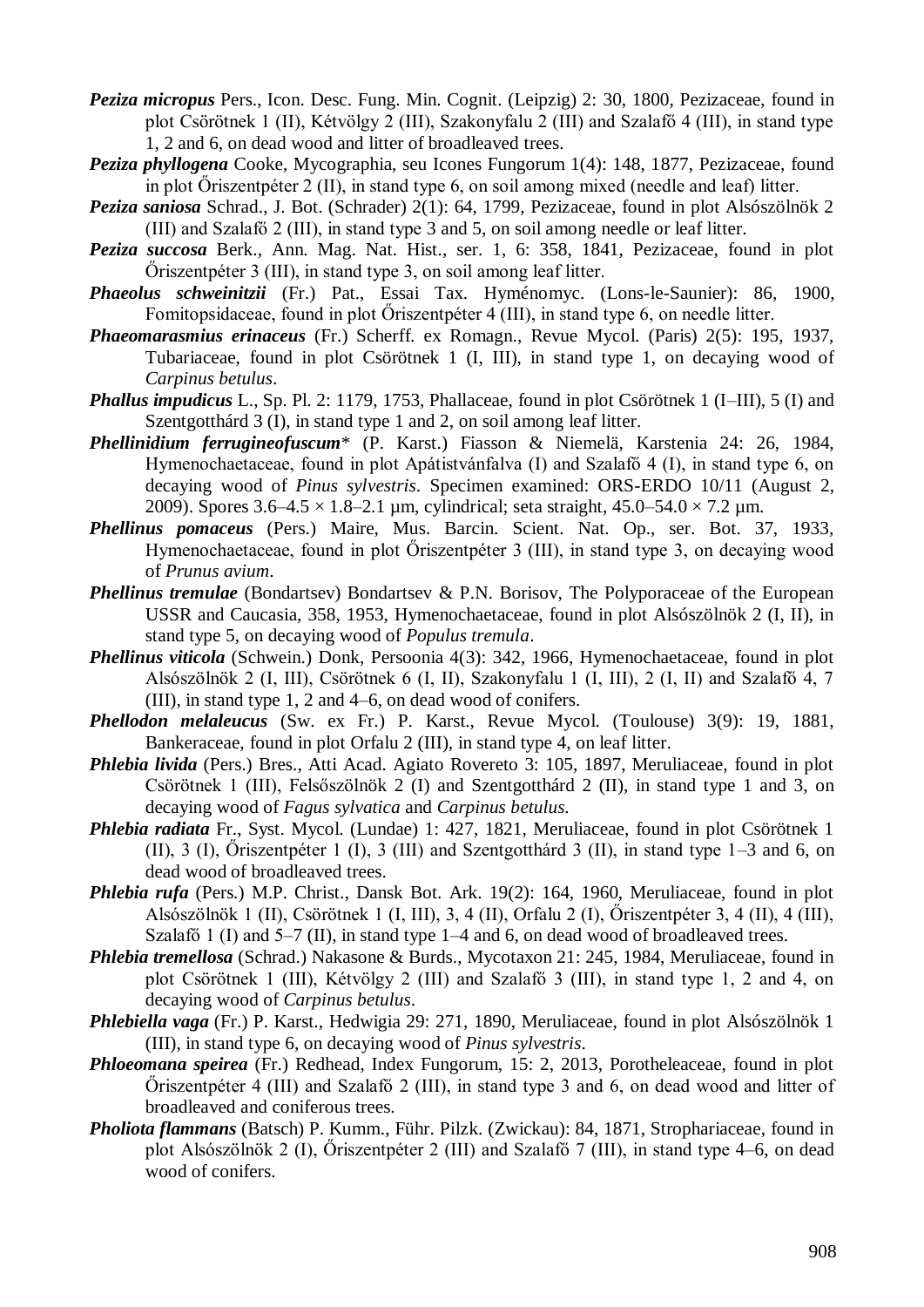- *Pholiota gummosa* (Lasch) Singer, Lilloa 22: 517, 1951, Strophariaceae, found in plot Csörötnek 1 (III), in stand type 1, on leaf litter.
- *Pholiota jahnii* Tjall.-Beuk. & Bas, Persoonia 13(1): 77, 1986, Strophariaceae, found in plot Felsőszölnök 3 (III), in stand type 1, on decaying wood of *Fagus sylvatica*.
- *Pholiota lenta* (Pers.) Singer, Lilloa 22: 516, 1951, Strophariaceae, found in plot Csörötnek 4 (III), Felsőszölnök 2, 3 (III), Kétvölgy 1 (III), Magyarlak (III), Rábagyarmat (III), Szalafő 3 (III) and Szentgotthárd 1 (III), in stand type 1, 3 and 4, on leaf litter.
- *Pholiota scamba* (Fr.) M.M. Moser, Persoonia 13(1): 81, 1986, Strophariaceae, found in plot Szalafő 1 (III), in stand type 6, on decaying wood of *Pinus sylvestris*.
- *Pholiota spumosa* (Fr.) Singer, Lilloa 22: 517, 1951, Strophariaceae, found in plot Felsőszölnök 3 (III), in stand type 1, on leaf litter.
- *Pholiotina brunnea* (Watling) Singer, Beih. Sydowia 7: 79, 1973, Bolbitiaceae, found in plot Kétvölgy 2 (III), Orfalu 2 (I) and Szakonyfalu 2 (I), in stand type 2 and 4, on leaf litter.
- *Physisporinus vitreus* (Pers.) P. Karst., Bidr. Känn. Finl. Nat. Folk 48: 324, 1889, Meripilaceae, found in plot Csörötnek 1 (II, III) and Szentgotthárd 1 (I), in stand type 1 and 4, on dead wood of broadleaved and coniferous trees.
- *Piptoporus betulinus* (Bull.) P. Karst., Revue Mycol. (Toulouse) 3(11): 9, 1881, Fomitopsidaceae, found in plot Alsószölnök 2 (I), Szakonyfalu 1 (I), Szalafő 1 (I, III), 3 (I) and 4 (II, III), in stand type 1 and 4–6, on decaying wood of *Betula pendula*.
- *Pleurotus pulmonarius* (Fr.) Quél., Mém. Soc. Émul. Montbéliard, sér. 2, 5: 113, 1872, Pleurotaceae, found in plot Szakonyfalu 1 (III), in stand type 1, on decaying wood of *Fagus sylvatica*.
- *Plicaturopsis crispa* (Pers.) D.A. Reid, Persoonia 3(1): 150, 1964, incertae sedis, found in plot Alsószölnök 2 (III), Apátistvánfalva (III), Felsőszölnök 2 (III), Kétvölgy 1, 2 (III), Orfalu 1 (III), Őriszentpéter 3 (III), Szakonyfalu 1 (I, III) and 2 (III), in stand type 1–3, 5 and 6, on dead wood of broadleaved trees.
- *Pluteus cervinus* (Schaeff.) P. Kumm., Führ. Pilzk. (Zwickau): 99, 1871, Pluteaceae, found in plot Csörötnek 1 (II, III), 3, 4 (III), 5 (II, III), Kétvölgy 2 (I, III), Magyarlak (II), Őriszentpéter 3 (II), Rábagyarmat (III), Szalafő 2 (III), 4 (II), 7 (III), Szentgotthárd 1 (I) and 4 (III), in stand type 1–4 and 6, on dead wood of broadleaved trees.
- *Pluteus exiguus*\* (Pat.) Sacc., Syll. Fung. (Abellini) 5: 671, 1887, Pluteaceae, found in plot Szalafő 5 (III), in stand type 4, on decaying wood of *Quercus petraea*. Specimen examined: ORS-ERDO 129-43-1 (November 4, 2010). Spores  $4.7-6.5 \times 4.3-6.5 \mu$ m, av.  $6.0 \times 5.0 \mu$ m, Qav  $= 1.196$ , n = 10; pileipellis trichoderm; cheilocystidia mucronate.
- *Pluteus leoninus* (Schaeff.) P. Kumm., Führ. Pilzk. (Zwickau): 98, 1871, Pluteaceae, found in plot Alsószölnök 2 (I) and Őriszentpéter 3 (III), in stand type 3 and 5, on dead wood of broadleaved and coniferous trees.
- *Pluteus nanus* (Pers.) P. Kumm., Führ. Pilzk. (Zwickau): 98, 1871, Pluteaceae, found in plot Csörötnek 1 (III), in stand type 1, on decaying wood of *Fagus sylvatica*.
- *Pluteus pellitus* (Pers.) P. Kumm., Führ. Pilzk. (Zwickau): 98, 1871, Pluteaceae, found in plot Szentgotthárd 2 (I), in stand type 3, on decaying wood of *Quercus petraea*.
- *Pluteus podospileus* Sacc. & Cub., Syll. Fung. (Abellini) 5: 672, 1887, Pluteaceae, found in plot Őriszentpéter 4 (III) and Szalafő 2 (III), in stand type 3 and 6, on decaying wood of *Quercus petraea*.
- *Pluteus romellii* (Britzelm.) Sacc., Syll. Fung. (Abellini) 11: 44, 1895, Pluteaceae, found in plot Őriszentpéter 3 (III), in stand type 3, on leaf litter.
- *Pluteus salicinus* (Pers.) P. Kumm., Führ. Pilzk. (Zwickau): 99, 1871, Pluteaceae, found in plot Csörötnek 1 (III), in stand type 1, on decaying wood of *Carpinus betulus*.
- *Pluteus satur* Kühner & Romagn., Bull. Soc. Mycol. Fr. 72: 182, 1956, Pluteaceae, found in plot Szalafő 1 (III), in stand type 6, on decaying wood of *Betula pendula*.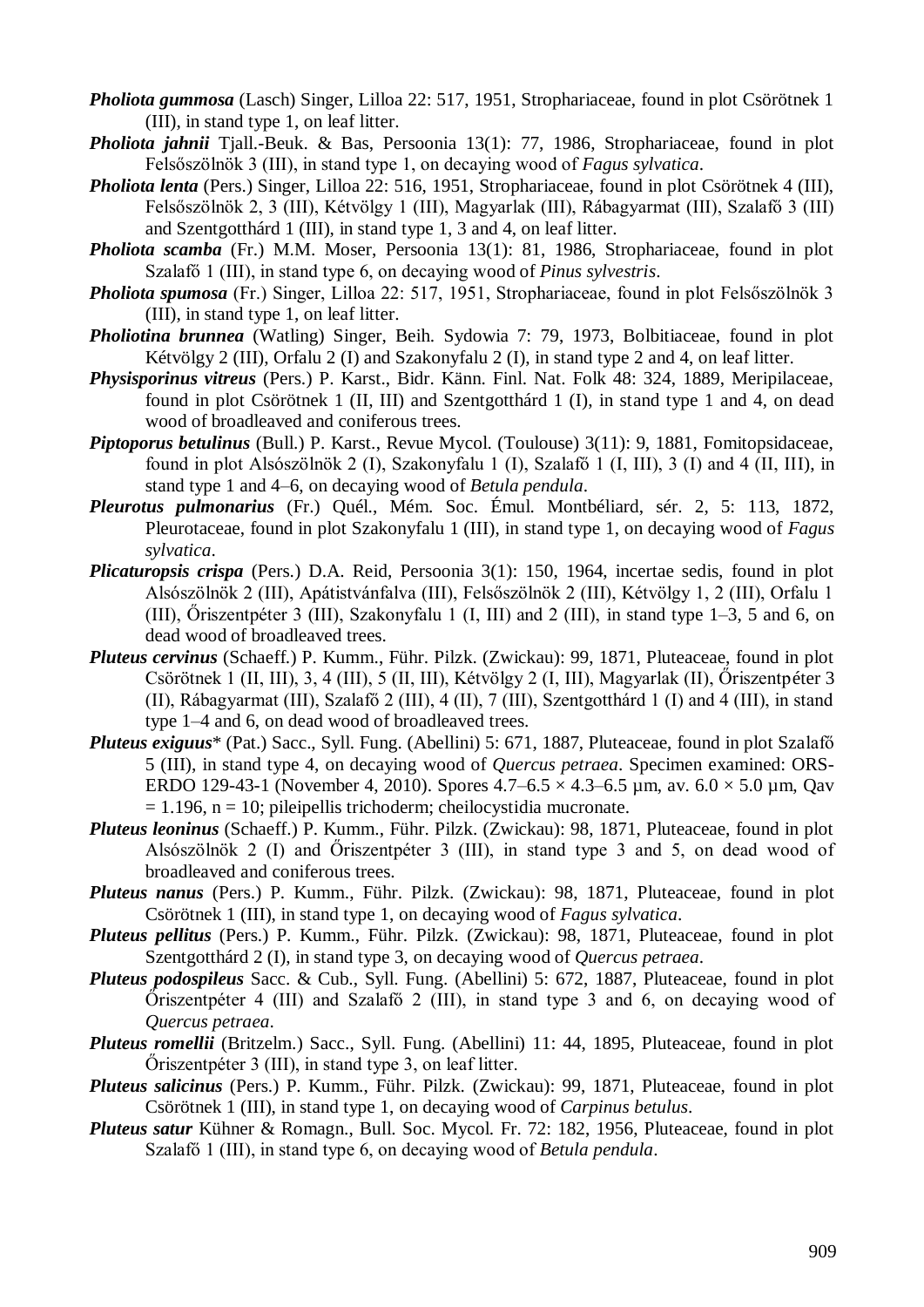- *Pluteus semibulbosus* (Lasch) Quél., Hyménomycètes (Alençon): 395, 1876, Pluteaceae, found in plot Csörötnek 1 (II), Őriszentpéter 4 (II), Szakonyfalu 1 (III), Szalafő 1 (I) and 2 (II), in stand type 1, 3 and 6, on dead wood of broadleaved trees.
- *Pluteus thomsonii* (Berk. & Broome) Dennis, Trans. Br. Mycol. Soc. 31(3–4): 206, 1948, Pluteaceae, found in plot Csörötnek 6 (II) and Őriszentpéter 3 (III), in stand type 3 and 4, on decaying wood of *Quercus petraea*.
- *Polyporus alveolaris* (DC.) Bondartsev & Singer, Annls Mycol. 39(1): 58, 1941, Polyporaceae, found in plot Alsószölnök 2 (I), Apátistvánfalva (I), Csörötnek 1, 2 (I), Szakonyfalu 1 (I– III), 2 (I, III), Szalafő 4 (I, III) and Szentgotthárd 4 (III), in stand type 1, 2, 5 and 6, on decaying wood of *Fagus sylvatica* and *Carpinus betulus*.
- *Polyporus arcularius* (Batsch) Fr., Syst. Mycol. (Lundae) 1: 342, 1821, Polyporaceae, found in plot Csörötnek 5 (II), Szakonyfalu 1 (III) and Szentgotthárd 4 (III), in stand type 1 and 6, on decaying wood of *Fagus sylvatica*.
- *Polyporus brumalis* (Pers.) Fr., Observ. Mycol. (Havniae) 2: 255, 1818, Polyporaceae, found in plot Csörötnek 4–6 (III) and Felsőszölnök 1 (III), in stand type 1, 3 and 4, on decaying wood of *Fagus sylvatica* and *Quercus petraea*.
- *Polyporus ciliatus* Fr., Observ. Mycol. (Havniae) 1: 123, 1815, Polyporaceae, found in plot Alsószölnök 1 (III), Csörötnek 1, 5 (II), Orfalu 1 (I), Rábagyarmat (I), Rábagyarmat (II) and Szalafő 1 (II), in stand type 1, 3 and 6, on decaying wood of *Fagus sylvatica* and *Quercus petraea*.
- *Polyporus tuberaster* (Jacq. ex Pers.) Fr., Syst. Mycol. (Lundae) 1: 347, 1821, Polyporaceae, found in plot Szakonyfalu 2 (II), Szalafő 5 (I) and Szentgotthárd 2 (II), in stand type 2–4, on decaying wood of *Fagus sylvatica* and *Quercus petraea*.
- *Polyporus varius* (Pers.) Fr., Syst. Mycol. (Lundae) 1: 352, 1821, Polyporaceae, found in plot Alsószölnök 2 (I), Apátistvánfalva (I), Csörötnek 1 (I, III), Felsőszölnök 1, 2 (I, III), 3 (III), Orfalu 2 (I), Őriszentpéter 3 (III), Szakonyfalu 1 (I, III), 2 (I), Szalafő 4 (III), 5 (I, III), 6 (III) and Szentgotthárd 4 (I, III), in stand type 1–6, on dead wood of broadleaved trees.
- *Porostereum spadiceum* (Pers.) Hjortstam & Ryvarden, Syn. Fung. (Oslo) 4: 51, 1990, Phanerochaetaceae, found in plot Csörötnek 2 (I, III) and Felsőszölnök 3 (I, III), in stand type 1 and 2, on decaying wood of *Fagus sylvatica*.
- *Porotheleum fimbriatum*\* (Pers.) Fr., Observ. Mycol. (Havniae) 2: 272, 1818, Meripilaceae, found in plot Apátistvánfalva (I), Felsőszölnök 2 (I), Kétvölgy 1 (III) and 2 (I), in stand type 1, 2 and 6, on decaying wood of *Fagus sylvatica* and *Quercus petraea*. Specimen examined: ORS-ERDO 46/18 (August 8, 2009). Spores  $4.3-4.7 \times 2.2-3.0$  µm, av.  $4.4 \times 2.5$  µm, Qav = 1.759,  $n = 5$ , short cylindrical to ellipsoid; septa with clamps; cystidia absent.
- *Postia caesia* (Schrad.) P. Karst., Revue Mycol. (Toulouse) 3(9): 19, 1881, Fomitopsidaceae, found in plot Csörötnek 6 (III), Őriszentpéter 1, 2 (III) and Szakonyfalu 1, 2 (III), in stand type 1, 2, 4 and 6, on dead wood of conifers.
- *Postia fragilis* (Fr.) Jülich, Persoonia 11(4): 423, 1982, Fomitopsidaceae, found in plot Csörötnek 6 (III), Szakonyfalu 1 (I) and 2 (III), in stand type 1, 2 and 4, on decaying wood of *Pinus sylvestris*.
- *Postia ptychogaster* (F. Ludw.) Westerh., Nordic Jl. Bot. 16(2): 213, 1996, Fomitopsidaceae, found in plot Alsószölnök 2 (III) and Szakonyfalu 1 (III), in stand type 1 and 5, on dead wood of conifers.
- *Postia simanii* (Pilát ex Pilát) Jülich, Persoonia 11(4): 423, 1982, Fomitopsidaceae, found in plot Felsőszölnök 1 (I), Szakonyfalu 1 (II) and 2 (I, II), in stand type 1 and 2, on decaying wood of *Fagus sylvatica*.
- *Postia stiptica* (Pers.) Jülich, Persoonia 11(4): 424, 1982, Fomitopsidaceae, found in plot Csörötnek 2 (I), 3 (I, III), 6 (III), Felsőszölnök 3 (II, III), Kétvölgy 1 (III), Őriszentpéter 1 (III), 4 (I), Rábagyarmat (III), Szakonyfalu 2 (III), Szalafő 3 (II), 4 (I), 5 (II) and 7 (III), in stand type 1–4 and 6, on dead wood of broadleaved and coniferous trees.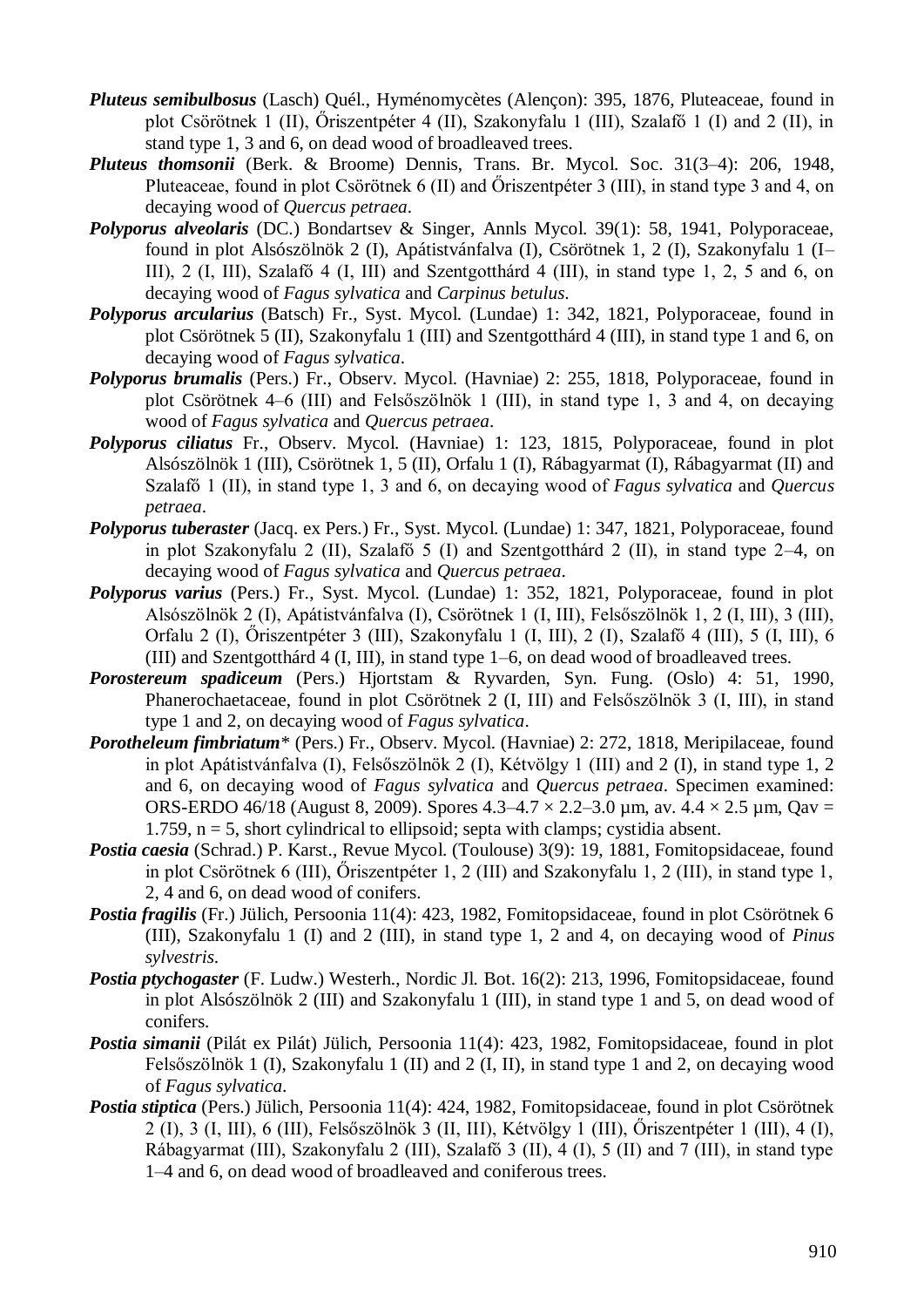- *Postia subcaesia* (A. David) Jülich, Persoonia 11(4): 424, 1982, Fomitopsidaceae, found in plot Alsószölnök 1 (I), Csörötnek 1 (III), 3 (I, III), 4, 5 (III), Felsőszölnök 1, 2 (III), Kétvölgy 1 (III), Orfalu 1 (III), Őriszentpéter 2 (III), Rábagyarmat (III), Szakonyfalu 1, 2 (III), Szalafő 1 (III) and Szentgotthárd 4 (III), in stand type 1–3 and 6, on dead wood of broadleaved trees.
- *Postia tephroleuca* (Fr.) Jülich, Persoonia 11(4): 424, 1982, Fomitopsidaceae, found in plot Csörötnek 1 (III), Szalafő 1, 2 (III) and Szentgotthárd 4 (III), in stand type 1, 3 and 6, on dead wood of broadleaved trees.
- *Psathyrella cernua*\* (Vahl) G. Hirsch, Wiss. Z. Friedrich Schiller-Univ. Jena, Math.-Nat. Reihe 33(6): 815, 1984, Psathyrellaceae, found in plot Csörötnek 5 (III) and Szentgotthárd 4 (III), in stand type 1 and 6, on leaf litter. Specimen examined: ORS-ERDO 136-35-3 (October 9, 2010). Spores 7.1–8.2  $\times$  3.9–4.3 µm, av. 7.6  $\times$  4.0 µm, Qav = 1.902, n = 6, light brown to yellowish brown, germ pore more or less absent; cheilocystidia  $15.1-25.8 \times 8.6-10.8 \mu m$ , lageniform with crystals, pleurocystidia  $25.8-28.0 \times 8.6$  µm, lageniform; pileipellis with isodiametrical, 15.1–32.3 µm wide elements and crystals.
- *Psathyrella cortinarioides*\* P.D. Orton, Trans. Br. Mycol. Soc. 43(2): 369, 1960, Psathyrellaceae, found in plot Szakonyfalu 2 (II), in stand type 2, on mixed (needle and leaf) litter. Specimen examined: ORS-ERDO 152-25-1b (May 29, 2010). Spores 6.9–8.8  $\times$  4.4–5.0 µm, av. 7.8  $\times$ 4.7  $\mu$ m, Qav = 1.664, n = 30, ellipsoid to phaseoliform, without germ pore; pleurocystidia  $30.0-66.0 \times 10.0-15.0 \mu m$ , lageniform, cheilocystidia of two types: lageniform and clavate.
- *Psathyrella fagetophila*\* Örstadius & Enderle, Beitr. Kenntn. Pilze Mitteleur. 10: 45, 1996, Psathyrellaceae, found in plot Kétvölgy 2 (II), in stand type 2, on mixed (needle and leaf) litter. Specimen examined: ORS-ERDO 113-42-1b (May 27, 2010). Spores  $8.8-11.3 \times 5.0-$ 6.3  $\mu$ m, av. 9.6  $\times$  5.3  $\mu$ m, Qav = 1.808, n = 30, ellipsoid to slightly phaseoliform, with germ pore; basidia 4-spored; pleurocystidia 40.0–55.0  $\times$  10.0–15.0 µm, lageniform; cheilocystidia  $16.0 - 19.0 \times 7.5 - 9.0 \mu m$ , clavate.
- *Psathyrella gossypina*\* (Bull.) A. Pearson & Dennis, Trans. Br. Mycol. Soc. 31(3–4): 184, 1948, Psathyrellaceae, found in plot Csörötnek 6 (II) and Felsőszölnök 1 (II), in stand type 1 and 4, on leaf litter. Specimen examined: ORS-ERDO 138-51-1b (May 25, 2010). Spores 7.5–  $8.1 \times 4.4$ –5.0 µm, av.  $7.8 \times 4.8$  µm, Qav = 1.645, n = 15, ellipsoid to phaseoliform, with a small germ pore; basidia 4-spored; pleurocystidia lageniform, with central oil drop, sometimes branched, cheilocystidia clavate.
- *Psathyrella lutensis* (Romagn.) Bon, Docums. Mycol. 12(46): 52, 1983, Psathyrellaceae, found in plot Felsőszölnök 2, 3 (III) and Kétvölgy 1 (III), in stand type 1, on leaf litter.
- Psathyrella microrrhiza (Lasch) Konrad & Maubl., Encyclop. Mycol. 14: 123, 1948, Psathyrellaceae, found in plot Csörötnek 1 (III), in stand type 1, mainly on leaf litter, sometimes on decaying wood of *Carpinus betulus*.
- *Psathyrella* cf. *olympiana* A.H. Sm., Contr. Univ. Mich. Herb. 5: 36, 1941, Psathyrellaceae, found in plot Alsószölnök 2 (III), in stand type 5, on decaying wood of *Betula pendula*.
- *Psathyrella piluliformis* (Bull.) P.D. Orton, Notes R. Bot. Gdn. Edinb. 29(1): 116, 1969, Psathyrellaceae, found in plot Csörötnek 4 (III), Kétvölgy 2 (III), Őriszentpéter 3 (III), Szakonyfalu 1 (III), Szalafő 2, 7 (III) and Szentgotthárd 1 (III), in stand type 1–4, on dead wood and litter of broadleaved trees.
- *Psathyrella prona* (Fr.) Gillet, Hyménomycètes (Alençon): 618, 1878, Psathyrellaceae, found in plot Felsőszölnök 3 (III), in stand type 1, on leaf litter.
- *Psathyrella pygmaea* (Bull.) Singer, Lilloa 22: 467, 1951, Psathyrellaceae, found in plot Alsószölnök 2 (III), Csörötnek 1, 5 (III), Felsőszölnök 2 (III), Kétvölgy 2 (III), Őriszentpéter 2, 4 (III), Szakonyfalu 1, 2 (III) and Szalafő 2 (III), in stand type 1–3, 5 and 6, on dead wood and litter of broadleaved trees.
- *Psathyrella spadiceogrisea* (Schaeff.) Maire, Mém. Soc. Sci. Nat. Maroc. 45: 113, 1937, Psathyrellaceae, found in plot Csörötnek 1 (II), in stand type 1, on decaying wood of *Fagus sylvatica*.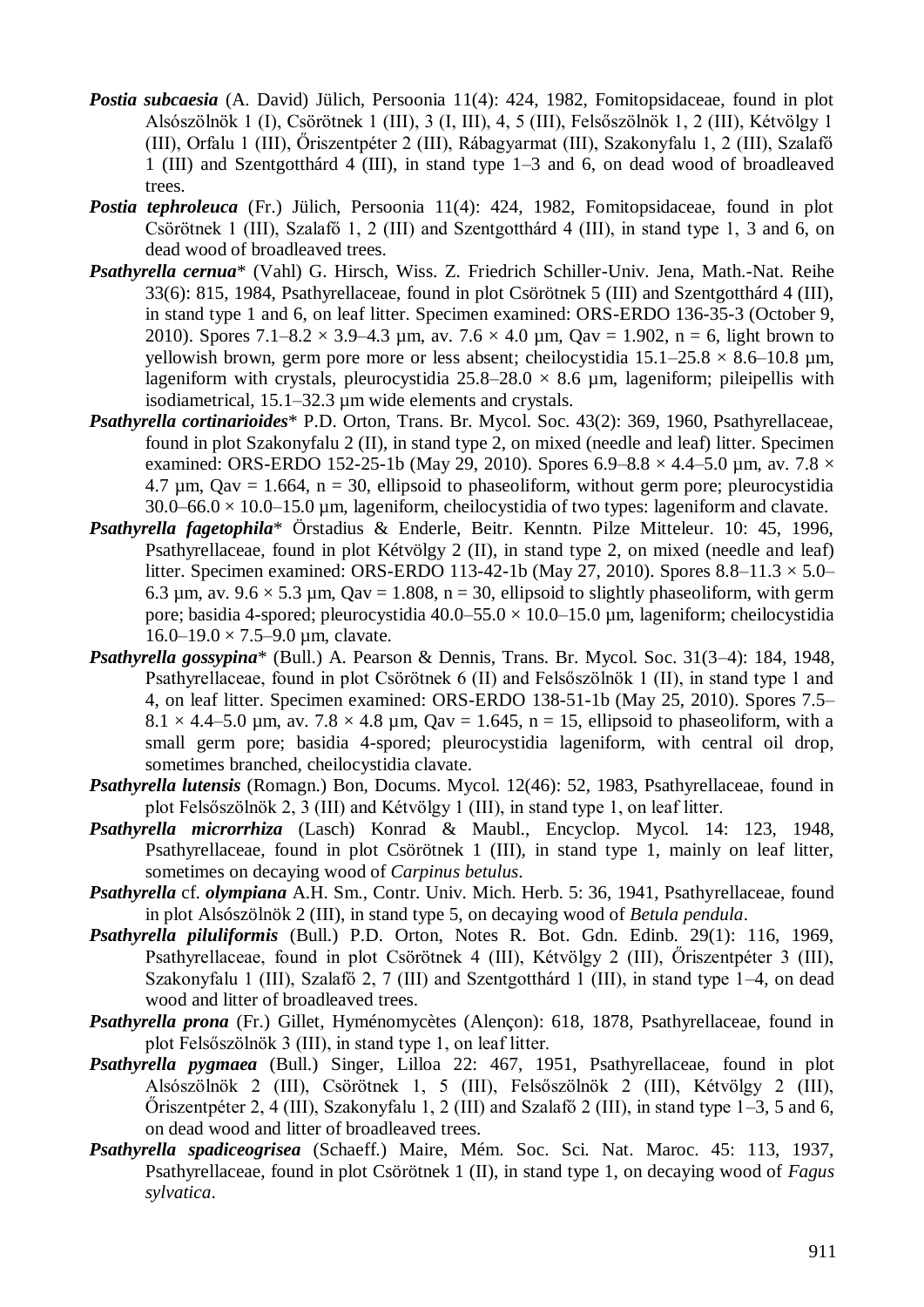- *Pseudocraterellus undulatus* (Pers.) Rauschert, Feddes Repert. Spec. Nov. Regni Veg. 98(11–12): 661, 1987, Cantharellaceae, found in plot Alsószölnök 1 (III), Apátistvánfalva (III), Csörötnek 1, 3, 5 (III), Felsőszölnök 1–3 (III), Kétvölgy 1, 2 (III), Orfalu 1, 2 (III), Őriszentpéter 3 (III), Rábagyarmat (III), Szakonyfalu 1, 2 (I, III), Szalafő 1–5, 7 (III) and Szentgotthárd 4 (III), in stand type 1–4 and 6, mainly on leaf, sometimes on mixed (needle and leaf) litter.
- *Pseudohydnum gelatinosum* (Scop.) P. Karst., Not. Sällsk. Fauna et Fl. Fenn. Förh. 9: 374, 1868, incertae sedis, found in plot Alsószölnök 1 (I), 2 (I, III), Orfalu 1 (I, III), Őriszentpéter 2 (III), Szakonyfalu 1, 2 (I, III), Szalafő 4, 7 (III) and Szentgotthárd 1 (I, III), in stand type 1, 2 and 4–6, on decaying wood of *Pinus sylvestris*.
- *Pseudomerulius aureus*\* (Fr.) Jülich, Persoonia 10(3): 330, 1979, Tapinellaceae, found in plot Apátistvánfalva (I) and Szalafő 1 (I, III), in stand type 6, on decaying wood of *Pinus sylvestris*. Specimen examined: ORS-ERDO 7/13 (August 2, 2009). Spores  $3.9-4.3 \times 1.3-$ 1.9  $\mu$ m, av. 4.0 × 1.8  $\mu$ m, Qav = 2.306 n = 6, cylindrical, smooth-walled; hyphal system monomitic.
- *Ramaria apiculata*\* (Fr.) Donk, Biblthca Mycol. 21: 105, 1933, Gomphaceae, found in plot Alsószölnök 1 (III), Orfalu 1 (III) and Szakonyfalu 1 (III), in stand type 1 and 6, on decaying wood of *Pinus sylvestris*. Specimen examined: ORS-ERDO 151-56-1 (September 24, 2010). Spores  $7.9-9.5 \times 3.2-3.9$  µm, av.  $8.6 \times 3.8$  µm, Qav = 2.263, n = 10, brown in KOH, warty-bulgeous; rhizomorphs with rosette-like crystals.
- *Ramaria eumorpha* (P. Karst.) Corner, Ann. Bot. Memoir 1: 575, 1950, Gomphaceae, found in plot Szalafő 1 (III), in stand type 6, on mixed (needle and leaf) litter.
- *Ramaria* cf. *fagetorum* Maas Geest. ex Schild, Z. Mykol. 44(2): 174, 1978, Gomphaceae, found in plot Szakonyfalu 1 (III), in stand type 1, on mixed (needle and leaf) litter.
- *Ramaria* cf. *fennica* var. *fennica* (P. Karst.) Ricken, Vadem. Pilzfr.: 264, 1920, Gomphaceae, found in plot Csörötnek 3 (III) and Szalafő 1 (III), in stand type 2 and 6, on mixed (needle and leaf) litter, sometimes on decaying wood of *Pinus sylvestris*.
- *Ramaria fennica* var. *fumigata* (Peck) Schild, Z. Mykol. 61(2): 149, 1995, Gomphaceae, found in plot Felsőszölnök 3 (I) and Szakonyfalu 2 (III), in stand type 1 and 2, on mixed (needle and leaf) litter.
- *Ramaria flaccida* (Fr.) Bourdot, Rev. Sci. du Bourb. 11: 235, 1898, Gomphaceae, found in plot Apátistvánfalva (I, III), Felsőszölnök 2 (III), Szalafő 3 (III) and Szentgotthárd 1 (III), in stand type 1, 4 and 6, on mixed (needle and leaf) litter.
- *Ramaria* cf. *flavescens* (Schaeff.) R.H. Petersen, Am. J. Bot. 61(7): 740, 1974, Gomphaceae, found in plot Apátistvánfalva (III) and Szalafő 4 (III), in stand type 6, on mixed (needle and leaf) litter.
- *Ramaria formosa* (Pers.) Quél., Fl. Mycol. France (Paris): 466, 1888, Gomphaceae, found in plot Kétvölgy 1 (I), in stand type 1, on leaf litter.
- *Ramaria stricta* (Pers.) Quél., Fl. Mycol. France (Paris): 464, 1888, Gomphaceae, found in plot Apátistvánfalva (III), Csörötnek 1, 3, 5, 6 (III), Felsőszölnök 1, 2 (III), Orfalu 1 (III), Őriszentpéter 1–3 (III), Szakonyfalu 1, 2 (III), Szalafő 2, 4 (III) and Szentgotthárd 4 (III), in stand type 1–4 and 6, on dead wood and litter of broadleaved and coniferous trees.
- *Resupinatus applicatus* (Batsch) Gray, Nat. Arr. Brit. Pl. (London) 1: 617, 1821, Tricholomataceae, found in plot Alsószölnök 1 (I), Csörötnek 3 (III), Felsőszölnök 3 (I), Szalafő 2 (III) and Szentgotthárd 4 (I), in stand type 1–3 and 6, on dead wood of broadleaved and coniferous trees.
- *Resupinatus trichotis* (Pers.) Singer, Persoonia 2(1): 48, 1961, Tricholomataceae, found in plot Őriszentpéter 2 (III), in stand type 6, on decaying wood of *Quercus petraea*.
- *Rhizopogon roseolus* (Corda) Th. Fr., Svensk Bot. Tidskr. 3: 282, 1909, Rhizopogonaceae, found in plot Orfalu 2 (I) and 2 (III), in stand type 4, in soil.
- *Rhodocollybia butyracea* (Bull.) Lennox, Mycotaxon 9: 218, 1979, Marasmiaceae, found in plot Alsószölnök 2 (III), Csörötnek 1, 3, 5, 6 (III), Felsőszölnök 2 (III), Orfalu 1 (III),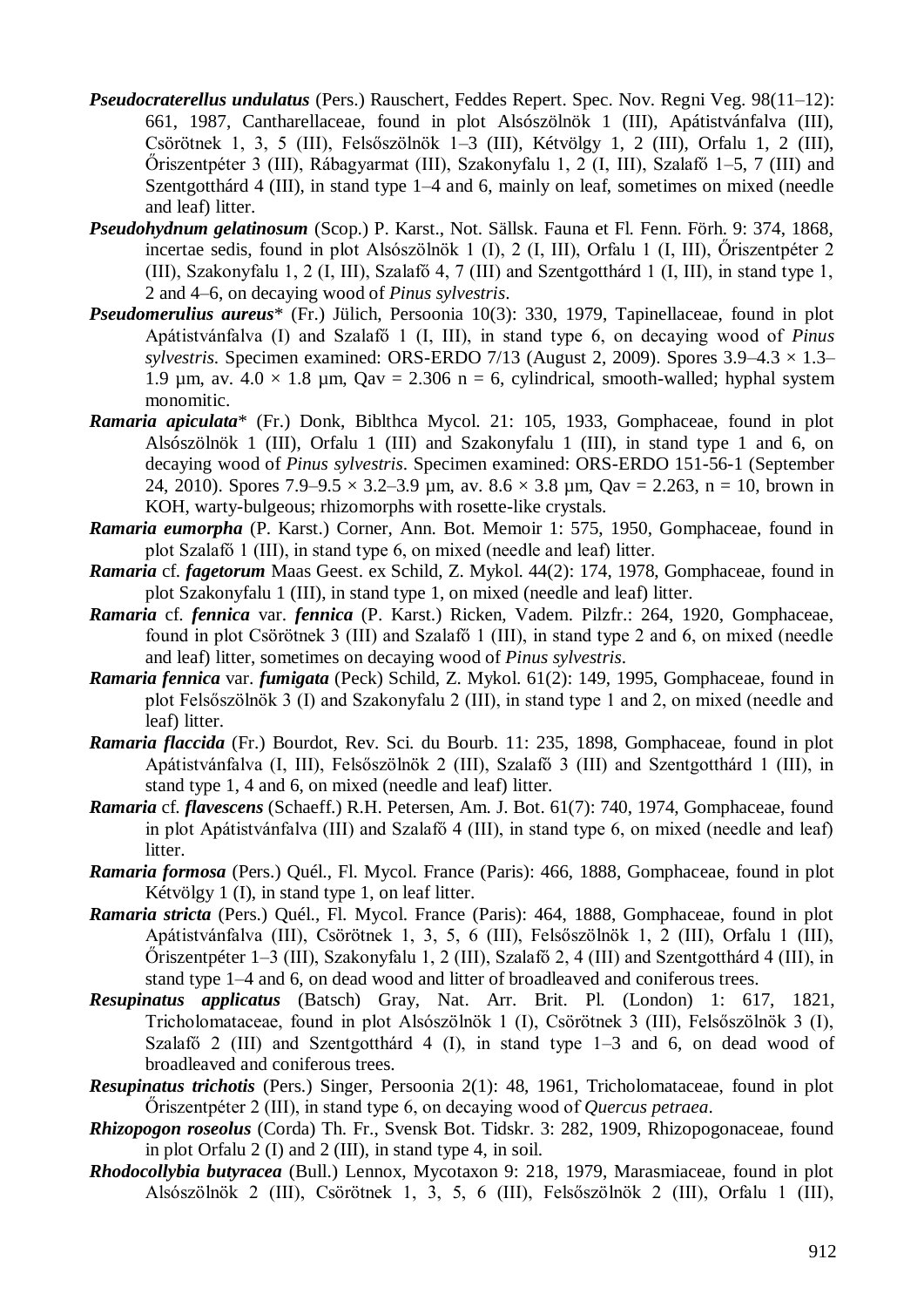Őriszentpéter 2, 4 (III), Szakonyfalu 1, 2 (III), Szalafő 1, 2 (III) and Szentgotthárd 1, 2, 4 (III), in stand type 1–6, mainly on mixed (needle and leaf), sometimes on leaf litter.

- *Rhodocollybia prolixa* var. *distorta* (Fr.) Antonín, Halling & Noordel., Mycotaxon 63: 365, 1997, Marasmiaceae, found in plot Orfalu 1 (II), in stand type 6, on decaying wood of *Pinus sylvestris*.
- *Rhodocybe gemina* (Paulet) Kuyper & Noordel., Persoonia 13(3): 379, 1987, Entolomataceae, found in plot Őriszentpéter 3, 4 (III), in stand type 3 and 6, mainly on mixed (needle and leaf), sometimes on leaf litter.
- *Rickenella fibula* (Bull.) Raithelh., Metrodiana 4: 67, 1973, Repetobasidiaceae, found in plot Alsószölnök 2 (III), Csörötnek 1 (III), Őriszentpéter 4 (III), Rábagyarmat (III), Szakonyfalu 1, 2 (III) and Szalafő 1, 2 (III), in stand type 1–3, 5 and 6, among mosses.
- *Rickenella swartzii* (Fr.) Kuyper, Persoonia 12(2): 188, 1984, Repetobasidiaceae, found in plot Orfalu 1 (III), Őriszentpéter 4 (III), Szalafő 2 (III) and Szentgotthárd 4 (III), in stand type 3 and 6, among mosses.
- *Rigidoporus sanguinolentus* (Alb. & Schwein.) Donk, Persoonia 4(3): 341, 1966, Meripilaceae, found in plot Szakonyfalu 1 (III), in stand type 1, on decaying wood of *Pinus sylvestris*.
- *Ripartites tricholoma* (Alb. & Schwein.) P. Karst., Bidr. Känn. Finl. Nat. Folk 32: 477, 1879, Tricholomataceae, found in plot Őriszentpéter 1, 4 (III) and Szalafő 4 (III), in stand type 6, on mixed (needle and leaf) litter.
- *Roridomyces roridus* (Scop.) Rexer, Die Gattung Mycena s.l., Studien zu Ihrer Anatomie, Morphologie und Systematik (Tübingen): 132, 1994, Myceanaceae, found in plot Őriszentpéter 2, 4 (III), Szakonyfalu 2 (III) and Szalafő 1, 2 (III), in stand type 2, 3 and 6, mainly on mixed (needle and leaf), sometimes on leaf litter.
- *Rosellinia corticium* (Schwein.) Sacc., Syll. Fung. (Abellini) 1: 253, 1882, Xylariaceae, found in plot Csörötnek 6 (I), in stand type 4, on decaying wood of *Quercus petraea*.
- *Rosellinia desmazieri* (Berk. & Broome) Sacc., Michelia 1(4): 371, 1878, Xylariaceae, found in plot Csörötnek 1 (I), in stand type 1, on decaying wood of *Fagus sylvatica*.
- *Russula acrifolia* Romagn., Docums. Mycol. 26(104): 32, 1997, Russulaceae, found in plot Apátistvánfalva (I), Orfalu 1, 2 (I), Őriszentpéter 2 (I), Szakonyfalu 1 (I, III), 2 (I), Szalafő 2 (I), 3 (I, III), 5, 6 (I) and Szentgotthárd 1, 3, 4 (I), in stand type 1–4 and 6, mainly on mixed (needle and leaf), sometimes on leaf litter.
- *Russula aeruginea* Lindblad, Monogr. Hymenomyc. Suec. (Upsaliae), 2(2): 198, 1863, Russulaceae, found in plot Orfalu 1 (III), in stand type 6, on mixed (needle and leaf) litter.
- *Russula amarissima* Romagn. & E.-J. Gilbert, Bull. Soc. Mycol. Fr. 59: 71, 1943, Russulaceae, found in plot Alsószölnök 2 (III), in stand type 5, on mixed (needle and leaf) litter.
- *Russula amoenolens* Romagn., Bull. Mens. Soc. Linn. Lyon, 21: 111, 1952, Russulaceae, found in plot Alsószölnök 2 (I), Csörötnek 1 (III), Őriszentpéter 4 (I, III), Rábagyarmat (III) and Szalafő 1 (I), in stand type 1, 3, 5 and 6, mainly on mixed (needle and leaf), sometimes on leaf litter.
- *Russula aquosa* Leclair, Bull. Trimest. Soc. Mycol. Fr. 48: 303, 1932, Russulaceae, found in plot Alsószölnök 1 (III), Szakonyfalu 1 (I), Szalafő 1 (III) and 2 (I), in stand type 1, 3 and 6, on mixed (needle and leaf) litter.
- *Russula caerulea* Fr., Epicr. Syst. Mycol. (Upsaliae): 353, 1838, Russulaceae, found in plot Apátistvánfalva (III), Orfalu 1 (III), Őriszentpéter 2 (I), 2 (III), Szalafő 4 (I, III) and Szentgotthárd 1 (III), in stand type 4 and 6, mainly on mixed (needle and leaf), sometimes on needle litter.
- *Russula chloroides* (Krombh.) Bres., Fung. Trident. 2(14): 89, 1900, Russulaceae, found in plot Szakonyfalu 2 (I) and Szalafő 5, 7 (I), in stand type 2 and 4, mainly on leaf, sometimes on mixed (needle and leaf) litter.
- *Russula clavipes* Velen., České Houby 1: 143, 1920, Russulaceae, found in plot Szalafő 1 (III), in stand type 6, on mixed (needle and leaf) litter.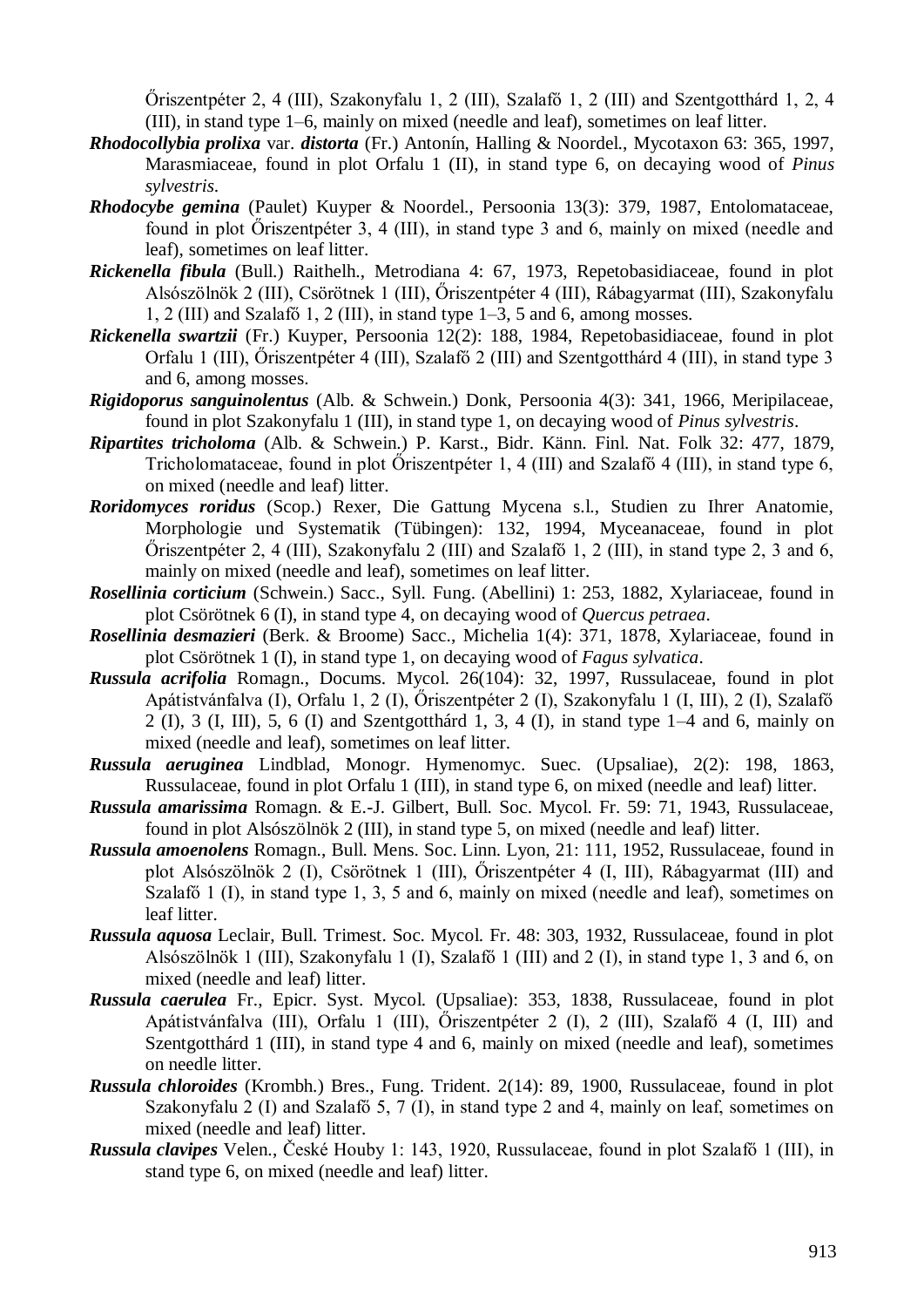- *Russula cremeoavellanea*\* Singer, Revue Mycol. (Paris) 1: 288, 1936, Russulaceae, found in plot Szalafő 1 (III), in stand type 6, on mixed (needle and leaf) litter. Specimen examined: ORS-ERDO 98-53-2b (September 21, 2010). Spores  $7.2-8.1 \times 5.6-6.9$  µm, av.  $7.8 \times 6.2$  µm, Qav  $= 1.262$ ,  $n = 11$ , strongly isolated verrucose to spiny; pileipellis with incrusted primordial hyphae.
- *Russula cyanoxantha* (Schaeff.) Fr., Monogr. Hymenomyc. Suec. (Upsaliae), 2(2): 194, 1863, Russulaceae, found in plot Alsószölnök 1 (I), 2 (I, III), Apátistvánfalva (I, III), Csörötnek 1 (I), 2 (I, III), 3, 4, 5 (I), 6 (III), Felsőszölnök 1 (I), 2, 3 (I, III), Kétvölgy 1, 2 (I), Orfalu 1 (I, III), 2 (I, II), Őriszentpéter 1–4 (I, III), Rábagyarmat (I), Szakonyfalu 1, 2 (I, III), Szalafő 1 (I), 2, 3 (I, III), 4–6 (I), 7 (I, III), Szentgotthárd 1, 2 (I), 3 (I, III) and 4 (I), in stand type 1–6, mainly on mixed (needle and leaf), sometimes on leaf litter.
- *Russula densifolia* Secr. ex Gillet, Hyménomycètes (Alençon): 231, 1876, Russulaceae, found in plot Alsószölnök 2 (III), Kétvölgy 2 (I), Orfalu 2 (I), Őriszentpéter 2 (III), Szalafő 1, 2 (III) and Szentgotthárd 4 (III), in stand type 2–6, mainly on mixed (needle and leaf), sometimes on leaf litter.
- *Russula emetica* (Schaeff.) Pers., Observ. Mycol. (Lipsiae) 1: 100, 1796, Russulaceae, found in plot Alsószölnök 1 (I, III), Apátistvánfalva (III), Csörötnek 3–5 (III), Felsőszölnök 1–3 (III), Kétvölgy 1, 2 (III), Magyarlak (I), Orfalu 1 (III), Rábagyarmat (III), Szakonyfalu 1, 2 (III), Szalafő 1–3 (III), 4 (I, III), 5–7 (III) and Szentgotthárd 1, 4 (III), in stand type 1–4 and 6, mainly on mixed (needle and leaf), sometimes on leaf litter.
- *Russula farinipes* Romell, Mém. Soc. Linn. Normandie 9: 239, 1893, Russulaceae, found in plot Felsőszölnök 2 (III), in stand type 1, on leaf litter.
- *Russula fellea* (Fr.) Fr., Epicr. Syst. Mycol. (Upsaliae): 354, 1838, Russulaceae, found in plot Alsószölnök 1 (I, III), Apátistvánfalva (III), Csörötnek 2–6 (III), Felsőszölnök 1 (III), 2 (I, III), 3 (III), Kétvölgy 1 (III), Orfalu 1 (III), Őriszentpéter 1 (III), Rábagyarmat (III), Szakonyfalu 1, 2 (III), Szalafő 1 (I), 4, 6, 7 (III), Szentgotthárd 1 (I, III) and 2, 4 (III), in stand type 1–4 and 6, mainly on mixed (needle and leaf), sometimes on leaf litter.
- *Russula foetens* Pers., Observ. Mycol. (Lipsiae) 1: 102, 1796, Russulaceae, found in plot Kétvölgy 1 (III) and Orfalu 1 (III), in stand type 1 and 6, on mixed (needle and leaf) litter.
- *Russula fragilis* Fr., Epicr. Syst. Mycol. (Upsaliae): 359, 1838, Russulaceae, found in plot Alsószölnök 1 (III), Apátistvánfalva (III), Csörötnek 4, 6 (III), Orfalu 1, 2 (III), Őriszentpéter 2, 3 (III), Rábagyarmat (III), Szakonyfalu 1 (III), Szalafő 1, 3–7 (III) and Szentgotthárd 1–4 (III), in stand type 1–4 and 6, mainly on mixed (needle and leaf), sometimes on leaf litter.
- *Russula fragrantissima* Romagn., Russules d'Europe Afr. Nord: 350, 1967, Russulaceae, found in plot Alsószölnök 2 (I) and Felsőszölnök 2 (I), in stand type 1 and 5, on mixed (needle and leaf) litter.
- *Russula grata* Britzelm., Ber. Naturhist. Augsburg 9: 239, 1898, Russulaceae, found in plot Alsószölnök 2 (I), Felsőszölnök 2 (I), Kétvölgy 2 (III), Őriszentpéter 1, 3 (I), Szakonyfalu 1 (I, III), Szalafő 1 (I, III), 3, 5–7 (I) and Szentgotthárd 1, 4 (I), in stand type 1–6, mainly on leaf, sometimes on mixed (needle and leaf) litter.
- *Russula graveolens* Romell, Bot. Cbl. 54(3): 100, 1885, Russulaceae, found in plot Felsőszölnök 2 (I) and Szalafő 1 (III), in stand type 1 and 6, mainly on mixed (needle and leaf), sometimes on leaf litter.
- *Russula grisea* Fr., Epicr. Syst. Mycol. (Upsaliae): 361, 1838, Russulaceae, found in plot Csörötnek 1 (II, III), in stand type 1, on leaf litter.
- *Russula heterophylla* (Fr.) Fr., Epicr. Syst. Mycol. (Upsaliae): 352, 1838, Russulaceae, found in plot Csörötnek 3, 5 (I), Kétvölgy 2 (I), Orfalu 1, 2 (I), Őriszentpéter 2–4 (I), Szalafő 2, 5–7 (I) and Szentgotthárd 2, 3 (I), in stand type 1–4 and 6, mainly on leaf, sometimes on mixed (needle and leaf) litter.
- *Russula illota* Romagn., Bull. Mens. Soc. Linn. Lyon, 23: 175, 1954, Russulaceae, found in plot Felsőszölnök 2 (I), Kétvölgy 2 (I), Őriszentpéter 2 (I, III), 3 (I), Szakonyfalu 1 (I, III), 2 (I),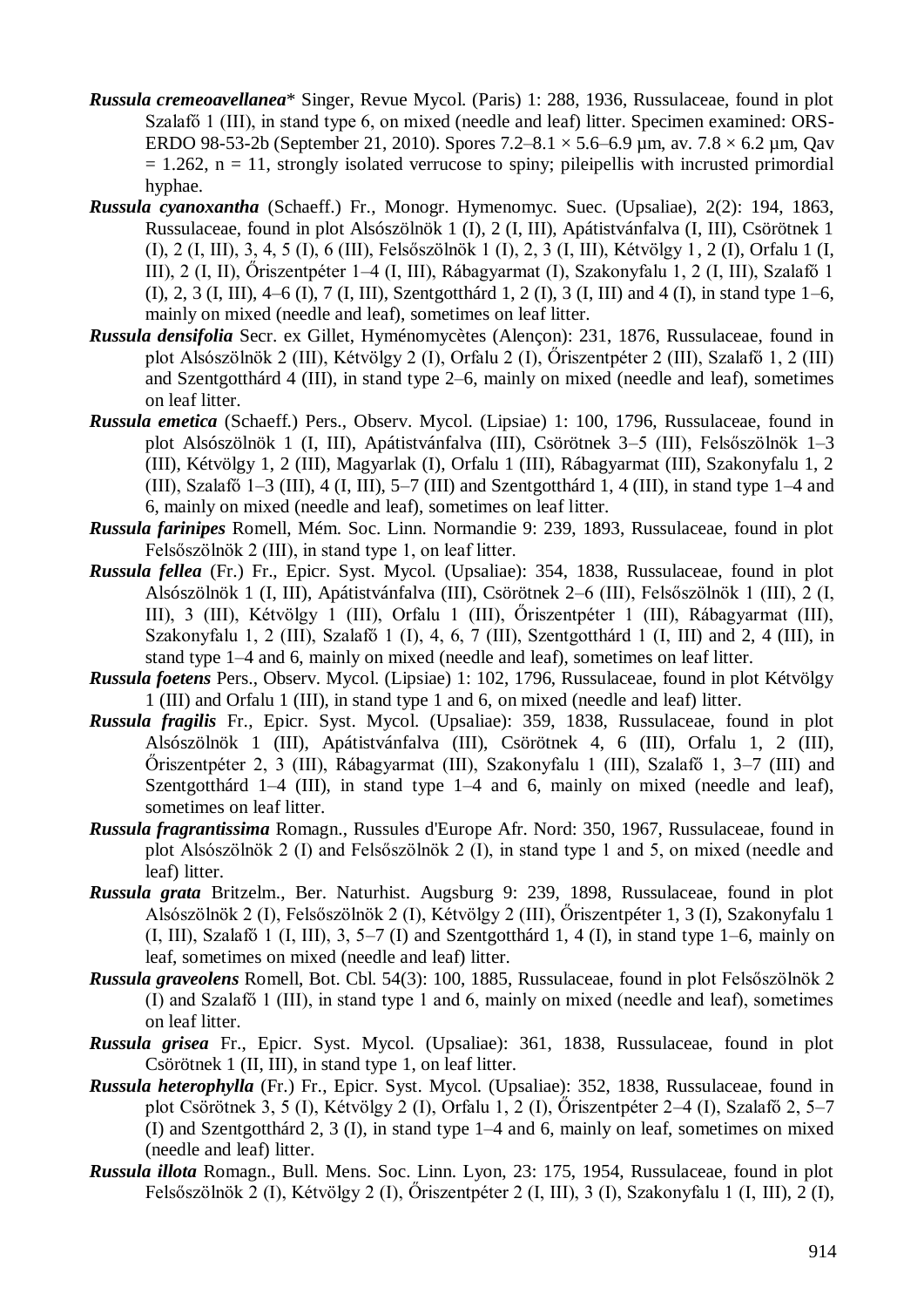Szalafő 2 (III), 3 (I) and Szentgotthárd 1 (I), in stand type 1–4 and 6, mainly on leaf, sometimes on mixed (needle and leaf) litter.

- *Russula lilacea* Quél., Bull. Soc. Bot. Fr. 23: 330, 1877, Russulaceae, found in plot Szalafő 7 (I), in stand type 4, on leaf litter.
- *Russula lutensis*\* Romagn. & Le Gal, Bull. Soc. Mycol. Fr. 56: 66, 1940, Russulaceae, found in plot Szakonyfalu 1 (III), in stand type 1, on mixed (needle and leaf) litter. Specimen examined: ORS-ERDO 151-11-1b (September 24, 2010). Spores 7.1–8.8 × 5.6–6.9 µm, av.  $7.9 \times 6.2$  µm, Qav = 1.290, n = 35, subglobose to broadly ellipsoid, isolated verrucose (with coarse warts), amyloid.
- *Russula mairei* Singer, Bull. Soc. Mycol. Fr. 45: 103, 1929, Russulaceae, found in plot Apátistvánfalva (III), Felsőszölnök 2, 3 (III), Kétvölgy 1 (III), Szalafő 1 (I, III) and Szentgotthárd 4 (I, III), in stand type 1 and 6, mainly on mixed (needle and leaf), sometimes on leaf litter.
- *Russula minutula* Velen., České Houby 1: 133, 1920, Russulaceae, found in plot Felsőszölnök 3 (I), in stand type 1, on leaf litter.
- *Russula nigricans* Fr., Epicr. Syst. Mycol. (Upsaliae): 350, 1838, Russulaceae, found in plot Alsószölnök 2 (I, III), Csörötnek 2, 3 (I, III), 4 (III), 5, 6 (I, III), Kétvölgy 1 (I), Magyarlak (I, III), Orfalu 1, 2 (I, III), Őriszentpéter 1 (I, III), 2 (I), 3 (I, III), 4 (III), Rábagyarmat (III), Szakonyfalu 1 (I), Szalafő 5 (III) and Szentgotthárd 1–3 (I, III), in stand type 1–6, mainly on leaf, sometimes on mixed (needle and leaf) litter.
- *Russula nitida* (Pers.) Fr., Epicr. Syst. Mycol. (Upsaliae): 361, 1838, Russulaceae, found in plot Szalafő 1 (III), in stand type 6, on mixed (needle and leaf) litter.
- *Russula ochroleuca* Pers., Observ. Mycol. (Lipsiae) 1: 102, 1796, Russulaceae, found in plot Alsószölnök 2 (I, III), Apátistvánfalva (III), Csörötnek 3, 5 (III), Kétvölgy 1, 2 (III), Orfalu 1 (I, III), Őriszentpéter 3 (III), Szakonyfalu 1 (I, III), 2 (III), Szalafő 1 (III) and Szentgotthárd 1 (III), in stand type 1–6, mainly on mixed (needle and leaf), sometimes on leaf litter.
- *Russula odorata* Romagn., Bull. Mens. Soc. Linn. Lyon 19: 76, 1950, Russulaceae, found in plot Őriszentpéter 3 (III), Szakonyfalu 1 (III) and Szalafő 1 (III), in stand type 1, 3 and 6, mainly on mixed (needle and leaf), sometimes on leaf litter.
- *Russula pectinatoides* Peck, Bull. N.Y. St. Mus. 116: 43, 1907, Russulaceae, found in plot Alsószölnök 2 (I), Csörötnek 1 (III) and Őriszentpéter 3 (III), in stand type 1, 3 and 5, mainly on leaf, sometimes on mixed (needle and leaf) litter.
- *Russula pseudointegra* Arnould & Goris, Bull. Soc. Mycol. Fr. 23: 177, 1907, Russulaceae, found in plot Őriszentpéter 3 (III), in stand type 3, on leaf litter.
- *Russula puellaris* Fr., Epicr. Syst. Mycol. (Upsaliae): 362, 1838, Russulaceae, found in plot Alsószölnök 1 (III) and Szentgotthárd 1 (III), in stand type 4 and 6, mainly on mixed (needle and leaf), sometimes on leaf litter.
- *Russula puellula* Ebbesen, F.H. Møller & Jul. Schäff., Annls Mycol. 35(2): 106, 1937, Russulaceae, found in plot Csörötnek 1 (III), Orfalu 2 (I) and Szalafő 1 (III), in stand type 1, 4 and 6, mainly on mixed (needle and leaf), sometimes on leaf litter.
- *Russula queletii* Fr., Mém. Soc. Émul. Montbéliard, sér. 2, 5: 185, 1872, Russulaceae, found in plot Alsószölnök 2 (III), in stand type 5, on mixed (needle and leaf) litter.
- *Russula raoultii* Quél., Compt. Rend. Assoc. Franç. Avancem. Sci. 14: 449, 1886, Russulaceae, found in plot Apátistvánfalva (III), Csörötnek 1 (III), Szakonyfalu 1 (III), 2 (I) and Szalafő 2 (III), in stand type 1–3 and 6, mainly on mixed (needle and leaf), sometimes on leaf litter.
- *Russula rhodella* E.-J. Gilbert, Bull. Trimest. Soc. Mycol. Fr. 48: 111, 1932, Russulaceae, found in plot Szakonyfalu 1 (III), in stand type 1, mainly on mixed (needle and leaf), sometimes on leaf litter.
- *Russula sanguinea* (Bull.) Fr., Epicr. Syst. Mycol. (Upsaliae): 351, 1838, Russulaceae, found in plot Szalafő 1, 3 (I) and 7 (III), in stand type 4 and 6, on mixed (needle and leaf) litter.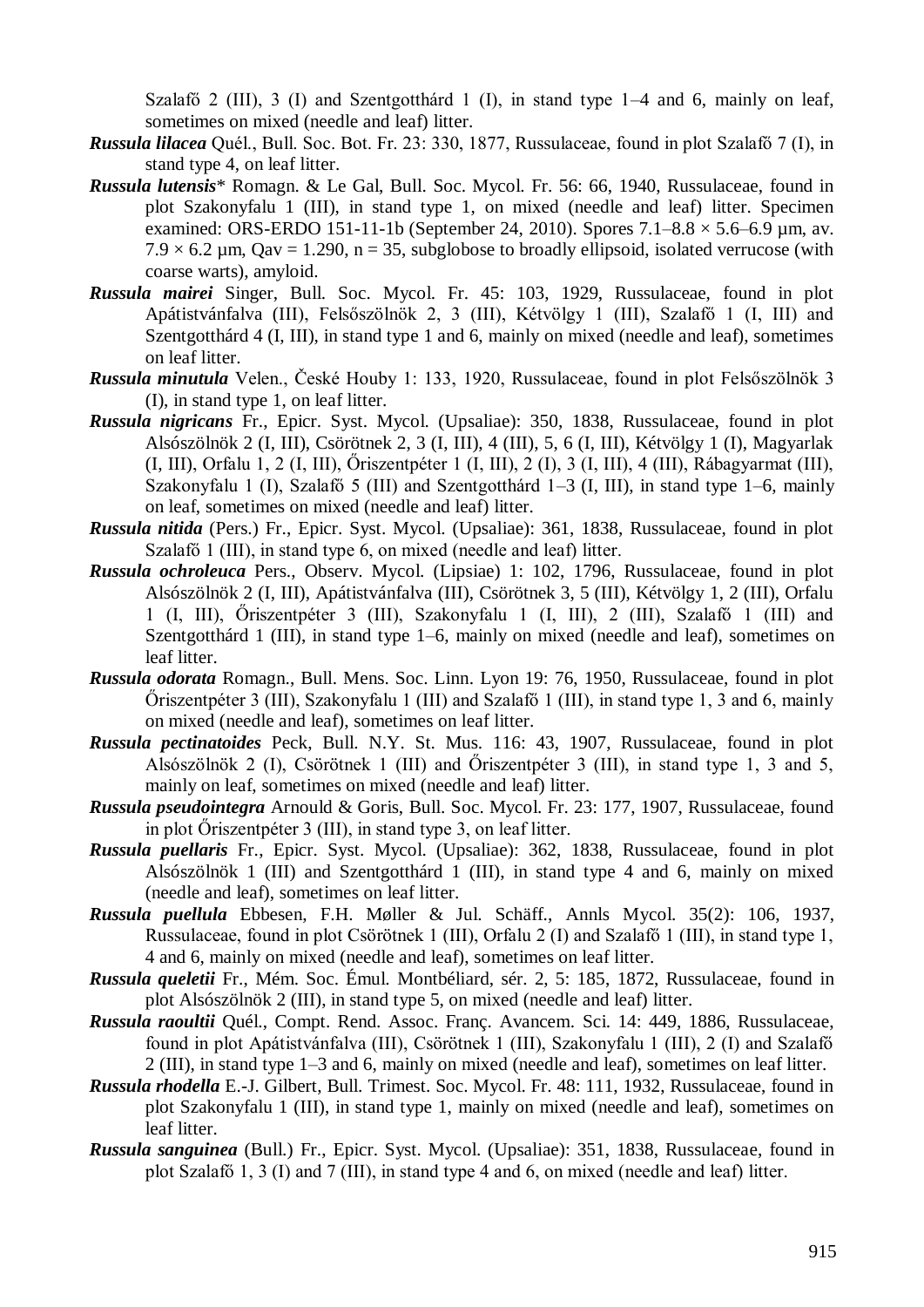- *Russula sardonia* Fr., Epicr. Syst. Mycol. (Upsaliae): 353, 1838, Russulaceae, found in plot Apátistvánfalva (I, III), Csörötnek 5 (III), Orfalu 1, 2 (III), Szalafő 1, 3, 4 (III) and Szentgotthárd 4 (III), in stand type 1, 4 and 6, mainly on mixed (needle and leaf), sometimes on leaf litter.
- *Russula solaris* Ferd. & Winge, Meddr. Foren. Svampekundsk. Fremme 2: 9, 1924, Russulaceae, found in plot Csörötnek 1 (III), in stand type 1, on leaf litter.
- *Russula tinctipes*\* J. Blum ex Bon, Cryptog. Mycol. 7(4): 308, 1986, Russulaceae, found in plot Őriszentpéter 3 (I), in stand type 3, on leaf litter. Specimen examined: ORS-ERDO 1/11 (August 1, 2009). Spores 7.9–9.6  $\times$  6.5–8.4 µm, av. 8.6  $\times$  7.3 µm, Qav = 1.190, n = 15, subglobose to ovoid, weakly but densely isolated verrucose to spiny with some connection, amyloid.
- *Russula torulosa* Bres., Iconogr. Mycol. 9: tab. 433, 1929, Russulaceae, found in plot Szalafő 1 (III), in stand type 6, on mixed (needle and leaf) litter.
- *Russula undulata* Velen., České Houby 1: 131, 1920, Russulaceae, found in plot Alsószölnök 1 (I, III), Csörötnek 1–4 (III), 5 (I, III), 6 (III), Magyarlak (III), Őriszentpéter 1 (III), 2, 3 (I, III), Rábagyarmat (III), Szalafő 1 (I, III), 2 (III), 5 (I), 7 (I, III), Szentgotthárd 1, 2 (III) and 3 (I, III), in stand type 1–4 and 6, mainly on leaf, sometimes on mixed (needle and leaf) litter.
- *Russula vesca* Fr., Anteckn. Sver. Ätl. Svamp.: 51, 1836, Russulaceae, found in plot Alsószölnök 1 (I, III), 2 (I), Csörötnek 3, 5, 6 (I), Felsőszölnök 3 (I), Kétvölgy 2 (I, III), Magyarlak (I), Orfalu 1, 2 (I), Őriszentpéter 3 (I), Szakonyfalu 1 (I, III), 2 (I), Szalafő 2 (III), 3, 5, 6 (I) and Szentgotthárd 1, 2, 4 (I), in stand type 1–6, mainly on leaf, sometimes on mixed (needle and leaf) litter.
- *Russula virescens* (Schaeff.) Fr., Anteckn. Sver. Ätl. Svamp.: 50, 1836, Russulaceae, found in plot Felsőszölnök 3 (I), in stand type 1, on mixed (needle and leaf) litter.
- *Rutstroemia firma* (Pers.) P. Karst., Bidr. Känn. Finl. Nat. Folk 19: 108, 1871, Rutstroemiaceae, found in plot Csörötnek 5 (III), Orfalu 1 (III) and Őriszentpéter 2, 3 (III), in stand type 1, 3 and 6, on dead wood of broadleaved trees.
- *Sarcodon squamosus* (Schaeff.) P. Karst., Hedwigia 28: 366, 1889, Bankeraceae, found in plot Alsószölnök 1 (III), in stand type 6, on mixed (needle and leaf) litter.
- *Schizophyllum commune* Fr., Syst. Mycol. (Lundae) 1: 330, 1821, Schizophyllaceae, found in plot Csörötnek 1 (I, III), 6 (III), Felsőszölnök 1 (I, III), Kétvölgy 2 (III), Magyarlak (III), Orfalu 1 (II), Őriszentpéter 3, 4 (III), Rábagyarmat (I, III), Szakonyfalu 1 (III), 2 (II), Szalafő 1 (II), 2 (III), 7 (I, II) and Szentgotthárd 3 (III), in stand type 1–4 and 6, on dead wood of broadleaved trees.
- *Schizopora flavipora* (Berk. & M.A. Curtis ex Cooke) Ryvarden, Mycotaxon 23: 186, 1985, Schizoporaceae, found in plot Alsószölnök 2 (I), Apátistvánfalva (I), Csörötnek 1 (I–III), 2 (II, III), 3, 4, 6 (I, II), Felsőszölnök 1 (I, III), 2 (II), 3 (III), Kétvölgy 1, 2 (I), Magyarlak (I, III), Orfalu 2 (I, III), Őriszentpéter 1 (II, III), 2 (I, III), 3 (I–III), Rábagyarmat (II), Szakonyfalu 1 (I–III), 2 (I, III), Szalafő 1 (I), 2, 5 (III), 6 (II, III), 7 (II), Szentgotthárd 1 (I, II), 2 (II, III), 3 (I–III) and 4 (I, II), in stand type 1–6, on dead wood of broadleaved trees.
- *Schizopora paradoxa* (Schrad.) Donk s.l., Persoonia 5(1): 76, 1967, Schizoporaceae, found in plot Alsószölnök 1 (II), 2 (I), Csörötnek 1 (I, II), 2 (I–III), 3, 4 (I, II), 5 (I, III), 6 (I, II), Felsőszölnök 3 (I, III), Kétvölgy 1 (I, III), Magyarlak (I–III), Orfalu 1 (I), 2 (I, III), Őriszentpéter 1, 2 (III), 3 (I–III), 4 (I), Rábagyarmat (I, II), Szakonyfalu 1 (III), 2 (I, II), Szalafő 1 (II), 2 (I–III), 3, 4 (I), 5 (I, III), 6 (I, II), 7 (III), Szentgotthárd 1, 2 (I–III), 3 (I, III) and 4 (II, III), in stand type 1–6, on dead wood of broadleaved trees.
- *Scleroderma areolatum* Ehrenb., Sylv. Mycol. Berol. (Berlin) 15: 27, 1818, Sclerodermataceae, found in plot Csörötnek 1 (I, III), 5 (III), 6 (I), Orfalu 2 (I), Őriszentpéter 4 (I, III), Rábagyarmat (III) and Szentgotthárd 1 (III), in stand type 1, 3, 4 and 6, mainly on leaf, sometimes on mixed (needle and leaf) litter.
- *Scleroderma cepa* Pers., Syn. Meth. Fung. (Göttingen) 1: 155, 1801, Sclerodermataceae, found in plot Csörötnek 1 (III), in stand type 1, on leaf litter.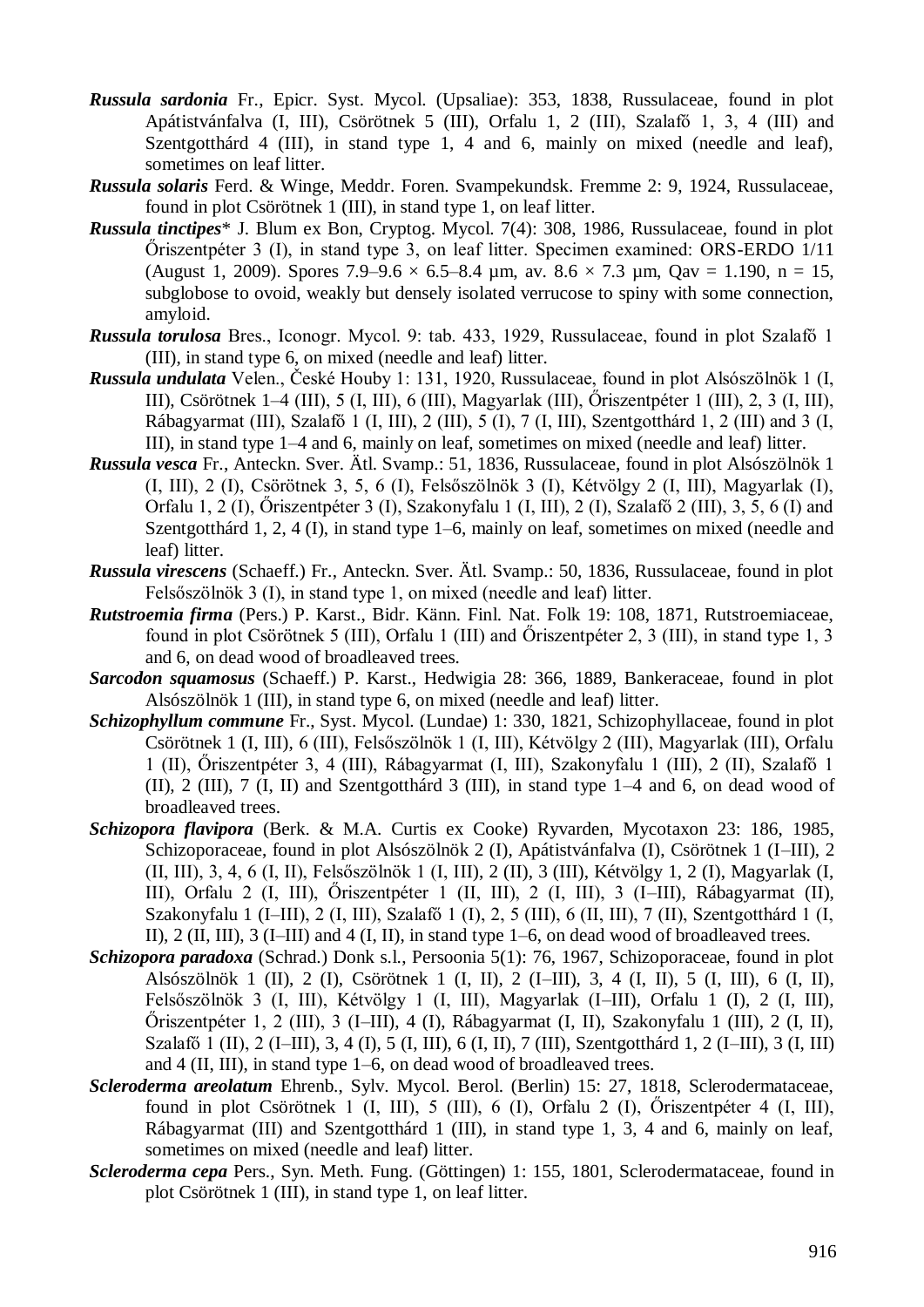- *Scleroderma citrinum* Pers., Syn. Meth. Fung. (Göttingen) 1: 153, 1801, Sclerodermataceae, found in plot Alsószölnök 1 (I, III) and Őriszentpéter 4 (I, III), in stand type 6, mainly on mixed (needle and leaf), sometimes on needle litter.
- *Sebacina incrustans* (Pers.) Tul. & C. Tul., Annls Sci. Nat., Bot., sér. 5, 15: 225, 1875, Sebacinaceae, found in plot Csörötnek 5 (III) and Szalafő 1 (III), in stand type 1 and 6, mainly on leaf, sometimes on mixed (needle and leaf) litter.
- *Simocybe centunculus* (Fr.) Singer, Bidr. Känn. Finl. Nat. Folk 32: 420, 1879, Crepidotaceae, found in plot Apátistvánfalva (I), Csörötnek 1 (II, III), Őriszentpéter 3 (II, III), Szakonyfalu 1, 2 (I), Szalafő 1 (III), 2 (II, III) and Szentgotthárd 4 (III), in stand type 1, 2, 3 and 6, on dead wood of broadleaved trees.
- *Simocybe haustellaris* (Fr.) Watling, Biblthca Mycol. 82: 39, 1981, Crepidotaceae, found in plot Orfalu 1 (I), in stand type 6, on decaying wood of *Populus tremula*.
- *Sistotrema confluens* Pers., Neues Mag. Bot. 1: 108, 1794, Hydnaceae, found in plot Szakonyfalu 1 (III) and Szalafő 1 (III), in stand type 1 and 6, mainly on mixed (needle and leaf) litter, sometimes on dead wood of broadleaved trees.
- *Skeletocutis* cf. *alutacea* (J. Lowe) Jean Keller, Persoonia 10(3): 353, 1979, Polyporaceae, found in plot Csörötnek 5 (I), in stand type 1, on decaying wood of *Fagus sylvatica*.
- *Skeletocutis amorpha* (Fr.) Kotl. & Pouzar, Česká Mykol. 12(2): 103, 1958, Polyporaceae, found in plot Apátistvánfalva (I), Szakonyfalu 2 (I) and Szalafő 7 (I), in stand type 2, 4 and 6, on decaying wood of *Pinus sylvestris* and *Quercus petraea*.
- *Skeletocutis carneogrisea*\* A. David, Naturaliste Can. 109(2): 245, 1982, Polyporaceae, found in plot Szalafő 7 (III), in stand type 4, on decaying wood of *Pinus sylvestris*. Specimen examined: ORS-ERDO 133-14-1 (October 23, 2010). Spores 3.9–4.3 × 1.1–1.7 µm, av. 4.1  $\times$  1.5 µm, Qav = 2.639, n = 5, allantoid; hyphal system dimitic, generative hyphae encrusted, with clamps, skeletal hyphae nonseptate, 2–5 µm wide.
- *Skeletocutis lenis* (P. Karst.) Niemelä, Karstenia 31: 23, 1991, Polyporaceae, found in plot Őriszentpéter 1 (III) and Szalafő 3 (II), in stand type 4 and 6, on decaying wood of *Pinus sylvestris* and *Quercus petraea*.
- *Skeletocutis nivea* (Jungh.) Jean Keller, Persoonia 10(3): 353, 1979, Polyporaceae, found in plot Alsószölnök 1 (III), 2 (II, III), Apátistvánfalva (I, III), Csörötnek 1 (I–III), 3, 4 (I, III), 6 (I), Felsőszölnök 1 (III), 2 (I–III), 3 (III), Kétvölgy 1 (I, III), Orfalu 2 (I), Őriszentpéter 2 (III), Szakonyfalu 1, 2 (I–III), Szalafő 2 (III), 6 (I, III), 7 (II), Szentgotthárd 1 (I–III), 2 (I) and 4 (I, III), in stand type 1–6, on dead wood of broadleaved trees.
- *Sparassis crispa* (Wulfen) Fr., Syst. Mycol. (Lundae) 1: 465, 1821, Sparassidaceae, found in plot Őriszentpéter 4 (III), Szakonyfalu 1 (I, III), Szalafő 1 (I, III) and 4 (III), in stand type 1 and 6, on dead wood of conifers or at base of living *Pinus sylvestris*.
- *Steccherinum bourdotii* Saliba & A. David, Cryptog. Mycol. 9(2): 100, 1988, Meruliaceae, found in plot Csörötnek 2 (III), 3 (I), 6 (III) and Szentgotthárd 2 (III), in stand type 2–4, on decaying wood of *Quercus petraea*.
- *Steccherinum cremeoalbum*\* Hjortstam, Mycotaxon 19: 507, 1984, Meruliaceae, found in plot Csörötnek 1 (II) and 2 (I), in stand type 1 and 2, on decaying wood of *Fagus sylvatica* and *Carpinus betulus*. Specimen examined: ORS-ERDO 116-12-1 (May 30, 2010). Spores 3.6–  $5.4 \times 2.3 - 3.6$  μm; skeletocystidia  $50.0 - 75.0 \times 6.0 - 10.0$  μm, incrusted, length of incrusted part: 18.0–36.0 μm.
- *Steccherinum fimbriatum* (Pers.) J. Erikss., Symb. Bot. Upsal. 16(1): 134, 1958, Meruliaceae, found in plot Csörötnek 5 (I–III), Felsőszölnök 1 (I), 2 (I–III), 3 (I, II), Őriszentpéter 3 (III), Szakonyfalu 2 (I, III), Szalafő 5 (III) and Szentgotthárd 2 (III), in stand type 1–4, on decaying wood of *Fagus sylvatica* and *Quercus petraea*.
- *Steccherinum ochraceum* (Pers.) Gray, Nat. Arr. Brit. Pl. (London) 1: 651, 1821, Meruliaceae, found in plot Alsószölnök 2 (II, III), Apátistvánfalva (III), Csörötnek 1, 2 (I–III), 3 (I), 5, 6 (II, III), Felsőszölnök 1 (I, III), 2 (I, II), 3 (I, III), Kétvölgy 2 (III), Magyarlak (III), Orfalu 1, 2 (I), 2 (III), Őriszentpéter 1 (III), 2 (I–III), 3 (II, III), 4 (I, III), Szakonyfalu 2 (I–III),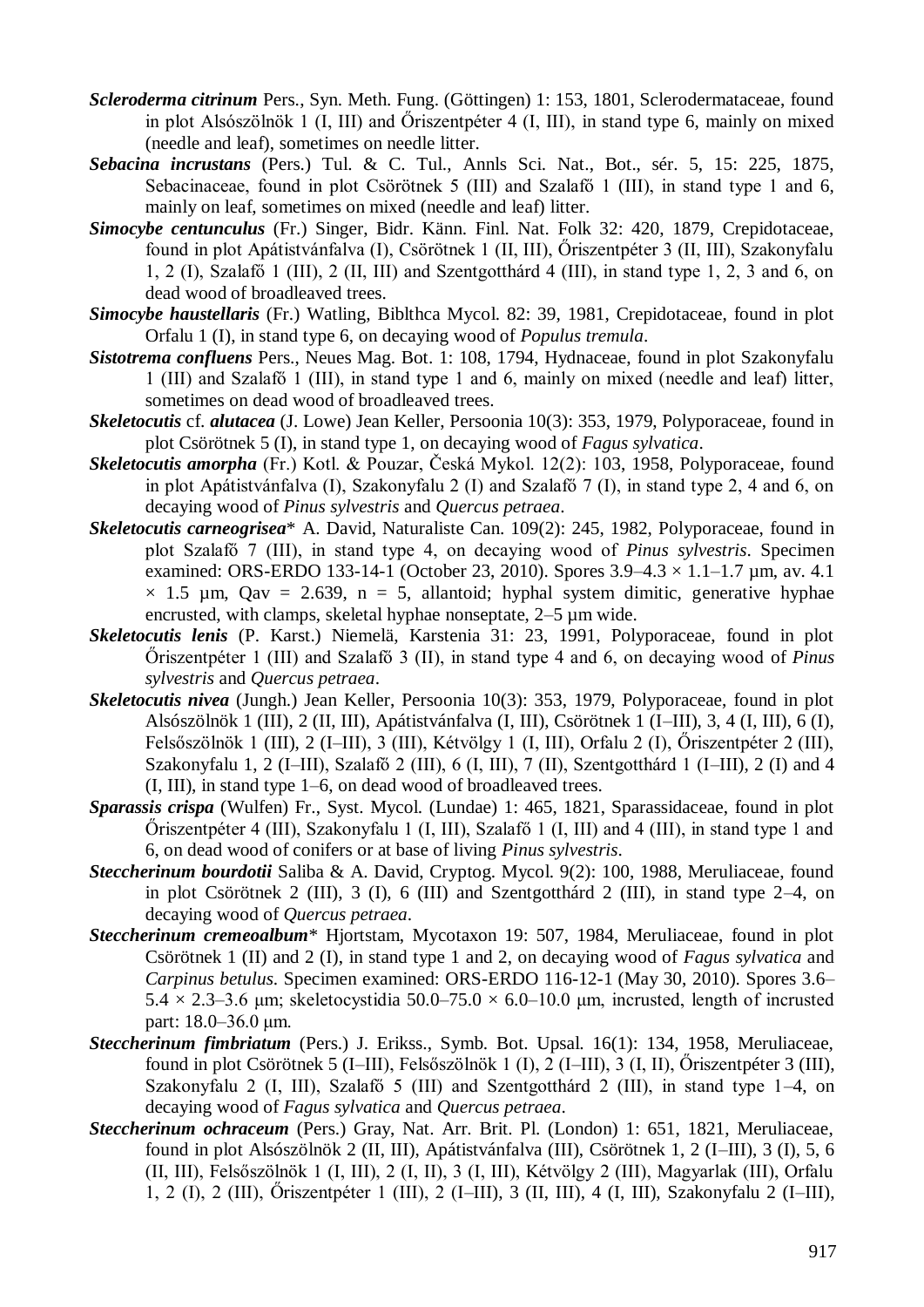Szalafő 2 (II, III), 3 (II), 5 (I, III), 7 (I), Szentgotthárd 1 (I), 2 (I, III) and 3 (I, II), in stand type 1–6, on dead wood of broadleaved trees.

- *Stereum gausapatum* (Fr.) Fr., Hymenomyc. Eur. (Upsaliae): 638, 1874, Stereaceae, found in plot Alsószölnök 1 (III), Őriszentpéter 3 (III), Rábagyarmat (I, III) and Szalafő 5 (III), in stand type 3, 4 and 6, on decaying wood of *Quercus petraea* and *Fagus sylvatica*.
- *Stereum hirsutum* (Willd.) Pers., Observ. Mycol. (Lipsiae) 2: 90, 1800, Stereaceae, found in plot Alsószölnök 1, 2 (I, III), Apátistvánfalva (I, III), Csörötnek 1–6 (I–III), Felsőszölnök 1 (I– III), 2 (I, III), 3 (I–III), Kétvölgy 1 (I, III), 2 (III), Magyarlak (I, III), Orfalu 1, 2 (I, III), Őriszentpéter 1 (I, III), 2, 3 (I–III), 4 (I, III), Rábagyarmat (I–III), Szakonyfalu 1, 2 (I–III), Szalafő 1–3 (I, III), 4 (III), 5 (I–III), 6 (III), 7 (I, III), Szentgotthárd 1 (I, III), 2 (I–III) and 3, 4 (I, III), in stand type 1–6, on dead wood of broadleaved trees.
- *Stereum ochraceoflavum* (Schwein.) Sacc., Syll. Fung. (Abellini) 6: 576, 1888, Stereaceae, found in plot Alsószölnök 1 (II), Csörötnek 1, 2 (III), 3 (I), 4, 5 (III), 6 (I, III), Felsőszölnök 3 (III), Kétvölgy 1 (III), 2 (I), Magyarlak (III), Orfalu 2 (I, III), Őriszentpéter 1, 2 (III), 3 (I), 4 (III), Rábagyarmat (I), (III), Szakonyfalu 1 (I), 2 (III), Szalafő 1, 2 (III), 4 (III), 5 (I, III), 6 (I, II), 7 (III), Szentgotthárd 1–3 (I, III) and 4 (III), in stand type 1–4 and 6, on dead wood of broadleaved trees.
- *Stereum rugosum* Pers., Neues Mag. Bot. 1: 110, 1794, Stereaceae, found in plot Csörötnek 5 (I), in stand type 1, on decaying wood of *Quercus petraea*.
- *Stereum sanguinolentum* (Alb. & Schwein.) Fr., Epicr. Syst. Mycol. (Upsaliae): 549, 1838, Stereaceae, found in plot Csörötnek 2 (III), Felsőszölnök 1 (I, III), 3 (I, III), Kétvölgy 2 (III), Orfalu 2 (III), Őriszentpéter 1 (III), Szakonyfalu 2 (III), Szalafő 1, 3–7 (III), Szentgotthárd 1, 3 (III) and 4 (I), in stand type 1, 2, 4 and 6, on dead wood of conifers.
- *Stereum subtomentosum* Pouzar, Česká Mykol. 18(3): 147, 1964, Stereaceae, found in plot Csörötnek 2, 4 (III), 5 (II, III), 6 (I, III), Felsőszölnök 2 (I), Kétvölgy 2 (I, III), Magyarlak (III), Orfalu 2 (I, III), Őriszentpéter 3 (III), Rábagyarmat (I, III), Szakonyfalu 1 (I, II), Szalafő 2 (I, III), 3 (I), 5, 7 (III), Szentgotthárd 1 (III), 2 (I, III) and 3 (III), in stand type  $1-$ 4, on dead wood of broadleaved trees.
- *Strobilomyces strobilaceus* (Scop.) Berk., Hooker's J. Bot. Kew Gard. Misc. 3: 78, 1851, Boletaceae, found in plot Csörötnek 1 (I, III), in stand type 1, on leaf litter.
- *Strobilurus esculentus* (Wulfen) Singer, Persoonia 2(3): 414, 1962, Physalacriaceae, found in plot Alsószölnök 2 (III) and Őriszentpéter 2 (III), in stand type 5 and 6, on fallen cones of *Pinus sylvestris*.
- *Strobilurus stephanocystis* (Kühner & Romagn. ex Hora) Singer, Persoonia 2(3): 409, 1962, Physalacriaceae, found in plot Felsőszölnök 2 (II), Őriszentpéter 2 (II) and Szakonyfalu 2 (II), in stand type 1, 2 and 6, on fallen cones of *Pinus sylvestris*.
- *Strobilurus tenacellus* (Pers.) Singer, Persoonia 2(3): 409, 1962, Physalacriaceae, found in plot Alsószölnök 2 (II), Kétvölgy 2 (II), Őriszentpéter 2, 4 (II), Szakonyfalu 1, 2 (II) and Szentgotthárd 4 (II), in stand type 1, 2, 5 and 6, on fallen cones.
- *Stropharia cyanea* (Bull.) Tuom., Karstenia 2: 31, 1953, Strophariaceae, found in plot Csörötnek 1 (III), in stand type 1, on leaf litter.
- *Suillus bovinus* (L.) Roussel, F. Calvados: 34, 1796, Suillaceae, found in plot Alsószölnök 1 (III), Apátistvánfalva (III) and Szalafő 1 (III), in stand type 6, mainly on mixed (needle and leaf), sometimes on needle litter.
- *Suillus luteus* (L.) Roussel, F. Calvados: 34, 1796, Suillaceae, found in plot Szalafő 1 (III), in stand type 6, on mixed (needle and leaf) litter.
- *Suillus variegatus* (Sw.) Kuntze, Revis. Gen. Pl. (Leipzig) 3: 536, 1898, Suillaceae, found in plot Orfalu 1 (III) and Őriszentpéter 2 (III), in stand type 6, on mixed (needle and leaf) litter.
- *Tapinella atrotomentosa* (Batsch) Šutara, Česká Mykol. 46(1–2): 50, 1992, Tapinellaceae, found in plot Szalafő 7 (III) and Szentgotthárd 1 (I), in stand type 4, on decaying wood of *Pinus sylvestris*.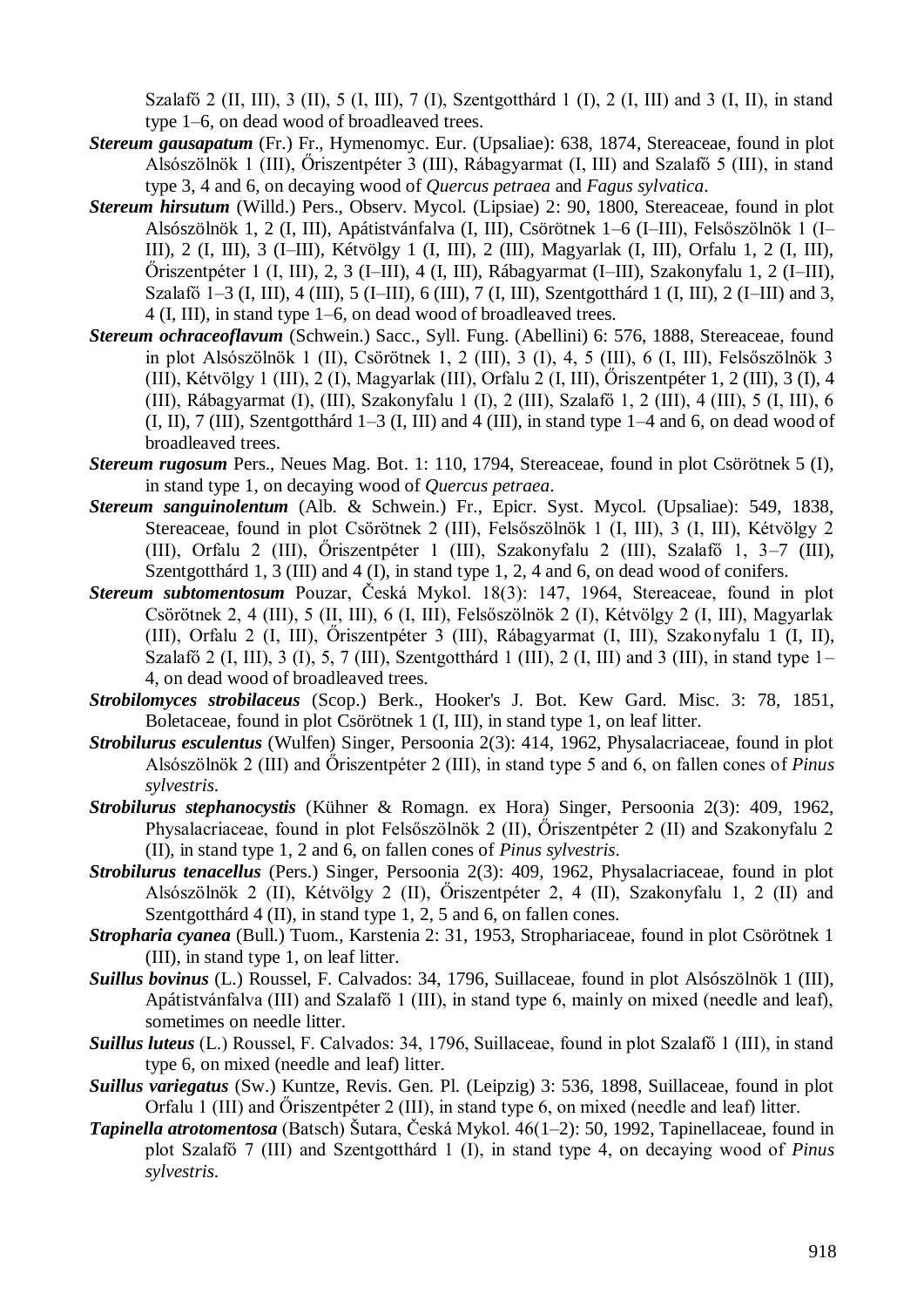- *Tapinella panuoides* (Fr.) E.-J. Gilbert, Les Livres du Mycologue Tom. III: Les Bolets 68, 1931, Tapinellaceae, found in plot Alsószölnök 2 (I), in stand type 5, on decaying wood of *Picea abies*.
- *Tarzetta cupularis* (L.) Svrček, Česká Mykol. 35(2): 88, 1981, Pyronemataceae, found in plot Őriszentpéter 3 (III), in stand type 3, on leaf litter.
- *Thelephora palmata* (Scop.) Fr., Syst. Mycol. (Lundae) 1: 432, 1821, Thelephoraceae, found in plot Őriszentpéter 1, 2 (III) and Szalafő 4 (III), in stand type 6, on mixed (needle and leaf) litter.
- *Thelephora penicillata* (Pers.) Fr., Syst. Mycol. (Lundae) 1: 434, 1821, Thelephoraceae, found in plot Szalafő 2 (I), in stand type 3, on soil among mixed (needle and leaf) litter.
- *Thelephora terrestris* Ehrh., Pl. Crypt. Linn. Exsicc., no. 178, 1787, Thelephoraceae, found in plot Alsószölnök 1 (III), in stand type 6, on mixed (needle and leaf) litter.
- *Torrubiella arachnophila*, anamorph *Gibellula pulchra*\* (J.R. Johnst.) Mains, anamorph (Sacc.) Cavara, Mycologia 42(2): 316, anamorph Att. Instit. Bot. Univ. Pavia, ser 2, 3: 347, 1950, anamorph 1894, Cordycipitaceae, found in plot Szentgotthárd 4 (I), in stand type 6, on dead spider. Specimen examined: ORS-ERDO 30/21 (August 5, 2009). Teleomorph was not found; synnemata cylindrical, angustate to the apice; conidia  $3.2-5.4 \times 1.1-1.3$  µm, av. 4.2  $\times$  1.2 µm, Qav = 3.700, n = 11, fusiform to fusiform–ellipsoid.
- *Trametes gibbosa* (Pers.) Fr., Epicr. Syst. Mycol. (Upsaliae): 492, 1838, Polyporaceae, found in plot Csörötnek 5 (I–III) and Felsőszölnök 3 (III), in stand type 1, on decaying wood of *Fagus sylvatica*.
- *Trametes hirsuta* (Wulfen) Lloyd, Mycol. Writ. 7: 1319, 1924, Polyporaceae, found in plot Alsószölnök 2 (III), Csörötnek 6 (III), Felsőszölnök 1 (I, III), 2 (III), 3 (I), Kétvölgy 1, 2 (III), Őriszentpéter 1 (I), Rábagyarmat (I–III), Szakonyfalu 1 (III), 2 (I), Szalafő 4 (III) and Szentgotthárd 4 (III), in stand type 1–6, on dead wood of broadleaved trees.
- *Trametes ochracea* (Pers.) Gilb. & Ryvarden, N. Amer. Polyp., vol. 2 (Oslo): 752, 1987, Polyporaceae, found in plot Felsőszölnök 1 (III), in stand type 1, on decaying wood of *Fagus sylvatica*.
- *Trametes suaveolens* (L.) Fr., Epicr. Syst. Mycol. (Upsaliae): 491, 1838, Polyporaceae, found in plot Őriszentpéter 3 (I), in stand type 3, on decaying wood of *Quercus petraea*.
- *Trametes versicolor* (L.) Pilát, Mycol. Notes (Cincinnati) 65: 1045, 1921, Polyporaceae, found in plot Alsószölnök 1 (III), Csörötnek 1 (III), 2 (I), 5 (I), 6 (III), Felsőszölnök 1, 3 (I, III), Kétvölgy 1 (I), 2 (I, III), Orfalu 2 (III), Őriszentpéter 1 (I, III), Szakonyfalu 1 (III), Szalafő 2 (I, III), 7 (III) and Szentgotthárd 2, 3 (III), in stand type 1–4 and 6, on dead wood of broadleaved trees.
- *Trametopsis cervina* (Schwein.) Tomšovský, Czech Mycol. 60(1): 8, 2008, Polyporaceae, found in plot Csörötnek 5 (III), in stand type 1, on decaying wood of *Fagus sylvatica*.
- *Trechispora mollusca*\* (Pers.) Liberta, Can. J. Bot. 51(10): 1878, 1974, Hydnodontaceae, found in plot Alsószölnök 2 (III) and Szalafő 2 (I), in stand type 3 and 5, on dead wood of broadleaved and coniferous trees. Specimen examined: ORS-ERDO 142-52-1 (September 23, 2010). Spores  $4.7-6.5 \times 4.3-4.7$  µm, av.  $5.5 \times 4.4$  µm, Oav = 1.242, n = 5, verrucose; hyphal system monomitic with crystals.
- *Tremella encephala* Pers., Syn. Meth. Fung. (Göttingen) 2: 623, 1801, Tremellaceae, found in plot Orfalu 1 (III), Őriszentpéter 2 (III), Szakonyfalu 2 (III), Szalafő 4, 7 (III) and Szentgotthárd 4 (III), in stand type 2, 4 and 6, on decaying wood of *Pinus sylvestris*; on sporocarp of *Stereum sanguinolentum*.
- *Tremella foliacea* Pers., Observ. Mycol. (Lipsiae) 2: 98, 1800, Tremellaceae, found in plot Orfalu 1 (III), Őriszentpéter 3 (III), Rábagyarmat (I, III) and Szalafő 5 (III), in stand type 3, 4 and 6, on decaying wood of *Quercus petraea*.
- *Tremella globispora*\* D.A. Reid, Trans. Br. Mycol. Soc. 55(3): 414, 1970, Tremellaceae, found in plot Szentgotthárd 4 (I), in stand type 6, on decaying wood of *Fagus sylvatica*; on old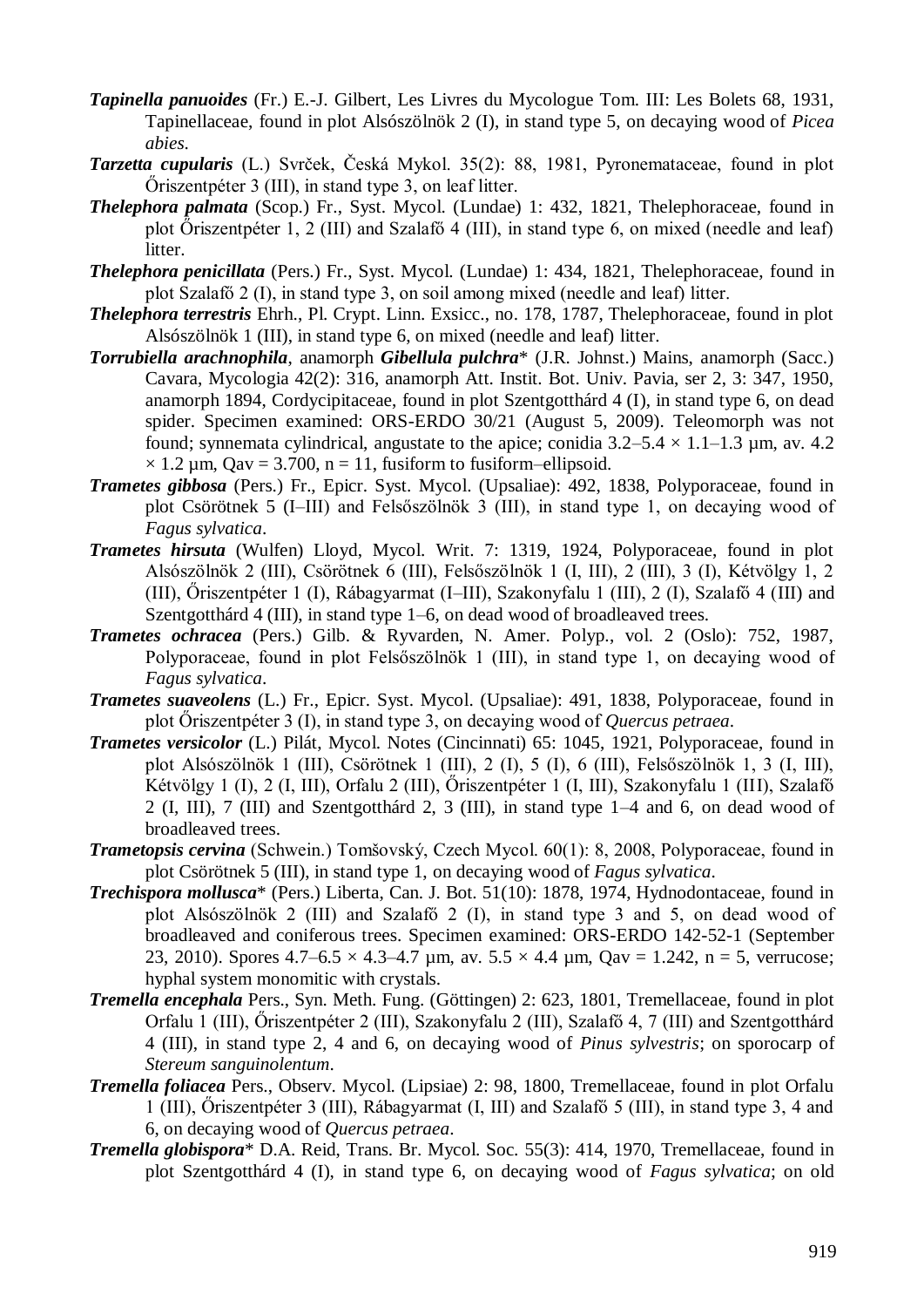stomata of *Diaporthe* spp. Specimen examined: ORS-ERDO 30/6 (August 5, 2009). Spores  $6.5 \times 6.5$  µm, av.  $6.5 \times 6.5$  µm, Qav = 1.000, n = 5, globose.

- *Tremella mesenterica* Retz., K. Svenska Vetensk-Akad. Handl. 30: 249, 1769, Tremellaceae, found in plot Csörötnek 1 (I), Felsőszölnök 3 (III), Őriszentpéter 3 (III) and Szalafő 3 (III), in stand type 1, 3 and 4, on dead wood of broadleaved trees.
- *Trichaptum abietinum* (Dicks.) Ryvarden, Norw. Jl. Bot. 19(3–4): 237, 1972, Polyporaceae, found in plot Alsószölnök 2 (I), Apátistvánfalva (I), Felsőszölnök 3 (III), Kétvölgy 2 (III), Őriszentpéter 1 (III) and Szakonyfalu 2 (II), in stand type 1, 2, 5 and 6, on dead wood of conifers.
- *Trichaptum biforme* (Fr.) Ryvarden, Norw. Jl. Bot. 19(3–4): 237, 1972, Polyporaceae, found in plot Csörötnek 5 (I–III), 6 (III), Felsőszölnök 2 (I), Kétvölgy 2 (III) and Rábagyarmat (II), in stand type 1–4, on dead wood of broadleaved trees.
- *Trichaptum fuscoviolaceum* (Ehrenb.) Ryvarden, Norw. Jl. Bot. 19(3–4): 237, 1972, Polyporaceae, found in plot Szalafő 2 (III) and 4 (I), in stand type 3 and 6, on decaying wood of *Pinus sylvestris*.
- *Tricholoma album* (Schaeff.) P. Kumm., Führ. Pilzk. (Zwickau): 131, 1871, Tricholomataceae, found in plot Csörötnek 1, 3, 6 (III), Orfalu 2 (III), Őriszentpéter 3 (III), Szalafő 5 (III) and Szentgotthárd 2 (III), in stand type 1–4, mainly on leaf, sometimes on mixed (needle and leaf) litter.
- *Tricholoma batschii* Gulden, Musseron flora (Oslo): 60, 1969, Tricholomataceae, found in plot Apátistvánfalva (III), in stand type 6, on mixed (needle and leaf) litter.
- *Tricholoma fucatum* (Fr.) P. Kumm., Führ. Pilzk. (Zwickau): 130, 1871, Tricholomataceae, found in plot Szakonyfalu 1 (I) and Szalafő 1 (III), in stand type 1 and 6, on mixed (needle and leaf) litter.
- *Tricholoma portentosum* (Fr.) Quél., Mém. Soc. Émul. Montbéliard, sér. 2, 5: 338, 1873, Tricholomataceae, found in plot Apátistvánfalva (III), Kétvölgy 1 (III), Szalafő 7 (III) and Szentgotthárd 1 (III), in stand type 1, 4 and 6, mainly on leaf, sometimes on mixed (needle and leaf) litter.
- *Tricholoma saponaceum* (Fr.) P. Kumm., Führ. Pilzk. (Zwickau): 133, 1871, Tricholomataceae, found in plot Alsószölnök 2 (III), Csörötnek 4, 6 (III), Felsőszölnök 2 (III), Orfalu 2 (III), Őriszentpéter 1, 3 (III), Rábagyarmat (III), Szakonyfalu 1 (III), Szalafő 1, 3–7 (III) and Szentgotthárd 2, 4 (III), in stand type 1 and 3–6, mainly on leaf, sometimes on mixed (needle and leaf) litter.
- *Tricholoma scalpturatum* (Fr.) Quél., Mém. Soc. Émul. Montbéliard, sér. 2, 5: 232, 1872, Tricholomataceae, found in plot Csörötnek 2 (III), in stand type 2, on mixed (needle and leaf) litter.
- *Tricholoma sciodes* (Pers.) C. Martín, Add. Lichenogr. Antill.: 51, 1919, Tricholomataceae, found in plot Csörötnek 4 (III), Felsőszölnök 1–3 (III), Kétvölgy 1 (III), Szakonyfalu 1 (III) and Szalafő 3, 6 (III), in stand type 1, 3 and 4, mainly on leaf, sometimes on mixed (needle and leaf) litter.
- *Tricholoma stiparophyllum* (N. Lund) P. Karst., Bidr. Känn. Finl. Nat. Folk 32: 42, 1879, Tricholomataceae, found in plot Kétvölgy 2 (III), in stand type 2, on mixed (needle and leaf) litter.
- *Tricholoma sulphureum* (Bull.) P. Kumm., Führ. Pilzk. (Zwickau): 133, 1871, Tricholomataceae, found in plot Apátistvánfalva (III), Csörötnek 3, 5, 6 (III), Felsőszölnök 1–3 (III), Kétvölgy 1, 2 (III), Orfalu 2 (III), Őriszentpéter 3 (III), Szakonyfalu 2 (III), Szalafő 1–7 (III) and Szentgotthárd 2, 4 (III), in stand type 1–4 and 6, mainly on leaf, sometimes on mixed (needle and leaf) litter.
- *Tricholoma ustale* (Fr.) P. Kumm., Führ. Pilzk. (Zwickau): 130, 1871, Tricholomataceae, found in plot Csörötnek 3–5 (III), Felsőszölnök 1–3 (III), Kétvölgy 1, 2 (III), Orfalu 1 (III), Rábagyarmat (III), Szakonyfalu 1 (III), Szalafő 2–6 (III) and Szentgotthárd 4 (III), in stand type 1–4 and 6, mainly on leaf, sometimes on mixed (needle and leaf) litter.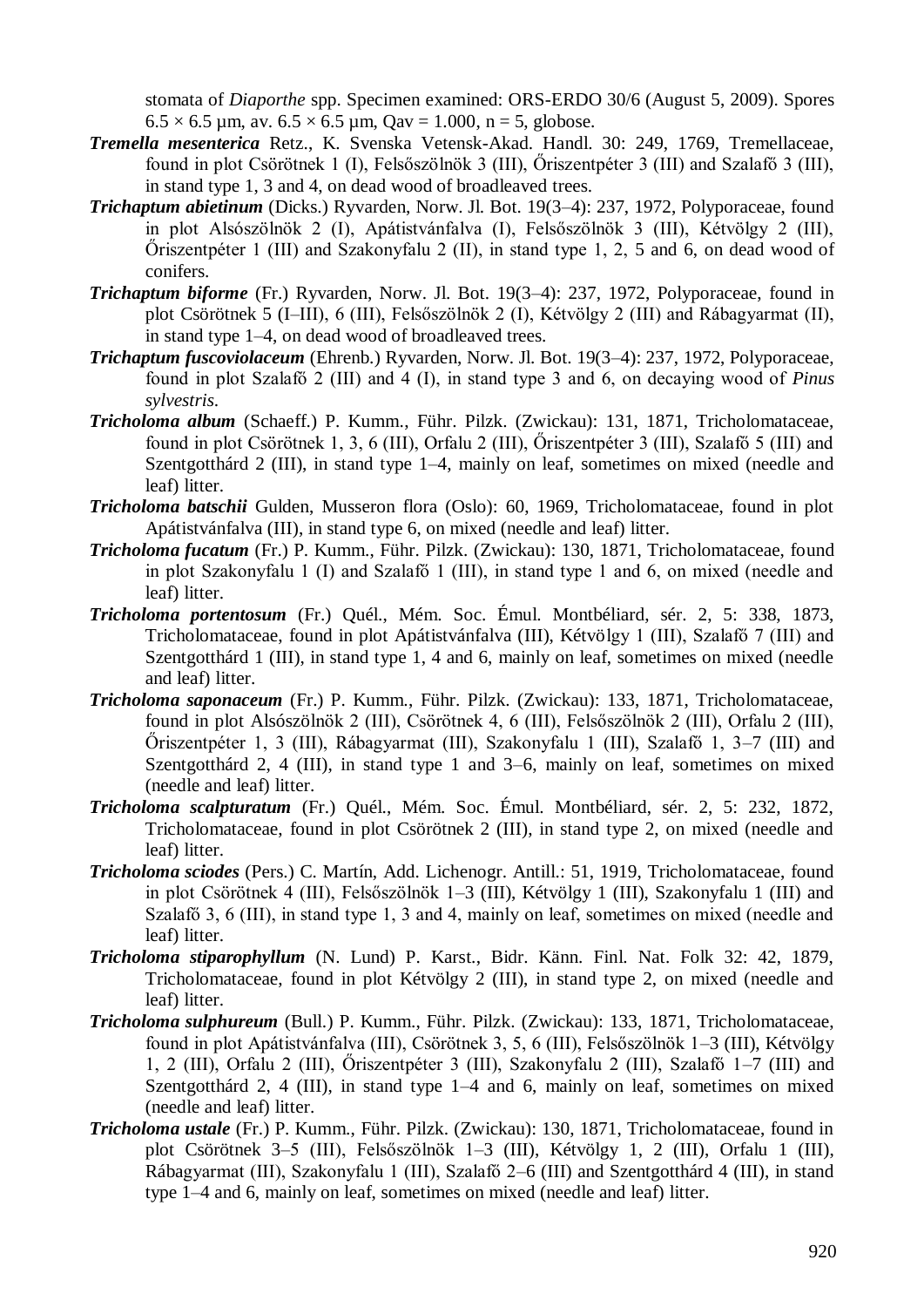- *Tricholomopsis rutilans* (Schaeff.) Singer, Schweiz. Z. Pilzk. 17: 56, 1939, Tricholomataceae, found in plot Kétvölgy 2 (III) and Szalafő 3, 4 (III), in stand type 2, 4 and 6, on decaying wood of *Pinus sylvestris*.
- *Tubaria conspersa* (Pers.) Fayod, Annls Sci. Nat. Bot., sér. 7, 9: 355, 1889, Tubariaceae, found in plot Csörötnek 3, 5 (III) and Szalafő 5 (III), in stand type 1, 2 and 4, on leaf litter.
- *Tubaria furfuracea* (Pers.) Gillet, Hyménomycètes (Alençon): 537, 1876, Tubariaceae, found in plot Csörötnek 1 (III), Szakonyfalu 1 (III) and 2 (II), in stand type 1 and 2, mainly on leaf, sometimes on mixed (needle and leaf) litter or on decaying wood of *Fagus sylvatica*.
- *Tubaria minutalis* Romagn., Revue Mycol. (Paris) 2(5): 192, 1937, Tubariaceae, found in plot Csörötnek 1 (III), Őriszentpéter 4 (III), Szakonyfalu 2 (III), Szalafő 1 (III) and Szentgotthárd 4 (III), in stand type 1, 2 and 6, on mixed (needle and leaf) litter.
- *Tylopilus felleus* (Bull.) P. Karst., Revue Mycol. (Toulouse) 3(9): 16, 1881, Boletaceae, found in plot Őriszentpéter 2 (I), Szalafő 1 (III), 3 (I) and Szentgotthárd 4 (I), in stand type 4 and 6, mainly on mixed (needle and leaf), sometimes on needle litter.
- *Tyromyces chioneus* (Fr.) P. Karst., Revue Mycol. (Toulouse) 3(9): 17, 1881, Polyporaceae, found in plot Szalafő 2 (III), in stand type 3, on decaying wood of *Quercus petraea*.
- *Volvariella caesiotincta* P.D. Orton, Bull. Mens. Soc. Linn. Lyon, 43: 319, 1974, Pluteaceae, found in plot Kétvölgy 2 (I), in stand type 2, on very decayed wood.
- *Xerocomus badius* (Fr.) E.-J. Gilbert, Les Livres du Mycologue Tom. III: Les Bolets 92, 1931, Boletaceae, found in plot Alsószölnök 1, 2 (III), Apátistvánfalva (III), Orfalu 1 (III), Őriszentpéter 4 (III), Szalafő 1 (III) and Szentgotthárd 4 (III), in stand type 5 and 6, on mixed (needle and leaf) litter.
- *Xerocomus chrysonema*\* A.E. Hills & A.F.S. Taylor, Mycol. Res. 110(3): 283, 2006, Boletaceae, found in plot Őriszentpéter 3 (I), in stand type 3, on leaf litter. Specimen examined: ORS-ERDO 1/8 (August 1, 2009). Spores  $10.6-13.8 \times 5.0-5.9$  µm, av.  $12.2 \times 5.5$  µm, Qav = 2.160,  $n = 10$ , subfusiform.
- *Xerocomus cisalpinus* Simonini, H. Ladurner & Peintner, Mycol. Res. 107(6): 664, 2003, Boletaceae, found in plot Csörötnek 1 (III) and 4 (II), in stand type 1 and 3, on leaf litter.
- *Xerocomus ferrugineus* (Schaeff.) Alessio, Boletus Dill. ex L. (Saronno): 282, 1985, Boletaceae, found in plot Őriszentpéter 3 (III) and Szalafő 1 (III), in stand type 3 and 6, on mixed (needle and leaf) litter.
- *Xerocomus parasiticus* (Bull.) Quél., Fl. Mycol. France (Paris): 418, 1888, Boletaceae, found in plot Alsószölnök 1 (I, III), in stand type 6, on mixed (needle and leaf) litter, together with *Scleroderma citrinum*.
- *Xerocomus porosporus* Imler, Bull. Trimest. Soc. Mycol. Fr. 74: 97, 1958, Boletaceae, found in plot Őriszentpéter 3 (I) and 4 (III), in stand type 3 and 6, mainly on mixed (needle and leaf), sometimes on leaf litter.
- *Xerocomus pruinatus* (Fr. & Hök) Quél., Fl. Mycol. France (Paris): 420, 1888, Boletaceae, found in plot Alsószölnök 1, 2 (III), Apátistvánfalva (III), Csörötnek 2–6 (III), Felsőszölnök 1–3 (III), Kétvölgy 1, 2 (III), Magyarlak (III), Orfalu 1 (III), Őriszentpéter 3, 4 (III), Rábagyarmat (III), Szakonyfalu 1, 2 (III), Szalafő 3, 4 (III) and Szentgotthárd 1–4 (III), in stand type 1–6, mainly on leaf, sometimes on mixed (needle and leaf) litter.
- *Xerocomus ripariellus* Redeuilh, Docums. Mycol. 26(104): 30, 1997, Boletaceae, found in plot Csörötnek 6 (I), in stand type 4, on needle litter.
- *Xerocomus subtomentosus* (L.) Quél., Fl. Mycol. France (Paris): 418, 1888, Boletaceae, found in plot Csörötnek 6 (I), Felsőszölnök 2 (I), Magyarlak (I), Őriszentpéter 3 (I), Rábagyarmat (I) and Szalafő 5 (I), in stand type 1, 3 and 4, on leaf litter.
- *Xerula pudens* (Pers.) Singer, Lilloa 22: 289, 1951, Physalacriaceae, found in plot Magyarlak (III), in stand type 3, on buried decaying wood of *Quercus petraea*.
- *Xylaria carpophila* (Pers.) Fr., Summa veg. Scand. (Stockholm) 2: 382, 1849, Xylariaceae, found in plot Alsószölnök 1 (III), Apátistvánfalva (I), Csörötnek 1, 3, 5 (III), Felsőszölnök 1 (I), 2,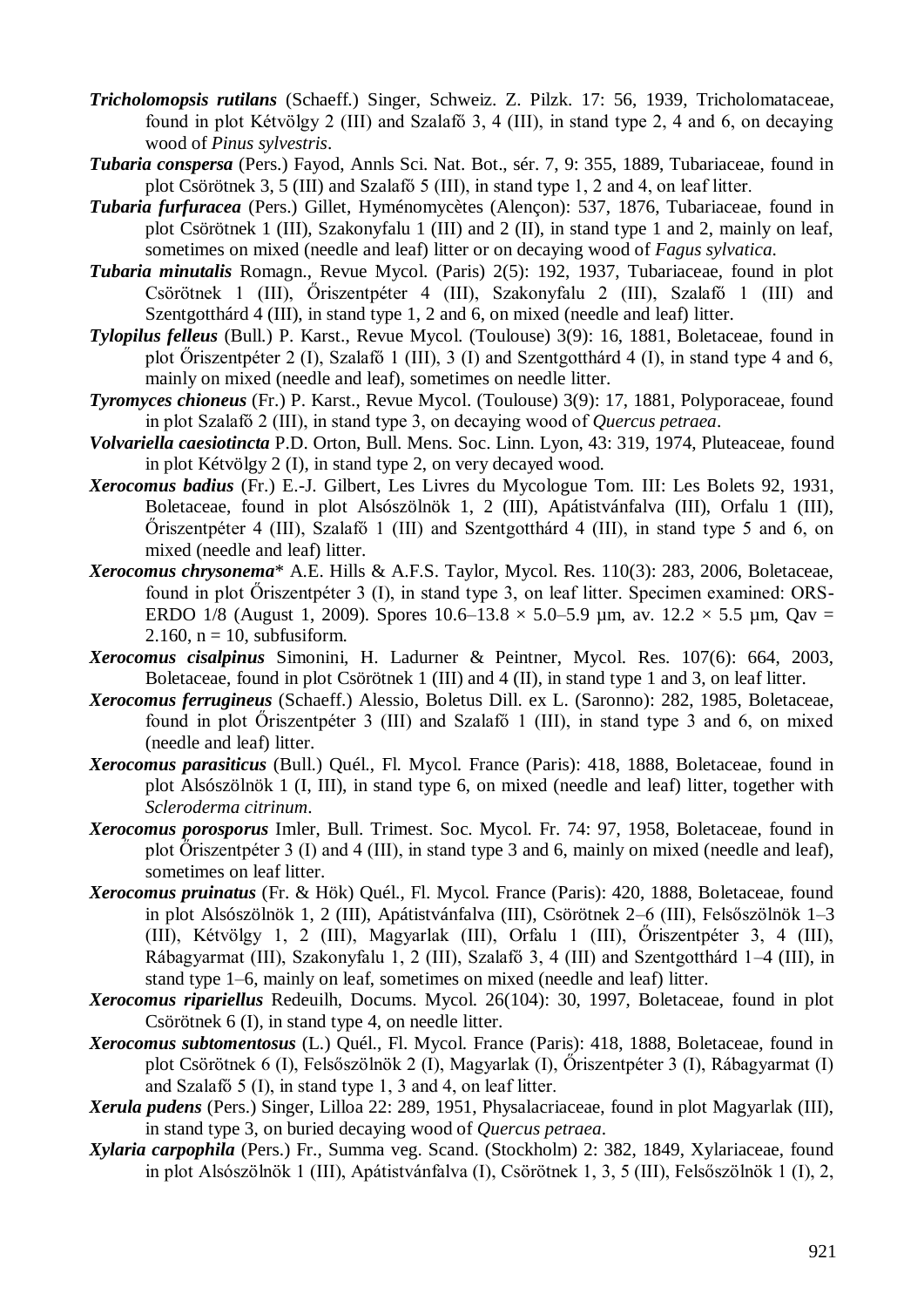3 (I, III), Kétvölgy 1 (I, III), 2 (I), Szakonyfalu 1, 2 (I) and Szentgotthárd 1–3 (I), in stand type 1–4 and 6, on decaying cupule litter of *Fagus sylvatica*.

- *Xylaria hypoxylon* (L.) Grev., Fl. Edin.: 355, 1824, Xylariaceae, found in plot Alsószölnök 1 (III), 2 (I, III), Apátistvánfalva (III), Csörötnek 1 (III), 2, 3 (I, III), 4, 5 (III), Felsőszölnök 1 (I, III), 2 (III), 3 (I, III), Kétvölgy 2 (III), Orfalu 1 (I), Őriszentpéter 1, 3 (III), Rábagyarmat (III), Szakonyfalu 1, 2 (III), Szalafő 4–6 (III), Szentgotthárd 1 (I), 2 (I, III), 3 (I) and 4 (III), in stand type 1–6, on dead wood of broadleaved trees.
- *Xylaria longipes* Nitschke, Pyrenomycetes Germanici 1: 14, 1867, Xylariaceae, found in plot Alsószölnök 2 (I), Csörötnek 1 (I, III), 3 (III), Őriszentpéter 1 (I) and Szakonyfalu 1, 2 (III), in stand type 1, 2, 5 and 6, on decaying wood of *Fagus sylvatica* and *Carpinus betulus*.
- *Xylaria polymorpha* (Pers.) Grev., Fl. Edin.: 355, 1824, Xylariaceae, found in plot Csörötnek 1 (I– III), 5 (III), Felsőszölnök 2 (II), 3 (I), Rábagyarmat (II), Szakonyfalu 1 (II) and Szentgotthárd 3, 4 (I), in stand type 1–3 and 6, on dead wood of broadleaved trees.

#### **Acknowledgements**

This study was supported by the Hungarian Scientific Research Fund (OTKA, K79158) and the Directorate of Őrség National Park. P Ódor is a grantee of János Bolyai Scholarship.

Field surveys and identifications were headed by I Siller. The identification of ectomycorrhizal and some terricolous saprotrophic species were completed by B Dima and K Takács. Most of the terricolous saprotrophic and all lignicolous macrofungi taxa were identified by I Siller and G Kutszegi. The members of the field crew were I Siller, B Dima, G Kutszegi, Zs Merényi, K Takács, T Varga and G Turcsányi. G Kutszegi had the main role in writing. [Őrs-erdő](http://ramet.elte.hu/~ramet/project/ors_erdo/index_en.htm)  [Project](http://ramet.elte.hu/~ramet/project/ors_erdo/index_en.htm) was headed by P Ódor.

## **References**

- Bas C, Kuyper ThW, Noordeloos ME, Vellinga EC (eds). 1990, 1995, 1999 Flora Agaricina Neerlandica – Critical monographs on families of agarics and boleti occuring in the Netherlands. Vol. 2–4. A.A.Balkema, Rotterdam.
- Basso MT. 1999 *Lactarius* Pers. Fungi Europaei, Vol. 7. Massimo Candusso, Alassio.
- Bello J, Lence C, Acedo C. 2009 *Anthina flammea* Fr. (Deuteromycota, Fungi) en el Bierzo (León, N.O. España). Acta Botanica Malacitana 34, 254–255.
- Bernicchia A. 2005 Polyporaceae s.l. Fungi Europaei, Vol. 10. Edizioni Candusso, Alassio.
- Bernicchia A, Gorjón S. 2010 Corticiaceae s.l. Fungi Europaei, Vol. 12. Edizioni Candusso, Alassio.
- Bidaud A, Carteret X, Eyssartier G, Moënne-Loccoz P, Reumaux P. 2002–2004 Atlas des Cortinaires. Pars 12–14. S. A. R. L. Ed. Fédérat. Mycol. Dauphiné-Savoie, Lomazzo, Lyon.
- Bidaud A, Moënne-Loccoz P, Reumaux P, Carteret X. 2001, 2008, 2010 Atlas des Cortinaires. Pars 11, 17, 19. S. A. R. L. Ed. Fédérat. Mycol. Dauphiné-Savoie, Lomazzo, Lyon.
- Bidaud A, Moënne-Loccoz P, Reumaux P, Carteret X, Eyssartier G, Henry R. 2000 Atlas des Cortinaires. Pars 10. S. A. R. L. Ed. Fédérat. Mycol. Dauphiné-Savoie, Lyon.
- Brandrud TE, Lindström H, Marklund H, Melot J, Muskos S. 1990, 1992, 1994, 1998 Cortinarius Flora Photographica, Parts 1–4. Cortinarius HB, Klövervägen, Matfors, Sweden.
- Bratek Z, Balázs T, Zöld-Balogh Á. 2003 Adatok a Nyugat-Dunántúl aszkomicétáinak ismeretéhez [Reporting Discomycetes from West-trans-Danubia]. Háromoldalú Botanikai és Mikológiai konferencia, Szentgotthárd, 146–161.
- Breitenbach J, Kränzlin F. 1984, 1986, 1991, 1995, 2000 Pilze der Schweiz. Band 1–5. Mykologia, Luzern.
- Carbone M, van Vooren N. 2010 Il genere *Otidea* II. *Otidea fuckelii*, una nuova specie pubblicata per chiarire le differenti interpretazioni di *O. leporina*. Rivista di Micologia 52(4), 313–330.
- Christan J. 2008 Die Gattung *Ramaria* in Deutschland. IHW-Verlag, Eching.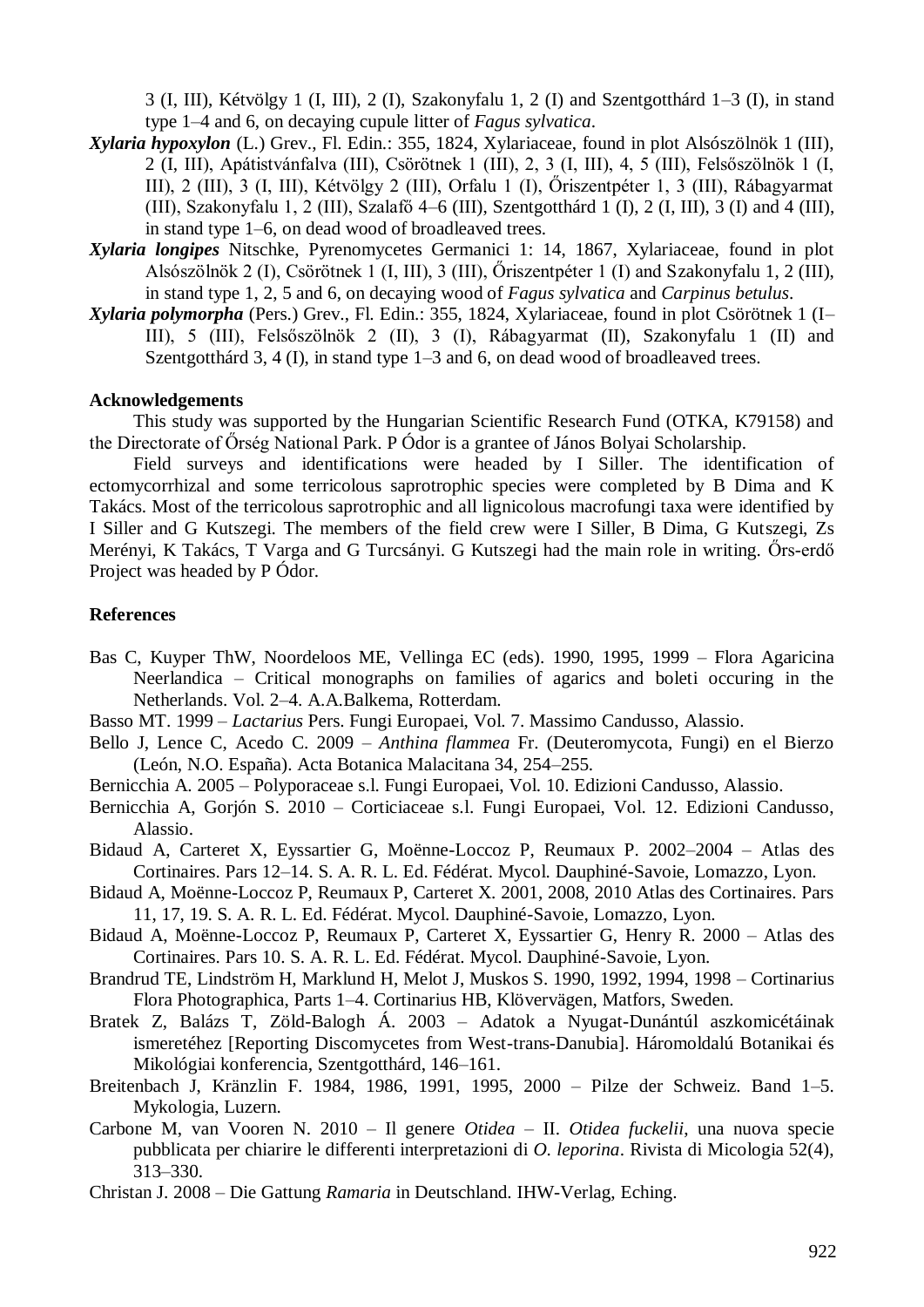- Consiglio G, Antonini D, Antonini M. 2003–2007 Il Genere *Cortinarius* in Italia. Parte 1–5. A.M.B. Fondazione, Centro Studi Micologici.
- Consiglio G, Setti L. 2008 Il Genere *Crepidotus* in Europa. A.M.B. Fondazione, Centro Studi Micologici.
- Courtecuisse R, Duhem B. 1994 Guide des champignons de France et d'Europe. Delachaux et Niestlé, Paris.
- Dövényi Z. 2010 Magyarország kistájainak katasztere [Cadastre of Hungarian regions]. MTA Földrajztudományi Intézet, Budapest.
- Galli R. 1996 Le Russule. Edinatura, Milano.
- Galli R. 2001 Le Amanite. Edinatura, Milano.
- Galli R. 2006 I Lattari. dalla Natura, Milano.
- Ghyselinck D. 2013 Les *Cordyceps* de Belgique. Available online at: <http://home.scarlet.be/daniel.ghyselinck3/Cordyceps.htm> (assessed 15 June, 2013).
- Halász G. (ed) 2006 Magyarország erdészeti tájai [Forest regions of Hungary]. Állami Erdészeti Szolgálat, Budapest.
- Hansen L, Knudsen H. (eds) 1997, 2000 Nordic Macromycetes. Vol. 1, 3. Nordsvamp, Copenhagen.
- Hausknecht A. 2009 A monograph of the genera *Conocybe* Fayod, *Pholiotina* Fayod in Europe. Fungi Europaei, Vol. 11. Edizioni Candusso, Alassio.
- Heilmann-Clausen J, Verbeken A, Vesterholt J. 2000 The genus *Lactarius*. Fungi of Northern Europe, Vol. 2. The Danish Mycological Society.
- Huhtinen S, Ruotsalainen J. 2006 Variability of *Hydnum rufescens* in Finland: three taxa hidden under one name – and appearance? Karstenia 46, 17–24.
- Juhász P, Bidló A, Heil B, Kovács G, Ódor P. 2011 Őrségi erdőtalajok széntartalmi vizsgálata [Investigation of soil carbon content in Őrség (West Hungary)]. Talajvédelem, Talajvédelmi Alapítvány lektorált különszáma, Szeged.
- Jülich W. 1984 Basidiomyceten 1. Teil, Die Nichtblätterpilze, Gallertpilze und Bauchpilze. Gustav Fischer Verlag, Stuttgart.
- Kirk PM, Ansell AE. 1992 Authors of fungal names: a list of authors of scientific names of fungi, with recommended standard forms of their names, including abbreviations. Index of Fungi Supplement. Wallingford, UK: CAB International.
	- [www.indexfungorum.org/Names/AuthorsOfFungalNames.asp](http://www.indexfungorum.org/Names/AuthorsOfFungalNames.asp) (assessed 25 April, 2013).
- Knudsen H, Vesterholt J. (eds) 2012 Funga Nordica, Agaricoid, boletoid, clavarioid, cyphelloid and gastroid genera. Nordsvamp, Copenhagen.
- Krieglsteiner GJ. 2000a, 2000b, 2001, 2003 Die Großpilze Baden-Württembergs, Band 1–4. Verlag Eugen Ulmer GmbH & Co., Stuttgart.
- Krieglsteiner GJ, Gminder A. 2010 Die Großpilze Baden-Württembergs. Band 5. Eugen Ulmer KG, Stuttgart.
- Kobayasi Y. 1941 The genus *Cordyceps* and its allies. Science reports of the Tokyo Bunrika Daigaku, Section B 5 (84), 53–260.
- Kobayasi Y, Shimizu D. 1982 Monograph of the genus *Torrubiella*. Bulletin of the National Science Museum, Tokyo 8, 43–78.
- Kuyper ThW. 1986 A revision of the genus *Inocybe* in Europe I. Subgenus *Inosperma* and the smooth-spored species of subgenus *Inocybe*. Persoonia Supplement 3, 1–247.
- Ladurner H, Simonini G. 2003 *Xerocomus* s.l. Fungi Europaei, Vol. 8. Edizioni Candusso, Alassio.
- Larsson E, Ryberg M, Moreau P-A, Delcuse Mathiesen Å, Jacobsson S. 2009 Taxonomy and evolutionary relationships within species of section *Rimosae* (*Inocybe*) based on ITS, LSU and mtSSU sequence data. Persoonia 23, 86–98.
- Lindahl BD, Finlay RD, Cairney JWG. 2005 Enzymatic activities of mycelia in mycorrhizal fungal communities. In: The Fungal Community: its organization and role in the ecosystem.